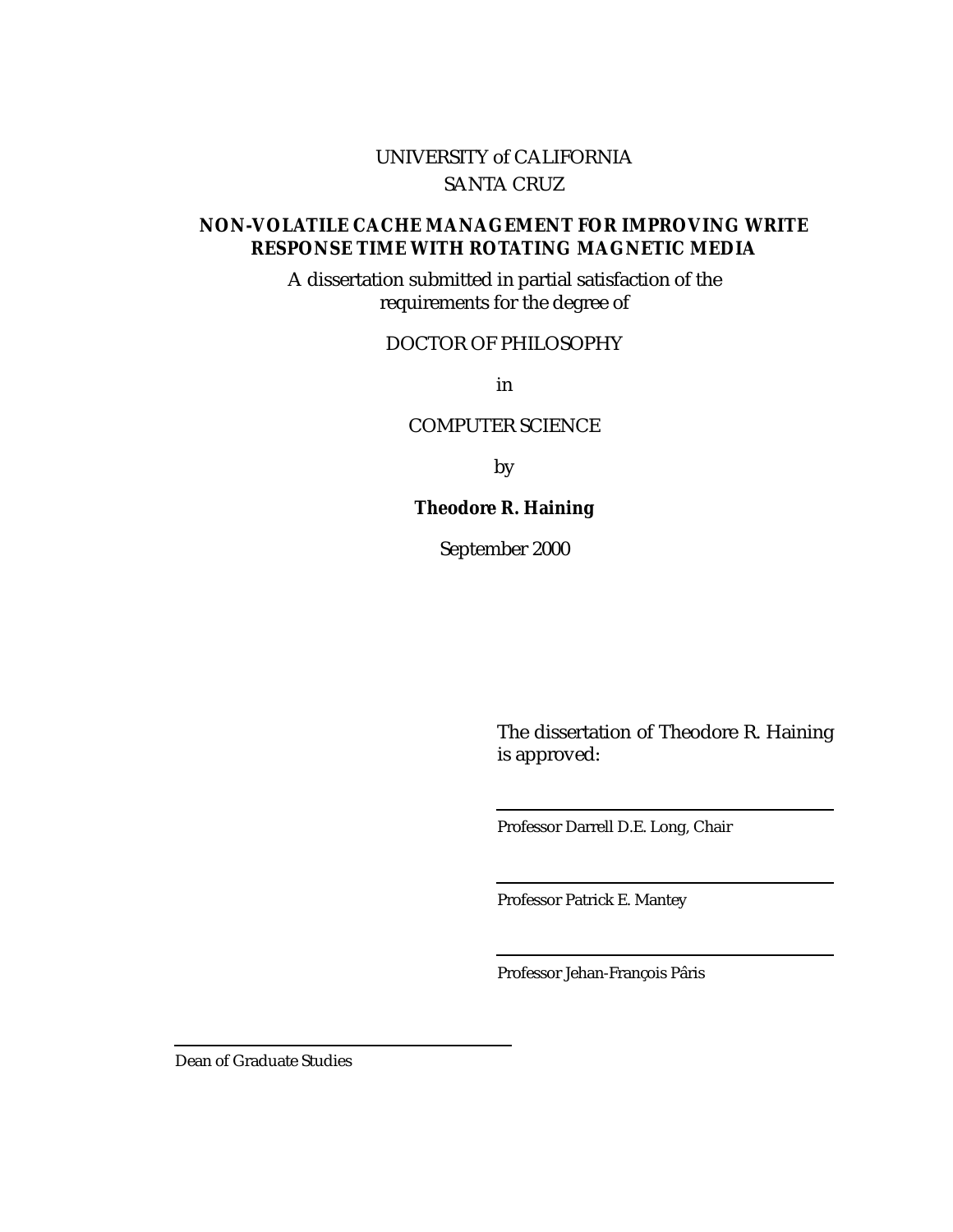Copyright  $\odot$  by

Theodore R. Haining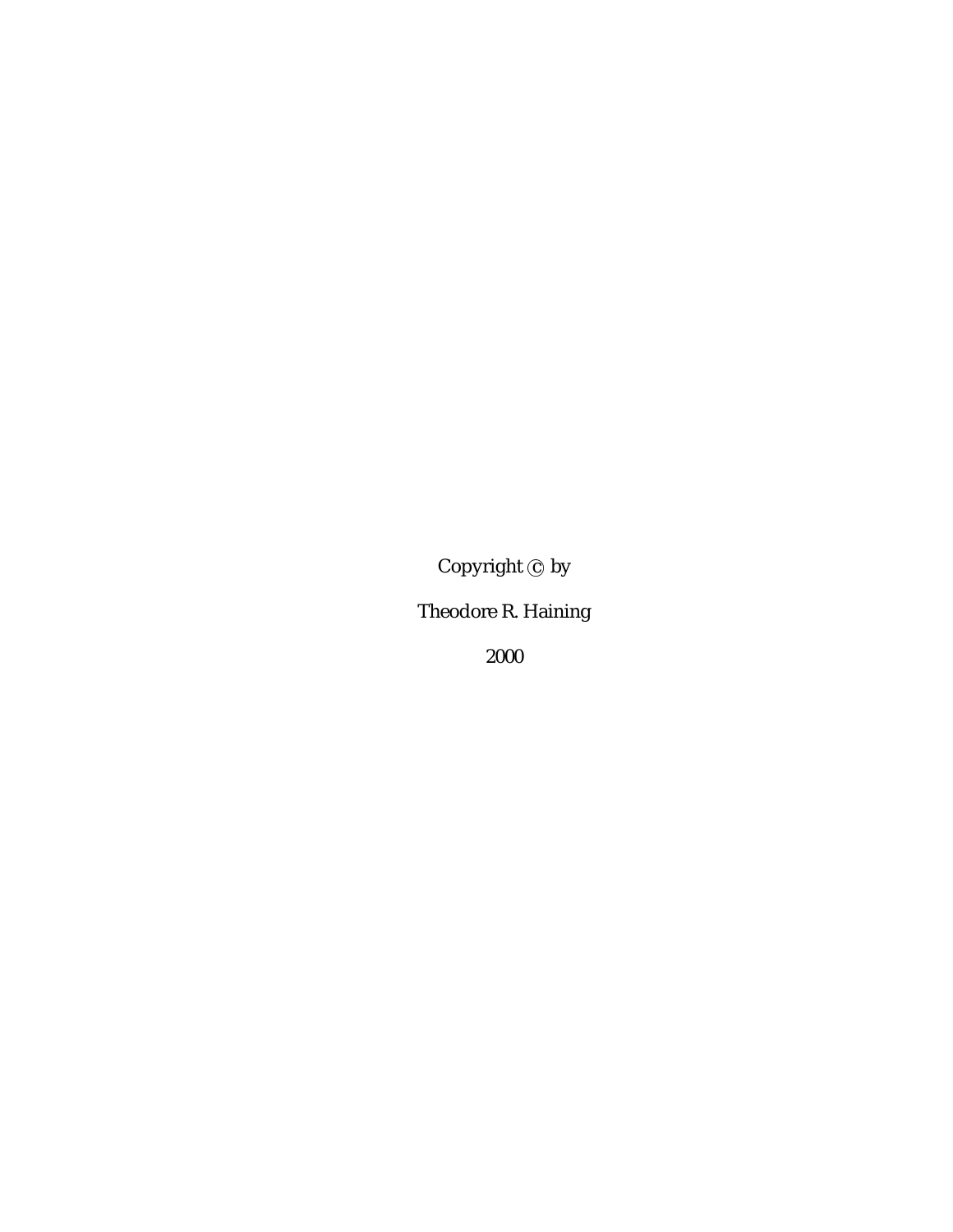# **Contents**

|                  |                   | <b>List of Figures</b>                     | $\mathbf{v}$   |
|------------------|-------------------|--------------------------------------------|----------------|
|                  |                   | <b>List of Tables</b>                      | vii            |
|                  | <b>Abstract</b>   |                                            | viii           |
|                  | <b>Dedication</b> |                                            | X              |
|                  |                   | <b>Acknowledgements</b>                    | xi             |
| $\mathbf{1}$     |                   | <b>Introduction</b>                        | 1              |
|                  | 1.1               |                                            | $\overline{4}$ |
|                  | 1.2               |                                            | $\overline{7}$ |
|                  | 1.3               |                                            | 10             |
|                  | 1.4               |                                            | 12             |
| $\boldsymbol{2}$ |                   | <b>Related Work</b>                        | 13             |
|                  | 2.1               |                                            | 13             |
|                  | 2.2               |                                            | 18             |
|                  | 2.3               |                                            | 22             |
|                  | 2.4               |                                            | 25             |
|                  | 2.5               | Caching with Online Transaction Processing | 28             |
|                  | 2.6               |                                            | 32             |
|                  | 2.7               |                                            | 35             |
| 3                |                   | <b>Cache management policies</b>           | 37             |
|                  | 3.1               |                                            | 38             |
|                  |                   | 3.1.1                                      | 39             |
|                  |                   | 3.1.2                                      | 47             |
|                  |                   | 3.1.3                                      | 50             |
|                  | $3.2\,$           |                                            | 52             |
|                  | 3.3               |                                            | 54             |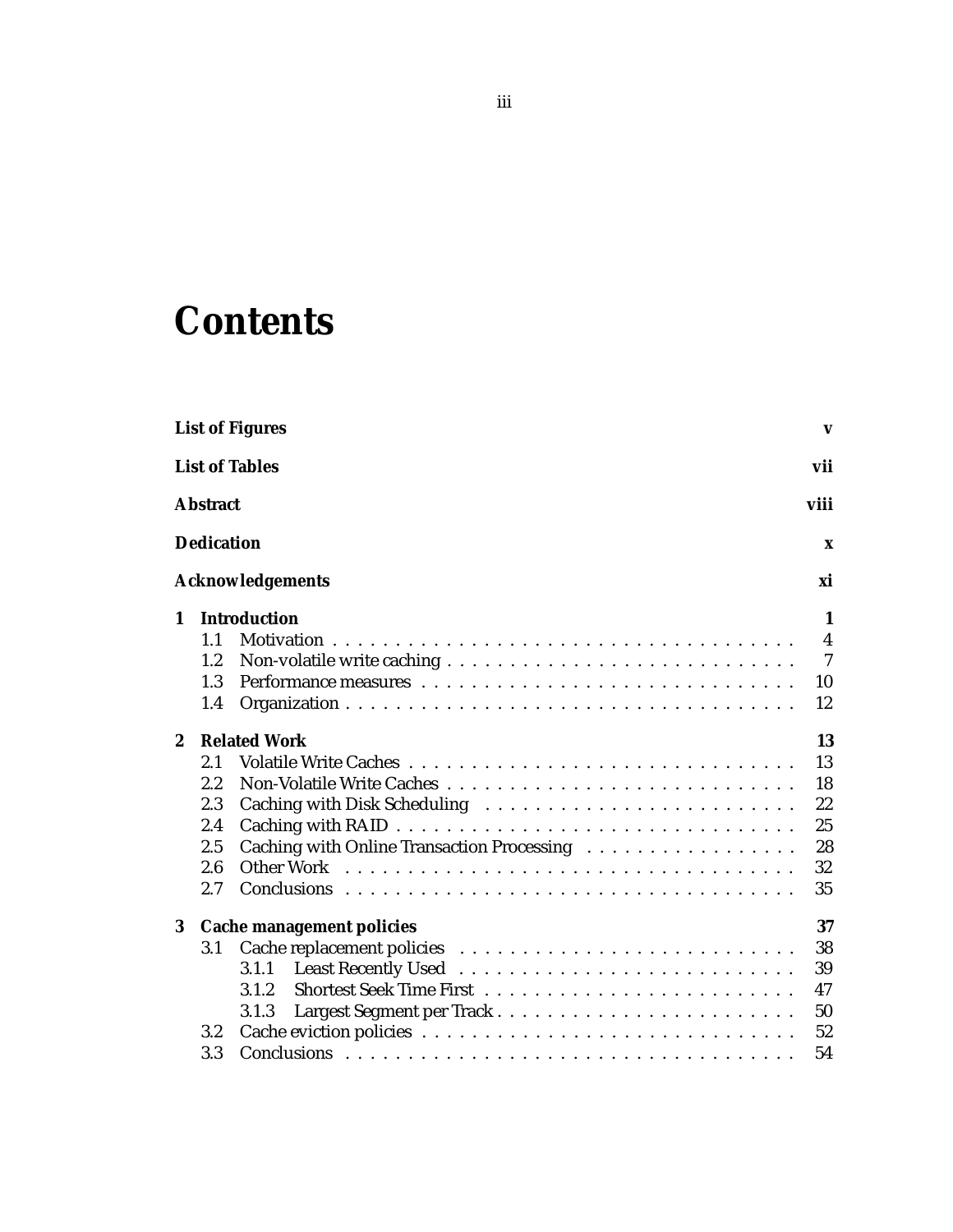| 4               | A Stack Model-Based Replacement Algorithm<br>4.1<br>4.2<br>4.3                                                                  | 55<br>57<br>60<br>63                             |
|-----------------|---------------------------------------------------------------------------------------------------------------------------------|--------------------------------------------------|
| $5\overline{ }$ | <b>Idle detection</b><br>5.1<br>5.2<br>5.3                                                                                      | 64<br>65<br>71<br>80                             |
| 6               | <b>Simulation environment</b><br>6.1<br>6.2<br>6.3<br>Validation<br>6.4                                                         | 82<br>82<br>85<br>89<br>92                       |
| 7               | <b>Simulation results</b><br>7.1<br>7.1.1<br>7.1.2<br>7.1.3<br>Simulations using the stack model algorithm<br>7.2<br>7.3<br>7.4 | 93<br>97<br>98<br>99<br>104<br>107<br>112<br>116 |
| 8               | <b>Conclusions</b><br>8.1<br>8.2<br>8.3<br>8.4                                                                                  | 119<br>121<br>122<br>124<br>125                  |
|                 | <b>A</b> Simulator Usage<br><b>Bibliography</b>                                                                                 | 128<br>133                                       |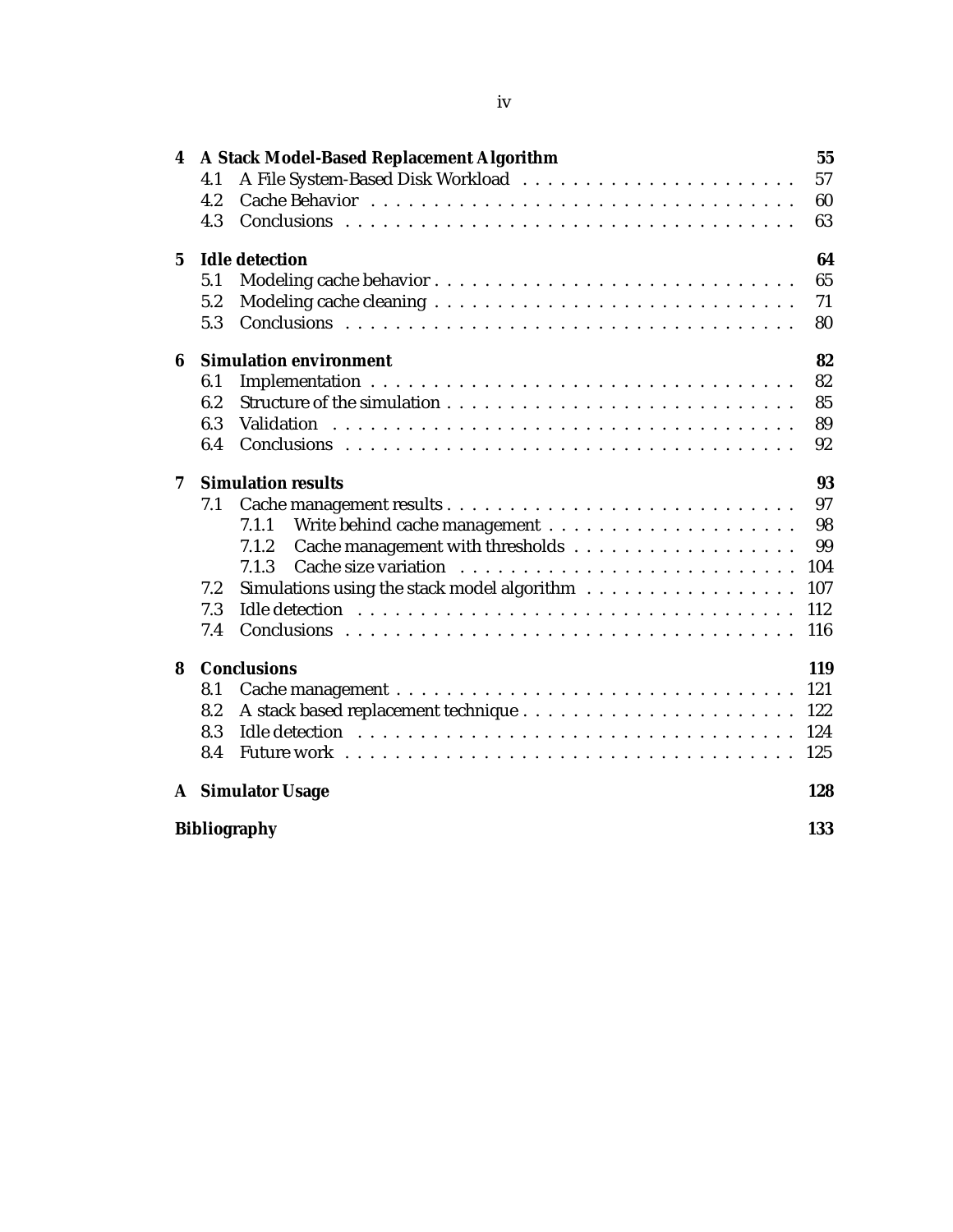# **List of Figures**

| 1.1<br>1.2 | The logical and physical components of a magnetic disk drive $\dots \dots$<br>Movement of the disk head and platters during an I/O operation             | 5<br>$6\phantom{1}$ |
|------------|----------------------------------------------------------------------------------------------------------------------------------------------------------|---------------------|
| 3.1<br>3.2 | Stationary state probabilities of LRU and FCFS caches as cache size increases.<br>Stationary state probabilities of LRU and FCFS caches as the number of | 46                  |
|            |                                                                                                                                                          | 47                  |
| 3.3        | Conditional probability that the disk arm moves u units.                                                                                                 | 49                  |
| 4.1        | Simulated hit ratios as non-volatile write cache sizes increase for the two                                                                              | 60                  |
| 5.1        | Modeled request streams into and out of the disk cache.                                                                                                  | 66                  |
| 5.2        | The relationships of the thresholds for the minimum and maximum num-                                                                                     |                     |
|            | ber of dirty blocks in a cache of size n                                                                                                                 | 67                  |
| 5.3        | The state transition when an additional block is added to a write cache                                                                                  |                     |
|            |                                                                                                                                                          | 68                  |
| 5.4        | The state transitions made around the $n_{low}$ and $n_{high}$ boundaries of the                                                                         | 68                  |
| 5.5        | The value of $p_{clean}$ obtained by numerical techniques                                                                                                | 70                  |
| 5.6<br>5.7 | Relative times in a cache cleaning cycle of a non-volatile cache<br>Read and write response times for a hypothetical disk with a non-volatile            | 74                  |
|            | write cache as the idle detection $t_{idle}$ is increased. $\ldots \ldots \ldots \ldots$                                                                 | 79                  |
| 6.1        |                                                                                                                                                          | 86                  |
| 6.2        | I/O time distributions for our model of the HP2200C. Input data is taken                                                                                 |                     |
|            | from the hplajw trace set from $4/18/92$ to $5/11/92$                                                                                                    | 90                  |
| 6.3        | I/O time distributions for our model of the HP97560. Input data is taken<br>from the snake trace set from $4/25/92$ to $4/30/92$ .                       | 91                  |
| 7.1        | Cache misses for disks with a write behind cache.                                                                                                        | 99                  |
| 7.2        | Number of cache misses for disks with a single threshold cache.                                                                                          | 101                 |
| 7.3        | Number of cache misses for disks with a high and low threshold cache                                                                                     | 102                 |
| 7.4        | Cache generated write traffic for disks with a high and low threshold cache.103                                                                          |                     |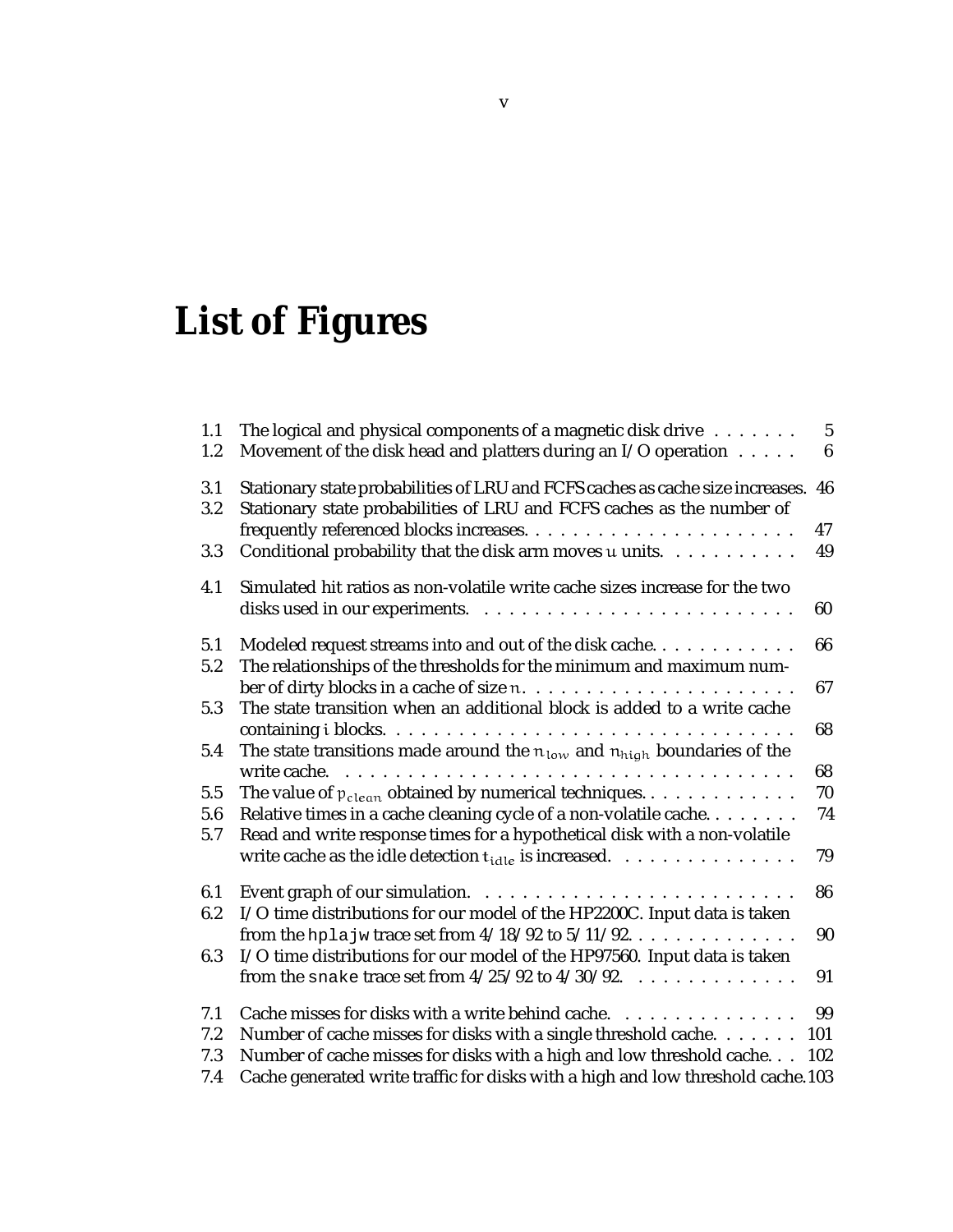| 7.5 | Write cache misses for disks with different dual threshold write cache sizes. 105       |
|-----|-----------------------------------------------------------------------------------------|
| 7.6 | Mean service times for disks with different dual threshold write cache sizes.105        |
| 7.7 | Mean write queue times for disks with different dual threshold write cache              |
|     |                                                                                         |
| 7.8 | The effects of varying the size of the hot region of the cache for three dif-           |
|     |                                                                                         |
| 7.9 | Writes to disk made with the new policy as the size of the hot region varies 110        |
|     | 7.10 Stalled writes made by the new policy as the size of the hot region varies.<br>111 |
|     | 7.11 Writes to disk using our new policy as cache size increases. 112                   |
|     | 7.12 Simulated and model predicted cache cleaning probabilities for an LRU              |
|     |                                                                                         |
|     | 7.13 Read and write response times for snake disk 5 with a non-volatile write           |
|     |                                                                                         |
|     | A.1 Constructors and necessary data structures for simulation objects.<br>129           |
|     |                                                                                         |
|     | A.3 Declaration and input fields of a request token. 130                                |
|     | A.4 Additional input fields for the DiskNULL class. 131                                 |
|     |                                                                                         |
|     |                                                                                         |
|     |                                                                                         |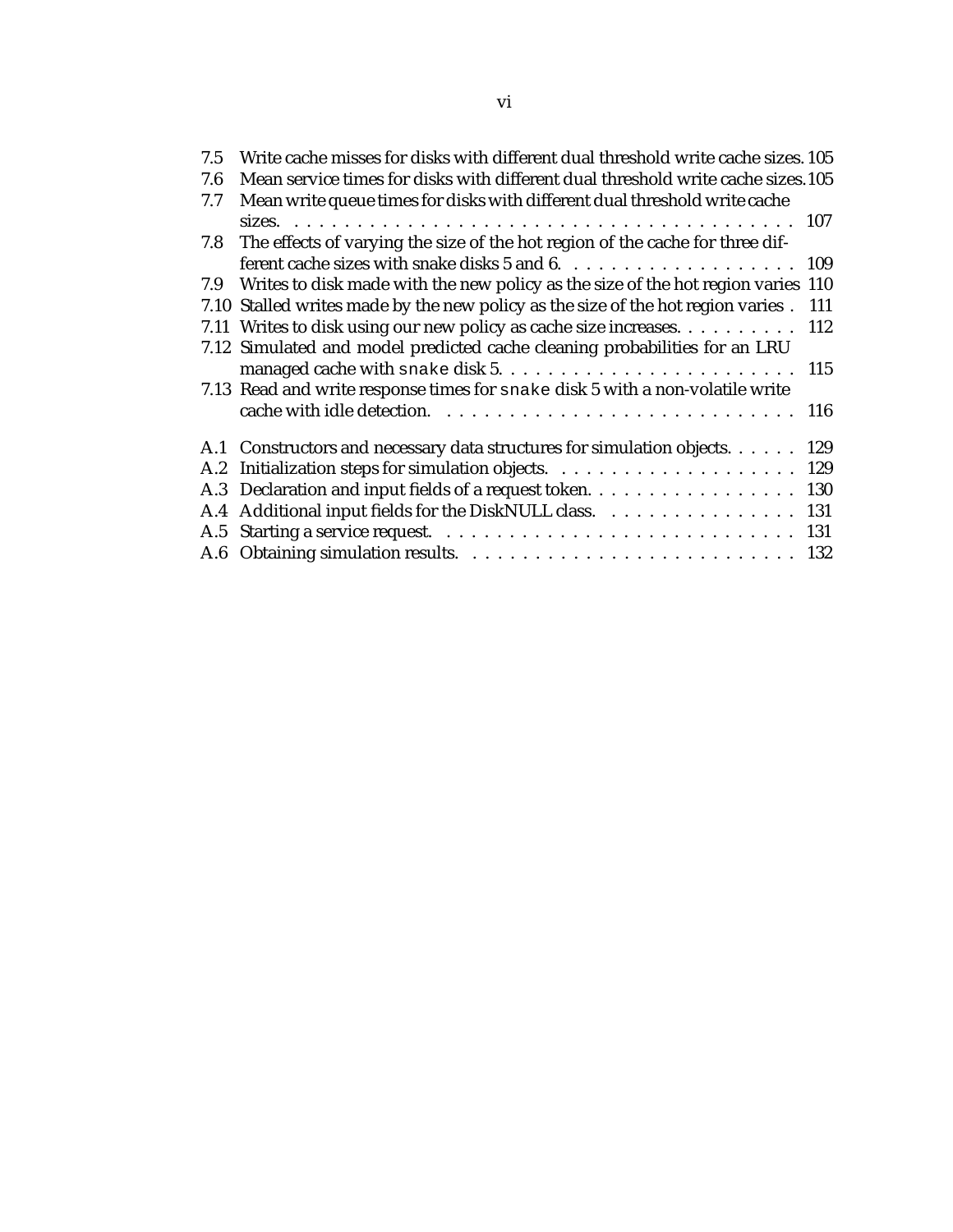# **List of Tables**

| 1.1 Timing information for the processor to disk data path 4                       |  |
|------------------------------------------------------------------------------------|--|
| 5.1 Disk and cache model parameters for read and write response time tests. . 79   |  |
|                                                                                    |  |
| 7.2 Write traffic for disk 5 and disk 0 generated by a 256k cache. 104             |  |
| 7.3 A comparison of three metrics for snake disks 5 and 6 for a 128KB cache. . 109 |  |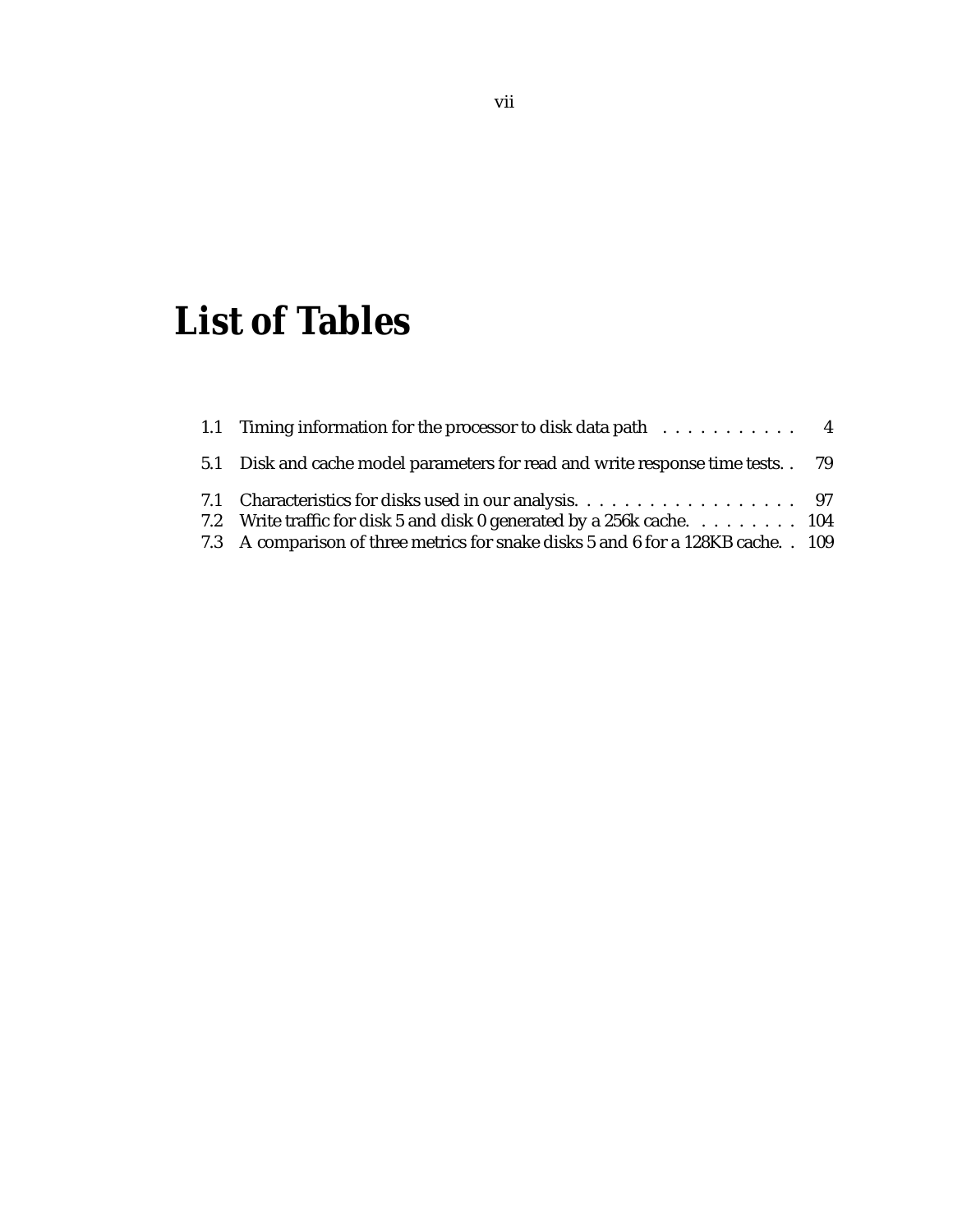#### **Abstract**

### Non-Volatile Cache Management for Improving Write Response Time with Rotating Magnetic Media

by

#### Theodore R. Haining

A non-volatile write cache is an effective technique to bridge the performance gap between I/O systems and processor speed. Using such caches provides two benefits: some writes will be avoided because dirty blocks will be overwritten in the cache, and physically contiguous dirty blocks can be grouped into a single I/O operation. In this dissertation, we look at how to improve the performance of non-volatile write caches through the use of effective management techniques. We begin by comparing different simple strategies to discover the basic mechanisms governing cache performance. In a series of trace-based simulation experiments, we show that small non-volatile write caches can reduce the amount of data written to disk by as much as 60 percent. Cache performance cannot be measured solely by this metric, however. Policies which best reduce the amount of data written to disk also produce unacceptable numbers of stalled write requests that must wait while cache space is cleaned. Other policies can eliminate stalled writes, but write larger amounts of data to disk. To solve this problem, we present a new block replacement policy that efficiently expels only blocks that are not likely to be accessed again and that coalesces writes to disk. Additional trace based experiments show that a cache employing our new policy is able to match the reductions in data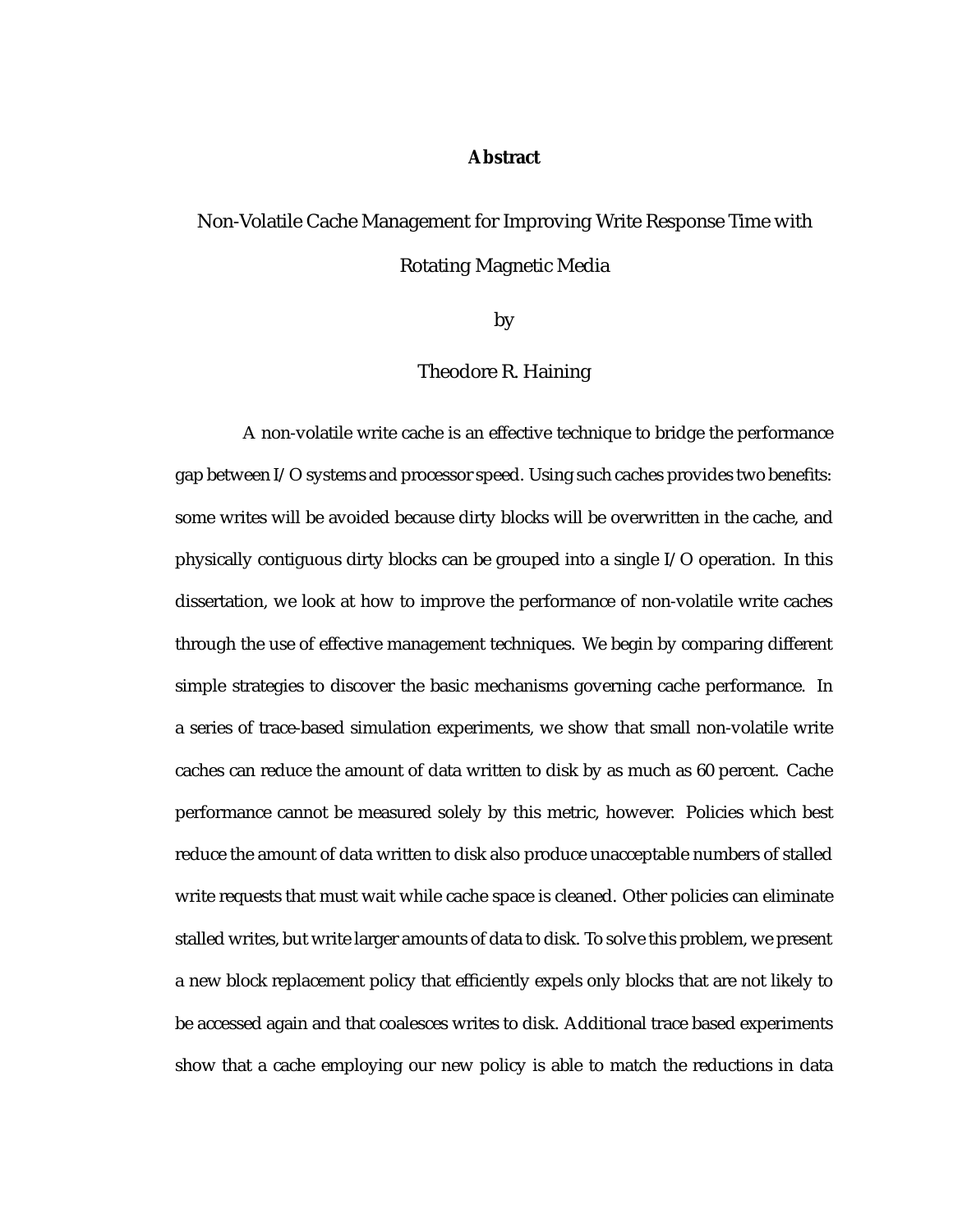written to disk and stalled writes of the best simple policies simultaneously. Finally, we observe that cache cleaning produces bursts of writes that increase read response time. We investigate a policy where the cleaning of the cache is delayed until the disk is not in active use, and is unlikely to be actively used again in the near future. We show through analysis and trace-based simulation that while this delay produces a small decrease in mean read response times, it increases write response times because of an increased number of stalled writes.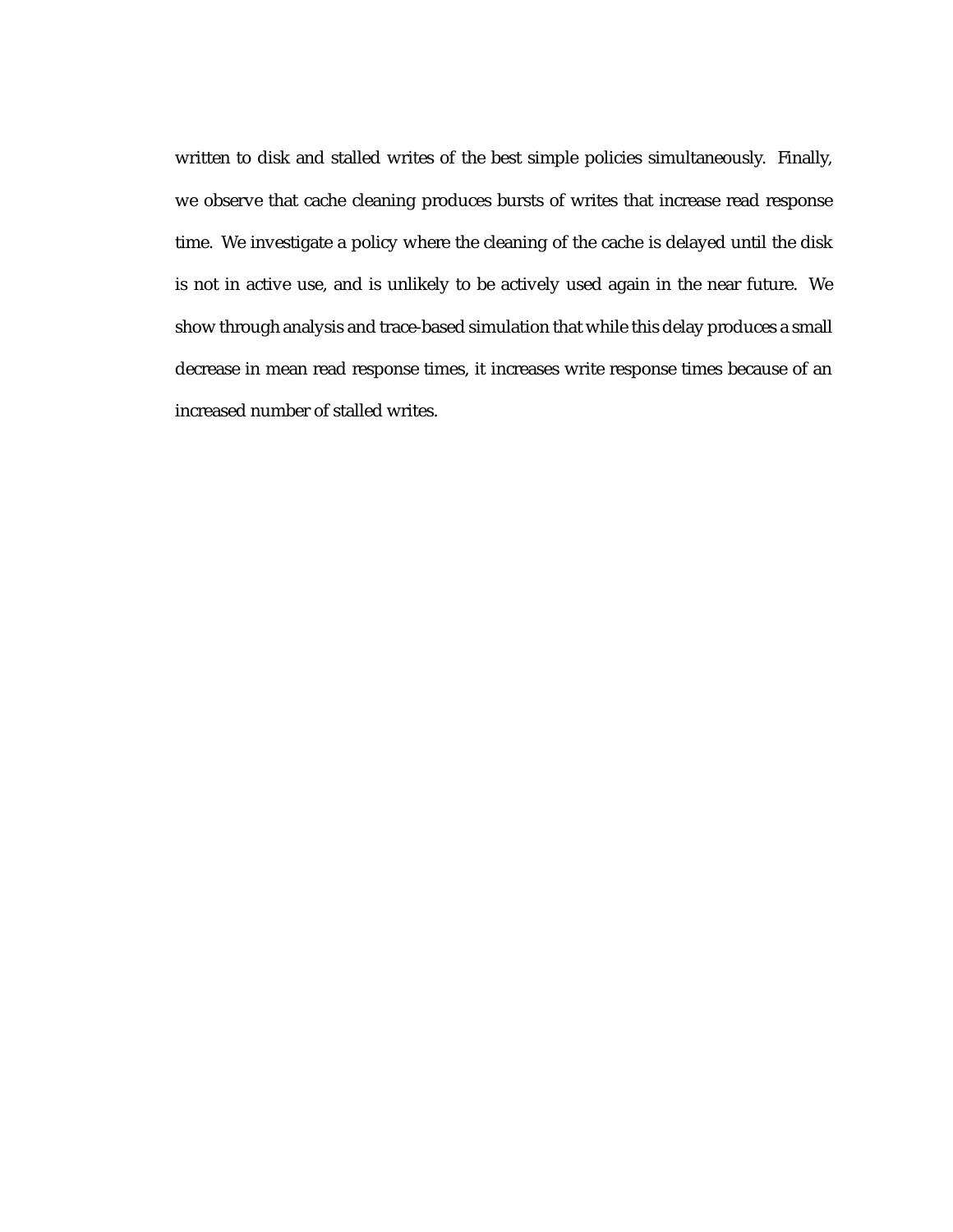*To my parents, Frank and Sandra Haining, who taught me about the importance of hard work, persistence, excellence, and eduction.*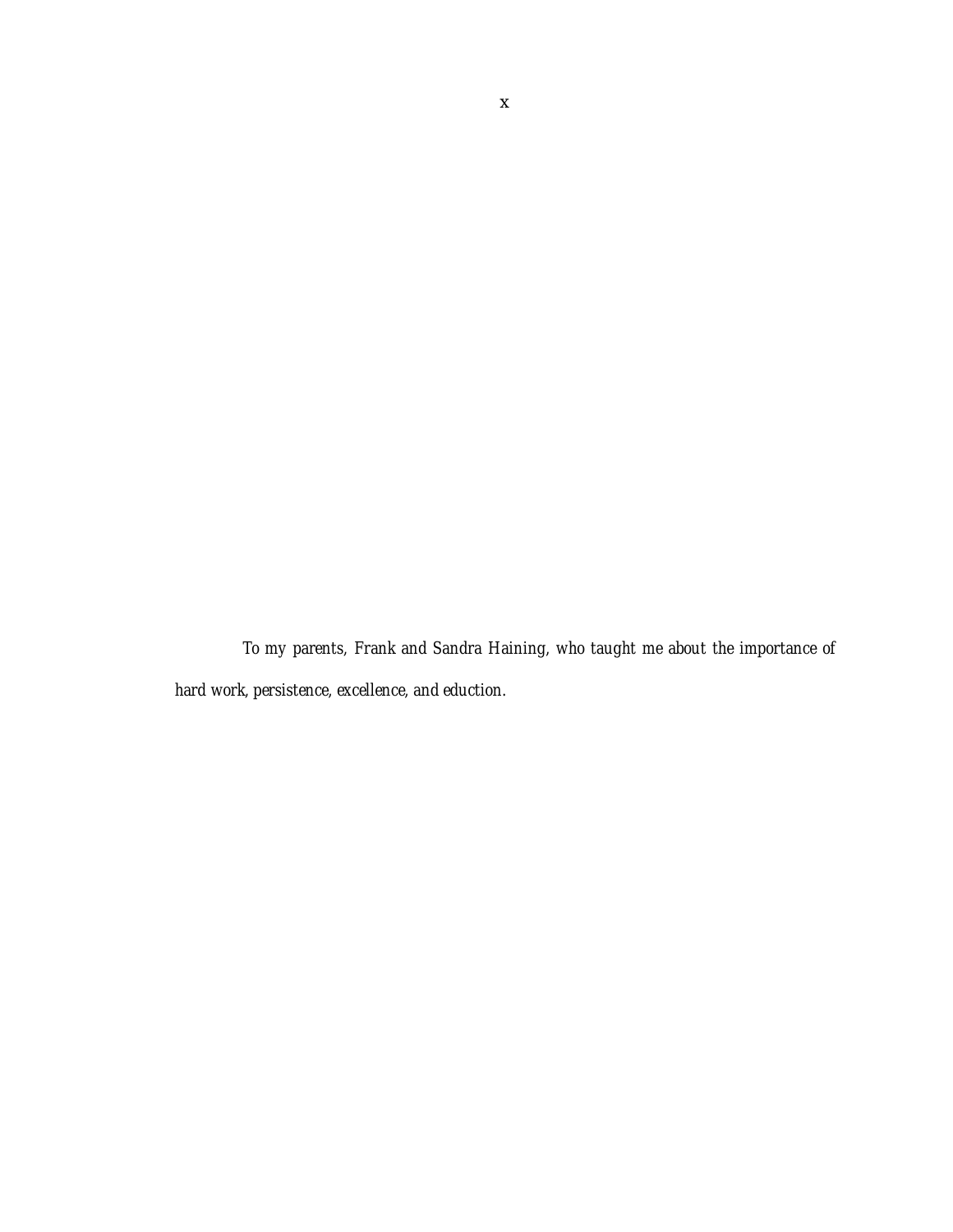#### **Acknowledgements**

I wish to thank Professor Darrell D. E. Long, my dissertation advisor, for his unending patience, support, and technical contributions to this work. I am very grateful for his friendship during my time at the University of California, Santa Cruz. Without his efforts on my behalf and his faith in me during times of trouble, this dissertation would not be complete.

I also wish to recognize the efforts of the other two members of my committee, Professor Jehan-François Pâris and Dean Patrick Mantey for their help in seeing this work to completion. Professor Pâris provided helpful insight when I was unsure how to proceed, and, Dean Mantey showed loyalty which helped to sustain me through this process. I sincerely thank them both.

The support and good wishes of my family and many of friends sustained me during the years in graduate school that brought me to this point. My parents, Frank and Sandra Haining, as well as my sister Sarah, aunt Beverly, and cousins Jim and John all gave me the unconditional love and encouragement I needed through my many years in graduate school. I also complete this dissertation with warm thoughts of my late grandparents Frank and Anna Rimm in mind. I know the value that they put in education though they had little education themselves; I know how proud they would be if they had lived to see this achievement. Many friends have also helped me during my years in Santa Cruz including: Chane and Helen Fullmer, Joe Pate, Father Roland Bunda, Brother Tony Young, Father Dennis Steik, Jochen and Karin Behrens, Michelle Abram, Ken and Bridget Smith, Veronica Plata, Jorge Garcia, Melissa Cline, Ann Urban, Bill Nitzberg,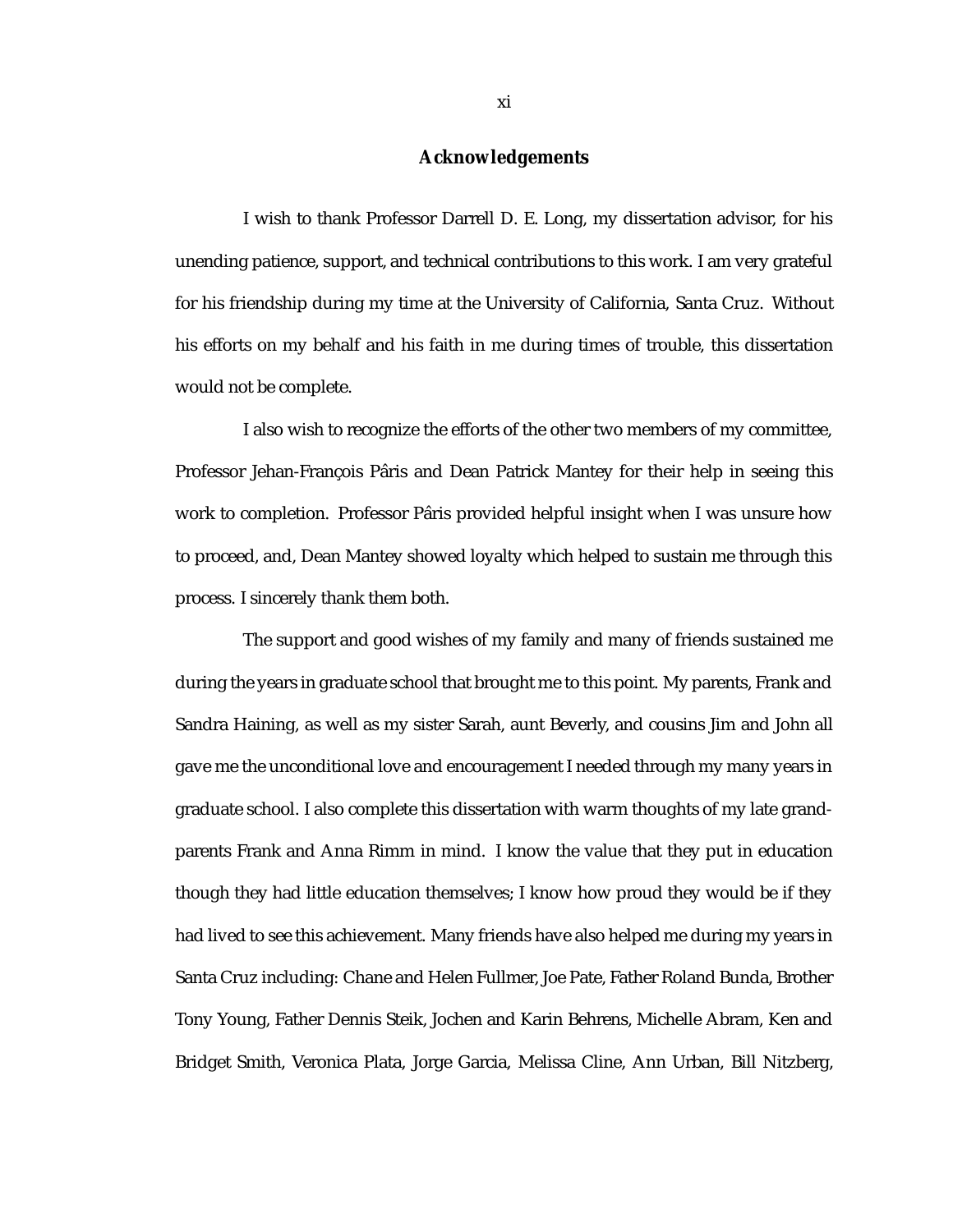Honora Boettcher, Teresa Stirling, Ahmet Amer, and Geoff Bryden. You all helped make Santa Cruz and California into my home and gave the support I needed in moments of crisis.

I would also like to acknowledge the assistance of many members of the technical and administrative staff (past and current) at the Jack Baskin School of Engineering. Terry Figel, Paul Tatarsky, Lylace Blake-Garcia, Lisa Weiss, Helyn Hensley, Marna Evans, Gary Moro, Diane Brookes, and Carol Mullane all provided practical assistance, good will, and support that helped complete this disseration.

This original research in this dissertation was supported by the Office of Naval Research under grant N00014-92-J-1807 and by the National Science Foundation under grant PO-101052754.

Finally, I would like to acknowledge John Wilkes at HP Labs in Palo Alto for providing the trace data and code libraries that made this dissertation possible. The HP disk activity traces were an invaluable tool in the completion of this dissertation. I am grateful for his willingness to make the HP traces available for others to use in their research.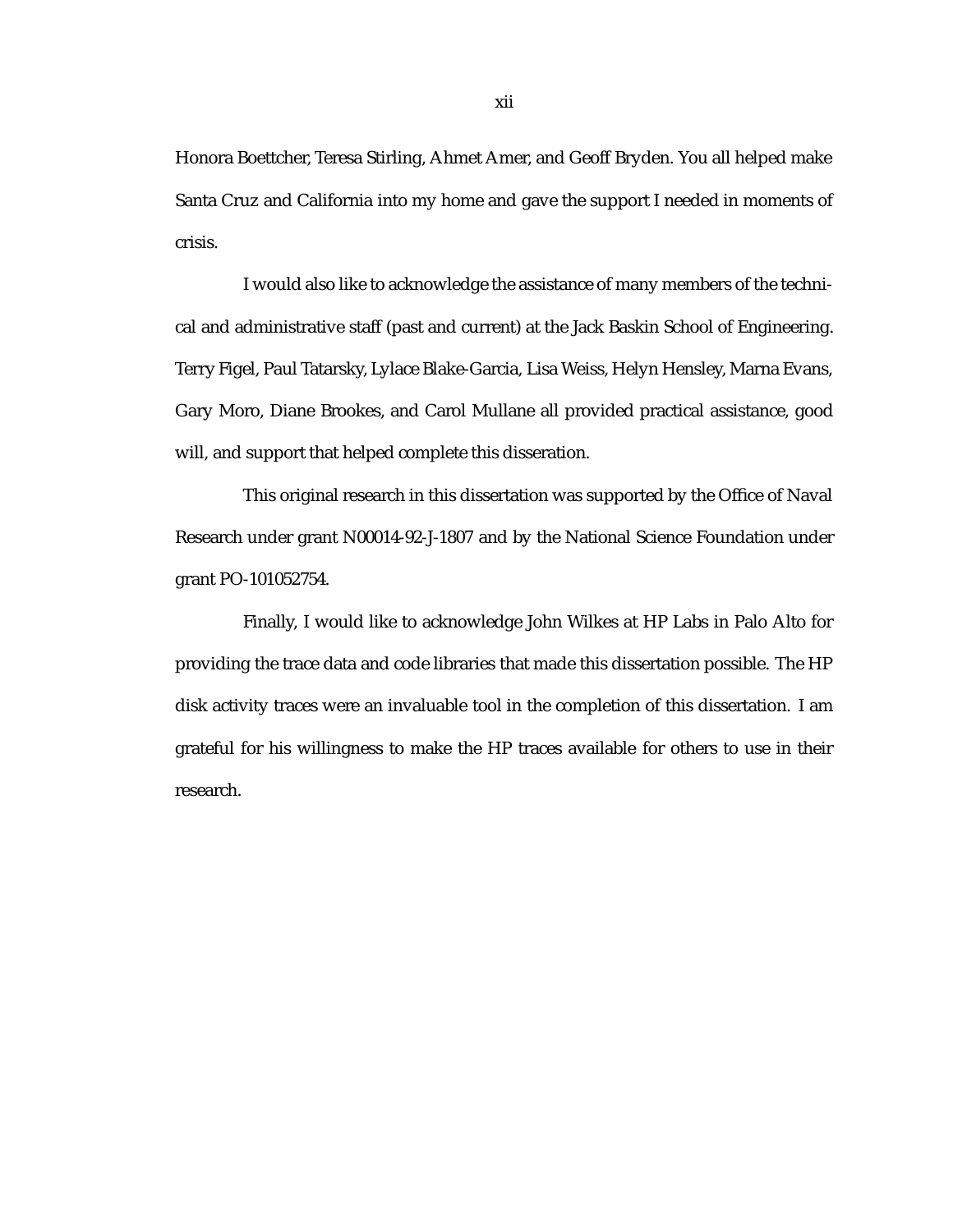### **Chapter 1**

## **Introduction**

Volatile and non-volatile memory caches offer distinct advantages when used with I/O subsystems such as magnetic disks. Data read from disks can be held in memory to reduce the number of times data is read from disk. Data to be written to disk can also be held in memory where it may be over-written or consolidated into fewer, larger disk I/O operations. Whether for reading or writing, memory caches allow response times much more comparable to CPU speed rather than those of rotating media. With recent advances in technology, random access memory (RAM) and non-volatile RAM (NVRAM) have become more affordable in large quantities for I/O applications.

The focus of this dissertation is on the replacement strategies used to write data from a non-volatile cache to disk in order to make room for current and future write requests. The replacement policy strongly affects cache performance by determining how long data resides in the cache. The amount of cache free space, the number of cache overwrites and the amount of data written to disk are influenced by this duration of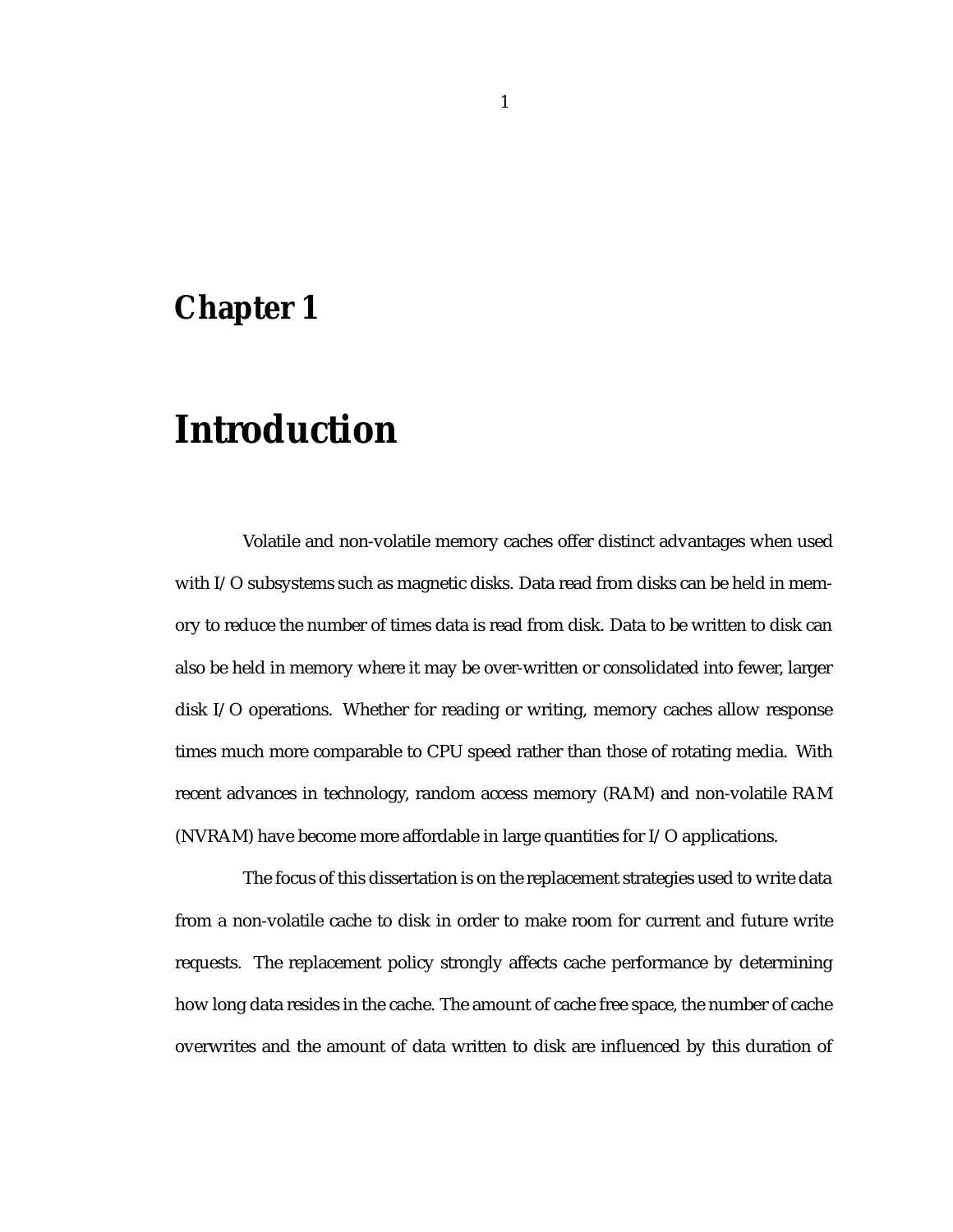residence in the cache. An effective cache policy will have more overwrites in the cache, write a smaller overall amount of data to disk, and more often have space available to hold data from incoming write requests. This will increase I/O subsystem performance by allowing a maximum number of write requests to complete at memory speed, and produce the smallest waiting time for reads because the disk is not busy performing writes.

In particular, we investigate three key issues related to non-volatile write cache performance that are not adequately addressed elsewhere. We compare the performance produced by different replacement algorithms under similar workload conditions in order to choose an effective strategy, and find the key metrics used to choose between strategies. We employ techniques developed for disk scheduling algorithms to create a new replacement algorithms which provides better overall cache performance. Finally, we investigate the use of idle detection to delay cache cleaning to improve read response times with non-volatile caches.

We examine the problem of choosing an effective replacement strategy in three ways using a combination of analysis and trace-based simulation experiments. We first perform a comparative study of three simple replacement strategies for a non-volatile cache to gain insight into the basic mechanisms (temporal locality, spatial locality, seek distance) at work. Algorithms that exploit each of these mechanisms are used individually in other simulation studies and commercial products but little is known about how they compare under similar working conditions. Our initial work addresses this problem by looking at the performance of different cache management algorithms under similar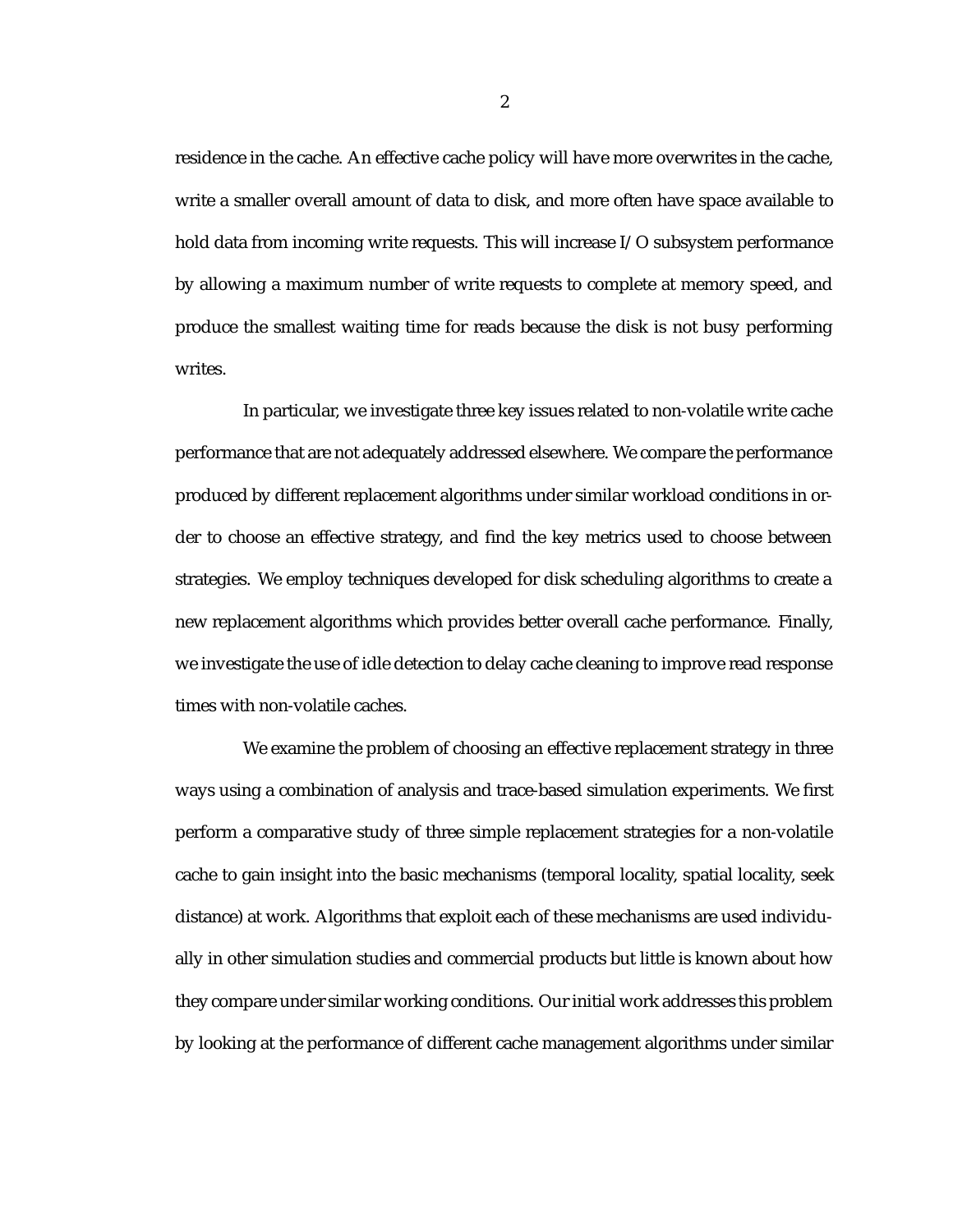conditions from the same trace-based workload.

Results of this simulation study reveal flaws in the use of simple cache cleaning algorithms because both temporal and spatial locality govern cache performance. We use these results to better characterize the disk workloads we use in simulation. We observe that disk blocks fall into two groups based on their frequency of access: hot blocks that are frequently written and will be often updated in the cache, and cold blocks that are written a small number of times over a long period and seldom updated in the cache. Using this observation, we develop a new, original replacement policy to better write dirty blocks from the cache to disk. This new policy divides the cache into hot and cold zones. Recently written blocks are held in the hot zone until they remain unmodified for some period of time, and are then moved to the cold zone. Blocks are cleaned from the cold zone in large groups. We show in a series of simulation experiments that this new policy produces better performance than the three simple replacement policies we tested earlier, with none of their deficiencies.

Finally, our work shows that cleaning the cache causes increases in read response time because writes are made to disk in bursts. These bursts cause read operations to wait for service while the writes are completed. To solve this problem, we defer cleaning the cache until the disk is idle, *i.e.* the disk is not servicing a read operation and is unlikely to do so in the near future. We do this by using a simple idle detector that waits for the disk to be unused for a fixed period of time before writing dirty blocks to disk. An analytical model of the cleaning cycle shows that cleaning with idle detection reduces read response time but also increases write response time because the cache is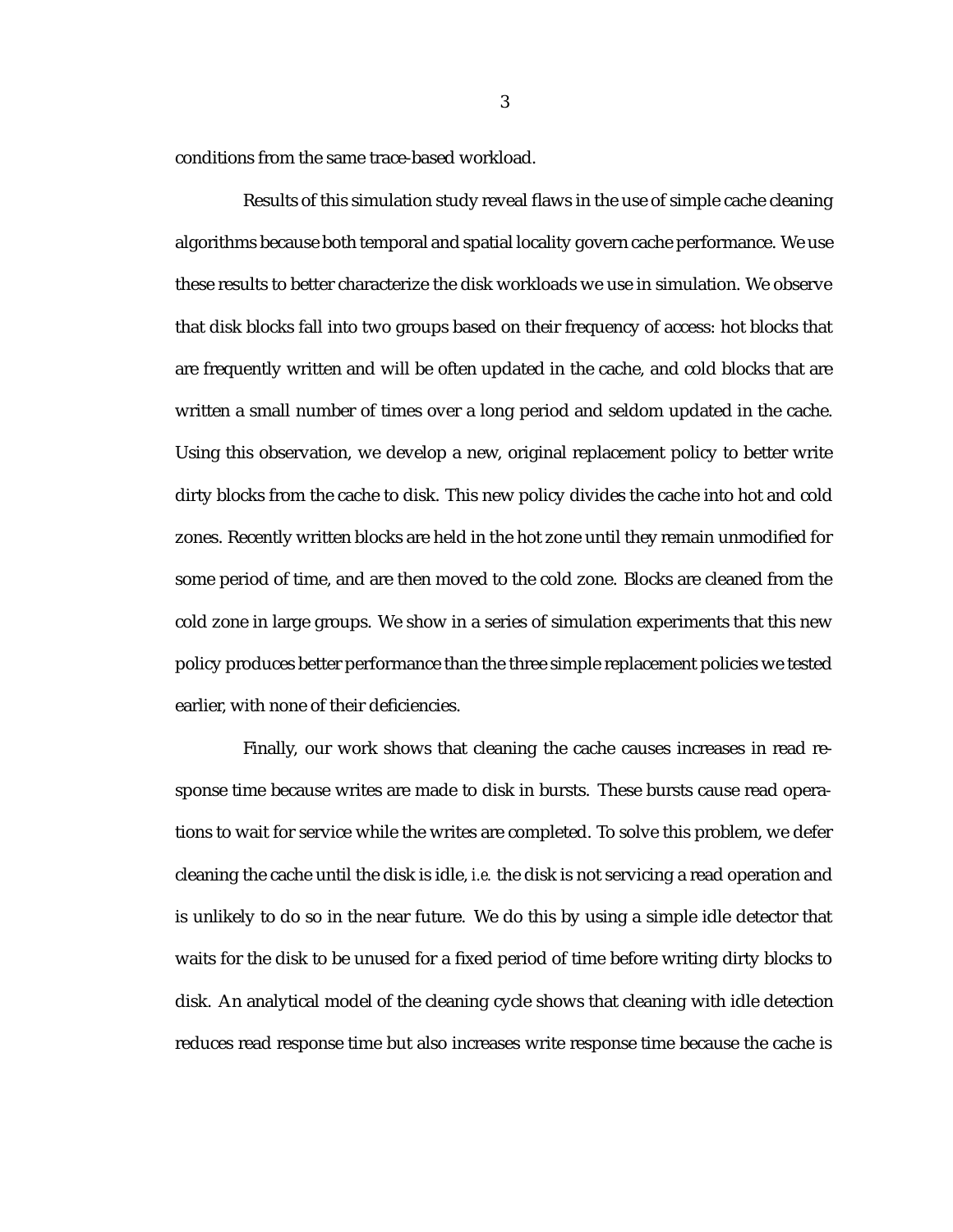kept full during the idle detection period. Trace-based simulations confirm these results.

### **1.1 Motivation**

As processors and main memory become faster and cheaper, a pressing need arises to improve the write efficiency of I/O subsystems. Disks in particular are larger, cheaper, and faster than they were 10 years ago, but their performance still lags that of other subsystems. By looking at the latency and throughput of the different components of a modern computer workstation, this lag is largely due to disk latency.

For example, a modern computer workstation will have a CPU clock rate upwards of 700MHz. The time to access one word of memory from RAM is at most 5 CPU clock cycles, or at most about 7ns. Getting a word of information across a PCI-type bus is a little slower due to a slower bus clock speed of 100MHz, but still is around 60ns. To get a word of data across a SCSI bus requires even more time, approximately 250ns. All of these latencies are within two orders of magnitude of the clock rate of the CPU. The disk latency of disk is about 8ms for the latest generation of hard drives or approximately six orders of magnitude larger than CPU clock speed.

|            | <b>Memory</b> | <b>PCI Bus</b>                                    | <b>SCSI Bus</b>          | <b>Disk</b>     |
|------------|---------------|---------------------------------------------------|--------------------------|-----------------|
| Latency    | l clock       | 3 bus clock                                       | 200 <sub>n</sub> S       | 8 <sub>ms</sub> |
| Throughput |               | $\mid$ 1 word/3 clock $\mid$ 1 word/2-3 bus clock | $20 \text{ MB/s}$ 4 MB/s |                 |

Table 1.1: Approximate timing information for the data path from processor to disk.

The effect of this disparity is most felt with  $I/O$  intensive tasks, especially writedominated tasks. Read traffic is affected, but large main-memory caches are an effective technique for reducing the number of reads made to disk [40]. Therefore, the CPU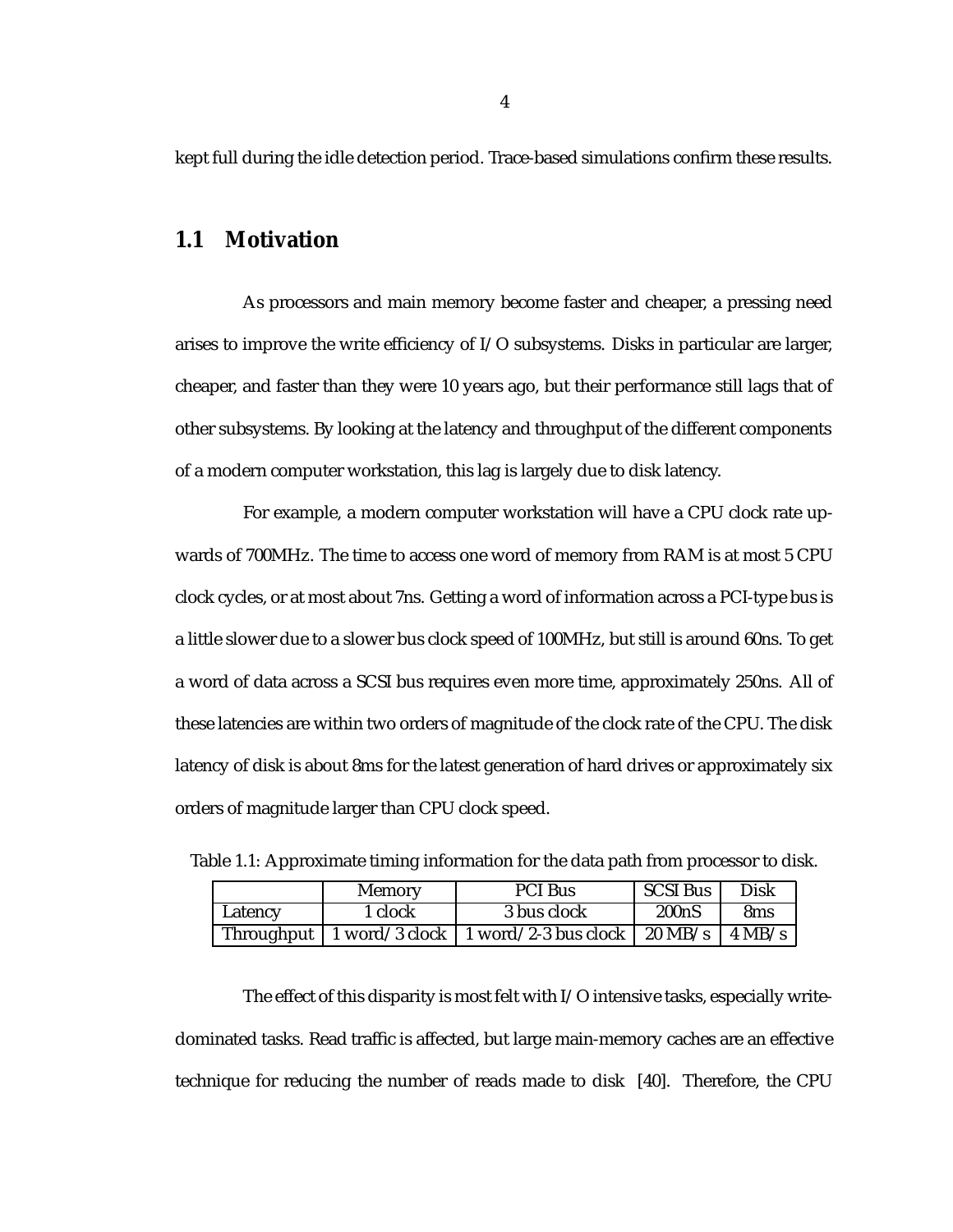must most often wait for disk writes to write or update file data or file system data and metadata.



Figure 1.1: The major logical and physical components of a magnetic disk drive. Disk platters are attached to a central spindle which together spin around the spindle's lengthwise axis. One set of magnetic read/write heads per platter are mounted at the end of parallel arms, which together form a comb. An actuator forces the comb to pivot, swinging the read/write heads between the outer and inner edge of the platters. Data is laid out on the platters in concentric rings called tracks. The tracks at the same distance from the spindle on all of the platters form a cylinder. Each track is divided into arcs called sectors.

The write latency of disk arises from the design of the disk itself (shown in Figure 1.1). A magnetic disk satisfies an I/O request by taking at most four distinct steps: seek, settle, rotational delay, and read/write. A *seek* occurs when the disk actuator moves the comb to reposition the disk head over the cylinder containing the track where the next I/O request is located. The disk head is precisely aligned with the track under the disk head during a *settle* after a seek or track switch (when two consecutive I/O operations access data in different tracks in the same cylinder). *Rotational delay* occurs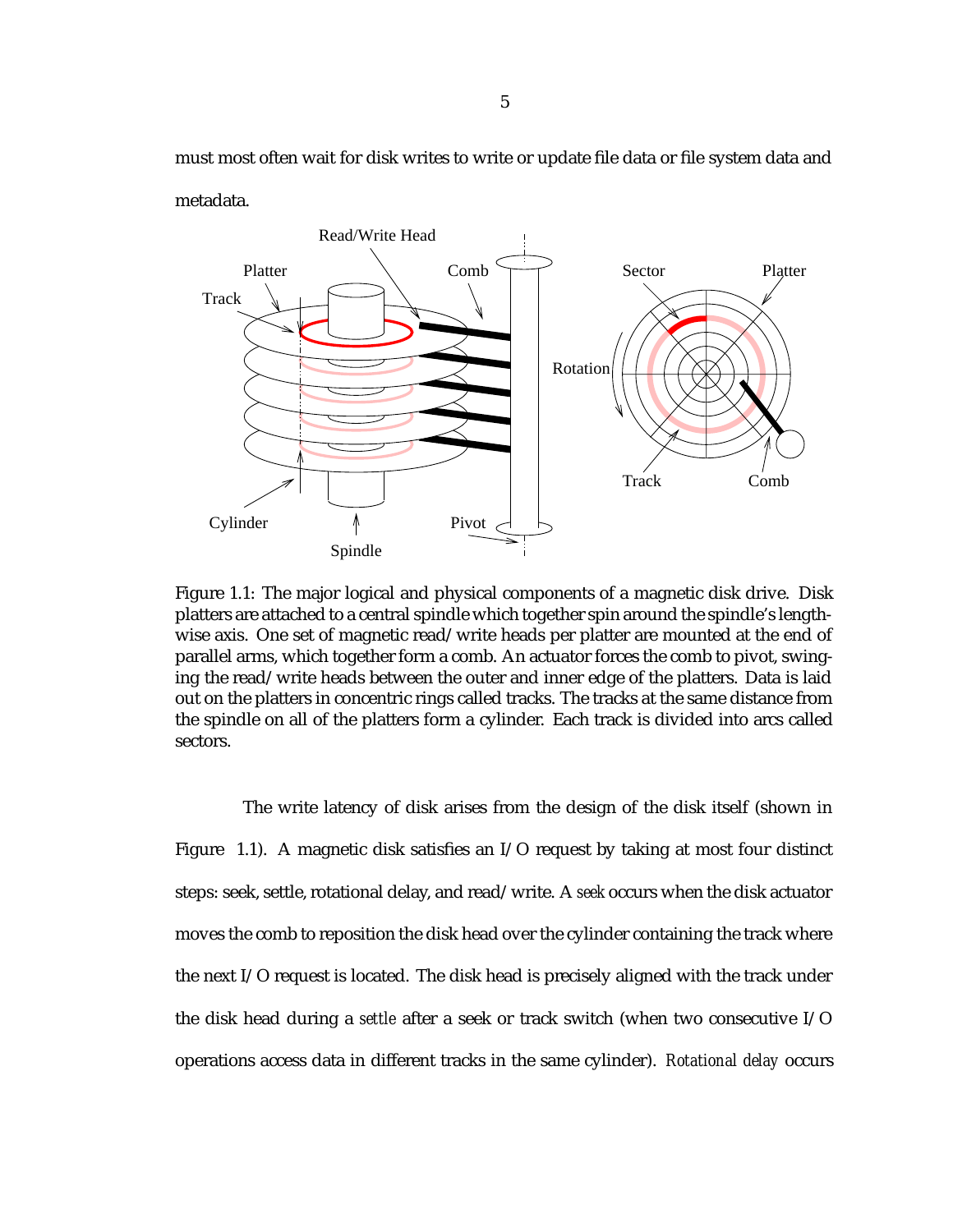

Figure 1.2: The phases of a disk I/O operation for sectors 128 to 203 of Track A. The read/write heads first move over Track A during a Seek. When the head is positioned over Track A, it must settle to be precisely aligned over the data portion of the track. When the settling is complete, sector 51 is currently under the disk head. The disk must spin until sector 128 moves under the head. Finally, sectors 128 to 203 can be read or written.

while the disk spins until the first sector of the I/O request passes under the disk head. The data is read or written onto the disk during the *read/write* step. The steps in a sample I/O operation are described in Figure 1.2. Much of the available I/O bandwidth that a disk can provide is lost while the disk head is positioned over a requested sector in each I/O operation.

Delaying write operations indefinitely in non-volatile memory before sending data to disk reduces this loss of bandwidth. The longer that data are held in memory, the more likely they will be overwritten or deleted, reducing the necessity for writing them to disk. It is also more probable that data in non-volatile memory can be grouped together to yield larger, more efficient writes to disk. Therefore, a buffer cache can substantially decrease the number of read and write operations actually serviced by the disk.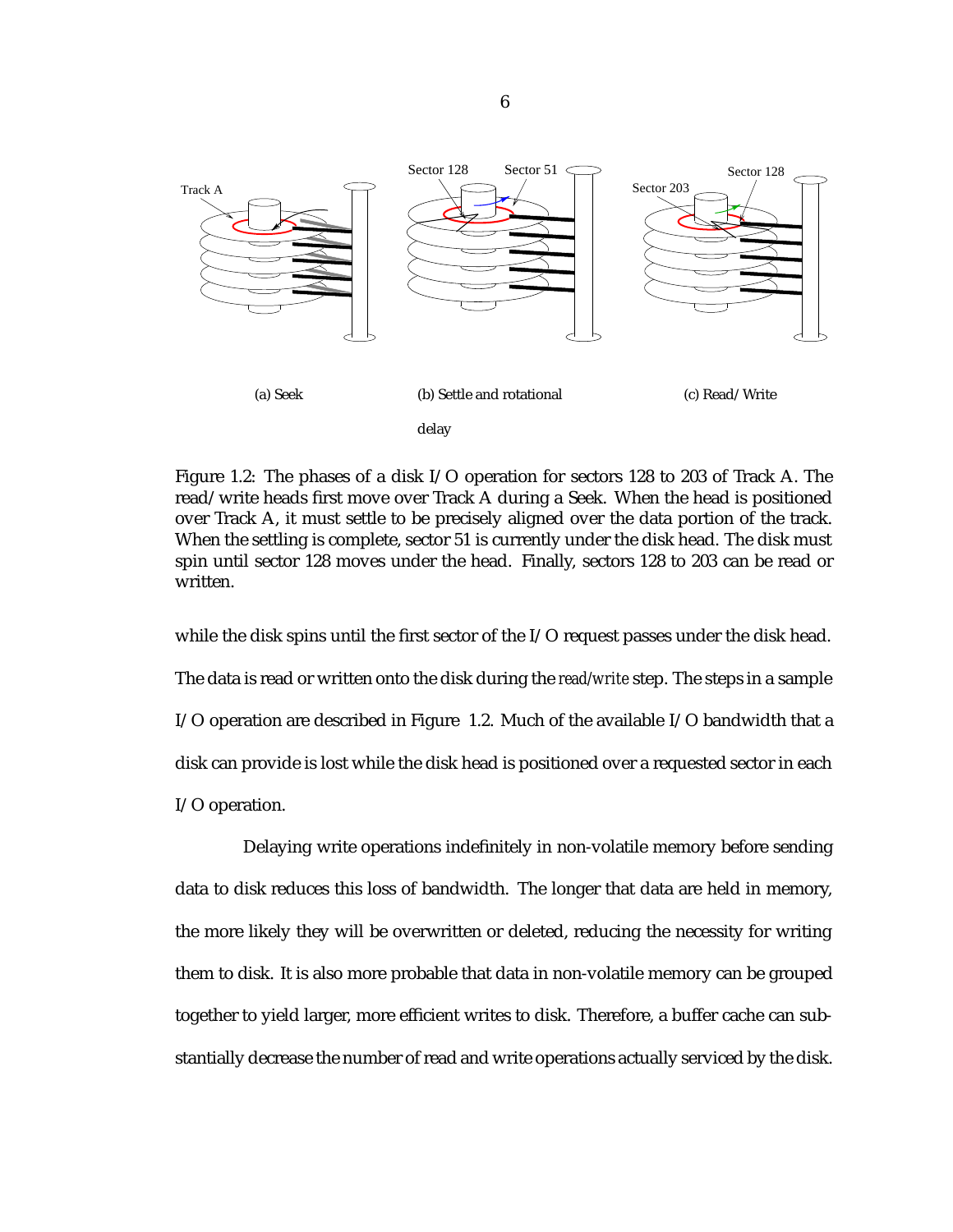This substantially reduces the amount of bandwidth lost by eliminating some of the time necessary to reposition the disk head.

### **1.2 Non-volatile write caching**

There are several different ways to incorporate a non-volatile write cache into an I/O subsystem, each with advantages and disadvantages. At the lowest level, a nonvolatile cache could be attached to the controller of a hard drive. Such a cache would have exact knowledge about the geometry and layout of the disk and be able to optimize disk access accordingly. A non-volatile cache could also be attached to a channel controller for some I/O channel, such as a SCSI bus controller. This offers the ability to cache data for more than one I/O device, but may require more resources to model all the devices on the channel than controllers currently possess. A still higher level approach would be to place the cache in a block of NVRAM accessible to the kernel as a separate operating system device or mapped into the kernel's memory space. This allows the kernel to potentially combine a non-volatile cache with whatever other I/O buffering methods it uses. It also allows the use of CPU and main memory resources to model the layout of data on all I/O devices connected to the system and actively distinguish between file system data and metadata. The layout information modeled by a kernel would not be as exact as in a disk controller cache, and would possibly expose the cache to corruption caused by crashes in the operating system kernel.

We choose to examine this last approach, by modeling a non-volatile cache as a block of battery backed up memory addressable by the operating system kernel. We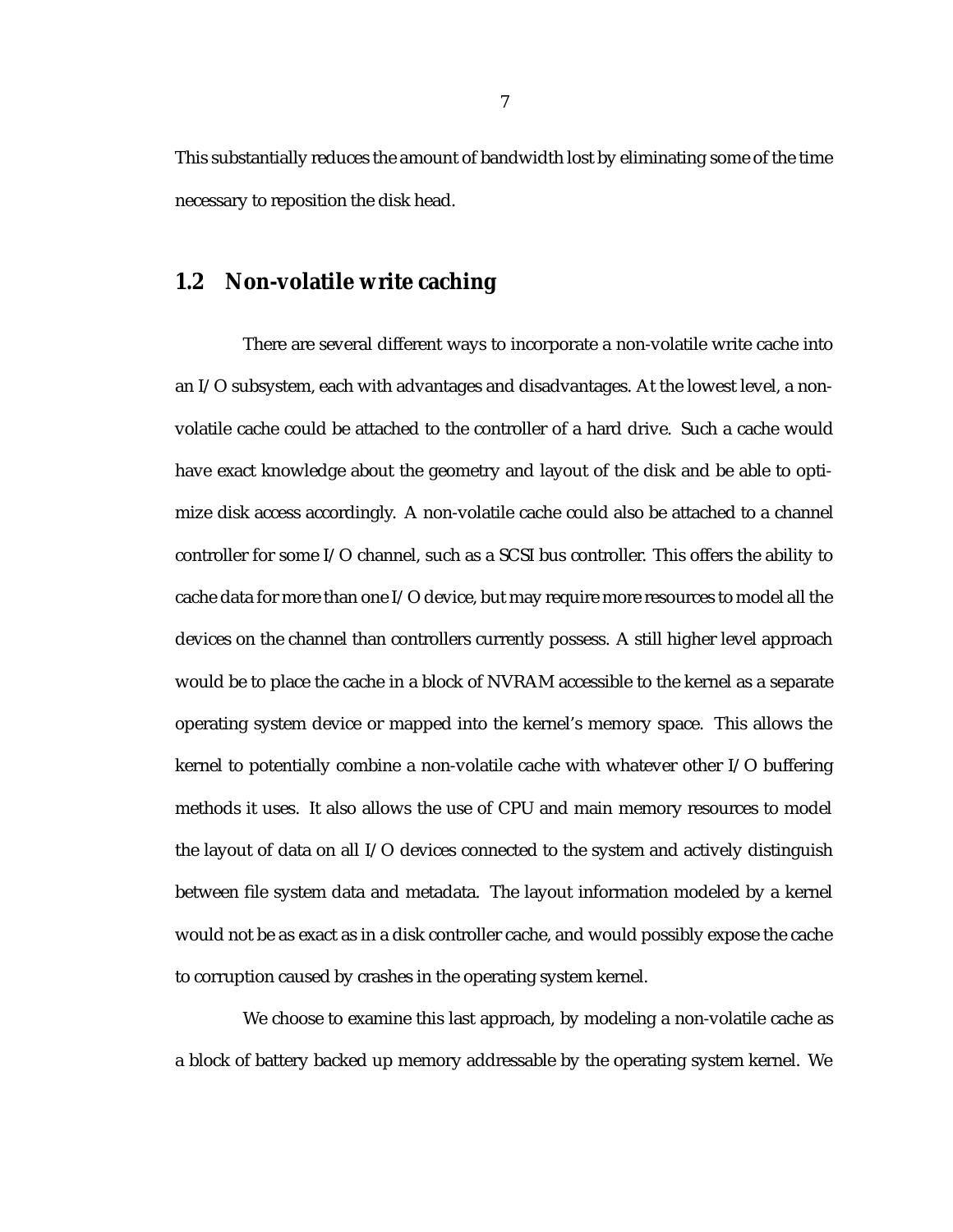use disk activity traces showing the requests produced by a volatile disk cache in the kernel of the operating system and the write cache we propose operates at the same architectural level. This design enables us to perform trace-based experiments with an I/O subsystem that is minimally modified at the kernel level only. We also believe that this ultimately offers the most flexibility in terms of availability of resources, cache configuration, and cache management. Although this dissertation only discusses caches which interact with one disk, a kernel level cache can be extended to interact with multiple disks. The cache management algorithms we discuss require few resources, but, this design imposes few limits on algorithmic complexity because of the substantial resources available at the kernel level. Changing or updating cache management methods and parameters requires changing kernel level operating system software in this scheme. Making such modifications is a routine task in practice compared to updating software or firmware on channel or disk controllers.

Given that many operating systems already use some kind of file system cache, two approaches can be used for incorporating non-volatile memory into an existing kernel disk cache, *write-aside* and *unified*. In the *write-aside* model, file data are written both into a volatile cache and the NVRAM. The NVRAM is used to protect the permanence of the dirty data in the volatile cache, and is otherwise not accessed after system failure. In the *unified* model, the volatile memory and NVRAM are treated as a single larger, logical cache. An individual block may reside in either memory (but not both), and all dirty blocks are required to be kept in the NVRAM.

We used the write-aside model for our experiments, for the practical reason that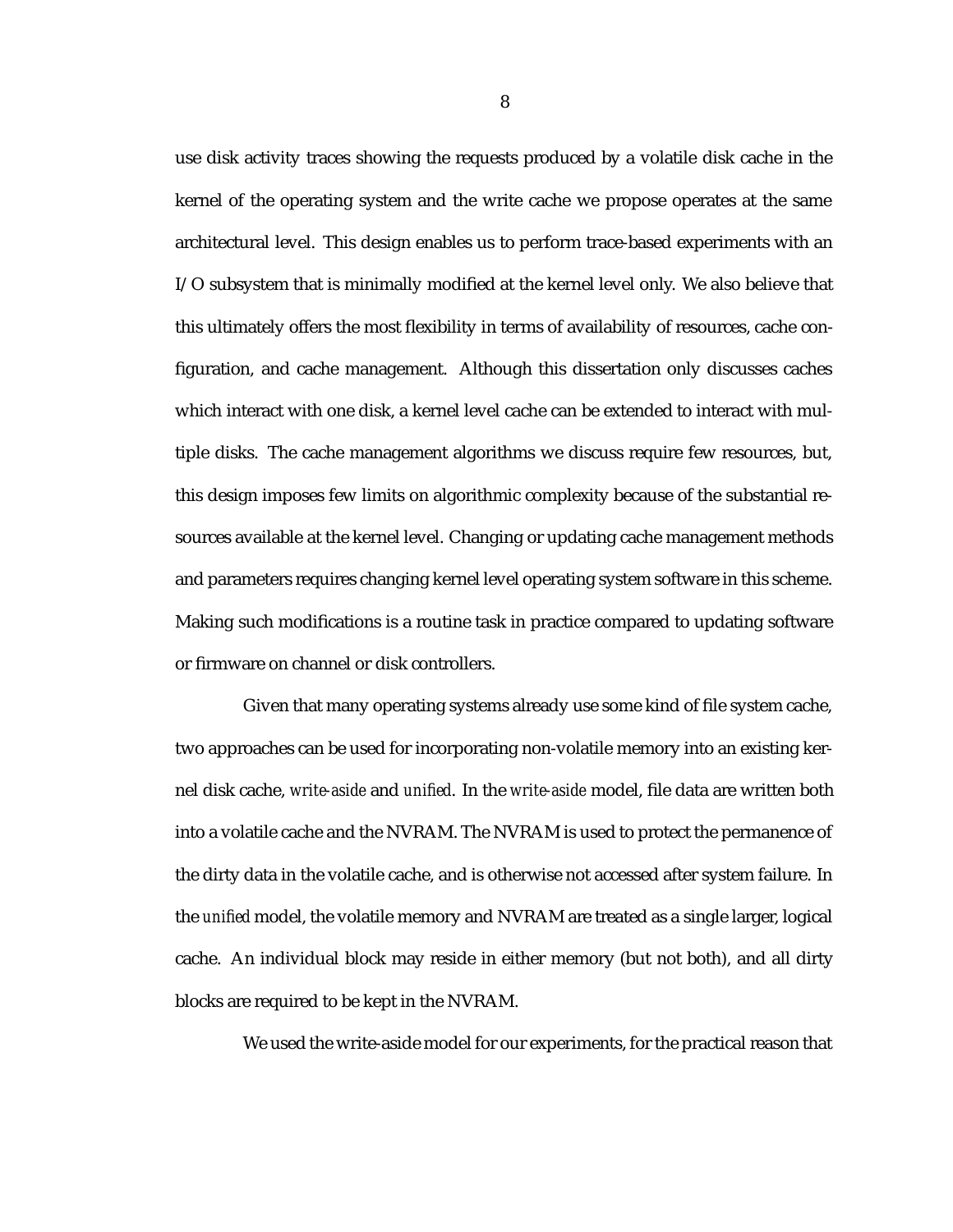the disk activity traces we used were already filtered through a volatile read cache. It is not possible to reconstruct a unified cache with read and written data together based on this filtered activity. It is possible, however, to approximate total cache performance with a write-aside model by assuming that the volatile cache is partitioned into separately managed spaces for read and written data. Most read hits will occur in the section reserved for read data and these hits are filtered out in the trace. The non-volatile write-aside cache will mirror the contents of the portion of the volatile cache reserved for written data. By explicitly monitoring the write-aside cache, we are then able to take measurements of cache performance in term of block replacement, overwrites of data, and read hits of recently written data.

Finally, it is important to describe the basic operation of the non-volatile write caches we use and define some terms. In our cache design, dirty blocks generated by the file system are written to the cache and eventually updated on disk in physical trackbased groups. By writing data from the cache based on physical location, we amortize the cost of the seek phase of a write across a larger number of blocks and increase throughput. We call blocks written into the cache that have not yet been updated on the disk *dirty*. Dirty blocks must be written to disk before they can be overwritten in the cache. Blocks in the cache that have been written to disk are *clean* and are eligible for replacement. The process by which dirty blocks written to disk and become clean is called *cleaning*. Since the act of cleaning blocks and replacing blocks in the cache are very closely connected, we use the terms cleaning policy and replacement policy interchangeably.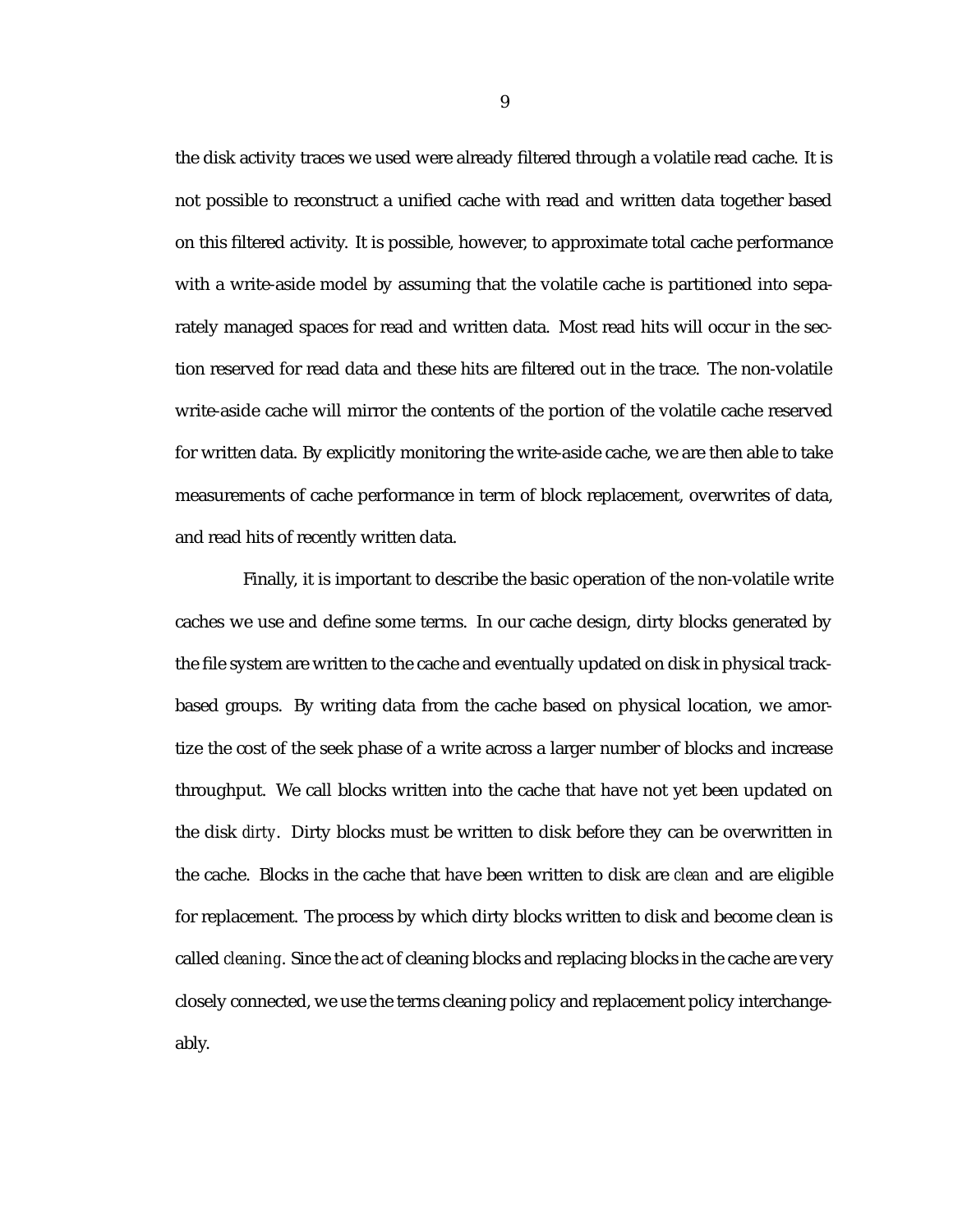The cache cleaning policy is responsible for the management of the number of clean and dirty blocks in the cache. To implement a replacement policy, the cache is organized into a pool containing all the blocks in the cache, and two track-based lists of dirty and clean blocks. Blocks are added to the dirty list when they are written into the cache and become part of the block pool. During cache cleaning, blocks are moved from the dirty list to the clean list in track-based groups in the order chosen by the replacement policy currently in use. If a write request includes blocks from a track on the clean list, the clean blocks already on the track (if any) are deleted from the block pool, and the newly written data in that track moves to the dirty list. When a write request arrives with blocks not already in the pool, clean blocks are removed from both the block pool and clean list. If not enough clean blocks exist to hold the incoming data, the request waits while dirty blocks are explicitly cleaned to disk. This is called a write *stall*.

### **1.3 Performance measures**

We wish to study the impact of cache replacement policy on the utilization of the disk with a specific emphasis on overall response time. Unfortunately, the event arrival times in disk activity traces reflect the interaction between the running processes, the kernel, and the I/O subsystem at the time when the traces were collected. In particular, the times at which certain I/O requests are made depend on when prior I/O requests completed. Altering the behavior of the I/O subsystem with a simulated nonvolatile write cache will produce different event completion times, but, the time at which all requests are made is fixed by the trace. This causes differences in the number of I/O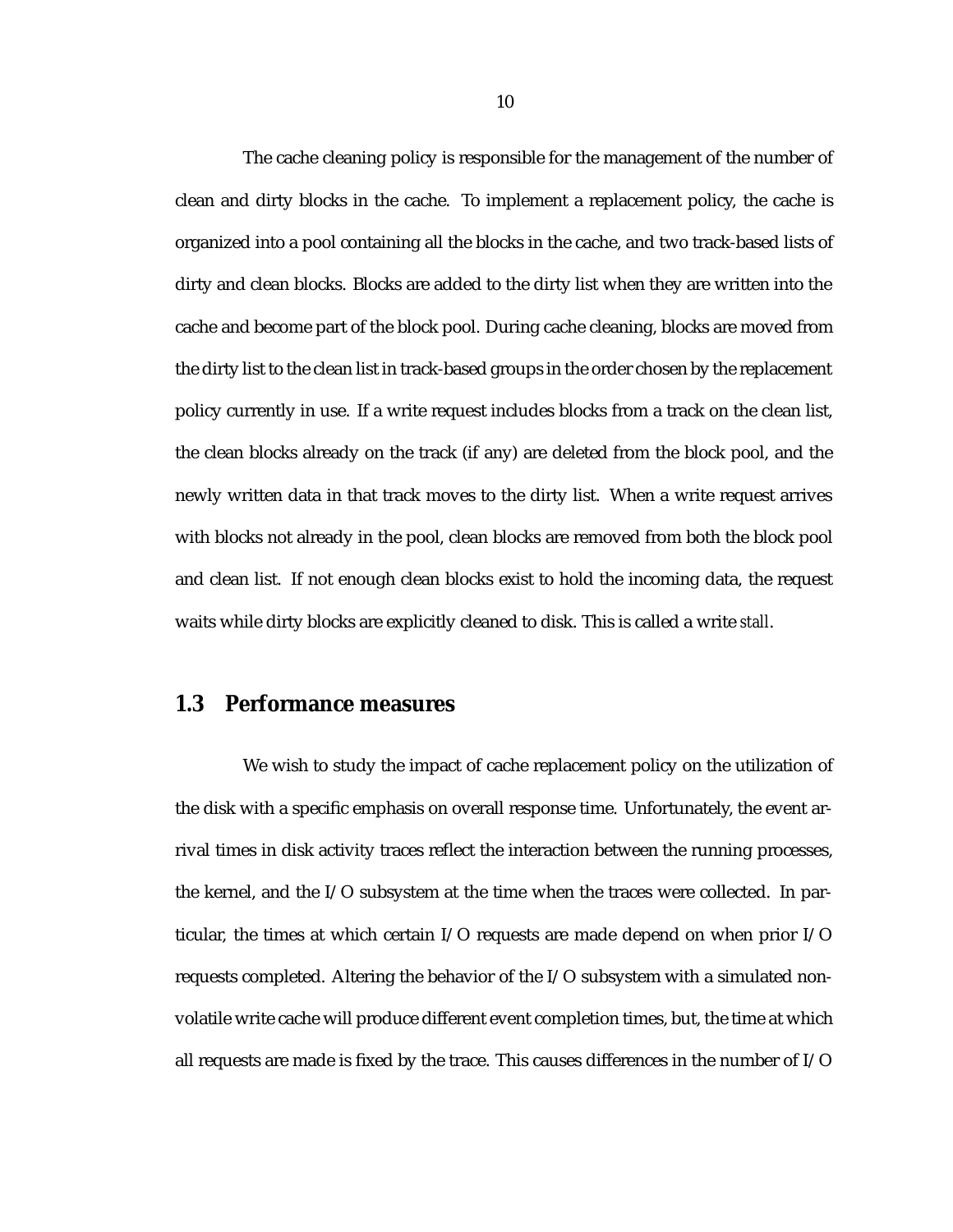requests waiting for service in certain circumstances and results in incorrect request response times. Therefore, we cannot not simply measure read and write response times directly and use them as accurate measures of system performance.

Instead, we break I/O subsystem response time into two parts. First, we measure *service time* which includes the seek time, settle time, rotational delay, and the time to transfer data to/from the disk. We also measure the *queue time* each request spends waiting to be serviced. The service times for read and write requests are directly comparable between those in the trace because a well-implemented disk simulator will accurately reproduce the service time of the drive it simulates. Use of the queue times is more problematic because the number of requests waiting for service may be inaccurate. We therefore cannot compare simulated queue times and response times to those in the original trace, but we do use them for comparing different simulation runs.

It is also important to measure of how much of the disk activity in the trace is eliminated by using a non-volatile write cache. To do this, we count the number of times that writes were made to the disk by cleaning the cache, and the size of each write used to clean the cache. By comparing the total amount of data written to disk from the cache with the total amount written in the trace, it is possible to get an idea of the amount of work saved through overwrites. The number of cache hits and cache misses add further dimension to how often data is overwritten in the cache. Some read operations are also satisfied by data in the write cache, and a count of the number of read hits indicates further work saved by the write cache. Finally, the number of writes generated by cleaning the cache provides information about the amount of seek time (and potentially wasted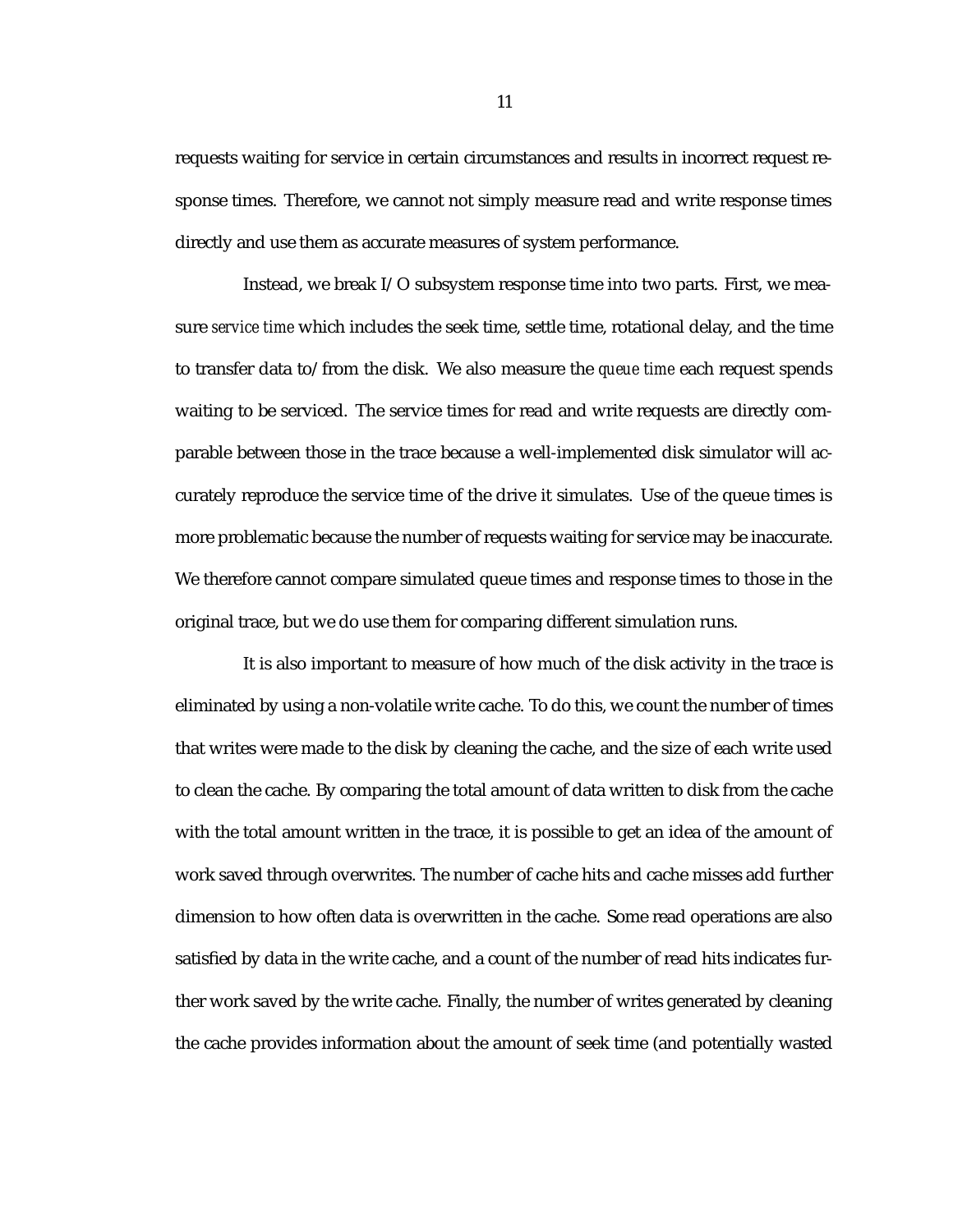bandwidth) generated by the I/O requests in the trace.

### **1.4 Organization**

This dissertation is organized into several chapters. In Chapter 2, a brief review of related research in the areas of write caching, disk scheduling, and adaptive block placement is presented. Chapter 3 presents a detailed examination of some of the basic strategies we use to test write cache performance. We use the results of these performance tests to develop a new cache management algorithm and present it in Chapter 4. In Chapter 5, we develop a probabilistic model of cache performance and apply it to the problem of modeling simple idle detection for cache cleaning. Chapter 6 describes the simulation environment used as the basis for all of our experiments. The results of our simulation experiments are shown and analyzed in Chapter 7. The conclusions of this work are summarized in Chapter 8.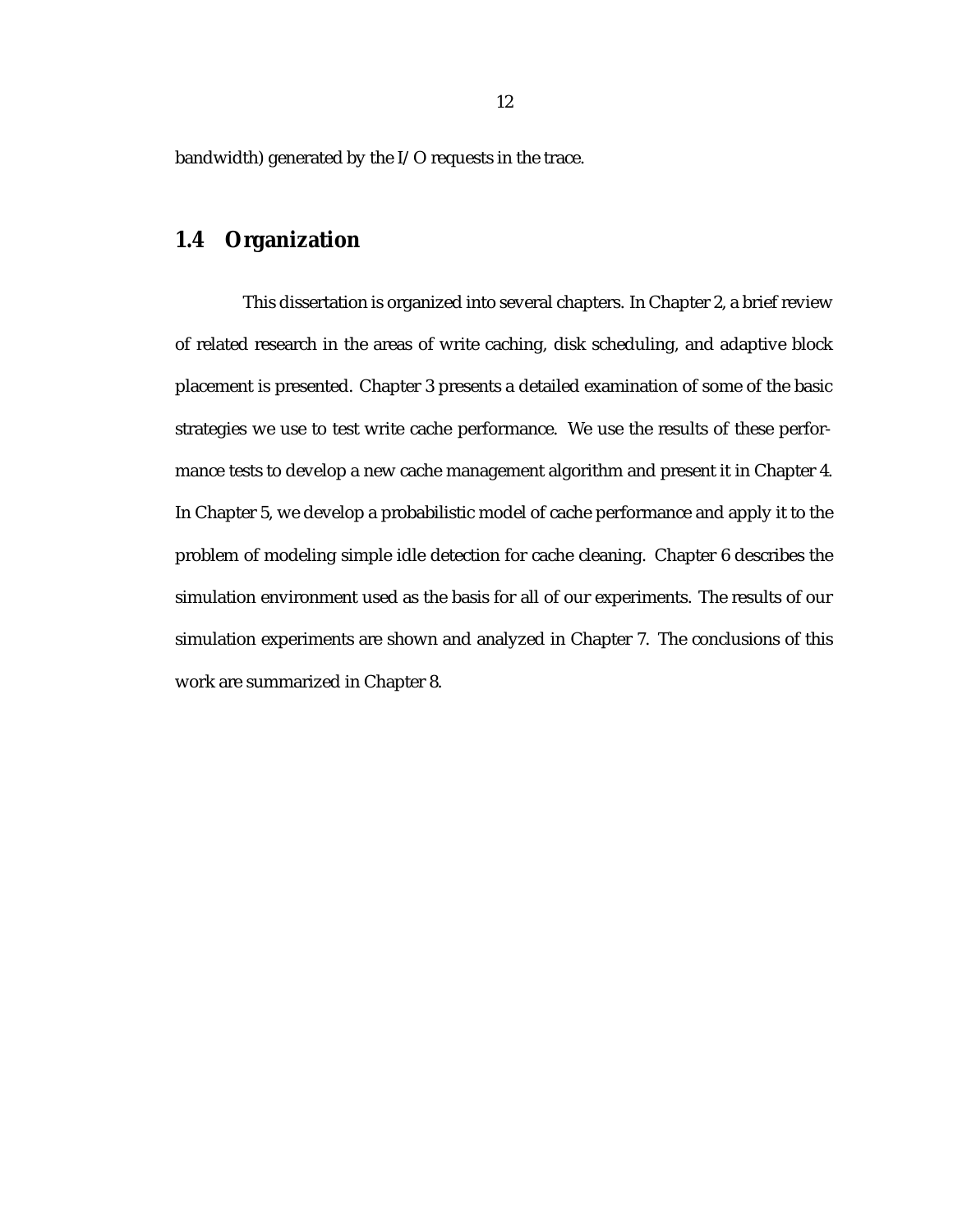### **Chapter 2**

### **Related Work**

There is a large continuum of work devoted to hardware and operating system level methods for improving the write latency of I/O subsystems. This has included techniques for managing I/O requests in memory and rearranging data into more efficient patterns on disk. In this chapter we will discuss some of the research related to the original research presented in this dissertation.

### **2.1 Volatile Write Caches**

One way operating systems have traditionally dealt with the problem of disk latency is to use a volatile disk cache in the operating system kernel (such in the BSD UNIX operating system). Read operations are handled in a read-through manner; information is read from disk when requested for the first time, and stored in the cache. The cache satisfies subsequent requests for this data without reading from disk. Space for newly read data is made in the cache by ejecting the least recently used data. Such caches are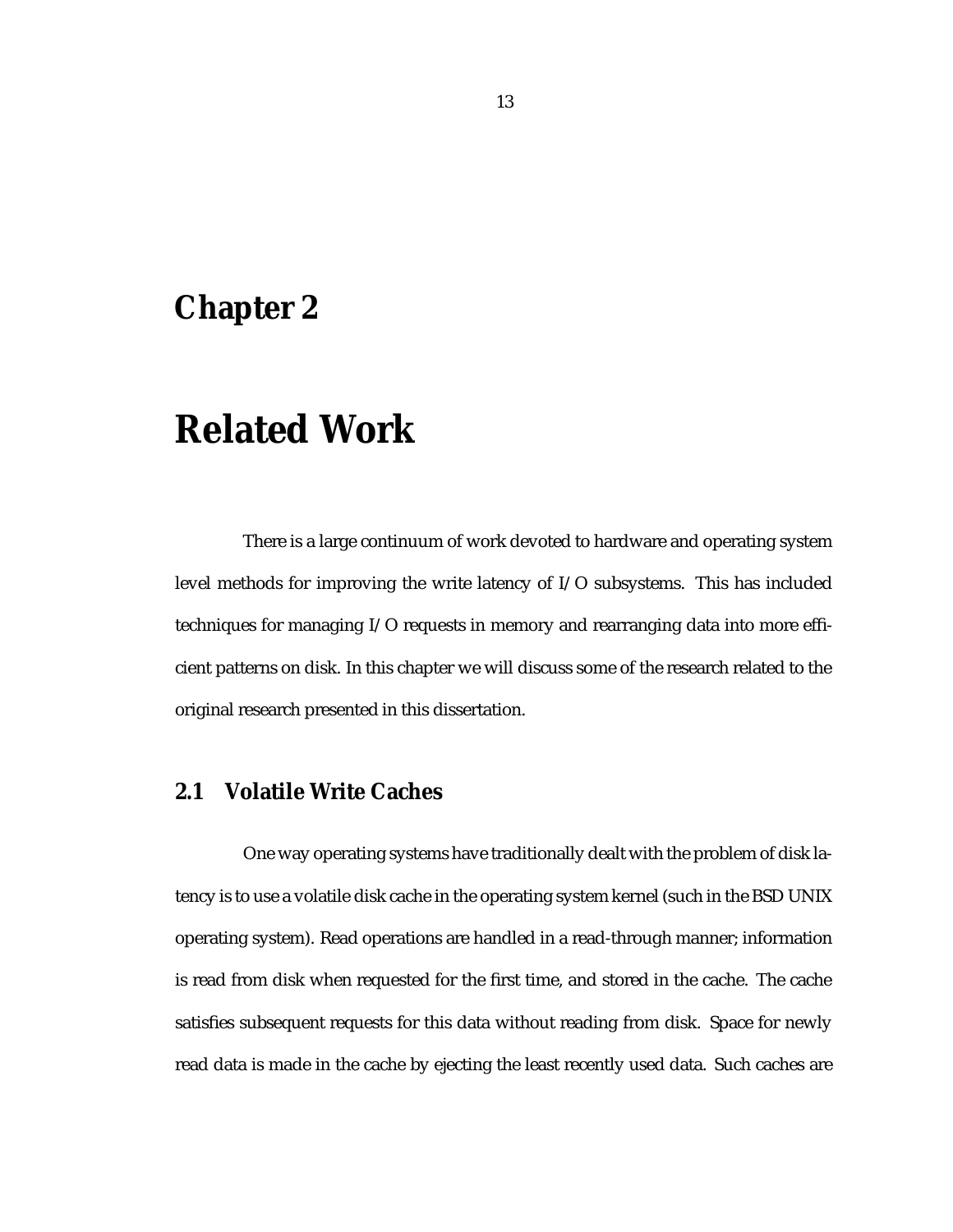very effective, typically satisfying  $80 - 90$  percent of read requests with a 512KB to 5MB cache [39]. The I/O requests that remain tend to be write dominated, and the dominance of write I/O requests creates the basic problem we examine in this dissertation.

Smith [48] is among the first to describe how similar techniques might be adapted to reduce the disk latencies associated with writes. He describes two possible types of write caches:

- a write through cache in which all writes are immediately sent to the disk surface with copies kept in memory, and
- a copy back cache which accepts writes and transfers them to the disk when they are pushed out of the cache.

Alhough no data is provided to suggest how effective either type of cache might be, there is some discussion of practical design considerations that others ignore. Removable media pose a particularly interesting problem for write caches; written data must be flushed from the cache to the media before it is removed. Other machines have I/O architectures that are also not amenable to write caching. The IBM count-key-data architecture, for example, initiates a transfer of data first and indicates if data is to be read or written last. This makes it difficult to direct data to a special purpose cache rather than disk.

An implementation of a volatile disk write cache is described by McKusick *et al.* in the description of the Berkeley Fast File System (FFS) for BSD UNIX [33]. When a process writes data to a disk with the Berkeley FFS, data is placed into the write cache with a *write* command. The cache is flushed to disk when the cache becomes full, the writing process issues a *sync* command, or the kernel flushes dirty data in the cache at fixed in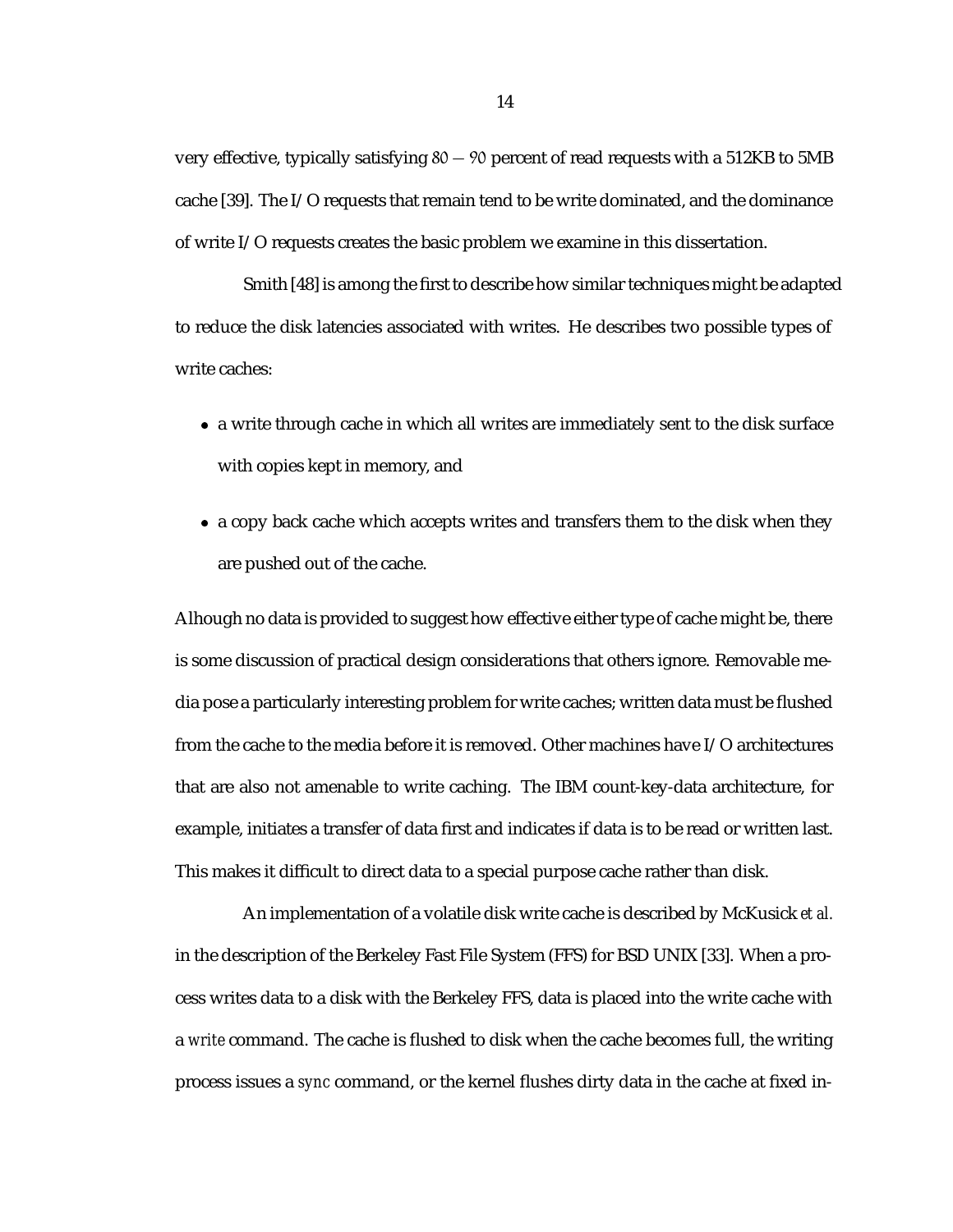tervals. The presence of a cache allows the writing process to complete an asynchronous write request in the amount of time necessary to copy data from user memory to kernel memory. If the written data is already present in the cache, it is overwritten and the amount of data written to disk is reduced. Since the cache is volatile and its contents are not immediately written to disk, data can be lost if the computer crashes. Trace based simulation shows that such volatile caches can also be very effective, eliminating 65–90 percent of all disk accesses for file data [40].

While a volatile write cache does decrease the response time of many writes, the approach has serious drawbacks. In order to reduce the amount of written data lost during a sudden system failure, the dirty contents of the cache must be written to disk frequently. These writes may force read operations to wait by increasing the amount of time the disk spends writing data. It also reduces the amount of write activity absorbed by the cache because cache blocks that may be overwritten in the near future are written to disk.

Later work with volatile write caches attempts to reduce the amount of time required to write out the contents of the cache. The Sprite Log-structured File System (LFS) described by Ousterhout and Douglis [39] and Rosenblum and Ousterhout [42] describe a special disk layout to reduce the amount of time needed to clean the cache. Sprite LFS collects newly written data in a file cache in main memory like BSD UNIX, but also abstracts the disk into a sequential, segmented log. When the file cache is cleaned, it is written as a new contiguous segment at the end of the log as a single large I/O operation. Old segments on the disk are periodically coalesced into a new segment at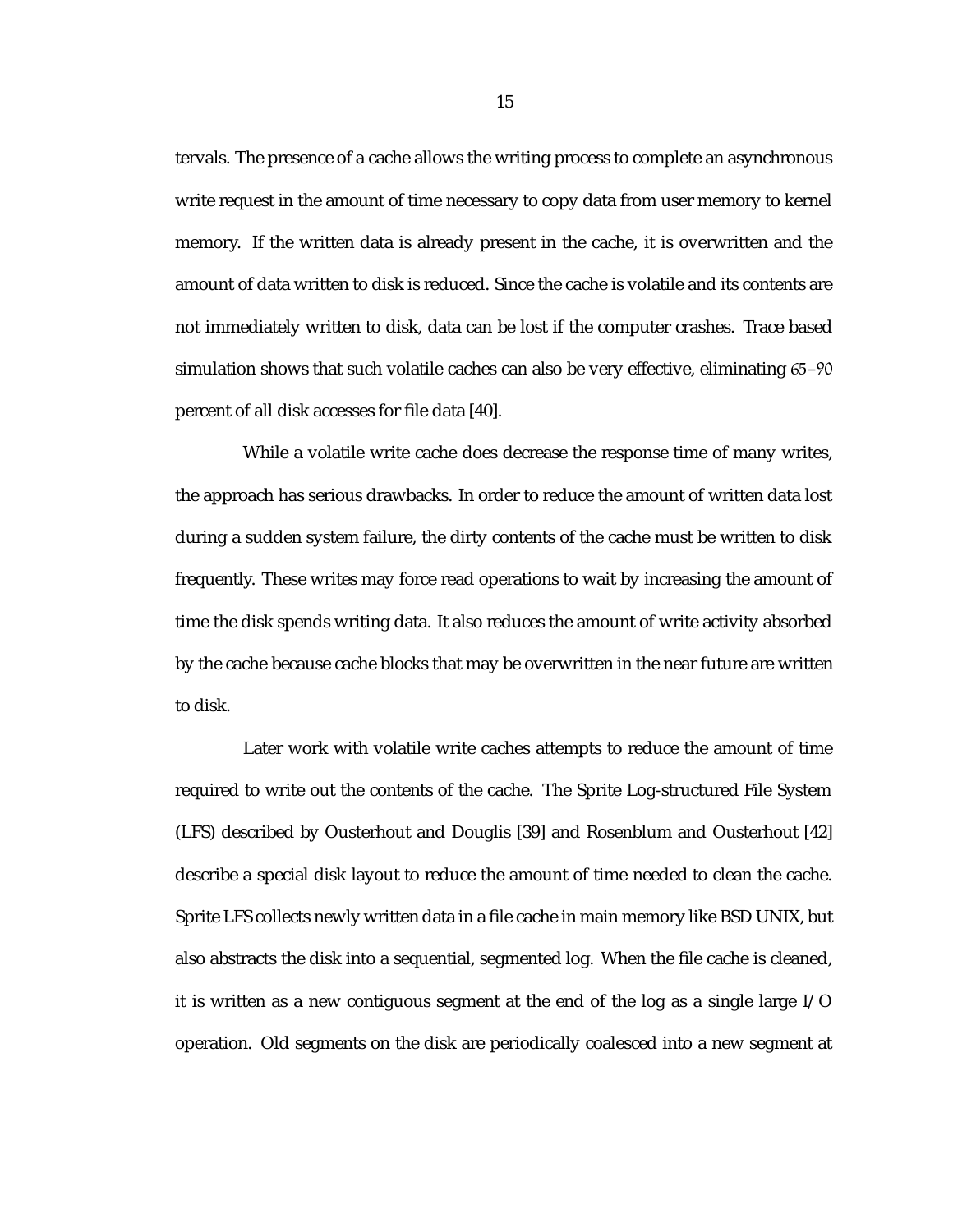the end of the log and then marked as free when the new segment is full. Appending writes to the end of a log in this way significantly reduces the amount of time required to clean the cache.

Solworth and Orji propose using in a write cache in a similar way with a different kind of write protocol [38]. Data is written into a main memory write cache, but data is opportunistically written from the cache to a set of reserved blocks on each track. The cache uses the seek and rotational latency associated with a read to write data in the reserved blocks on each track, "piggybacking" writes onto reads. The reserved blocks are eventually cleaned when the data they contain are written back to their regular, fixed locations. Using this method to write data out of the cache is especially effective if the amount of data to be written is small since the number of reserved blocks on each track is small. Since other work has shown that over 90 percent of writes to disk are less than eight kilobytes in size [45], this is an effective approach.

These techniques do reduce the time spent cleaning the cache but the bursty nature of cache cleaning still creates problems. Carson and Setia perform a queuing model analysis to determine the average read response time when a periodic update write policy is used with a write cache [8]. The authors conclude is that bursty arrivals of writes caused by the periodic flushing of the cache creates a "traffic jam" effect that severely degrades service except when the disk workload is highly read-dominated.

This conclusion is confirmed by work with volatile write caches in the read dominated workload of online transaction processing systems (OLTP). Zivkov and Smith [47] use an OLTP system with a cache similar in operation to the one used by the Berkeley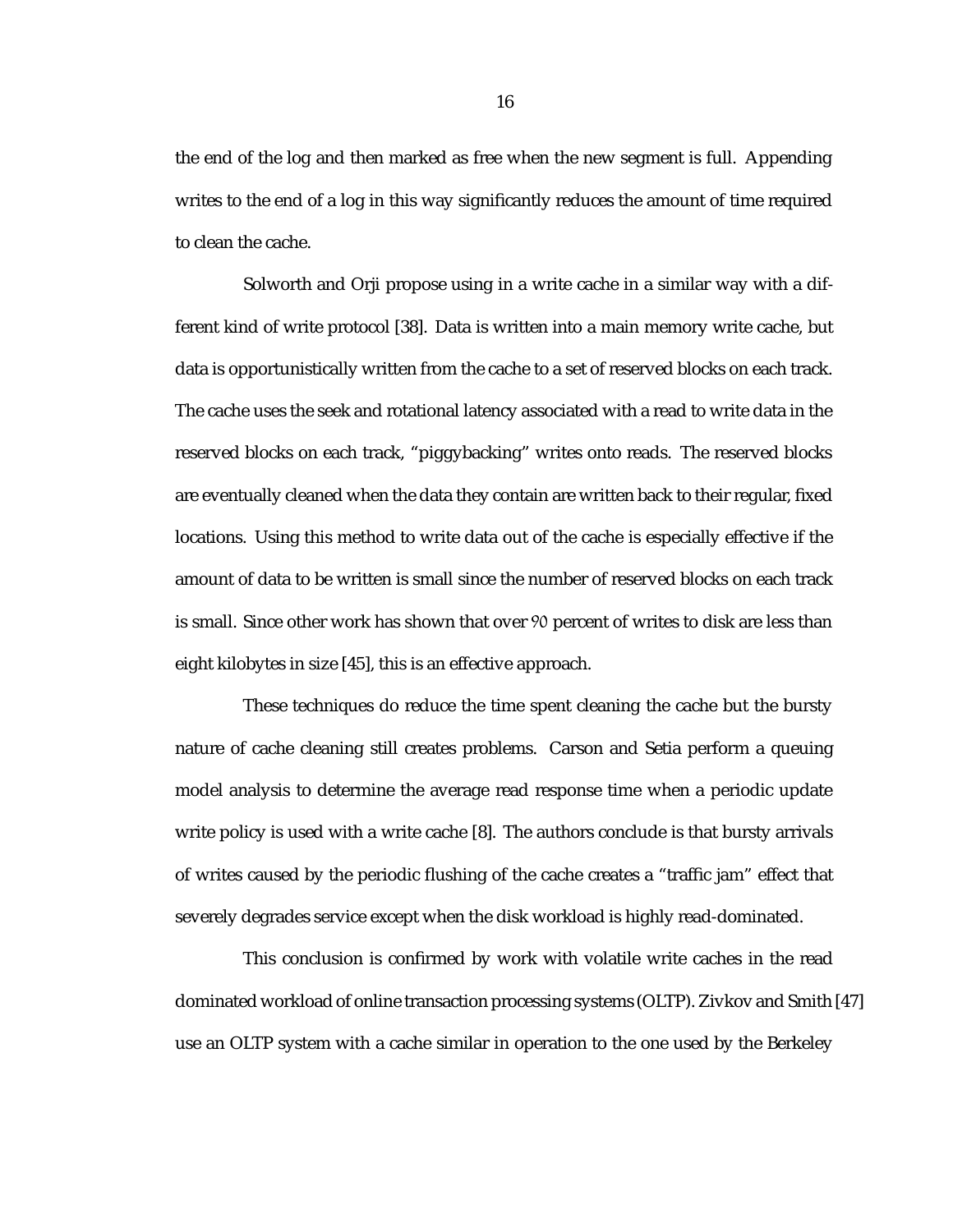Fast File System. Trace-based simulations show that delaying writes and writing them to disk in batches resulted in no detectable decrease in write traffic, although batching writes may decrease the amount of time spent writing to disk. This work also showed that a mixed write policy that uses a write-back scheme for temporary data and a writethrough policy for permanent data increased reliability over a pure write-back cache with very little effect on write traffic.

Carson and Setia extend their previous queuing analysis to determine how batch write size for Sprite LFS affects the response time of read operations [9]. Cleaning the cache and coalescing disk segments require new segments of the disk be created by a set of batched writes. These writes will cause read operations to block until they are completed. Breaking up large batches of writes into smaller write groups can reduce the amount of time that read operations block. This work uses an analytical method to determine the size of those write groups which minimizes read response time while still retaining the advantages of write batching.

The key limitation of the caches described thus far is their volatility. If the system using a volatile cache suddenly crashes, the contents of the cache are lost. Related work with volatile caches attempts to reduce this problem by cleaning the dirty contents of the cache to disk at regular intervals. A frequent sync of the cache reduces cache performance, however, by reducing the number of overwrites in the cache and increasing disk activity. A better way to deal with sudden system failure is needed.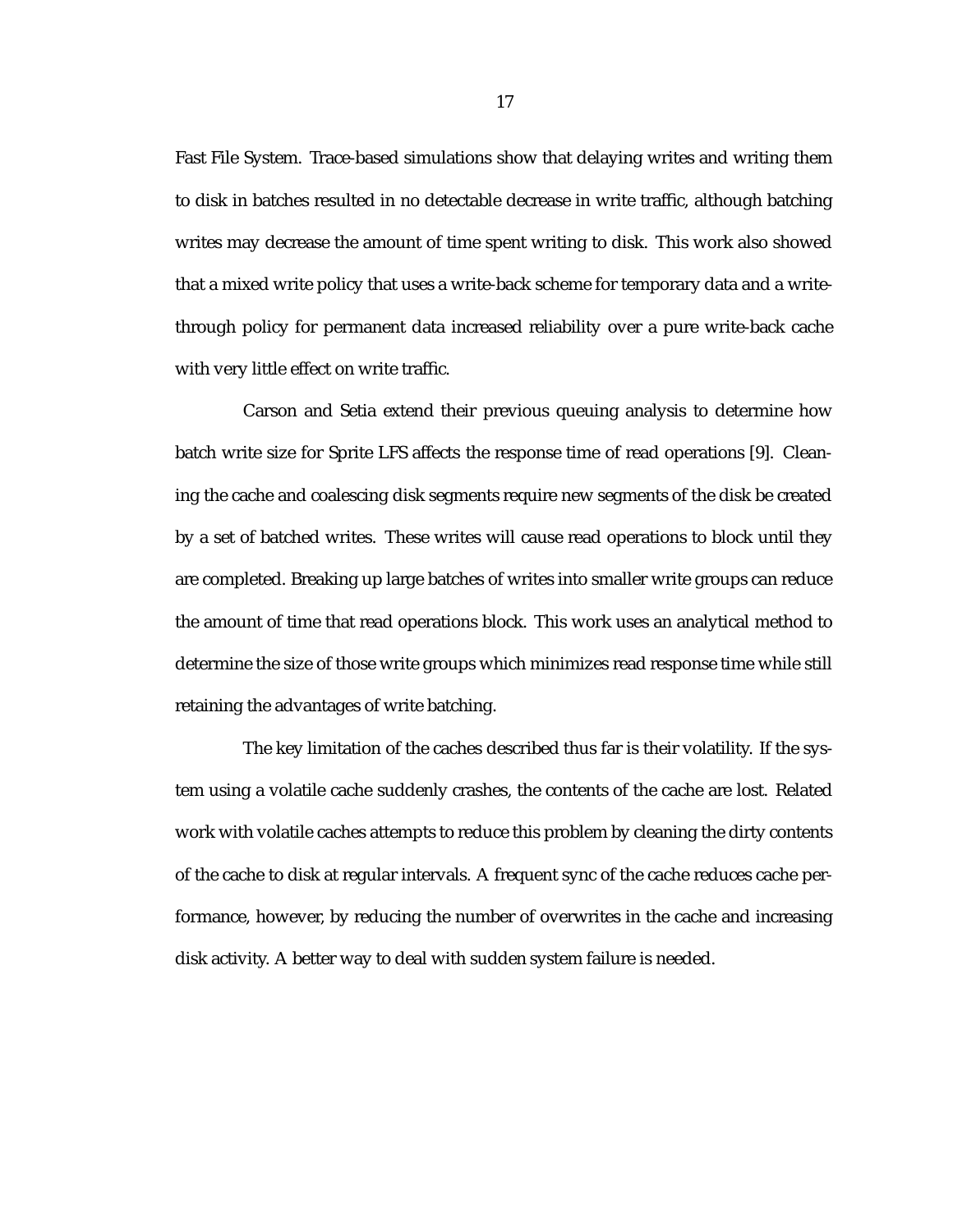### **2.2 Non-Volatile Write Caches**

A more desirable solution is to make the write cache non-volatile. This is easily accomplished by making the system more robust with an uninterruptible power supply (UPS) or a small amount of battery backed up RAM (NVRAM). It is possible to delay writes indefinitely with a non-volatile cache which provides two major benefits:

- the lifetime of frequently written data in the cache can grow, increasing the number of overwrites in the cache, and,
- the periodic cleaning of the cache is no longer required, potentially reducing the overall amount of disk activity.

If the cache no longer needs to be cleaned at fixed intervals, cleaning is best governed by how many dirty blocks there are in the cache. This creates the potential for some dirty blocks to remain in the cache for longer periods of time, especially when arrival rates are low. A longer cache lifetime for dirty blocks may also mean reduced performance during bursty periods of activity because less clean cache space may be available for use by incoming data.

A common approach to handling cleaning is to use cleaning strategies that examine all dirty blocks in the cache when deciding to clean. Such strategies can include cleaning the cache only when the cache is full, the disk is idle, or some kind of threshold on the number of dirty blocks is reached. This allows a cleaning strategy to choose from the largest possible selection of dirty blocks, making for more (and hopefully better) choices of what to clean. There are several projects that have used this type of non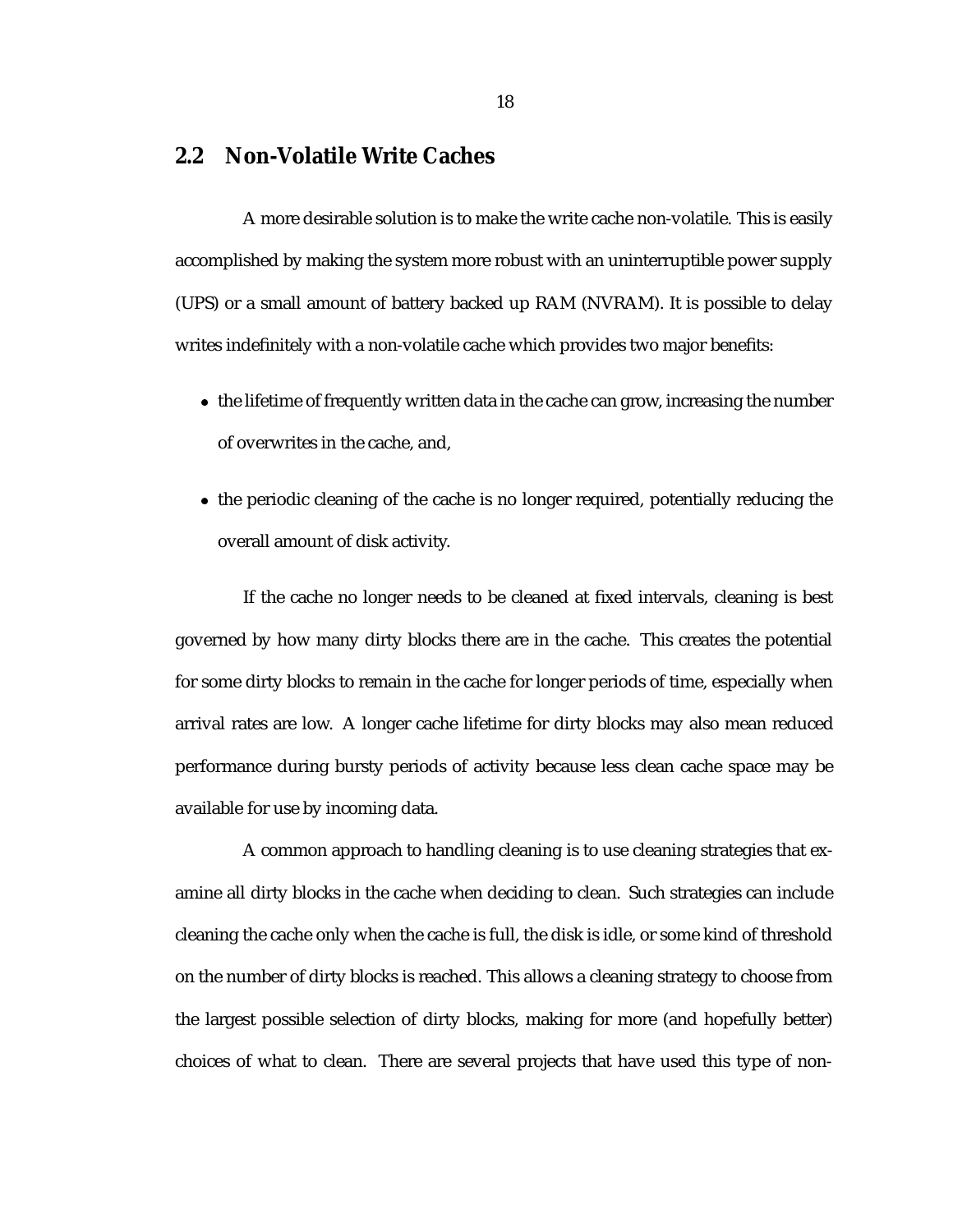volatile cache.

The Rio File Cache, developed by Chen *et al.* [11], uses an uninterruptible power supply and special software to create a non-volatile disk cache capable of surviving operating system crashes. This cache operates much like the volatile cache described by Ousterhout for the BSD 4.2 operating system [40] except that sync calls return immediately, and writes to disk are made when the cache is full. It is important to note that Rio's guarantee of protection is largely provided by software, and as such it does not provide the same level of reliability as a block of NVRAM.

A NVRAM cache is used to improve performance of the Sprite LFS by Baker*et al.* [4] with Sprite servers and disk-less clients. The authors investigate using non-volatile RAM in two places: a non-volatile file cache on client workstations to reduce write traffic, and write buffers for Sprite file servers to reduce disk accesses. Each cache is cleaned when the Sprite segment cleaner coalesces older segments, and when the cache is full.

A similar approach to the Sprite LFS is used with a NVRAM cache by Hu and Yang for the Disk Caching Disk (DCD) [26]. DCD uses a three level hierarchy consisting of a NVRAM buffer, a log structured area of disk consisting of a logical section of one physical disk or a separate physical disk called a cache disk, and one or more disks containing hierarchical file systems. When a write request is made, data are written to the NVRAM buffer and immediately reported as written to disk. The state of the cache disk is checked, and the contents of the cache are written to cache disk as soon as the cache disk is idle. The cache-disk is segmented much like the Sprite LFS [42] and is cleaned using a Last-Write-First-Destage algorithm. As segments are cleaned, data from the cache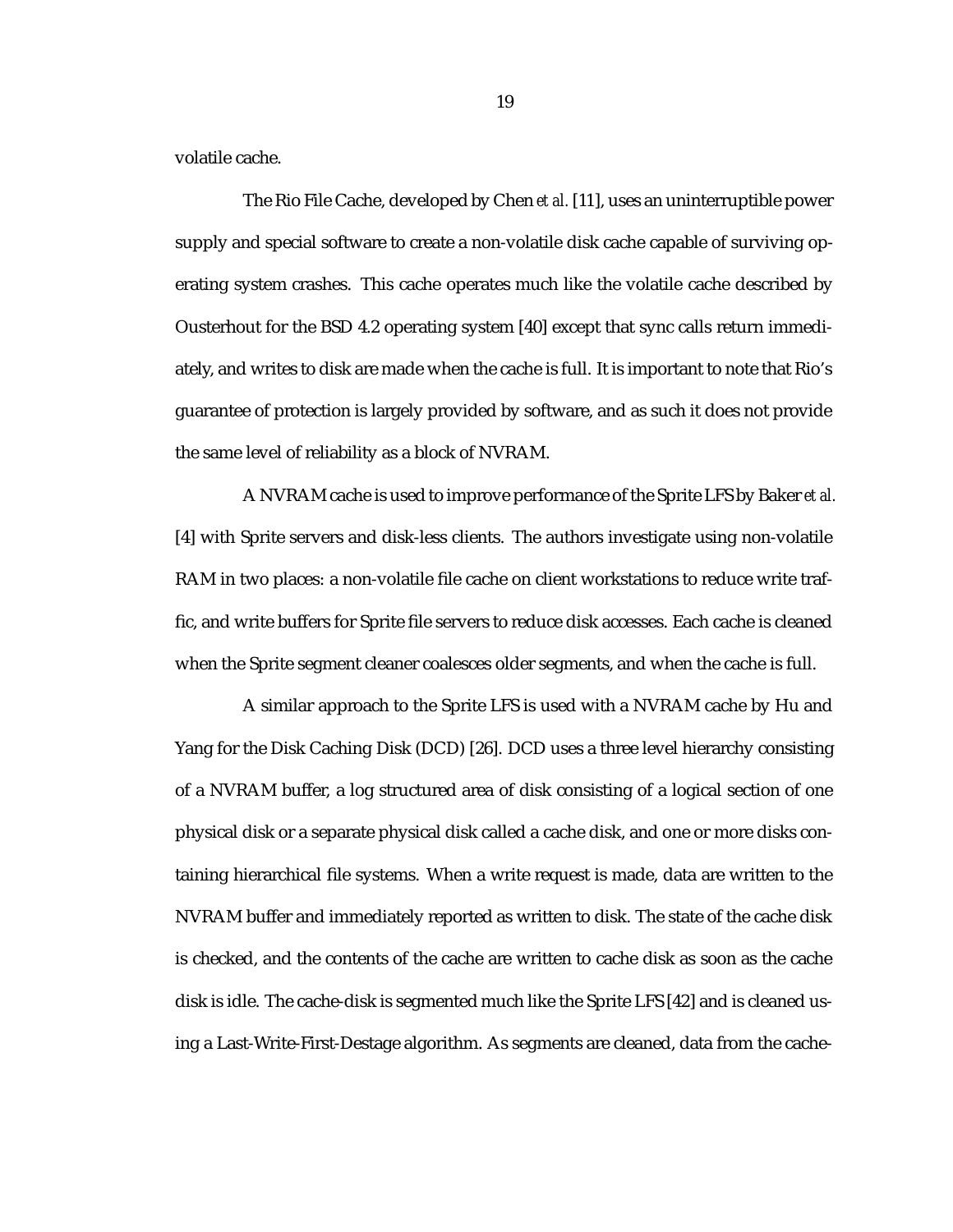disk are written to their primary physical locations on the data disks. Holes created by overwriting are eliminated as the cache-disk is repacked during cleaning. Extensions of this work include an improved cache structure which requires less NVRAM [27], a patent [55], and the use of the DCD in a RAID array [28].

Work by Hitz, Lau, and Malcolm [24] and Hitz and Cheng [12] describe aspects of the Write Anywhere File Layout (WAFL) and the FAServer NFS appliance by Network Appliance Corporation. Together, the FAServer and WAFL use a NVRAM cache to log incoming NFS write requests and data, as well as hold file system data for generating snapshots. When placed in the cache, each request is split into two separate structures: information representing the sequence number, location, and size of the write, and the data to be written to disk. Writes requests are serviced based on the amount of data they transfer to disk, with the largest requests being serviced first. Overlapping or contiguous write requests in the cache are modified in one of three ways. Contiguous write requests are coalesced into a single larger, higher priority write operation. Exact overlaps of NFS writes (where two writes reference exactly the same disk blocks) cause the write with the lower sequence number to be discarded. Inexact overlaps of NFS writes cause the separate writes to be serviced based on their sequence number, regardless of size.

An alternative approach to cache cleaning involves dividing the cache into segments and using these segment groups to decide when and what data to clean from the cache. This produces more incremental cleaning of the cache rather than large, bursty cleaning operations. The interactions between segment size, read delays, and write batch size remains an open issue, however. Work by Carson and Setia [9] suggests that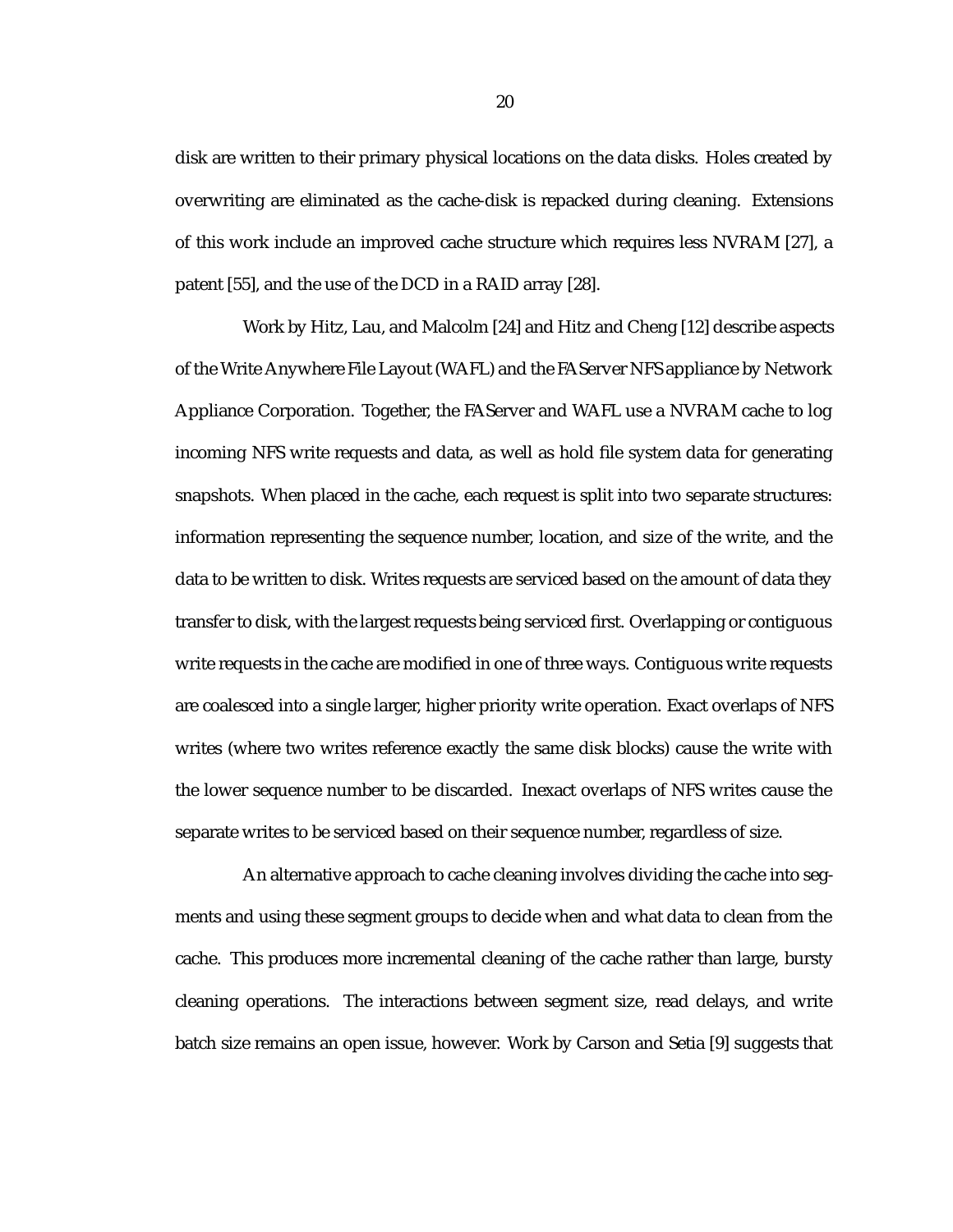the smaller amounts of data produced by incremental cleaning might reduce read wait times, but further work is needed.

The Prestoserve data server from Legato Systems described by Moran *et al.* [35] uses a non-volatile write cache embodied as a bus card with non-volatile RAM. Special device drivers are installed which replace block and raw device drivers for the disks with which the non-volatile write cache is used. These special device drivers process I/O requests, sending the appropriate read and write requests to the cache and others directly to disk. The cache is segmented into a series of small buffers, and the least recently used buffer is written to disk first when cache space is freed. Data is flushed from the cache only when it becomes full or when the number of unflushed buffers falls below a configured threshold. The amount of data flushed from the cache depends on which condition (cache fullness or unflushed buffer threshold) is true. If the cache is full, a pre-configured percentage of the buffers are flushed to disk. Otherwise, buffers are written to disk in small groups (also of a pre-configured size) until the number of unflushed buffers falls below a threshold.

While these systems offer greater guarantees of reliability and higher potentials for overwriting data in the cache, questions about cache performance remain. In particular, little is understood about the relative performance of different management algorithms under similar conditions. The replacement algorithm used in each case is unaccompanied by any analysis or experimental evidence to justify its use. This lack of supporting data leaves unanswered questions about what patterns in disk write access govern the performance of a non-volatile write cache, and what better types of manage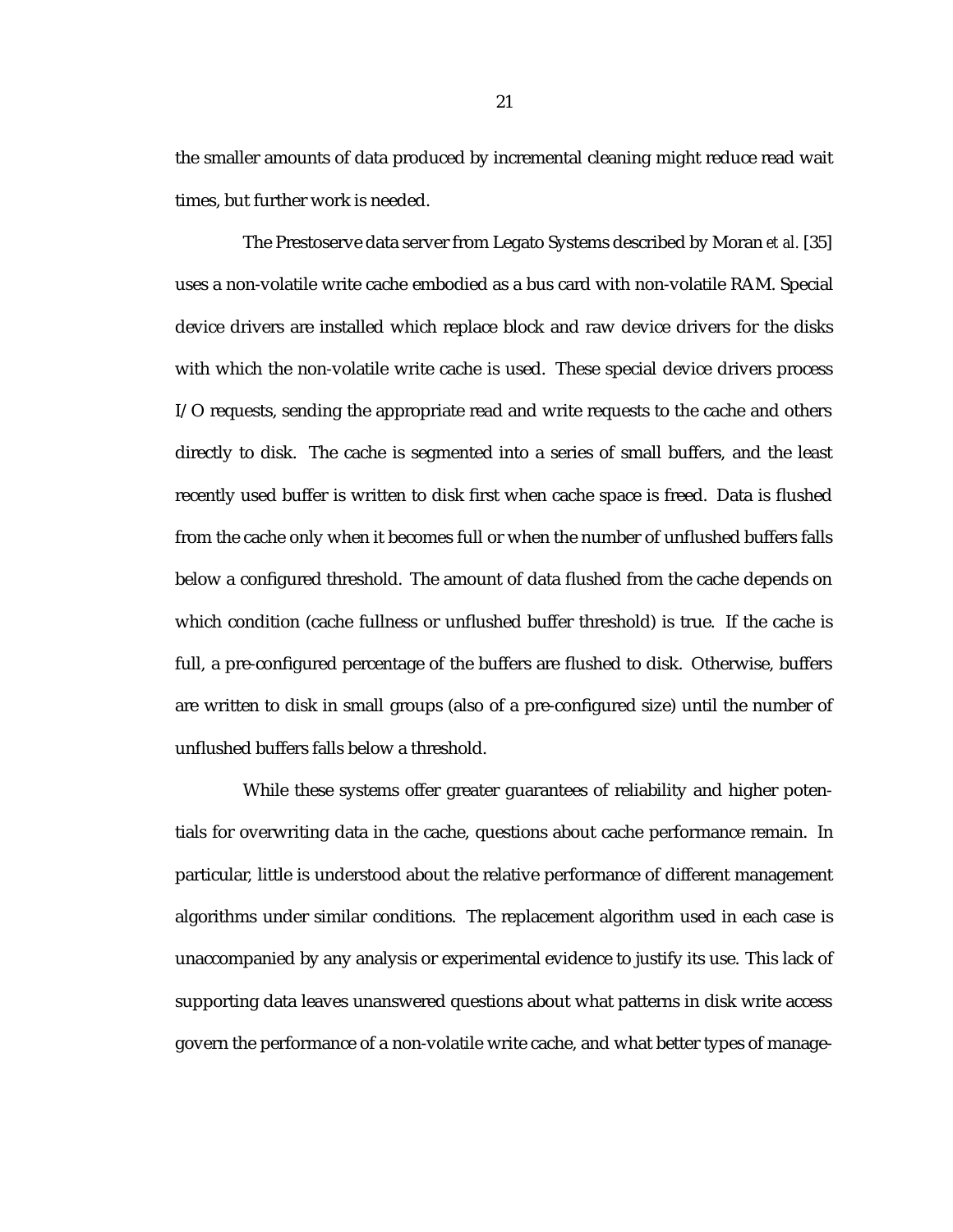ment algorithms might exist.

There is also no analysis of the effect of cache cleaning on disk read performance. A segmented approach that may reduce read delays was adopted in some studies and products, but no published work justifies this choice. Work by Carson and Setia [9] with volatile caches suggests that this may be a sound choice, but non-volatile caches use significantly different cleaning techniques. Approaches that better compliment nonvolatile cache management policies may exist.

### **2.3 Caching with Disk Scheduling**

One powerful approach to improving overall I/O performance is to schedule disk operations to take advantage of the read and write characteristics of the disk. Such scheduling can reduce the amount of time the disk head spends seeking from track to track, improving mean response time. Log-structured file systems implicitly manage the position of the disk head by appending data to the end of a log, but the LFS write cache needs no special features which distinguish it from caches used by other file systems. Other systems with non-volatile write caches described so far also do nothing to explicitly take advantage of disk scheduling.

We now consider write caches with specific design features for scheduling disk operations. In order for a write cache to exploit disk scheduling, the cache must explicitly incorporate a model describing how data is laid out on disk and including some knowledge of the disk's seek characteristics. Writes to disk are then made from the cache in a manner that profitably exploits the data layout of the disk to reduce the number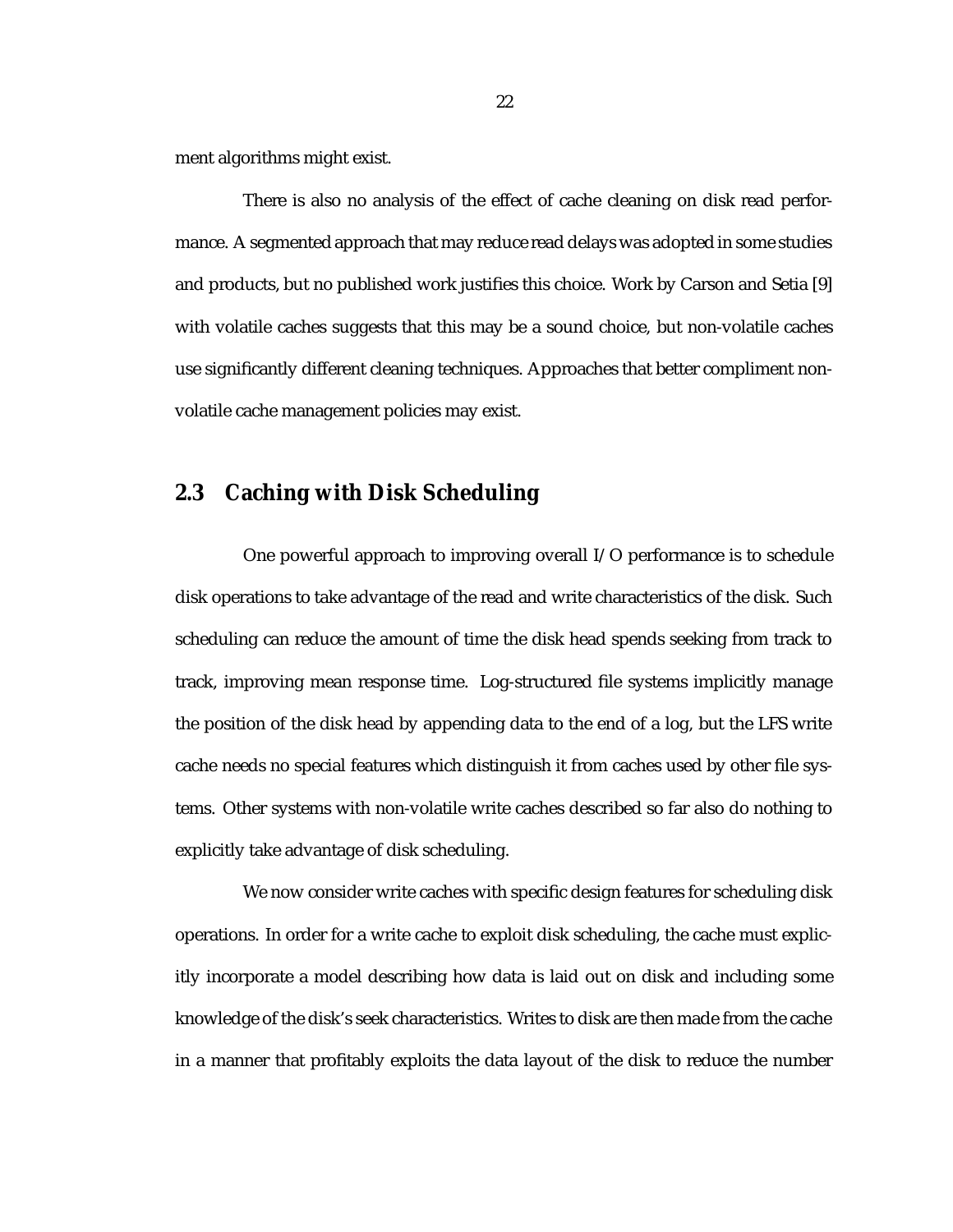and/or duration of the disk operations needed to clean the cache. Caches that use disk scheduling in this way have been already studied in a number of different projects.

Solworth and Orji [49] propose using a NVRAM cache and opportunistically piggyback a cleaning write of a dirty track onto a read request as with their volatile cache work. The physical track with the largest number of dirty blocks also can be written to disk when explicit cleaning of the cache is required. The major results of their work with a model employing one disk surface show that writes become invisible and explicit cleaning of the cache is not required if read rates are sufficiently high. Assumptions are made for extending these results to disks which have multiple tracks per cylinder that do not include head settle time, making them incompatible with the performance of modern disk drives. Additional work by the authors applies these same ideas to multiple disks [37], showing that a single disk model only works well for small caches. A multiple disk model provides much better performance for large caches.

Biswas, Ramakrishnan, and Towsley study write policies for use with nonvolatile write caches with disk scheduling [6]. They investigate cache management policies that use one high threshold, or a high and low threshold. The single threshold cache keeps a fixed percentage cache space free. If the number of dirty blocks in the cache rises above this single threshold, the cache is cleaned until the number of blocks falls below the threshold again. The high threshold has a similar function in a dual threshold cache; cleaning begins once the number of dirty blocks rises above the high threshold but stops when the number of dirty blocks falls below the low threshold. The same authors with Krishna extend this single host result to look at the problem of write backs to file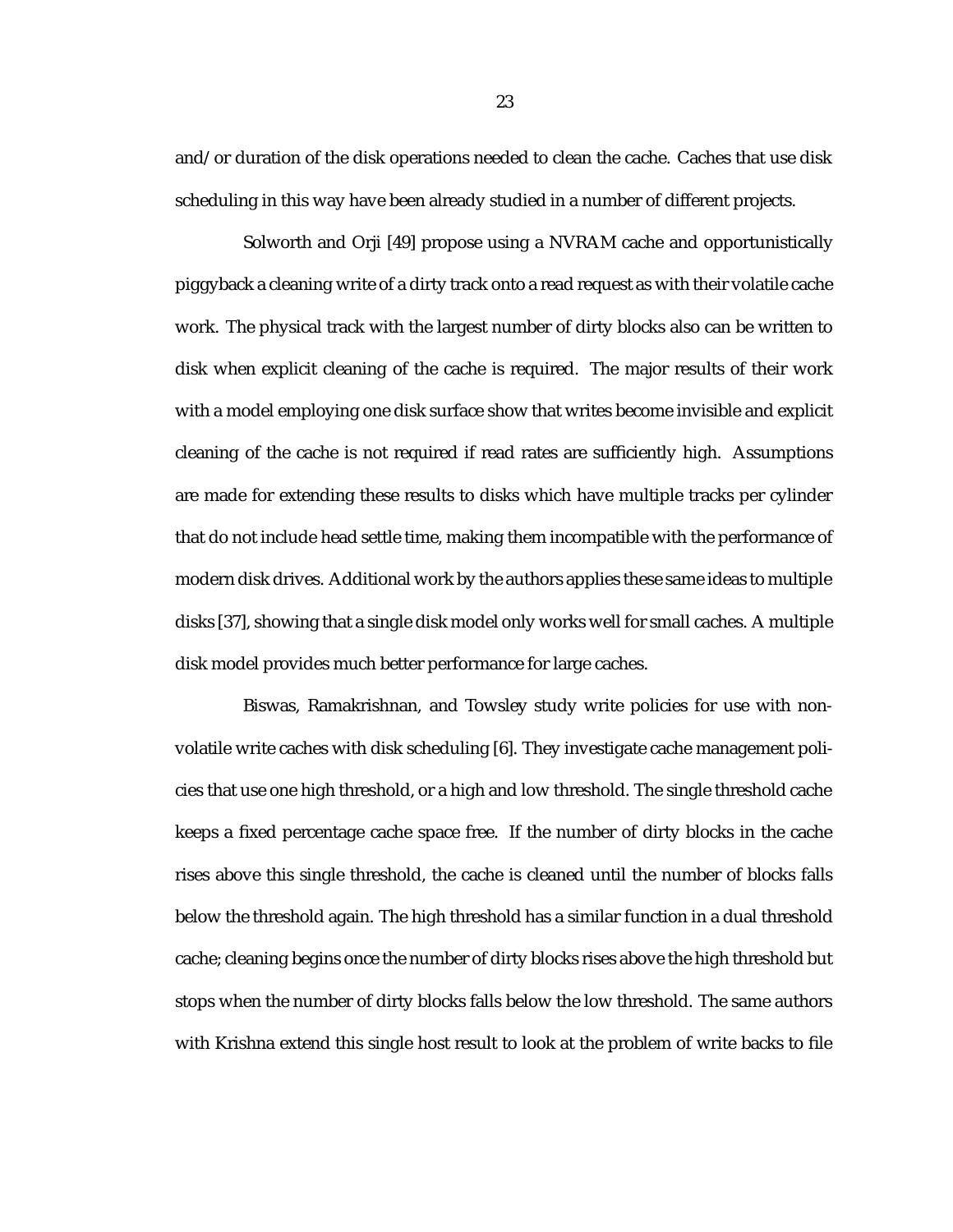servers [7] in distributed file systems. All caches write data to disk based on which disk track has the most dirty blocks.

An additional study by Chen, Bunt, and Eager [10] investigates further issues of the interaction of non-volatile write caches in distributed file systems. Specifically, the authors examine the effect of relative cache size and cache management policy where write caches exist at both clients and servers. Three policies were examined: least recently used (LRU), write-back with thresholds (WBT), and LRU purge with thresholds (LRUPT). The LRU policy wrote blocks to disk one at a time in LRU order whenever space was needed to make way for incoming blocks in all simulations. The WBT and LRUPT policies wrote blocks to disk in groups. The choice of what group of blocks to purge depends whether the cache is at the client, the server, or in a stand-alone environment. For server or stand-alone caches, blocks are grouped based the number of dirty blocks in a disk track. Client caches group blocks according to the number of dirty blocks in the same file (since disk addresses are unavailable). The WBT policy purges the block cache whenever the number of dirty blocks rises above a given threshold (as in Biswas *et al.* [6]). The LRUPT combines the LRU and WBT approaches, using LRU order but writing groups of blocks in the same track or file as the least recently referenced block.

Fundamental questions about how the different management algorithms compare in the amount of disk activity they generate, the load they can tolerate, and their effect on read response time remain unanswered. Biswas, Ramakrishnan, and Towsley [6] provide an excellent study of the uses of thresholding and piggybacking but only with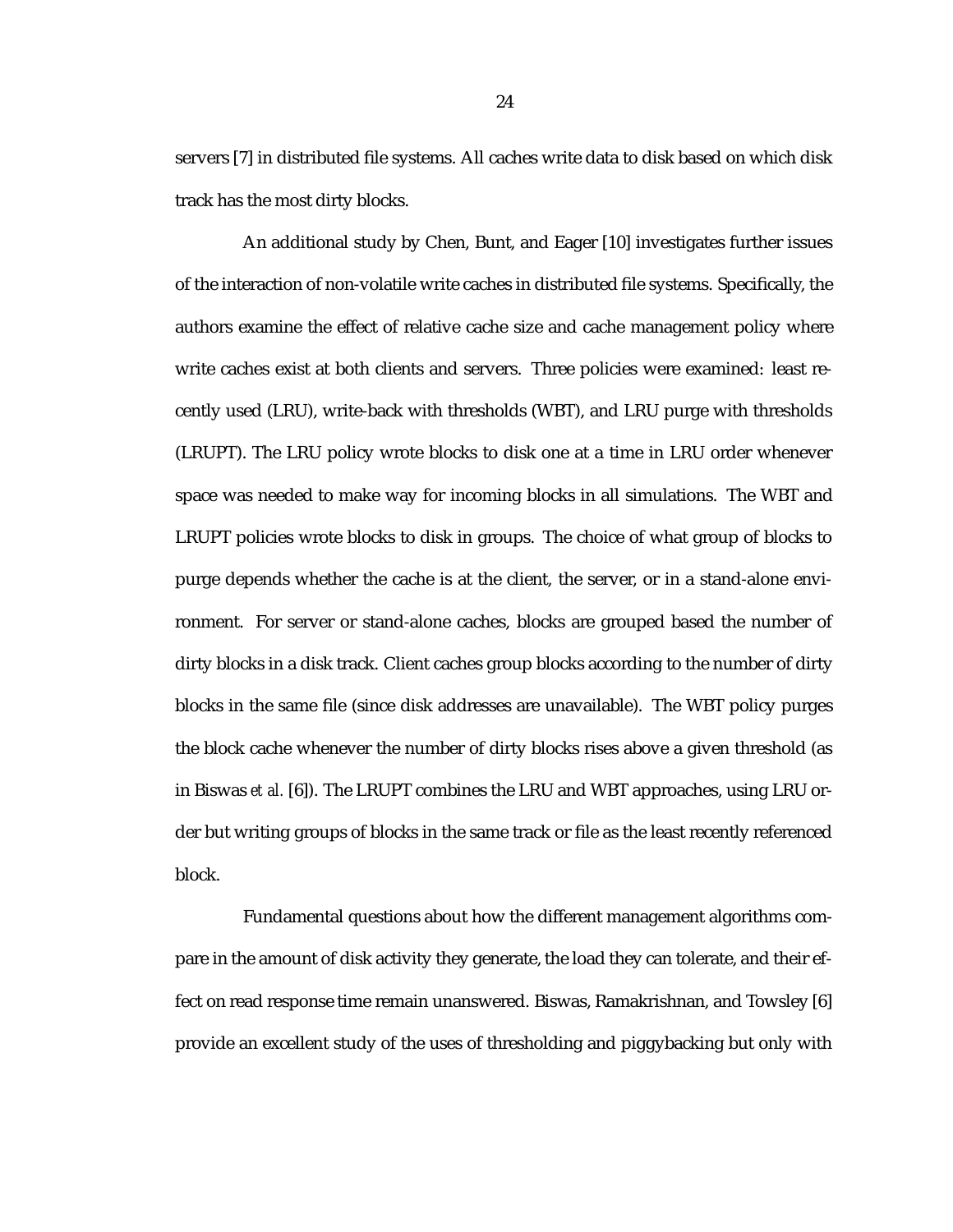a cache using the largest segment per track management algorithm. The study by Chen, Bunt, and Eager [10] examines caches with three different cache management algorithms, but do so in a distributed file system environment with different client/server cache combinations. Exploiting track-based scheduling with thresholds is therefore a useful tool for managing non-volatile caches, but further study is needed to understand which techniques work best with a given disk workload.

#### **2.4 Caching with RAID**

Patterson, Gibson, and Katz propose a high performance I/O system called RAID [41] which presents a unique application for non-volatile caching. RAID uses a technique called data striping to store data blocks of files on multiple disks to allow parallel access to data storage. The disks in the RAID are split into reliability groups with disk space containing redundant information that allows for data recovery should one of the disks in the group fail. The same work by Patterson *et al.* provides a taxonomy of five different ways to stripe data to accomplish data striping and redundant data placement called RAID levels 1–5. The techniques used in the different RAID levels range from simple disk mirroring (RAID 1) to distributing data and parity stripes across multiple disks (RAID 5). For the remainder of this discussion, the term "RAID" will refer to a level 5 RAID disk array that stripes data and parity information across multiple disks.

While RAID offers the advantages of improved performance and reliability at reasonable cost, it also has a major drawback. Files in a RAID consist of a set of stripes spread across one or more disks plus a parity stripe for the file on an additional disk. Up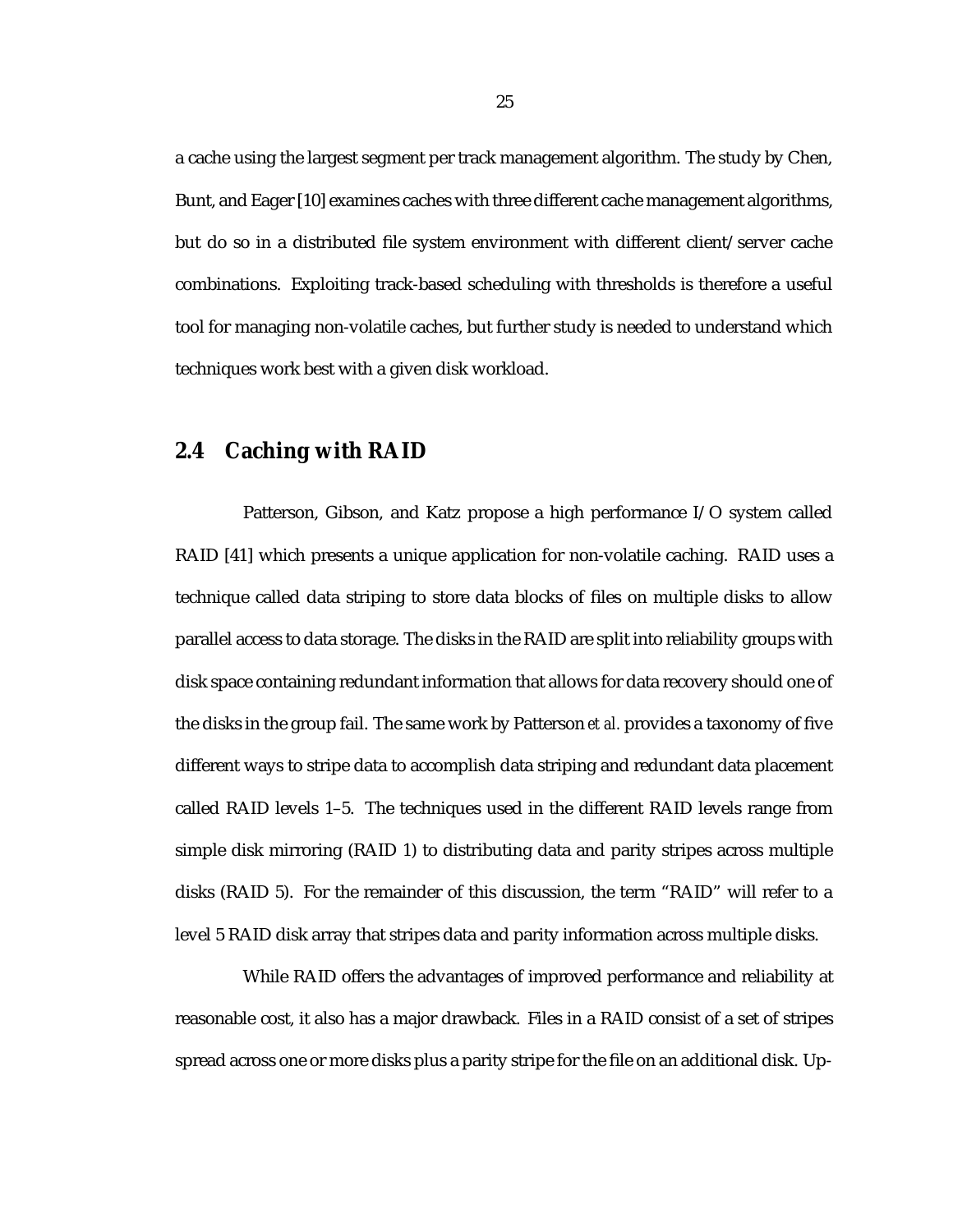dating a block in the file requires that the stripe containing the block and the parity stripe for the file both be updated. Therefore, four disk accesses are required to update a single data block: two to read the old data and parity, and two to write new data and parity. This is known as the *small write problem* and causes severe performance degradation for workloads where large numbers of small writes exist.

Menon and Cortney [34] show how NVRAM write caches offer a viable solution to the small write problem by a technique called Fast Writes. A non-volatile write cache is attached to the controller for the RAID array. Writes made to the RAID are written as dirty blocks into the cache and immediately reported as written to disk with only the delay of a write to memory. The cache data are then written to disks in the array by a process called destaging. For the cache that the Menon and Cortney describe, destaging begins once the number of dirty blocks rises above a fixed threshold and the least recently used dirty block is destaged first. Since many applications read data before updating them, it is very likely that the old value of the data block is in the array controller's cache. It is therefore possible to perform a destage write in three operations – one to read parity, and two to write data and parity.

Varma and Jacobson test using Fast Writes with different write policies for destaging with the NVRAM cache [51]. The authors compare the performance of four different algorithms for destaging using synthetic workloads in simulation:

- First Come First Served scheduling which destages based on the order in which write requests are made,
- Least-Cost scheduling which writes out data based on the shortest access time to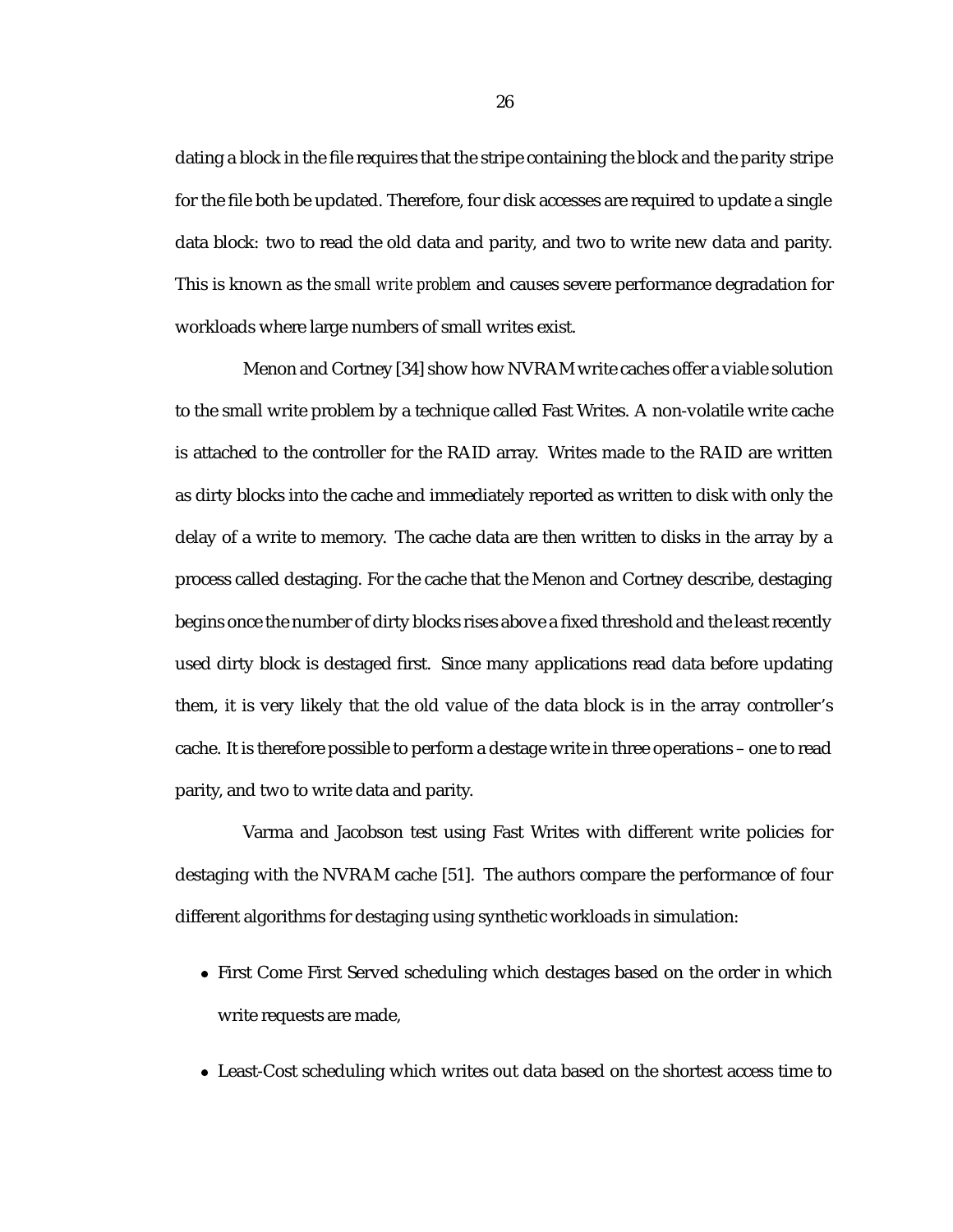complete a destage write,

- High/Low Watermark scheduling uses the dual threshold cache scheme by Biswas, Ramakrishnanan, and Towsley [6] described above, and
- Linear Threshold scheduling that adaptively varies the rate of destaging to disk based on the instantaneous occupancy rate of the cache.

The results of these simulation experiments show that the linear threshold algorithm provides the best read performance of all four algorithms with a high degree of burst tolerance.

A NVRAM cache also improves RAID performance when recovering from a single disk failure. When a single disk in the RAID fails, it is possible to reconstruct data on the fly from the data and parity on the other disks to satisfy incoming requests and rebuild the failed disk when a spare is installed. Since the reconstruction of data requires reading and assembling data from multiple disks as well as possibly writing to a spare, the RAID can support only two-thirds of its normal maximum workload in this degraded state. The RAID experiences total failure if a second disk in the array fails while the first failed disk is being rebuilt with a spare.

Hou and Patt [25] show how an NVRAM write cache can be used to both increase the workload a RAID can handle and decrease the amount of time needed to rebuild a failed disk when a disk in the array fails. In their scheme, the data needed to recreate the failed disk are read from the other disks in the array when they are idle. The NVRAM cache is used as a log for both incoming write requests and the writes to the spare to recreate the failed disk. Writes are made from the NVRAM log to the necessary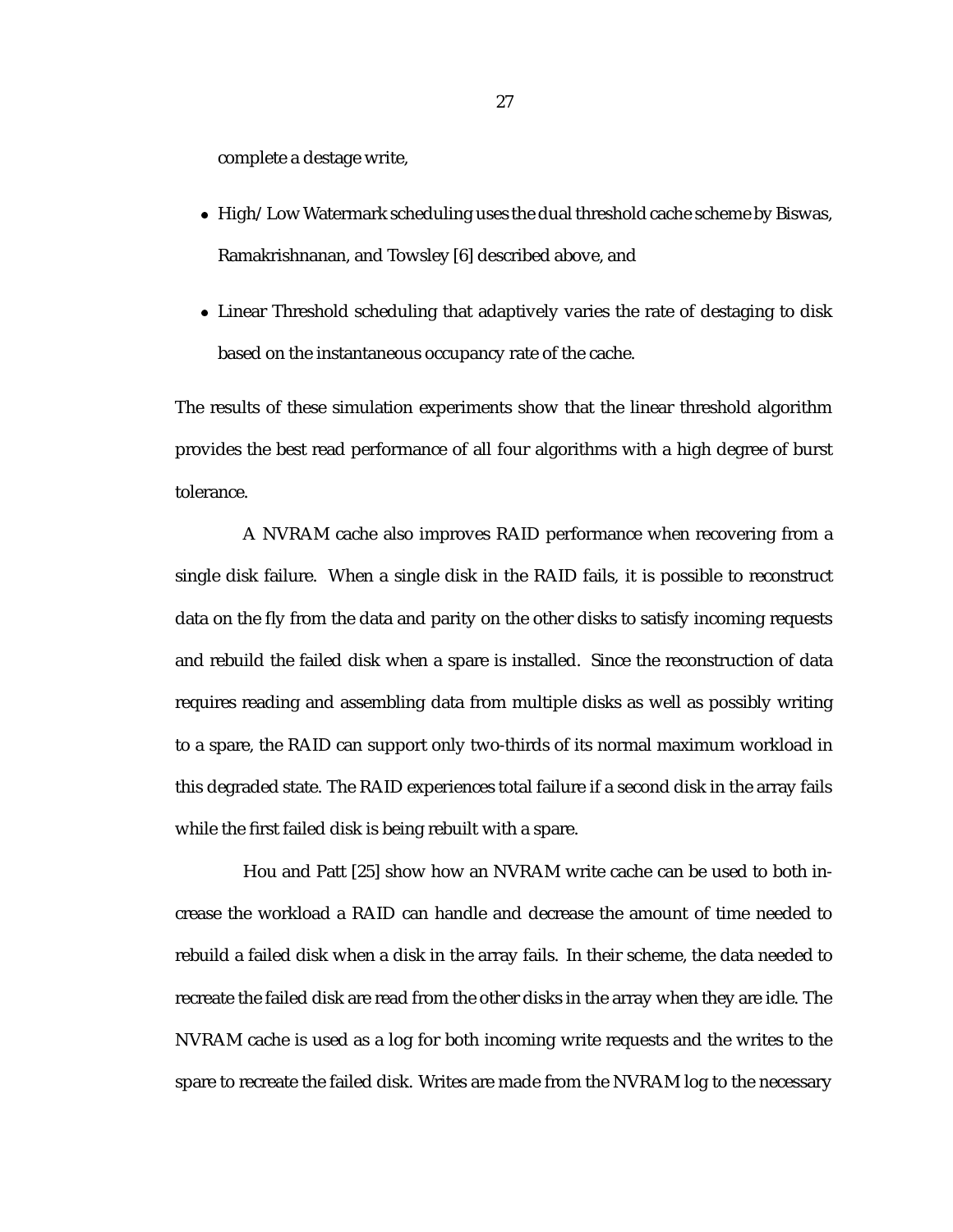disks in the array when those disks are idle.

The use of NVRAM with RAID provides additional ideas and methods for use with other kinds of disk arrays. The study by Varma and Jacobsen adds an additional cache management algorithm, as well as doing some excellent comparative work for cache management algorithms under similar load. The RAID problem domain is significantly different from that for older, more conventional file systems, however, and the RAID results are not applicable. This still leaves problems relating to the choice of caching algorithm and the performance effects of cache cleaning unanswered for other disk configurations.

#### **2.5 Caching with Online Transaction Processing**

The use of an NVRAM write cache has also been studied within the context of online transaction processing (OLTP) systems. Many of the techniques used to update or insert data in OLTP environments are similar to those discussed for file systems; others are unique to this problem domain. Due to strict transaction semantics, data is considered to be volatile until commit time. Therefore, data can be explicitly buffered as pages in volatile memory until commit time, similar to the write and sync semantics of a file system. Unlike a file system, however, an OLTP system typically writes out the data twice: once to a log used to reconstruct the consistent state of the database, and once as part of a database page written to disk. The log is typically written out first, making it possible to delay the write of the database page for an arbitrary amount of time. Checkpoints (similar to the fixed interval cleaning of a file system disk cache) periodically flush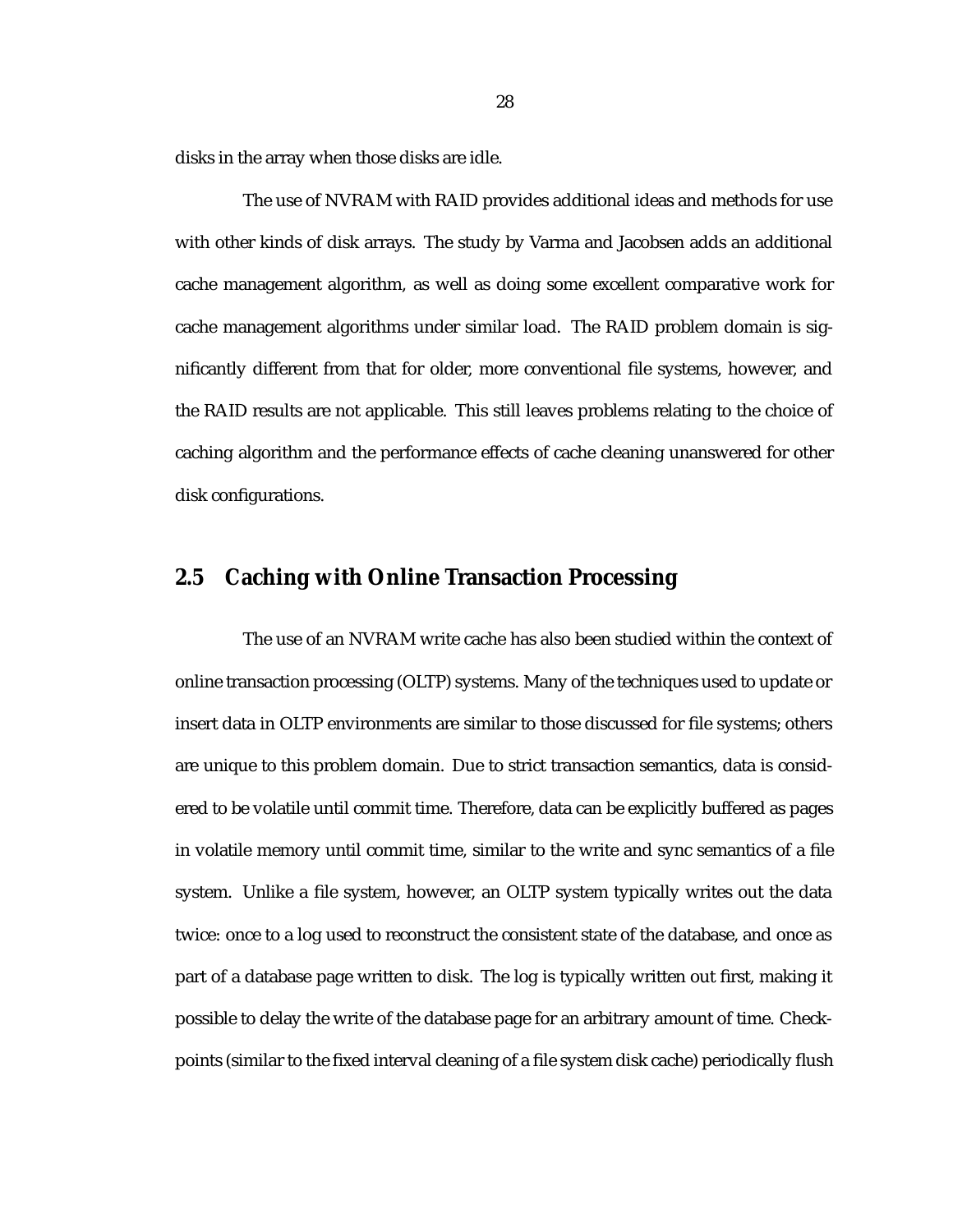database pages to disk to avoid a search of the log arbitrarily far back in time during recovery. Techniques exist which amortize the cost of log and database page writes across more than one transaction [20].

Copeland *et al.* [14] examine using a NVRAM write cache in conjunction with one such technique, "group commit with spooling". In the group commit technique, transactions are held up until a full page of data can be written to the log, or a timeout occurs. Group commit with spooling performs writes out the log data as a background operation when no read I/O is pending. By modeling an OLTP system with a nonvolatile cache using some pessimistic assumptions, the authors show that a NVRAM cache is capable of providing excellent system performance. They also show that even if disk unit cost decreases and UPS cost remains the same, NVRAM caching will be more cost effective in the future because of the decreasing cost and power requirements of DRAM.

A more general comparison of I/O and disk costs for Online Transaction Processing (OLTP) systems is performed by Bhide *et al.* [5]. The authors begin by re-evaluating the analysis performed by Gray [19] used to develop the "5 Minute Rule" – if a one kilobyte item is accessed more frequently than once every five minutes, it should be placed in memory rather than on disk. Their results show that because of the constraints of an OLTP system, the five minute rule must be replaced by a range of critical inter-access times ranging from 500 to 10000 seconds. A cost comparison of different hardware solutions under these conditions shows that with a recovery time constraint of less than 10 minutes, it is cheaper to use NVRAM or force data to disk than use volatile memory.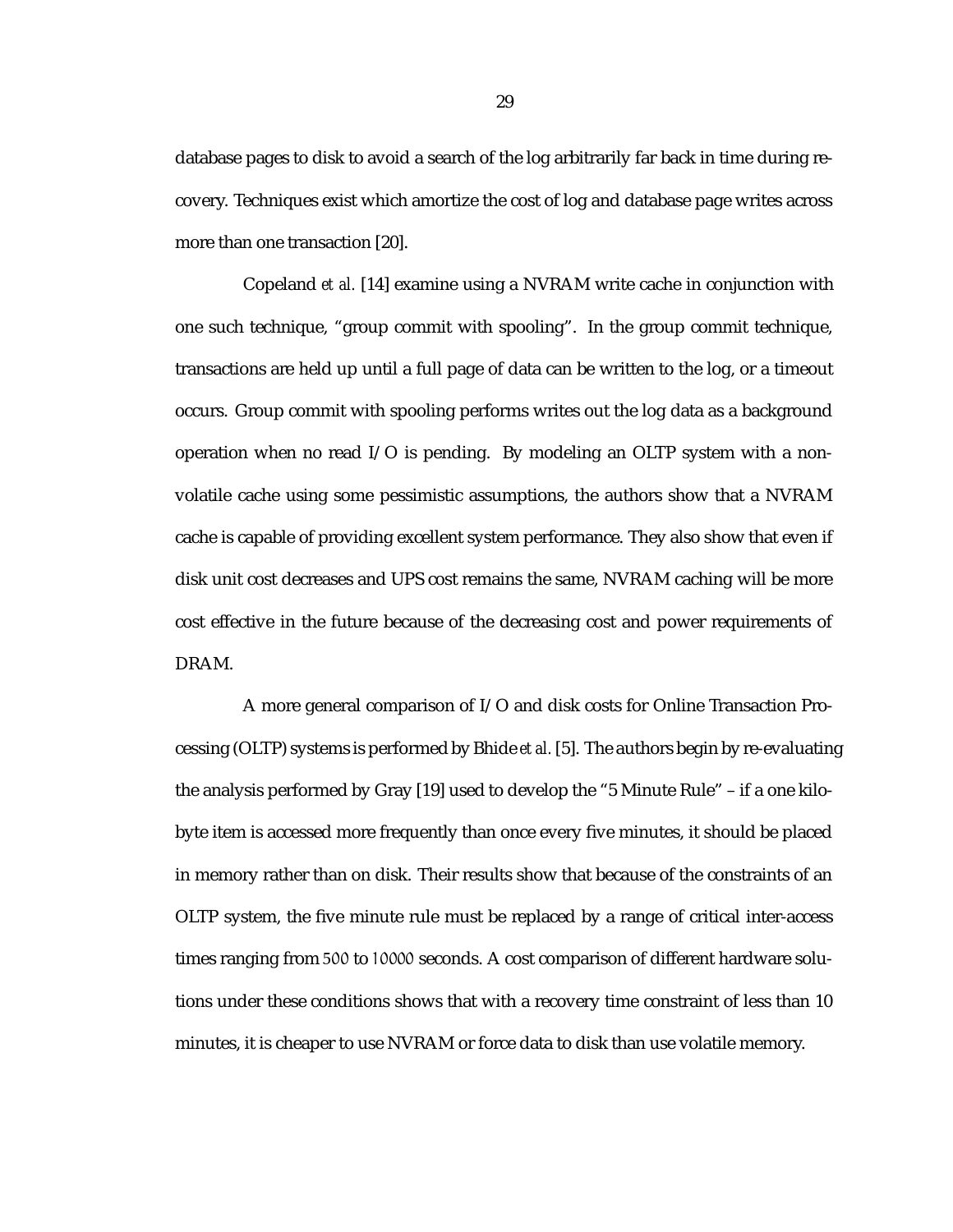eNVy is a high performance transaction system built by Wu and Zwaenepoel using a 2GB Flash RAM array with a 16MB non-volatile SRAM cache [54]. Flash chips are write once, bulk-erase devices with slow program times, a limited number of program/erase cycles, and memories that cannot be updated in place. The authors overcome these difficulties by using a segmented, log-based copy-on-write scheme (similar to LFS [42]), page remapping, and a NVRAM write cache to provide low latency in-place update semantics. In this case, the Flash RAM EPROMS are analogous to the segments on disk in LFS. As in LFS, data is written to the cache and invalidated in the Flash RAM array. When the NVRAM cache has been filled to some threshold, its contents are written to a empty space on a Flash RAM module. If no such space is available where the cache controller wishes to flush data, a RAM module is cleaned similar to the process used by LFS.

Wu and Zwaenepoel test three different segment cleaning algorithms in simulation: a greedy heuristic that attempts to reclaim segments with the most invalid data first, a locality gathering algorithm that attempts to spread frequently referenced blocks across all segments, and a hybrid approach that combines elements of the first two schemes. The greedy heuristic performs very well for a uniform distribution of block access but degrades rapidly as locality of reference increased. The locality gathering algorithm exhibits the opposite characteristics, performing well in situations of high locality of reference but performing poorly when block distributions were uniform. The hybrid approach partitions the Flash array into two or more parts and uses locality gathering to move frequently accessed blocks between the parts while using the greedy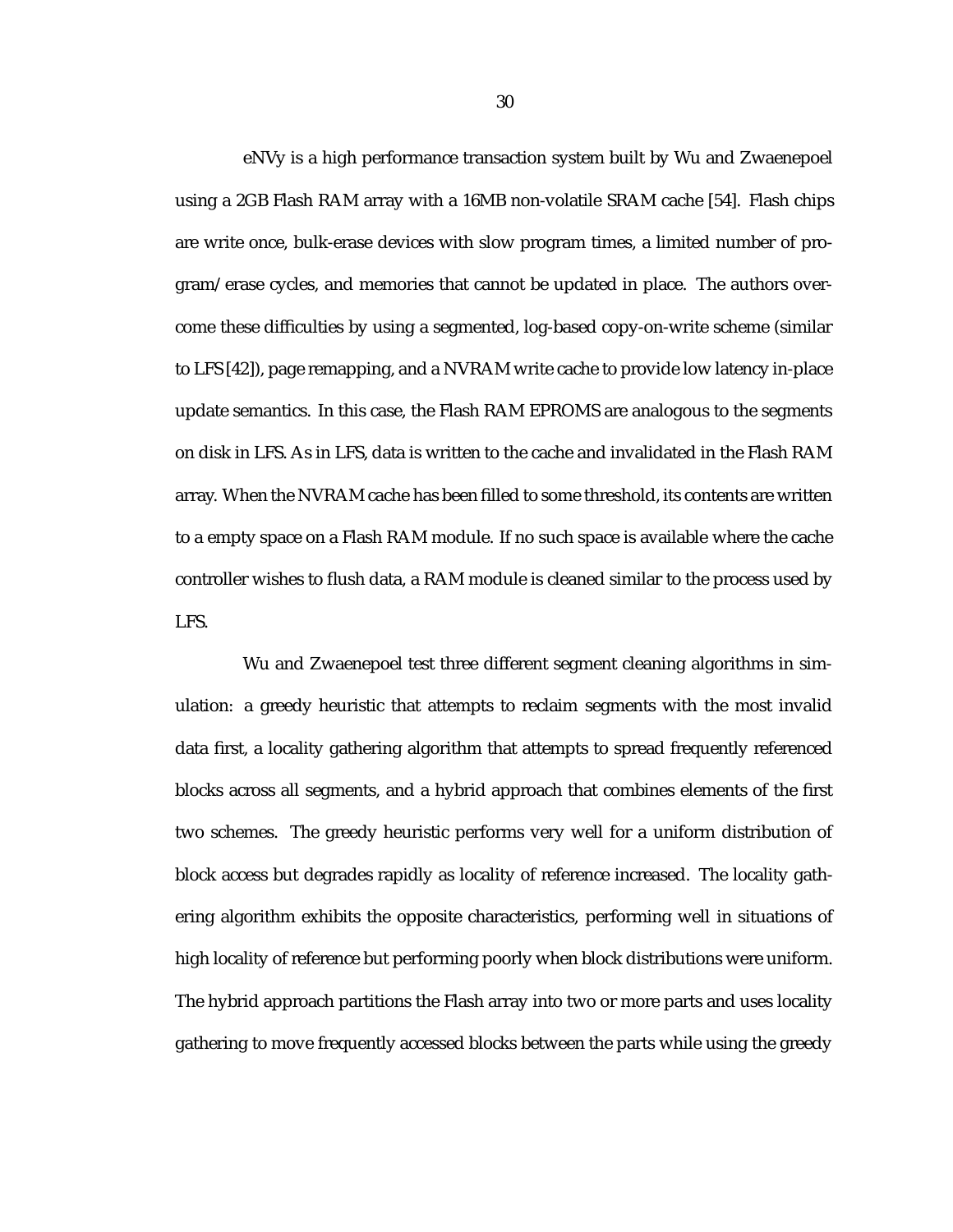heuristic to manage segments inside the parts.

The non-volatile buffer cache employed in the Rio file cache [11] is used in two transaction processing systems: a lightweight transaction processor called Vista by Chen and Lowell [32], and a version of the Postgres [50] database system with non-volatile buffering by Ng and Chen [36]. In both cases, the reliable memory used to create the Rio file cache is mapped into the transaction processing system's address space to eliminate double buffering and wasting memory capacity and bandwidth associated with other kinds of usage semantics. For Vista, the focus of the work is on throughput, and the authors claim an improvement in transaction overhead by a factor of 2000 for working sets that fit in main memory. Reliability is the goal of the work with Postgres, with the authors showing that non-volatile memory can be used in database management systems to substantially increase speed without affecting system reliability.

OLTP workloads are generally read dominated, and may not exhibit the same performance characteristics as the conventional file system workloads that are the focus of this dissertation. They do, however, contribute some important economic arguments for the use of non-volatile write caches. The studies by Copeland *et al.* and Bhide *et al.* show how NVRAM caching with disk is a viable economic alternative to the using disk alone. Systems such as eNVy, Vista, and modified Postgres also provide interesting examples of the speed and reliability that non-volatile RAM caching provides. This work still leaves basic questions about the effects of cache management techniques on file system performance unanswered.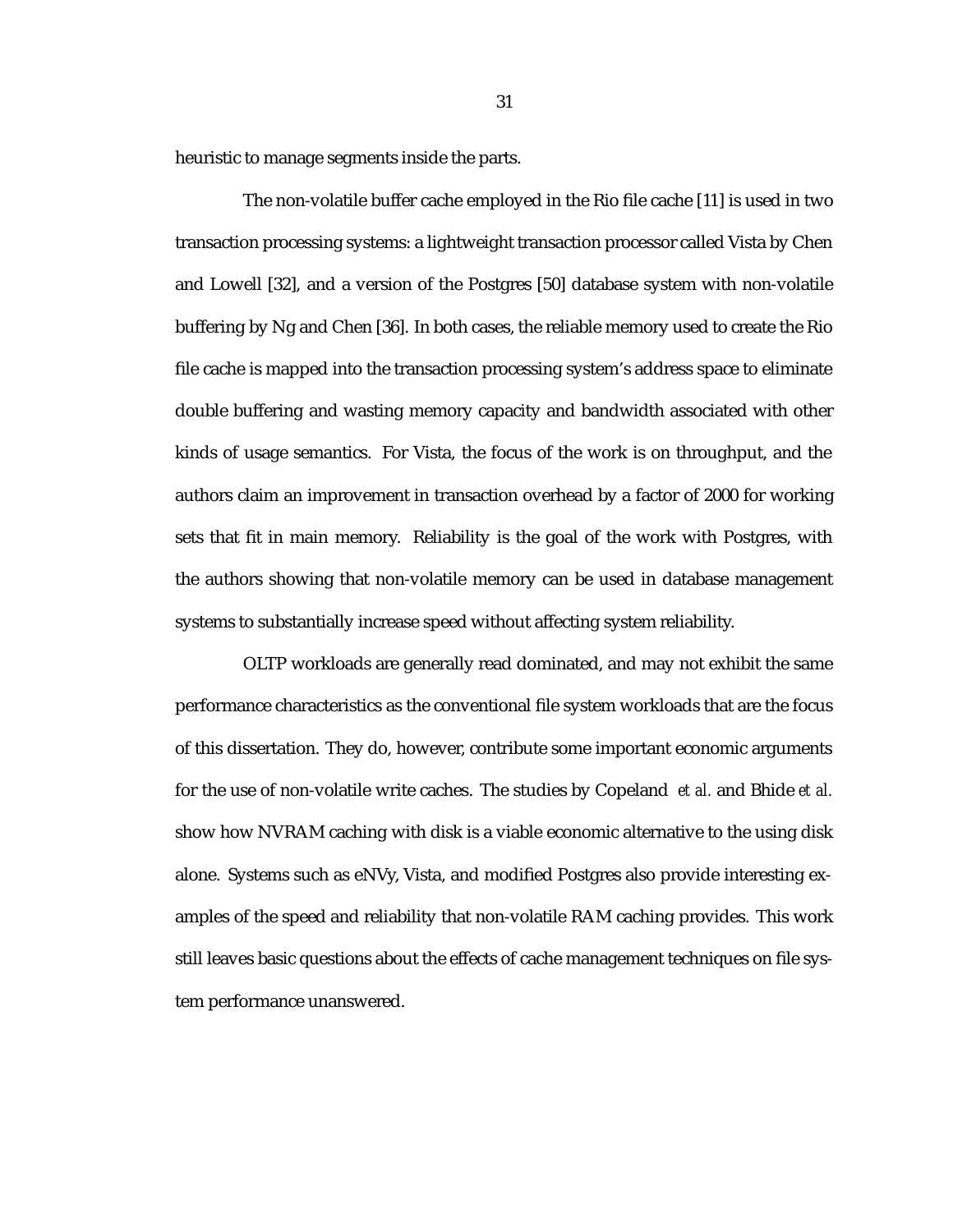#### **2.6 Other Work**

Since disk scheduling will be used in the cache management work presented in this dissertation and has been used with similar caches elsewhere, we now discuss some different approaches to the problem. These disk scheduling algorithms use a variety of techniques, many of which provided useful insights for the analysis of non-volatile cache management problems.

Aky ürek and Salem use one approach to the problem of reducing seek times by adaptively relocating blocks on the disk [1]. A small number of frequently referenced disk blocks are copied from their original locations to a small, reserved space near the middle of the disk. The choice of what blocks to copy is made by keeping a reference count for each block of the disk requested during a fixed period of time called a monitoring interval. At the end of the interval, the most frequently referenced blocks and their counts are reported and the counts are cleared in preparation for the next interval.

Trace-based simulation experiments use two strategies for placing blocks in the reserved region: serial placement in the order of their block numbers and organ pipe placement [21]. Results show that this technique can cut seek times substantially for only a small fraction of the data on a disk. Not unexpectedly, the rearrangement scheme works best with read-only file systems with a large number of users producing a stable workload. Simulation tests also show that the choice of block placement policy has little effect on overall results. This result contradicts tests with a modified UNIX device driver in a real system [2]. The organ pipe placement policy works best there, with reductions of over 90 percent in seek time in a large read-only file system.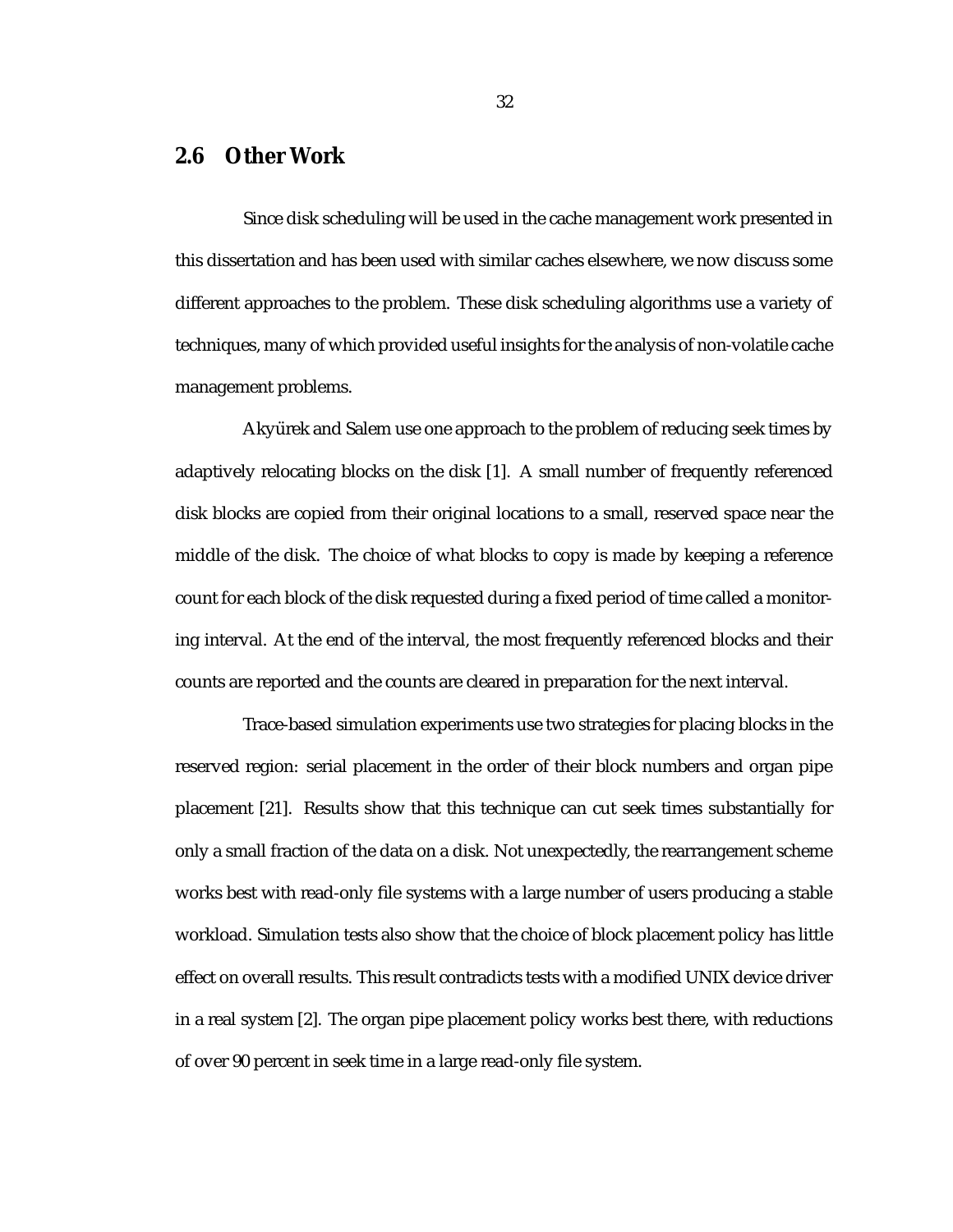Ruemmler and Wilkes investigate a similar approach for reorganizing disk blocks using the organ pipe heuristic [43]. Noting that Wong proved that the organ pipe heuristic produced an optimal disk ordering for independent accesses [53], they use traces [45] to test its effectiveness with read requests when dependencies in accesses exist.

The results of their experiments show that dynamic disk shuffling can improve performance, but the benefits are not great: 2–15 percent overall. This is in part because 50 percent of the I/O operations in the study required no seeks at all, and cylinder shuffling offers no benefits in this situation. The authors also note that the reductions in seek times from shuffling are becoming smaller and smaller percentages of the long distance seek times in modern disk drives, making the technique less useful with newer disks. Disks shuffled infrequently (once a day to once a week) with small (block to track-sized) shuffling quanta produce the best results in their study.

Others attempt to reduce write response time by using different methods to schedule the movement of the disk head. Seltzer, Chen, and Ousterhout [46] and Jacobsen and Wilkes [29] describe disk scheduling algorithms based on head position. Performed more or less concurrently, both studies focus on using simulation experiments with shortest seek time first algorithms. Methods in both studies are subject to starvation; new requests continue to arrive and may be performed by the disk before others already queued for service with a large seek distance from the current position of the disk head. Starvation can be limited by preventing additional requests from being added to the queue. This causes the population is the queue grow smaller, however, and disk utilization efficiency decreases. Both studies develop a solution to starvation by adding a

33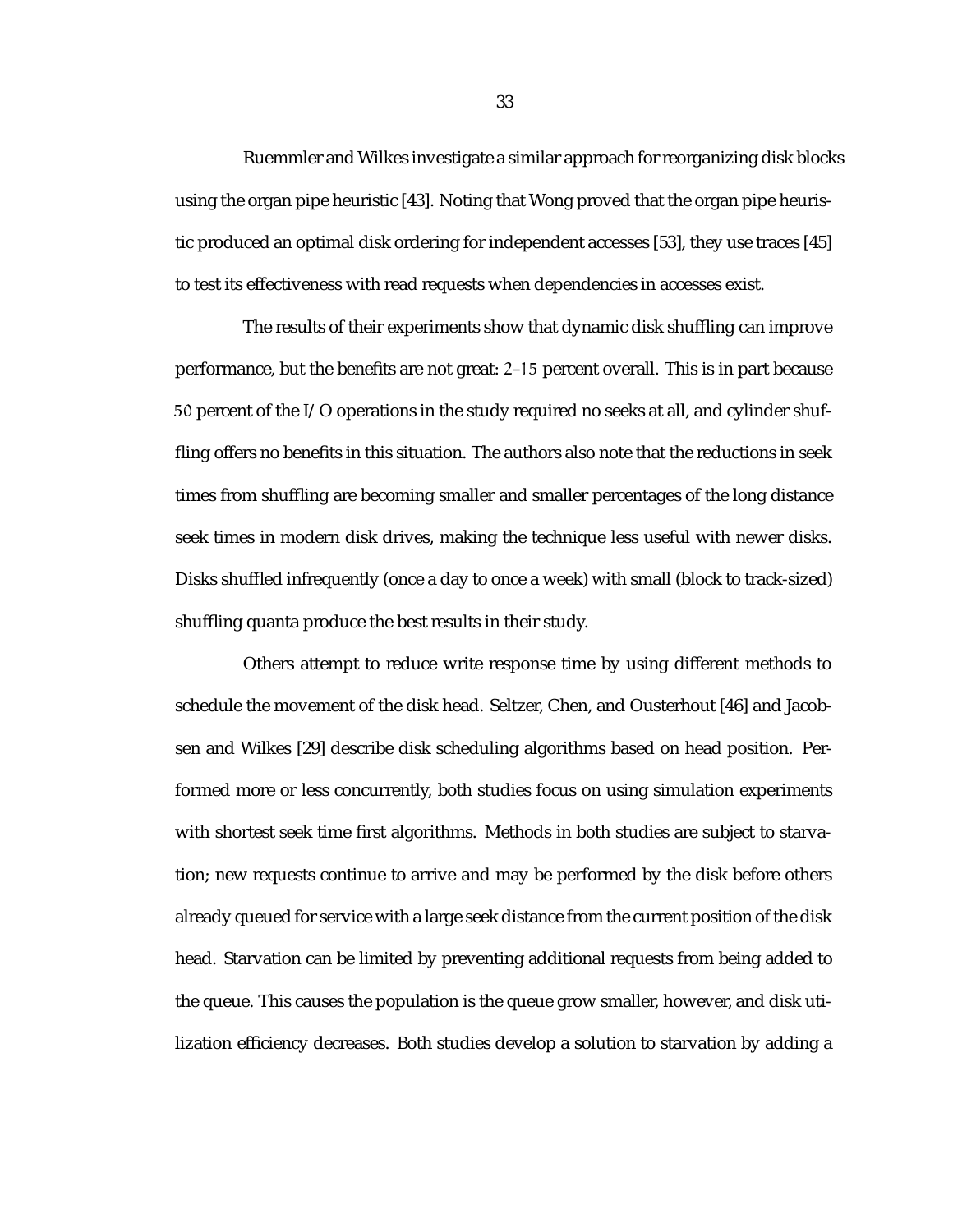time weighting factor to be used in conjunction with seek distance. Weighted shortest seek time first algorithms show both strong average I/O time (within one to two percent of shortest seek time) with a guaranteed bound on maximum response time [46]).

A study by King [30] examines a disk scheduling policy that statistically anticipates the location where the disk head will be needed next, and moves it there during an idle period. A simple analytical model of an anticipatory first come, first served algorithm (called ANTIC) shows that the distance the head travels can be reduced as much 25 percent. If the distribution of requests is not uniform, the algorithm adapts by shifting the ideal anticipatory position toward one of the "hot" spots on the disk. Since the ANTIC algorithm uses idle periods to move the disk head, the approach is less effective when arrival rates are high. Two possible solutions exist: reduce the size of anticipatory seeks, and make seeks interruptible (something not possible with all disk controllers). Results show that both approaches adapt well to high arrival rates. If the pattern of requests from the disk is localized, ANTIC offers little benefit. If it is difficult to detect when the disk it is idle, it is also hard to choose when to perform an anticipatory seek.

Gerchak and Lu [18] extend this work by attempting to find optimal solutions to the problem of anticipatory placement of the disk head. They examine the problem of an anticipatory arm location under two different kinds of head usage scenarios: the left end (LE) scenario where the requested data is read from beginning to end, and the closer end (CE) scenario where the data can be read backwards and re-ordered in a buffer where necessary. They derive optimality conditions showing that the median of the read start block distribution is optimal for LE. No closed form optimality conditions for CE are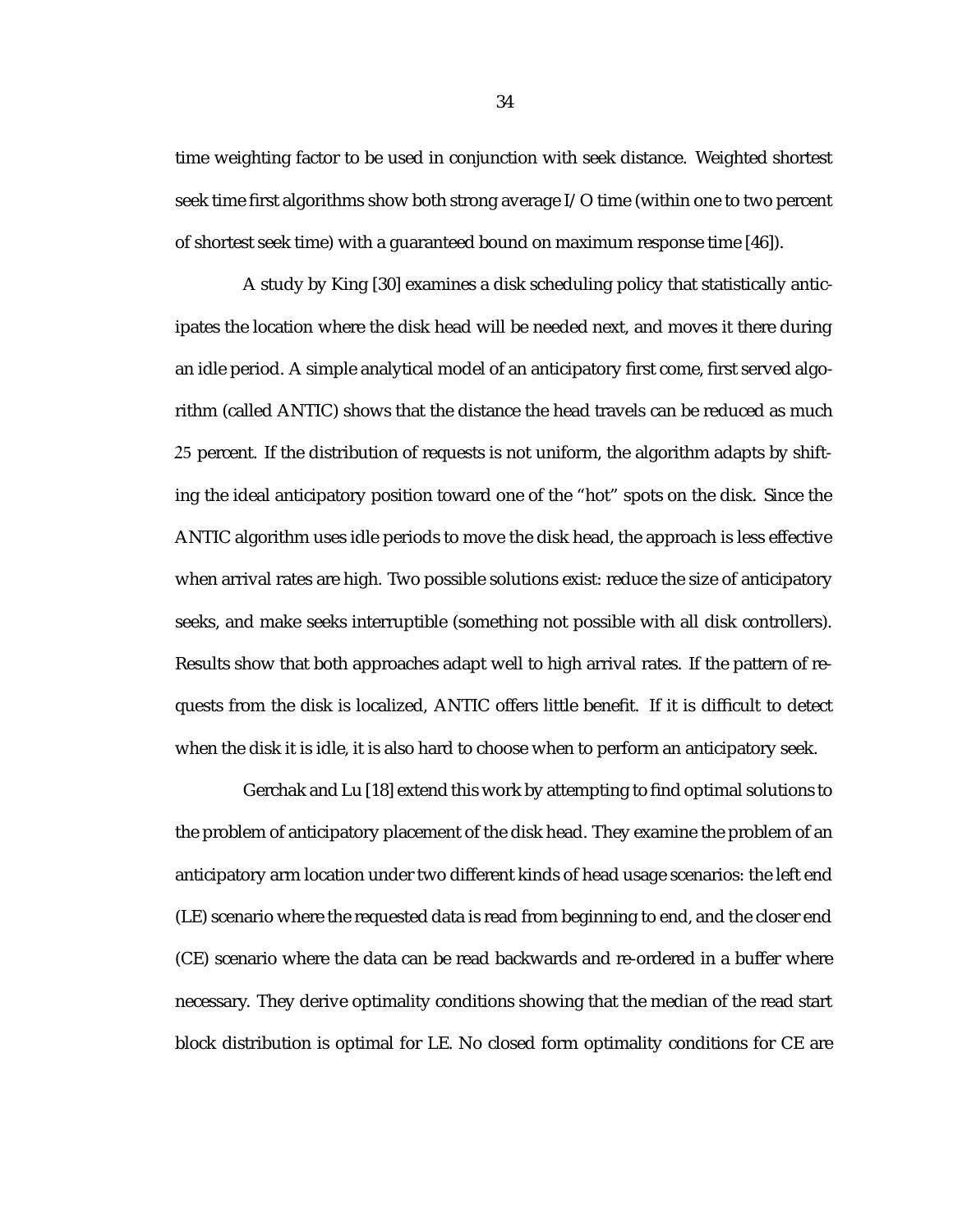presented, but the authors show that a set of optimal anticipatory locations can be found using numerical analysis. They confirm King's result [30] that interruptible anticipatory seeks are required.

This work in disk head scheduling provides useful ideas of the development of cache management algorithms with disk scheduling that have not been tested in with non-volatile write caches. The algorithm of greatest interest is Shortest Access Time First algorithm employed in the studies on disk scheduling based on head position by Seltzer, Chen, and Ousterhout, and Jacobsen and Wilkes. There are also algorithms which use a combination of basic principles to perform effective head scheduling such as the Weighted Shortest Access Time by Jacobsen and Wilkes. Work with block relocation and organ pipe placement provides useful ideas for using frequency of access of information that assisted in some of the modeling and analysis presented here.

#### **2.7 Conclusions**

There is a significant body of work related to using non-volatile write caching with individual disks and disk arrays including research studies and commercial products. Some basic questions are left unanswered with regard to cache performance with conventional file systems, however. Systems with non-volatile write caches such as the Legato Prestoserve [35], Write Anywhere File Layout [12], and studies by Solworth and Orji [49], Biswas, Ramakrishnan, and Towsley [6],and Chen, Bunt, and Eager [10] use a variety of cache management schemes. Work by Biswas, Ramakrishnan, and Towsley [6] provides a very good example of the interaction between thresholding and one cache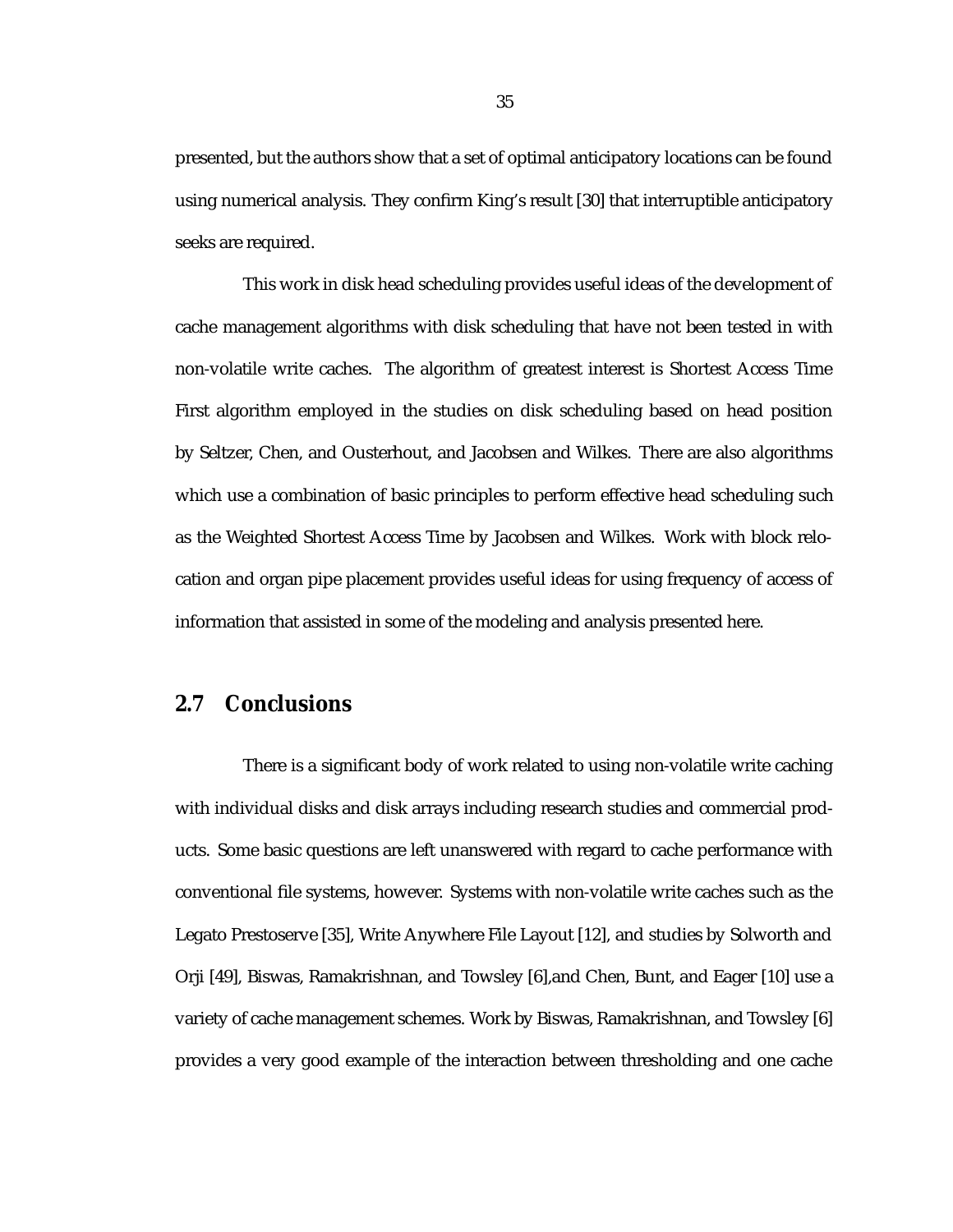replacement policy. Different cache replacement policies are tested by Varma and Jacobson [51] with RAID. Yet little work is presented justifying the choice of those policies, or describing the key metrics used to describe cache performance are presented for more conventional file systems. We address this problem with a comparative survey of three basic cache replacement policies in Chapter 3.

There is also a large body of ideas about disk head scheduling algorithms that has not been applied to the problem of developing non-volatile cache replacement policies. In particular, disk head scheduling algorithms like Weighted Shortest Seek Time First [29] show that useful algorithms exist which combine more basic techniques in effective ways. Based on our survey results, we use a similar approach to develop a new cache replacement algorithm in Chapter 4.

Work with volatile write caches has shown that the bursty nature of cache cleaning can cause increases in read response times for workloads which are not read dominated [8]. Non-volatile caches exhibit similar bursts of write activity, but with the possibility of substantially different solutions based on the non-volatile nature of the cache. We describe one such approach employing delays in cache cleaning impossible with volatile caches in Chapter 5.

Finally, we present trace-based simulation results in Chapter 7 using disk activity traces by Ruemmler and Wilkes. These same traces have been used to test a substantially different non-volatile cache system by Hu and Yang [26].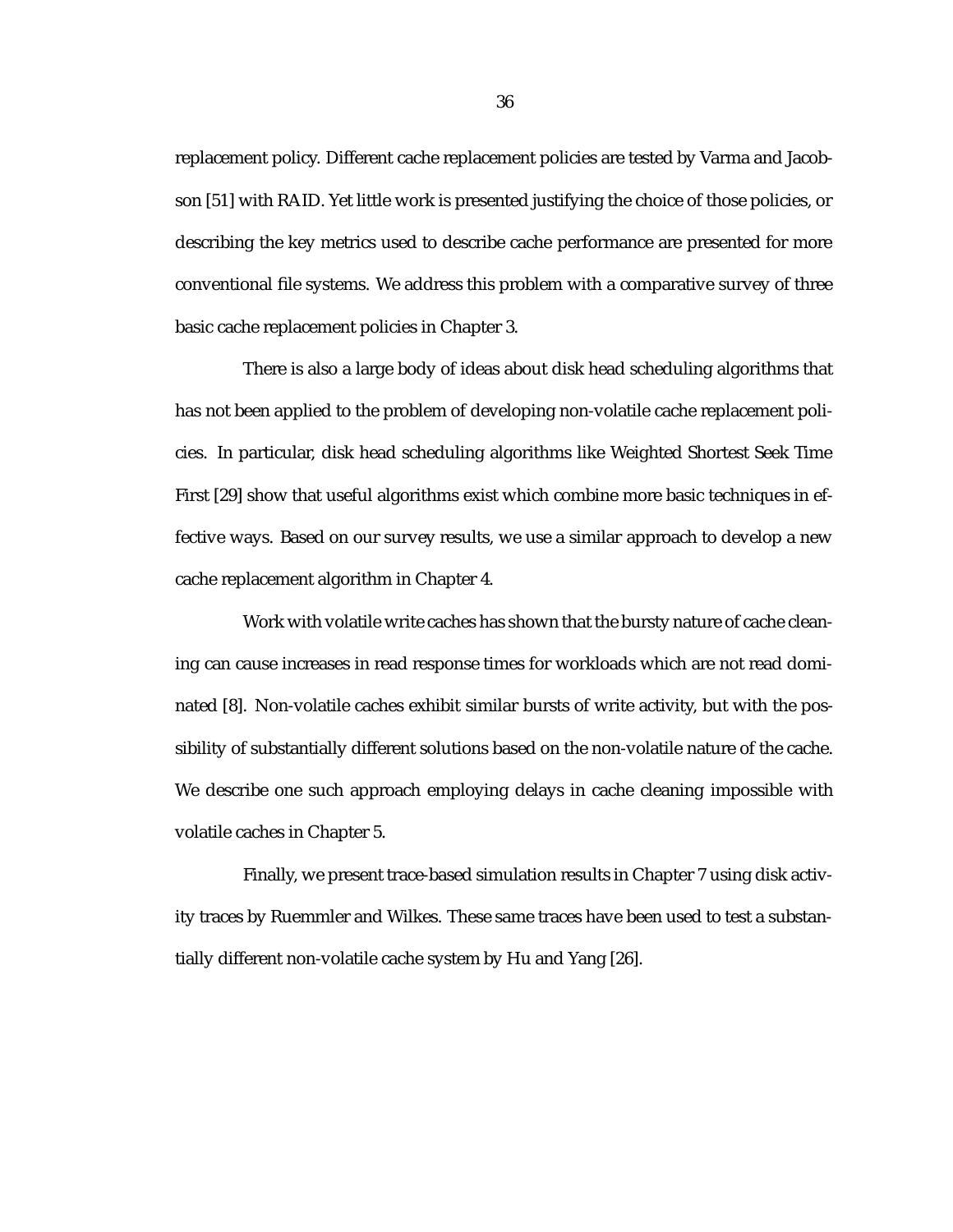### **Chapter 3**

# **Cache management policies**

A non-volatile write cache can improve the performance of the I/O subsystem in three major ways. Data can be efficiently retained in the cache in such a way to increase the number of overwrites of data. This reduces the number of writes serviced by the disk – writes which would otherwise delay the service of read operations. Clean space in the cache can be managed to reduce or eliminate stalled writes (writes which must wait for clean cache space to become available). This makes I/O subsystem performance resemble that of the cache for the processes that make write requests. When cache space must be cleaned, writes from the cache are scheduled to reduce their overall response time. This reduces the time reads must wait for service from the disk and the amount of time the cache may be unavailable during cleaning and stalls are forced. Each of these cache characteristics is governed by the exact policy used to clean the cache and the cache size.

In this chapter, we focus on the management policies used to determine when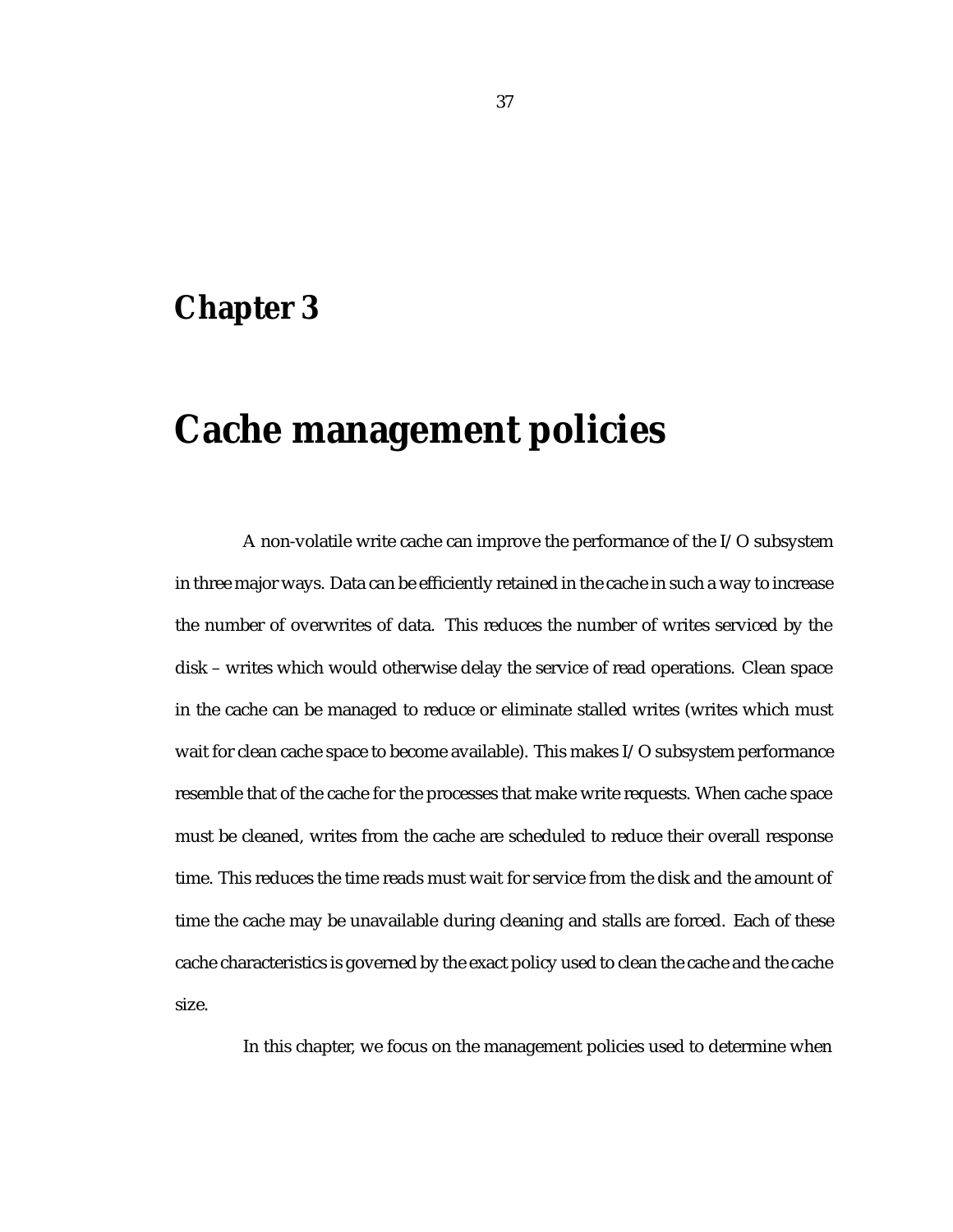and how to clean the cache. We describe three basic cache policies for scheduling cache cleaning and provide simple models to show how they can improve performance. We also discuss policies that are used to determine when cleaning begins and ends and discuss how exactly to model the writes to disk.

#### **3.1 Cache replacement policies**

A fundamental issue in the design of a non-volatile cache is the choice and order of blocks to be cleaned from the cache as new blocks arrive. The blocks a cache replacement policy chooses influences the number of overwrites in the cache because it determines how long certain blocks remain in the cache. The schedule for cleaning blocks is also set by the cache replacement policy. This schedule influences write response time by increasing or reducing disk seek distance and rotational delay.

Several different replacement policies are used in different write caching studies and commercial products. The Least Recently Used (LRU) algorithm is used in the Legato Prestoserve data server [35], and in a distributed file system by Chen, Bunt, and Eager [10]. The Network Appliance FAS Server [12] and the non-volatile write cache research by Biswas, Ramakrishnan, and Towsley [6] both employed the Largest Segment per Track (LST) algorithm. Both Seltzer, Chen, and Ousterhout [46] and Jacobsen and Wilkes [29] examined the Shortest Access Time First (STF) algorithm for use in reducing write response time. Unfortunately, this published work presents each algorithm without any reference to any of the others and it is difficult to compare the relative merits of these algorithms.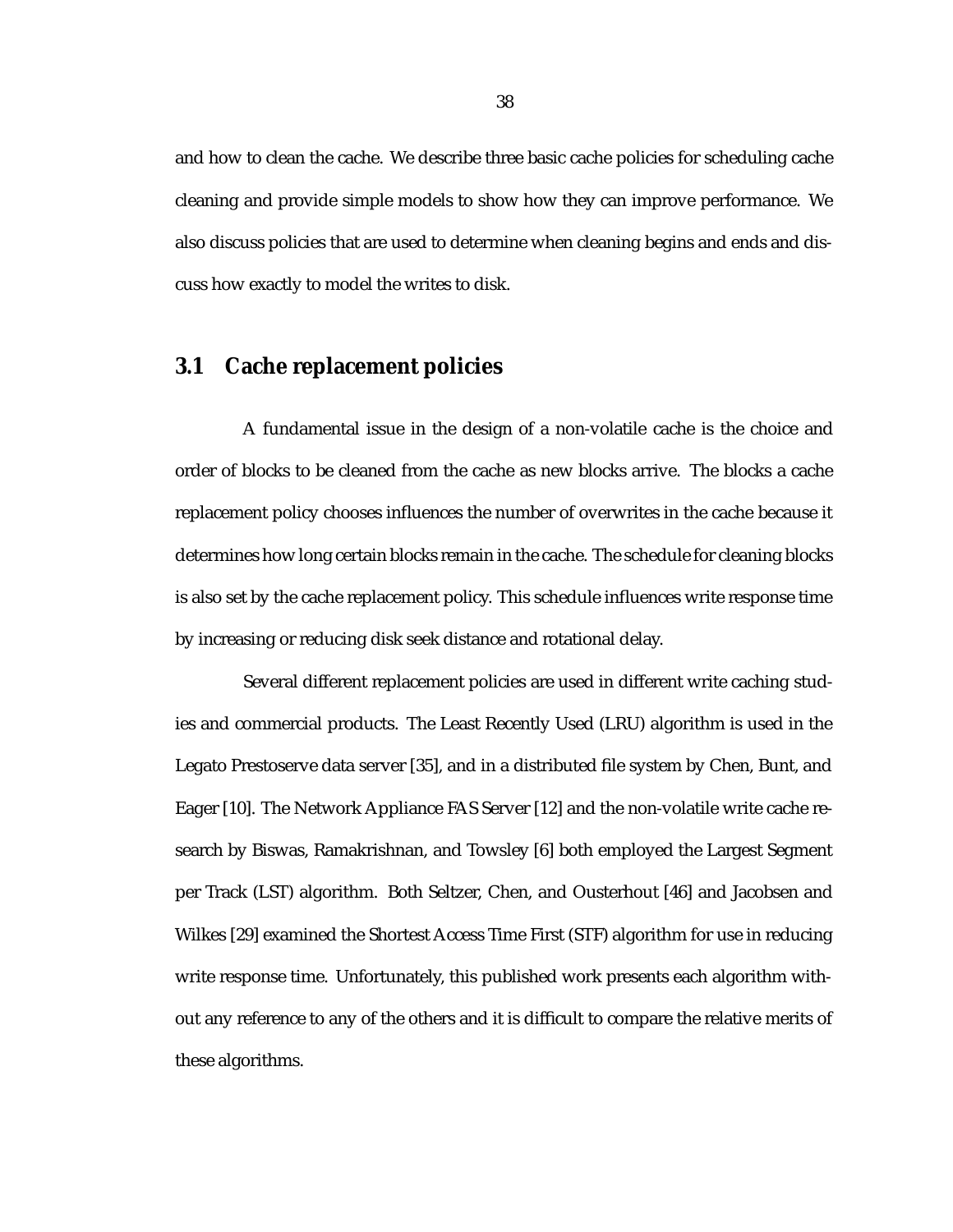To investigate impact of cache replacement policy on cache performance, we will examine all three of these candidate policies under conditions of similar workload. These algorithms are attractive because they employ three basic principles: temporal locality, seek distance, and write size. Comparing the performance of caches using these algorithms under similar conditions will provide insight into the mechanisms at work in the cache, and determine what the important metrics of cache performance are.

The remainder of this section describes the mathematical bases of LRU, STF, and LST algorithms in detail to lay the foundation for their later use and comparison. Descriptions of two of the algorithms (LRU and STF) compare their respective algorithms to a first come, first served approach using queuing theory and probability theory. The description of the LST algorithm shows that the algorithm cleans an optimally large amount of data from the cache under certain conditions. Direct comparison of these three algorithms using trace-based simulation appears in Chapter 7.

#### **3.1.1 Least Recently Used**

In the LRU algorithm, the most stale data in the cache is purged first. LRU ignores the number of times data is written into the cache; it keeps track of the oldest dirty data currently in the cache. This beneficially conditions the cache when data already in the cache is modified because its cache lifetime is extended. Longer lifetimes increase the opportunity for further overwrites of that data to be absorbed by the cache. LRU does nothing to ensure that the write is reasonably short to service or is of significant size.

To capture a reasonable model of the behavior of an LRU cache, it is useful to think of the cache as a stack of length m. Write requests in this model are references to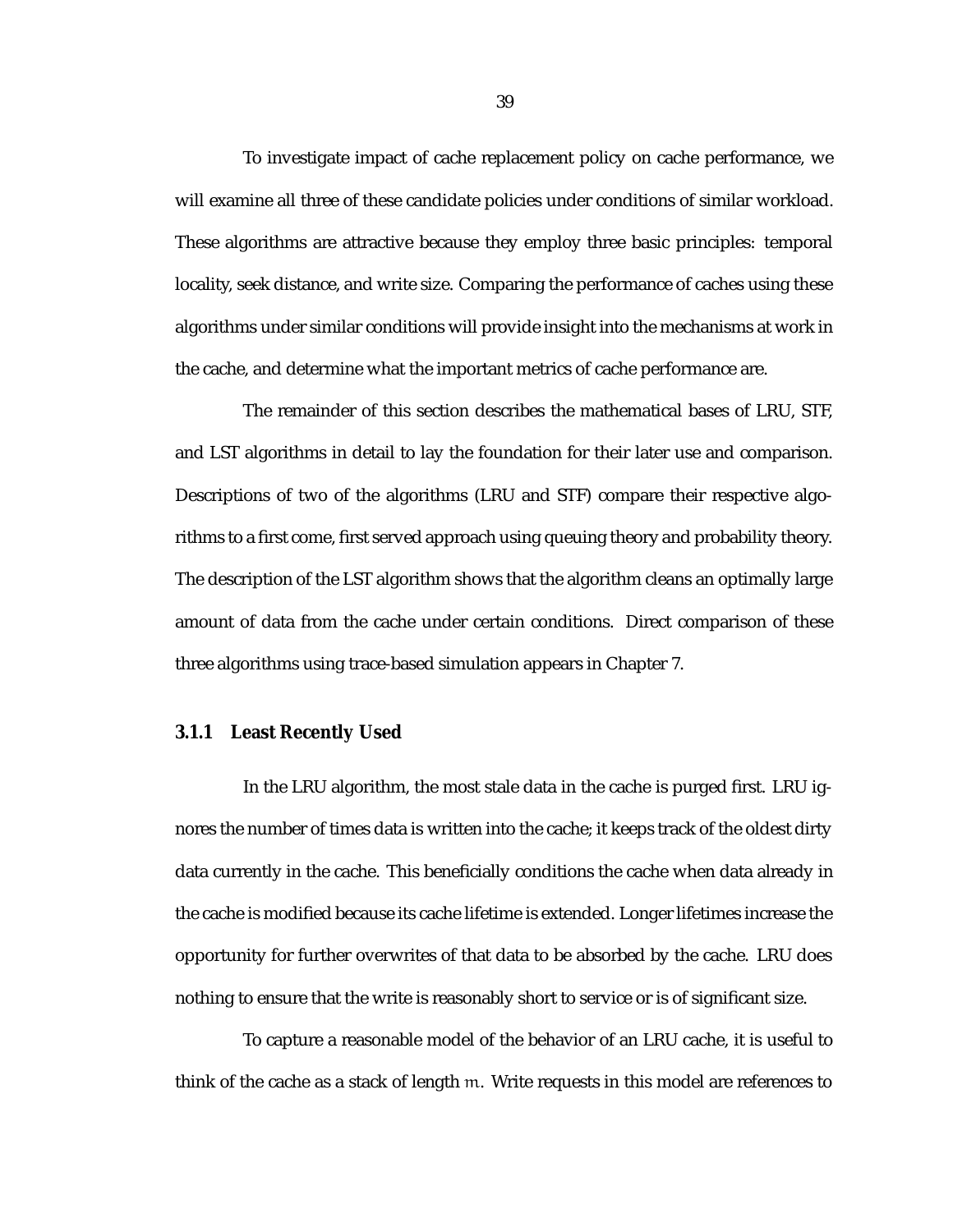single blocks on the disk or in the cache rather than extents (this does nothing to change the mechanics of the model, but is simply done for ease of explanation). When a write request arrives, the block it references is pushed onto the top of the stack if that block does not already exist in the stack. If there are already m blocks in the stack, the oldest block is ejected. If the new block is in the stack, it is removed from its place and pushed onto the top of the stack.

If the writes are assumed to be statistically independent (though not uniformly distributed), the write request stream becomes a string of independent random variables  $r_1,r_2\ldots,r_{\rm t},\ldots,r_{\rm n}$  with the common stationary distribution  $\{\beta_1,\ldots\beta_{\rm n}\}$  such that the probability  $Pr(r_t = i) = \beta_i$  for all  $t \ge 1$ . The content of the stack s is an ordered set m of blocks taken from from the write request stream  $[j_1,\ldots,j_m]$  with a probability  $\beta_{j_k}$  of  $\mathfrak{j}_\mathsf{k}$  being requested. The set of all possible orderings of the  $\mathfrak m$  blocks in the stack is Q, making the size of  $Q$  the permutation of  $n$  blocks taken  $m$  ways. According to Denning and Coffman [13], the fault rate function  $\mathcal F$  which describes the number of blocks written out of such an LRU stack is

$$
\mathcal{F}(\text{LRU}) = \sum_{s \in Q} D_1^2(s) \prod_{i=1}^m \frac{\beta_{j_i}}{D_i(s)},\tag{3.1}
$$

and

$$
D_i(s) = 1 - \sum_{k=1}^{m-i+1} \beta_{j_k}.
$$

This model is unrealistic because it treats blocks in writes in the request stream independently; in reality, correlation exists between the blocks when processes write to disk. We merely wish to show (pessimistically) how an LRU write cache will write to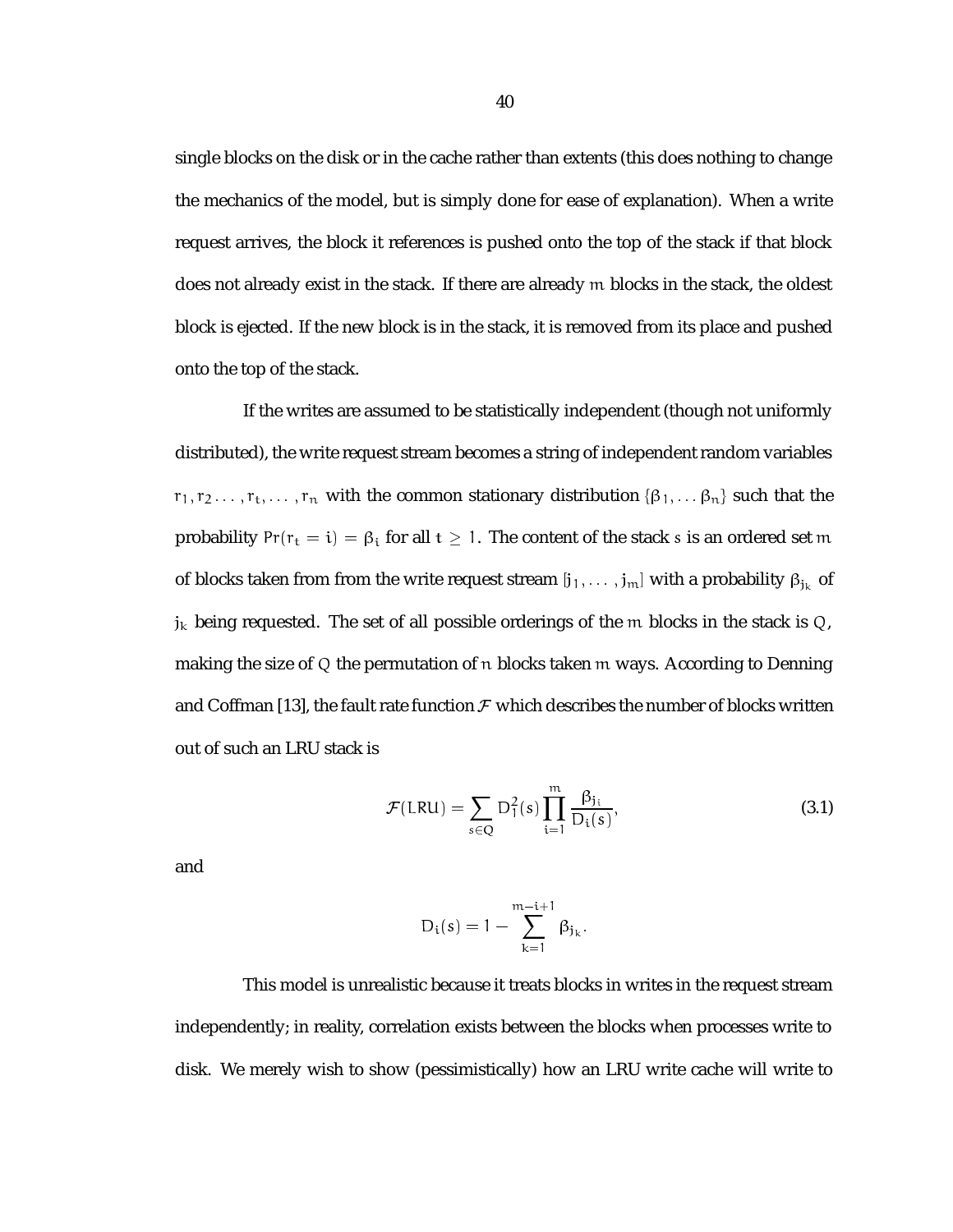disk less by taking advantage of the fact that some blocks will appear in the cache more frequently than others. When considering cache performance with write dependence between blocks, it is easy to see that correlations between blocks mean that frequently written blocks will be more likely to appear in the cache together in temporally local groups. An LRU cache will be more likely to keep these groups together in the cache because of the similar reference patterns and further reduce the number of writes to disk.

It is also possible to create a similar model of an FCFS cache using a set of independent random variables as input. In this case, the FCFS cache is not a stack but a queue of length m with Q again being the set of queue states. As with the LRU cache, Q is assumed to be the set of all orderings of m blocks with the size of Q being the number of n blocks taken m ways. As writes arrive, they added to the head of the queue. If the queue already contains m items, the tail of the queue is ejected. From Denning and Coffman [13], the rate at which blocks are written out of an FCFS cache is

$$
\mathcal{F}(\text{FCFS}) = \frac{1}{G} \sum_{s \in Q} D_1(s) \prod_{i=1}^{m} \beta_{j_i}, \tag{3.2}
$$

where

$$
G=\sum_{s\in Q}\prod_{i=1}^m\beta_{j_i}.
$$

Modeling the transitions between states for both the LRU and FCFS can be conveniently done with a Markov chain. It is not difficult to show that both Markov chains are irreducible and ergodic. It therefore follows that there are stationary probability distributions for each cache. If we let  $\pi$ (LRU) and  $\pi$ (FCFS) denote the vector of equilibrium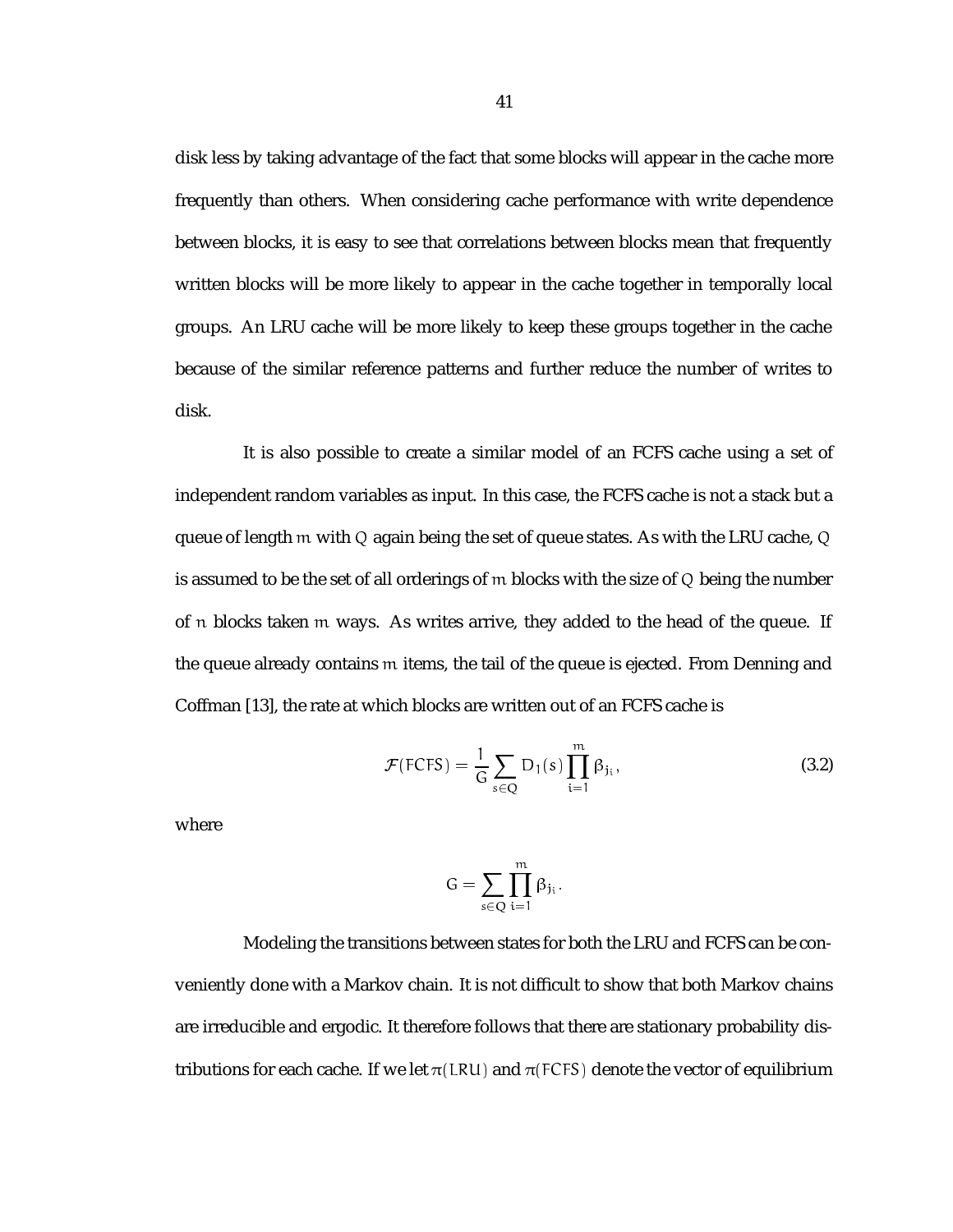probabilities for the LRU and FCFS cache respectively, and  $P_{LRU}$  and  $P_{FCFS}$  denote the corresponding state transition probabilities, the limiting probabilities must satisfy the following two conditions [3]:

$$
\sum_{s\in Q}\pi_s=1
$$

and

$$
\pi_j=\sum_i \pi_i P_{ij}, j=0,1,2,\ldots.
$$

where i represents the possible states and j the next future state both the LRU and FCFS Markov chains. Therefore, the equilibrium equations for the FCFS and LRU caches are  $\pi(LRU) = \pi(LRU)P_{LRU}$  and  $\pi(FCFS) = \pi(FCFS)P_{FCFS}$ .

Looking at the general behavior of both caches, it is now possible to collect some common terms in Equations 3.1 and 3.2. If we let  $p_f(s)$  be the probability at equilibrium that a write occurs given that the cache is in state s, the total rate at which an algorithm X writes out blocks is equal to the sum of the product of  $p_f(s)$  and  $\pi_s$  over all states, or

$$
\mathcal{F}(X) = \sum_{s \in Q} \mathfrak{p}_f(s) \pi_s.
$$

By using this formula to reorganize terms in the equations for  $\mathcal{F}(LRU)$  and  $\mathcal{F}(FCFS)$ ,  $p_f(s)$  becomes  $D_1(s)$  for both the LRU and FCFS caches. The probabilities for each cache being in the state s become

$$
\pi_{s}(LRU) = \frac{\prod_{i=1}^{m} \beta_{j_{i}}}{\prod_{i=2}^{m} \left(1 - \sum_{k=1}^{m-i+1} \beta_{j_{k}}\right)}
$$
(3.3)

and

$$
\pi_{s}(\text{FCFS}) = \frac{\prod_{i=1}^{m} \beta_{j_i}}{\sum_{s \in Q} \prod_{i=1}^{m} \beta_{j_i}}.
$$
\n(3.4)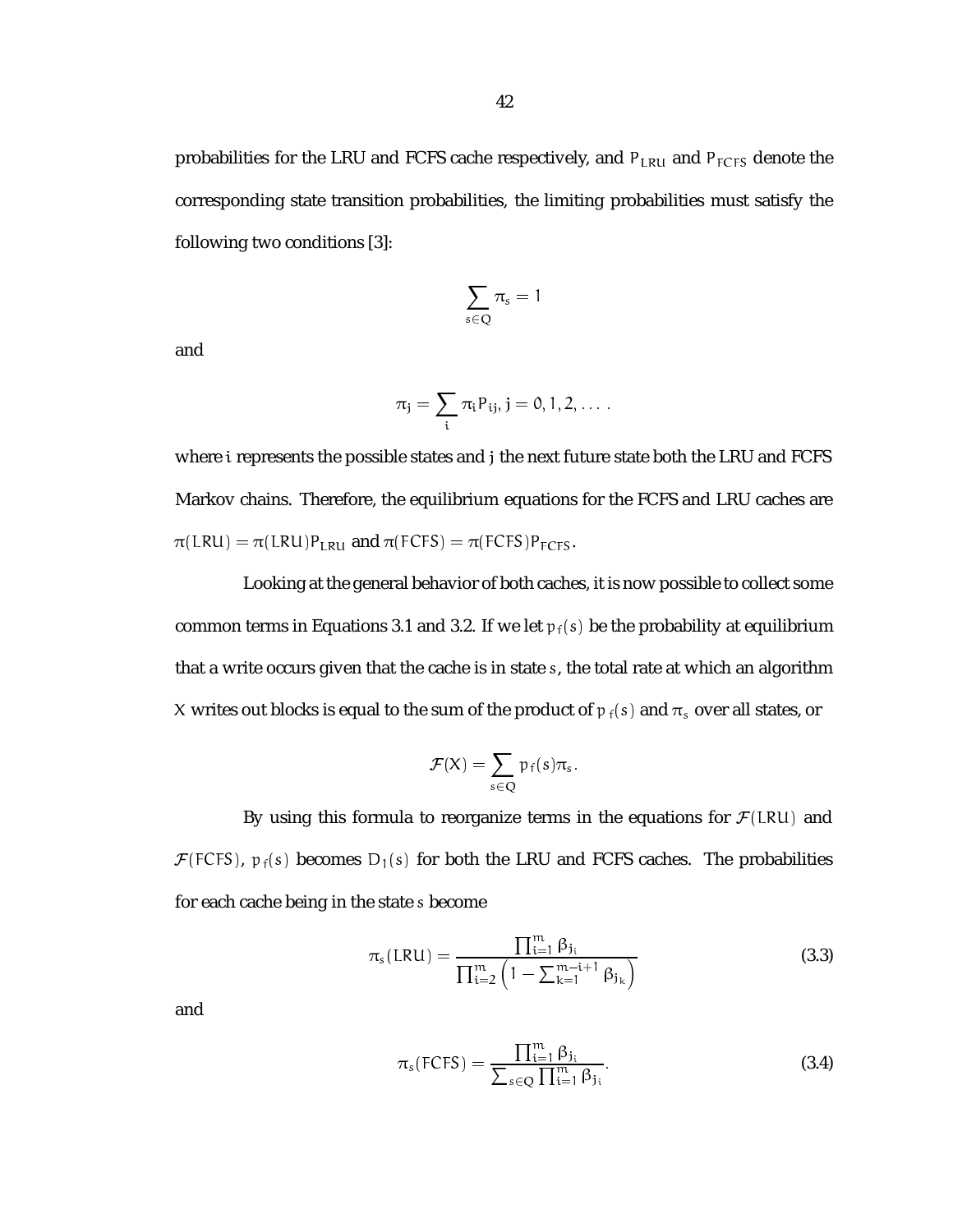Intuitively, the formula for  $\pi_s$  (FCFS) represents the stationary probability of the current queue state as a percentage of the total sample space. The formula for  $\pi_s(LRU)$  shows that the stationary probability for s is the fraction of the probabilities that the state s occurs (the numerator) and that of an incoming block not already being in the cache (the denominator).

Directly comparing  $\mathcal{F}(FCFS)$  and  $\mathcal{F}(LRU)$  is a difficult task because the combinatorial size of the set Q makes it hard to analyze these expressions with any rigor. It is possible, however, to make some statements about  $\pi$ (FCFS) and  $\pi$ (LRU) caches that give an intuitive understanding of how the two caches perform. Rather than try to compare  $\mathcal{F}(FCFS)$  and  $\mathcal{F}(LRU)$  in general, let us look at the behavior of  $\pi_s$  and  $p_f(s)$  for a simple model. Consider a pool of n blocks consisting of two sets of events, A and B containing a and b events respectively that have exponentially distributed inter-arrival times. Each set has a different uniformly distributed reference probability such that

$$
\beta_i = \begin{cases} \kappa & 1 \leq i \leq a \\ \lambda & a+1 \leq i \leq n \end{cases}
$$

where  $\lambda < \frac{1}{n} < \kappa$  and  $\alpha = \kappa/\lambda$ . Given a cache which holds  $m$  blocks, the composition of the cache is based on a binomial random variable X

$$
P(X \leq t) = {m \choose t} \left(\frac{a\alpha}{a\alpha + b}\right)^t \left(\frac{b}{a\alpha + b}\right)^{m-t}.
$$

The expected value of X is  $E[X] = (ma\alpha)/(a\alpha + b)$ .

Applying the expressions for  $\pi_s$  (FCFS) and  $\pi_s$  (LRU) to this example, we get

$$
\pi_s(\mathsf{FCFS}) = \frac{\kappa^l \lambda^{m-l}}{\sum_{s \in Q} \kappa^l \lambda^{m-l}}
$$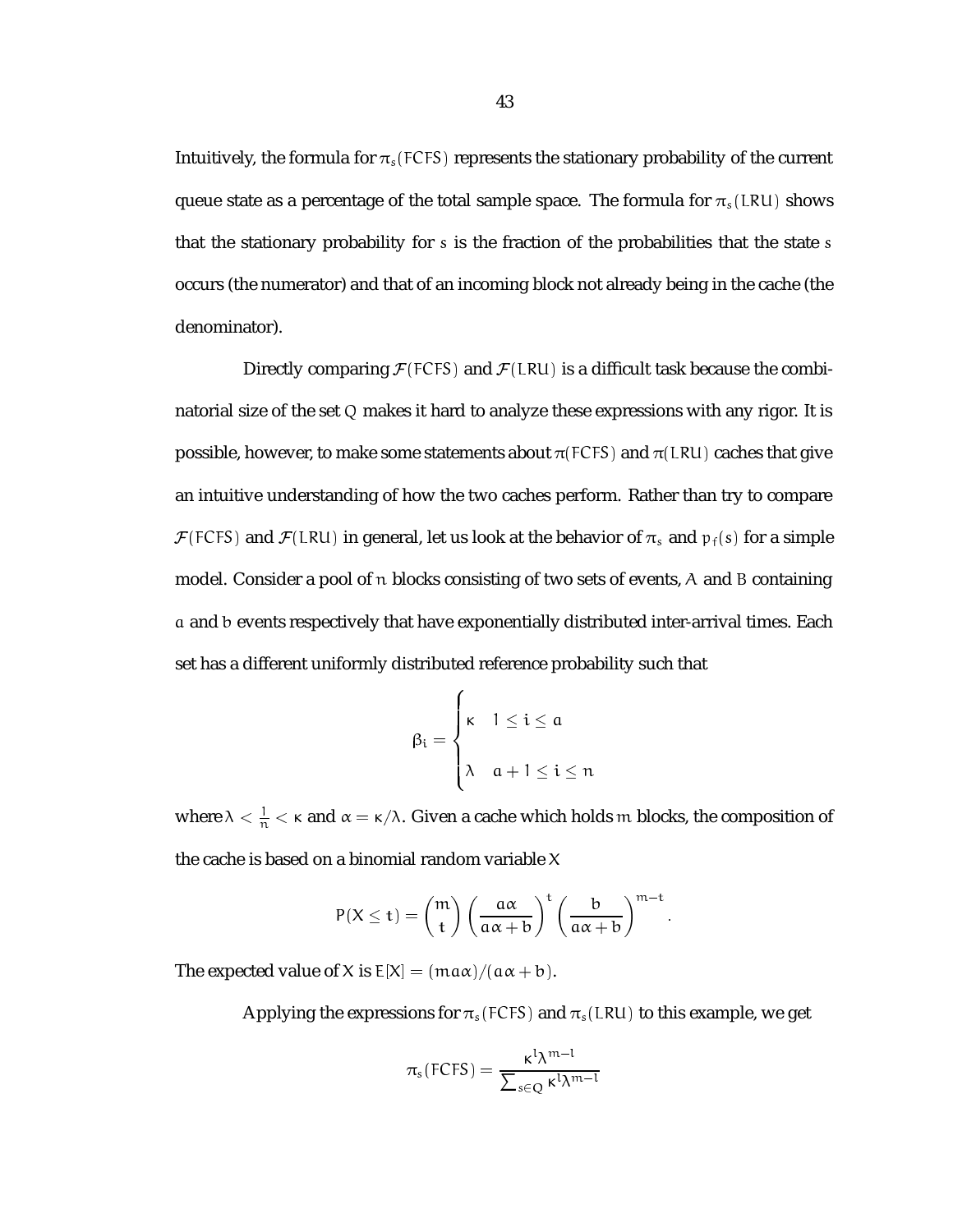and

$$
\pi_{\rm s}(\text{LRU}) = \frac{\kappa^{\rm l} \lambda^{\rm m-l}}{\prod_{\rm i=2}^{\rm m}\left(1-\sum_{\rm k=1}^{\rm m-i+1}\beta_{\rm j_{\rm k}}\right)}
$$

where l is the number of blocks from set A in each cache for state s. Likewise, the fault rate for the state s is the same for both the FCFS and LRU caches:

$$
p_f(s) = 1 - k - (m - k)\lambda
$$

For the statistically expected case, it is possible to obtain expressions for  $\bar{\pi}_s$  (FCFS),  $\bar{\pi}_s$  (LRU),  $\overline{p}_f(s)$  by making  $l = (ma\alpha)/(a\alpha + b)$ .

Neither of these expressions has a particularly direct reduction that makes comparing them a manageable task. The summation in  $\pi_s$ (FCFS) can be reduced to a permutation expression, but no further. The product of sum expression  $\pi_s(LRU)$  cannot be reduced at all without making some explicit assumptions about the order in which items appear in the cache.

Some bounds can be put on these two expressions which do allow them to be compared, however:

$$
\frac{\kappa^l \lambda^{m-l}}{S_{\text{lower}}(n,m) \kappa^l \lambda^{m-l}} < \pi_s(\text{FCFS}) < \frac{\kappa^l \lambda^{m-l}}{S_{\text{upper}}(n,m) \kappa^l \lambda^{m-l}} \tag{3.5}
$$

and

$$
\frac{\kappa^l \lambda^{m-l}}{(1-\lambda)^{m-l}} \le \pi_s(LRU) \le \frac{\kappa^l \lambda^{m-l}}{(1-l(m-l)\kappa\lambda)^{m-l}}
$$
(3.6)

where the functions  $S_{lower}$  and  $S_{upper}$  are upper and lower bound approximations of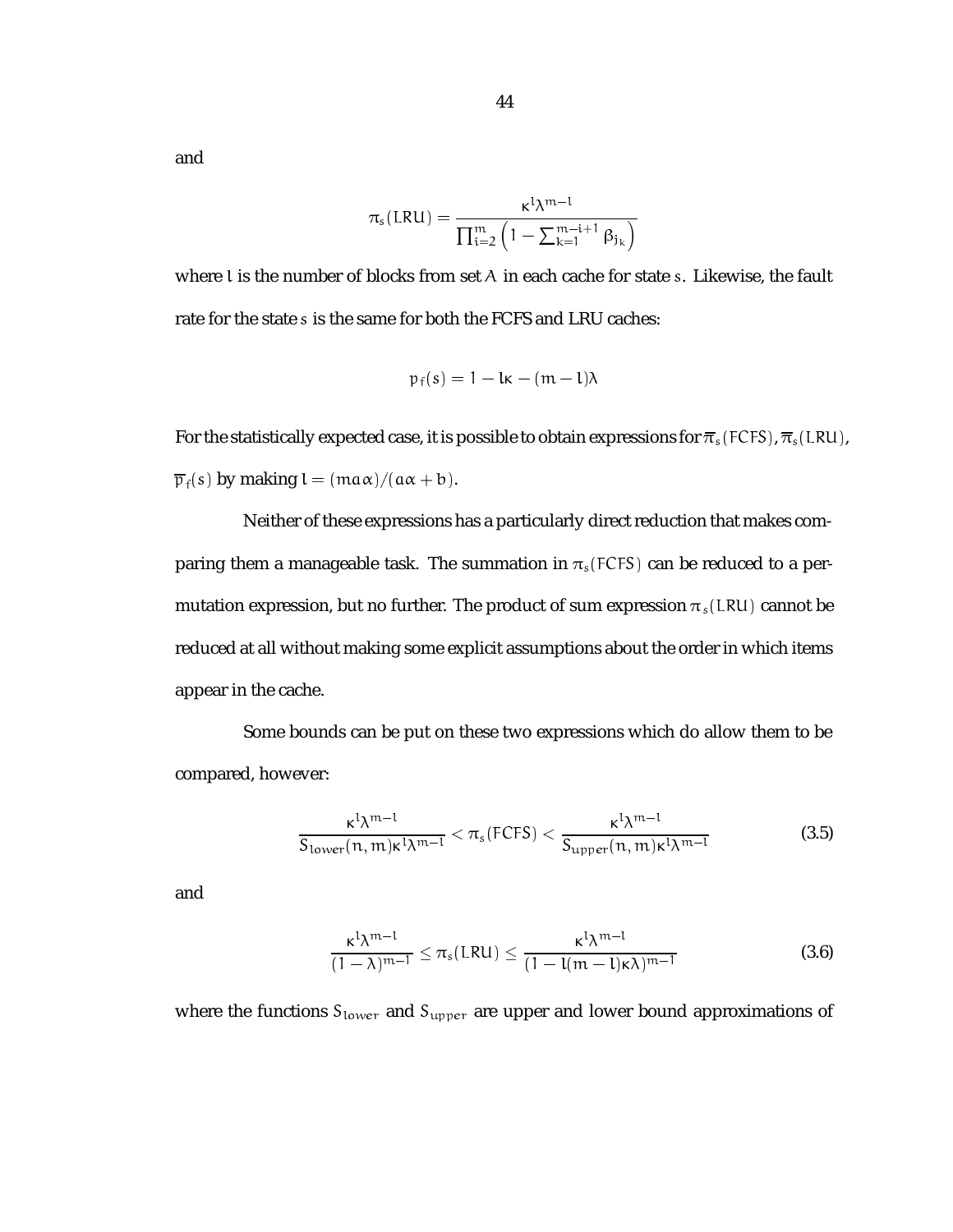combinatorial functions using Stirling's approximation:

$$
S_{\text{lower}}(n, m) = \frac{\sqrt{2\pi n} \left(\frac{n}{e}\right)^n}{\sqrt{2\pi (n-m)} \left(\frac{n-m}{e}\right)^{\frac{13(n-m)}{12}}}
$$

$$
S_{\text{upper}}(n, m) = \frac{\sqrt{2\pi n} \left(\frac{n}{e}\right)^{\frac{13m}{12}}}{\sqrt{2\pi (n-m)} \left(\frac{n-m}{e}\right)^{n-m}}.
$$

Given these bounds, it it is now possible to make some useful observations. First, the formula for  $p_f(s)$  shows that the fault rate for states with more blocks from A is less than those states with less blocks from A. The stationary probability  $\pi_s(LRU)$  will also be larger for those states that have larger numbers of blocks from A in the cache. The probability  $\pi_s$  (FCFS) is dependent on the size of the cache alone and is therefore the same regardless of the contents of the cache. Therefore, an LRU cache will be more likely to be in a state that has a higher number of blocks from A at a steady state than an FCFS cache. For this reason, the steady state fault rate of an LRU cache is likely to be lower than that of an FCFS cache.

An example illustrating the relative values of  $\pi_s$  and  $\overline{\pi}_s$  taken from the Equations 3.5 and 3.6 are shown in Figure 3.1 and 3.2. The increasing stationary probability of states with a higher numbers of blocks from A given different ratios between  $\lambda$  and  $\kappa$  is shown in Figure 3.1. States on the right side of the graph are several orders of magnitude more likely to occur for an LRU cache than the same states in an FCFS cache at steady state. Since these same states have a lower page fault rate, the steady state page fault rate will be lower for the states at the right of the graph as well.

The expected steady state stationary probability for the same cache is shown in Figure 3.2. The higher values of  $\overline{\pi}_{s}(LRU)$  indicate that the LRU cache is more likely to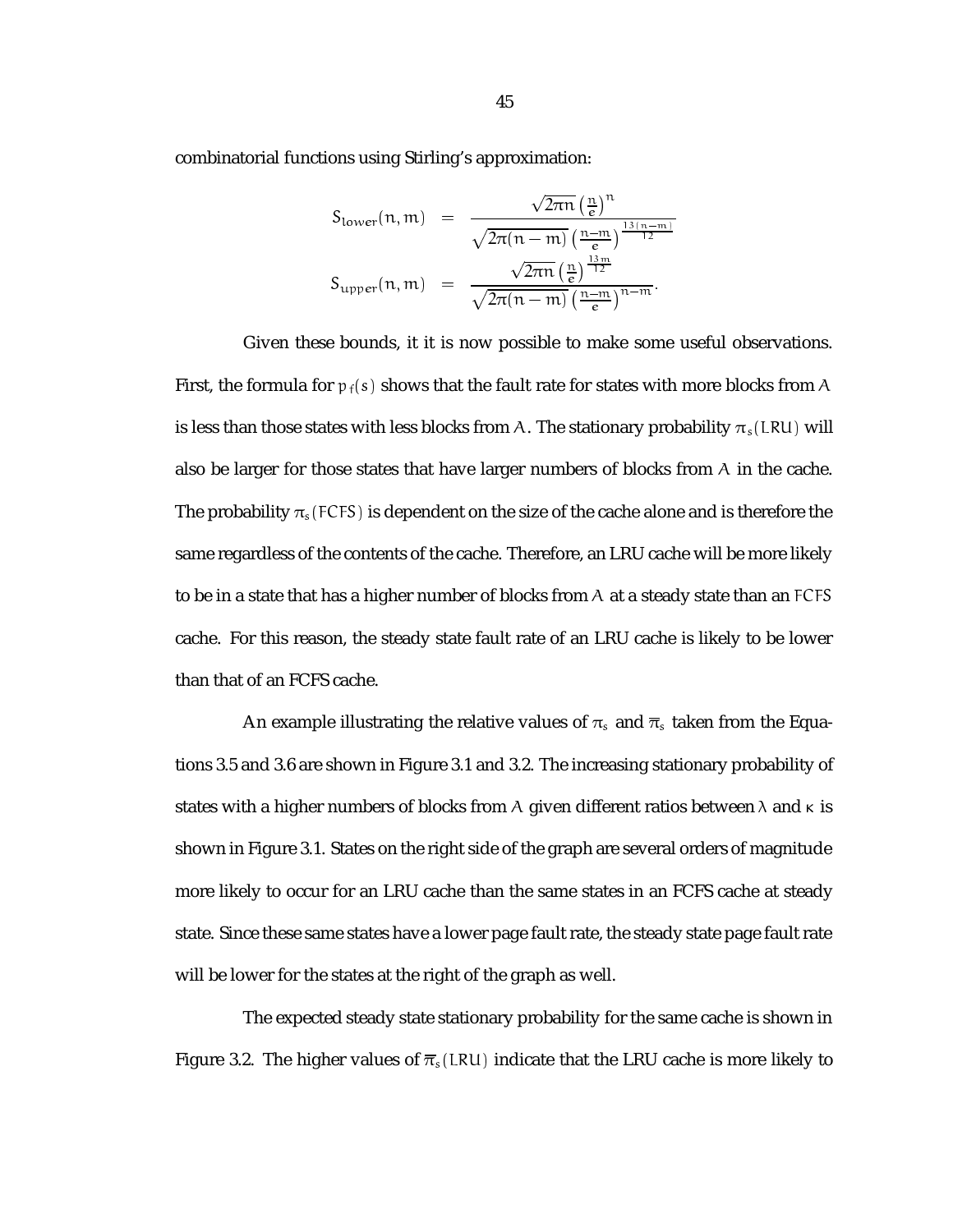be (and remain) in a state with at least  $(\text{max})/(\text{a} \alpha + \text{b})$  blocks than an FCFS cache. This again points to an overall lower fault rate for the LRU cache at steady state.



Figure 3.1: The lower bounds of  $\pi_s(LRU)$  and the upper and lower bounds of  $\pi_s(FCFS)$ for caches where  $m = 10$  and  $n = 1000$  for different ratios of  $\kappa$  to  $\lambda$  as the number of blocks from A increases across different states.

The LRU algorithm will increase the number of cache hits, but suffers from the weaknesses that it can make inefficient writes to disk and does necessarily maintain large amounts of clean cache space. In certain situations, the blocks that the LRU algorithm picks to clean may result in large amounts of bandwidth being wasted by disk seeks. The writes may also clean space in the cache in small increments, forcing incoming writes to stall.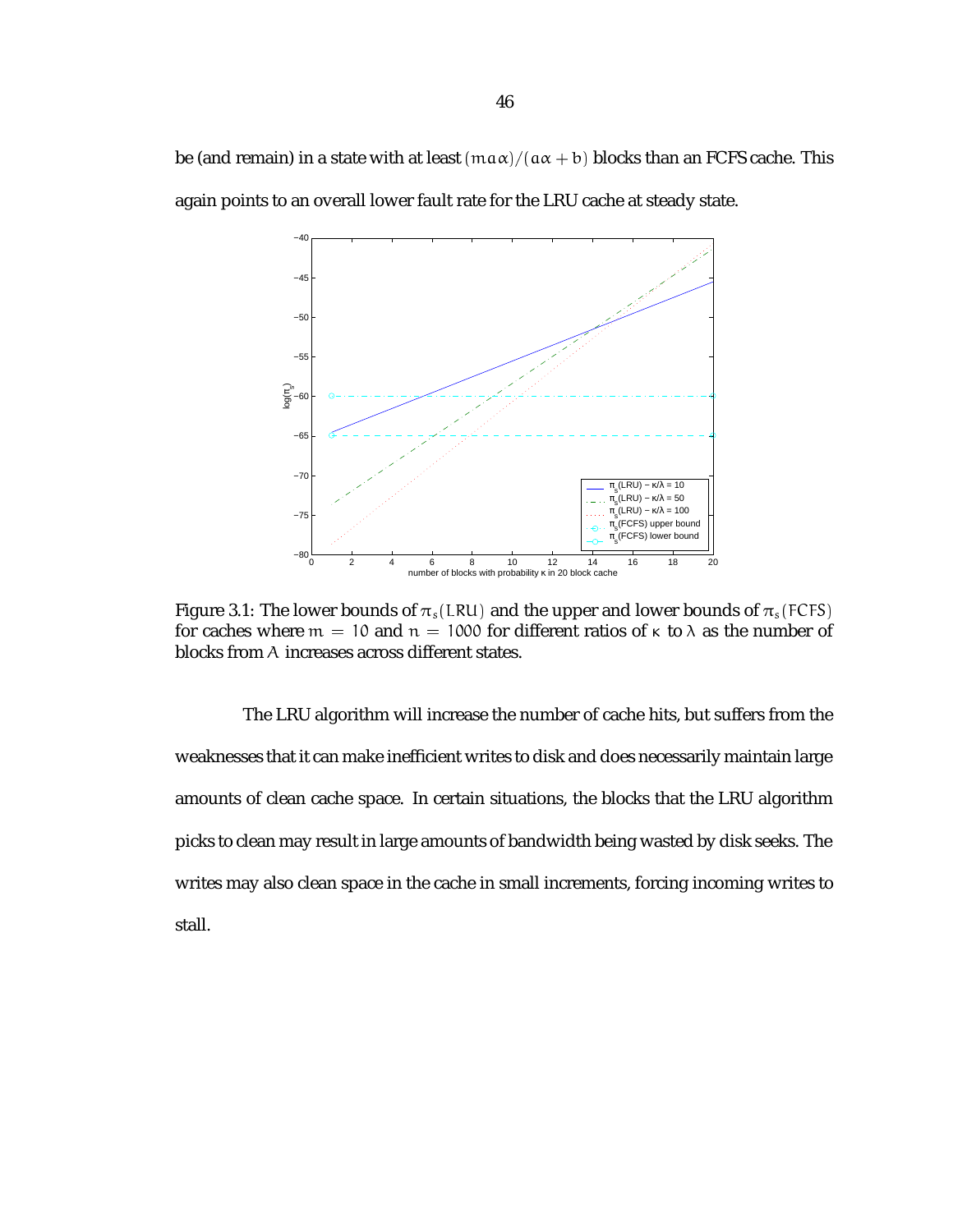

Figure 3.2: The lower bounds of  $\overline{\pi}_s(LRU)$  and the upper and lower bounds of  $\overline{\pi}_s(FCFS)$ for caches where  $m = 10$  and  $n = 1000$  for different ratios of  $\kappa$  to  $\lambda$  as the size of A grows.

#### **3.1.2 Shortest Seek Time First**

The STF algorithm attempts to minimize the amount of time between when the write is initiated and when the first bit of data is written. The cache controller models the current position of the disk head and writes the data with the lowest sum of seek time and rotational delay. This data may be overwritten in the near future and the amount written may be small. The amount of effort to model the position of the disk head is also non-trivial.

The benefit of this approach can be found by developing an expression for the expected seek time of a series of writes to a hard disk (see Denning [16]). Consider a hard disk with W tracks per platter with the disk arm currently positioned at track k. What is the expected seek time? The answer depends on the number of n operations waiting to be serviced by the disk. We consider these each these requests to be a set of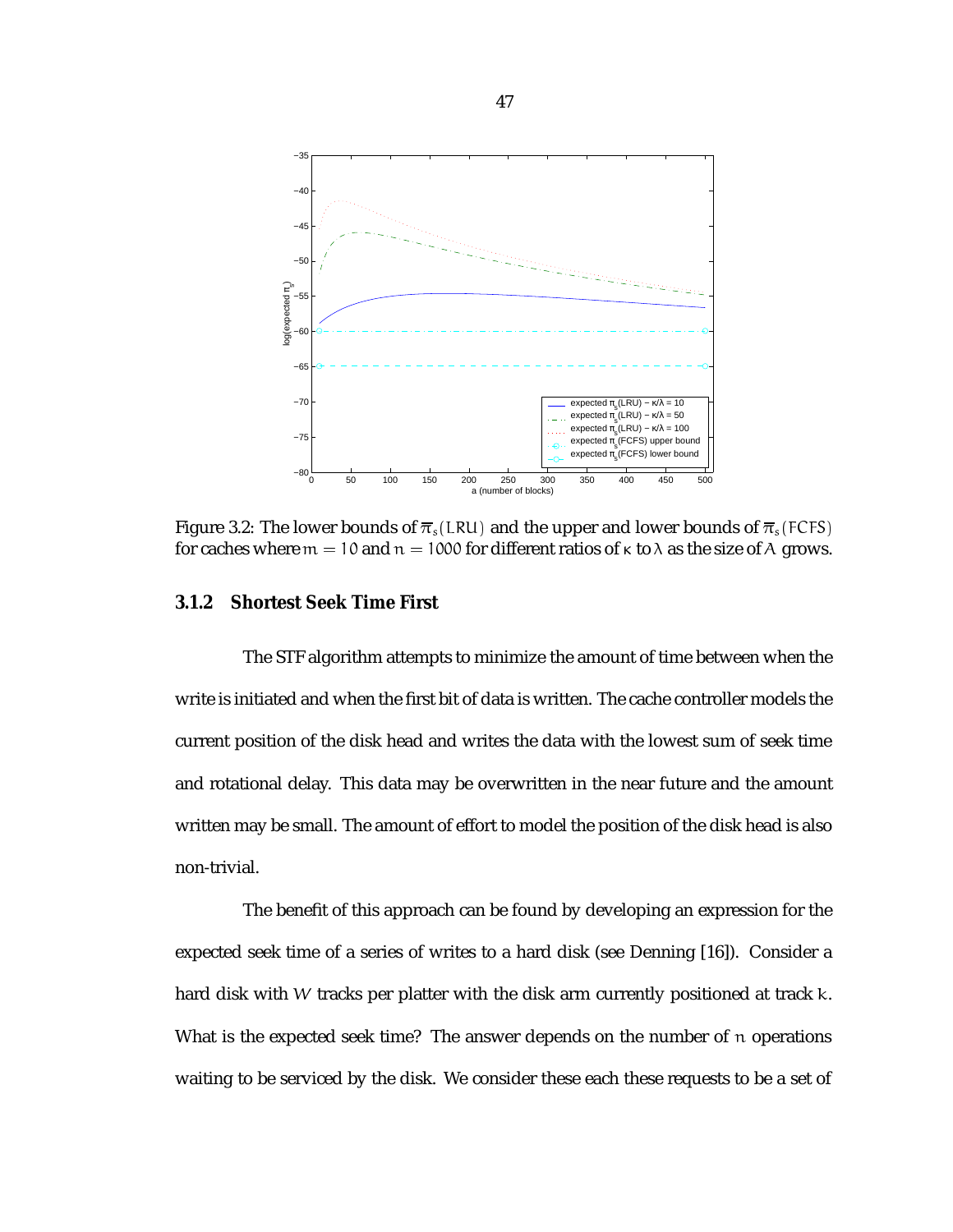identically distributed random variables. According to Denning [16], the expected value  $E[x]$  of such a set of n variables with a cumulative distribution  $\mathcal{F}(u)$  is

$$
E[x] = \int_0^\infty (1 - F(u))^n du.
$$
 (3.7)

Given a disk where track 1 is at the outer edge and track  $W$  is the inner edge of the disk, it is fairly straightforward to determine the conditional probability of arm movement. Assuming that the head is positioned at track k and  $k < W/2$ , the disk head can move  $k - 1$  units toward the outer edge and the inner edge, and k to  $W - k$  toward the inner edge. If the requests are assumed to be uniformly distributed across the disk, the probability of a move to each track is probability p where

$$
p=\frac{1}{W-1}.
$$

This results in the conditional probability distribution shown in Figure 3.3 and the following cumulative distribution function  $F(u)$ :

and the state of the state of the state of the state of the state of the state of the state of the state of the

$$
F(u) = \begin{cases} 0 & u \le \frac{1}{2} \\ 2pu - p & \frac{1}{2} < u \le (k - \frac{1}{2}) \\ p + \frac{p}{2}(2k - 3) & (k - \frac{1}{2}) < u \le (W - k + \frac{1}{2}) \\ 1 & u > (W - k + \frac{1}{2}). \end{cases}
$$
(3.8)

By inserting equation 3.8 into equation 3.7 and integrating, it is possible to develop the following expression for the expected seek time  $E[s]$  of n requests:

$$
E[s_n] = \left(\frac{W-1}{W}\right)^n \left[\frac{1}{2} + S_{\min} + \frac{S_{\max} - S_{\min}}{2(n+1)} \left(1 + \frac{1}{n+2} \left(\frac{W}{W-1}\right)^{n+1}\right)\right],
$$
 (3.9)

where  $S_{max}$  and  $S_{min}$  represent the times where the head moves  $W-1$  tracks and 1 track respectively. The unscheduled seek time is obtained by setting  $n = 1$  in equation 3.9. It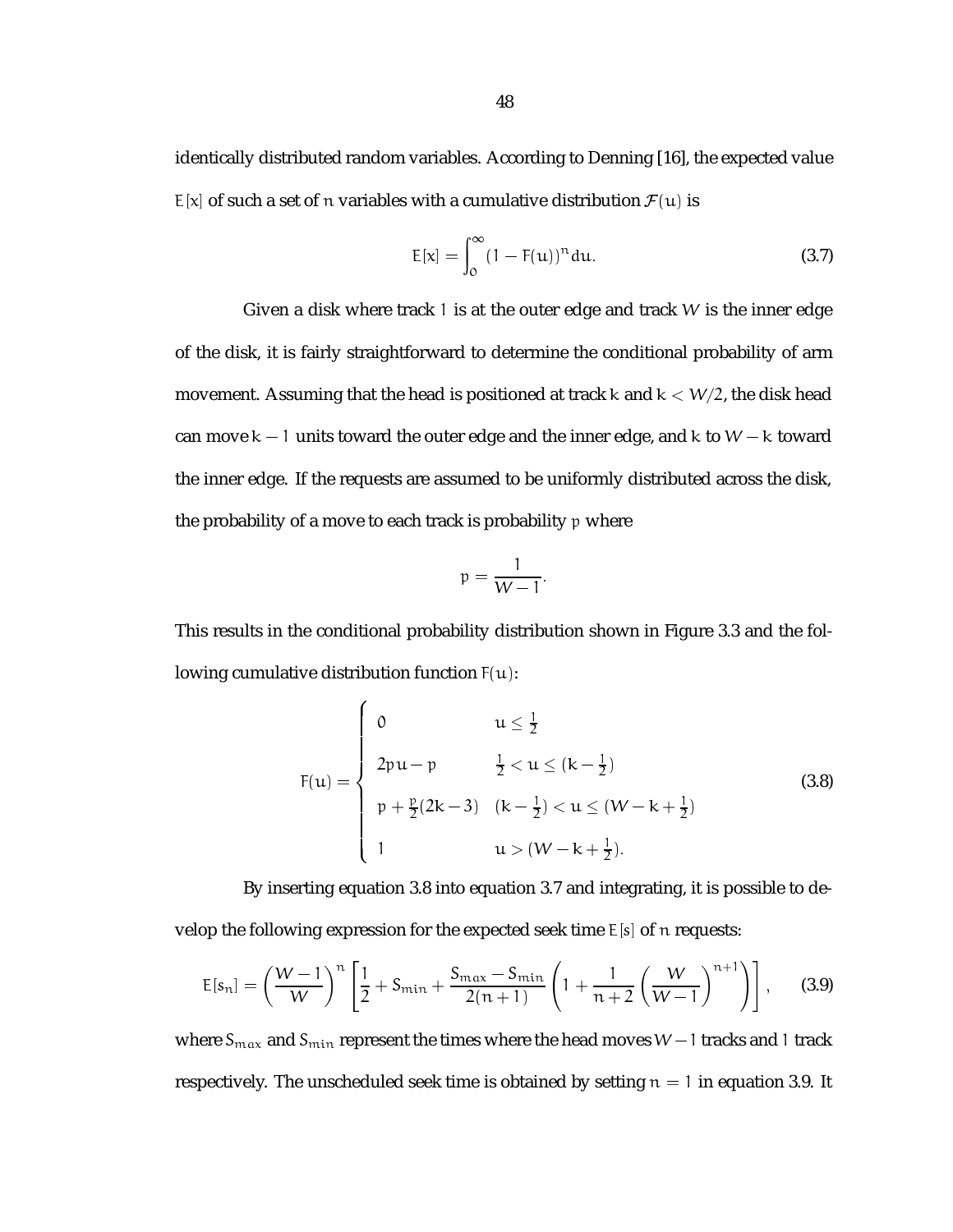

Figure 3.3: Conditional probability that the disk arm moves u units.

is

$$
E[s_1] = \left(\frac{W-1}{W}\right) \left[ \frac{1}{2} + S_{\min} + \frac{S_{\max} - S_{\min}}{4} \left( 1 + \frac{1}{3} \left( \frac{W}{W-1} \right)^2 \right) \right].
$$
 (3.10)

To see how the STF algorithm improves the performance of a non-volatile write cache, consider two non-volatile write caches, one which cleans itself using an STF order and the other using first come, first served (FCFS). If both caches contain the same m blocks which must be written to disk and seeks to clean n of them at once, the STF cache will take  $E[s_n]$  time perform this cleaning and the FCFS cache will take  $nE[s_1]$  time. This is because the STF cache will use the placement of n blocks together to produce a schedule that reduces the overall seek time required to write all n blocks to disk. The FCFS cache will consider the blocks individually and not take total seek time into account in creating a schedule. The FCFS cache instead writes blocks in the order in which they arrived, in effect creating a schedule equivalent to n STF groups containing only one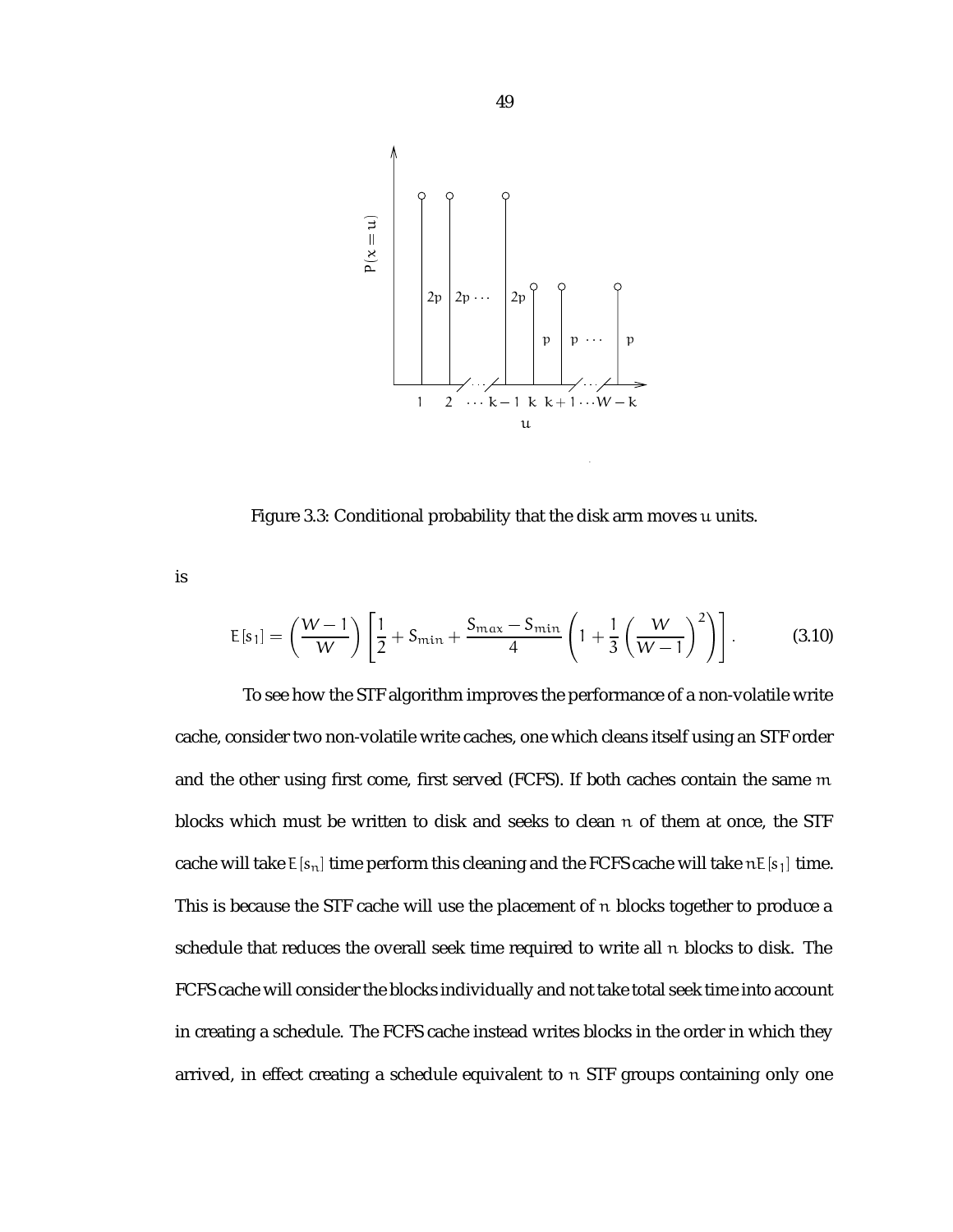block. It is easy to see that  $E[s_n]$  will always be less than  $nE[s_1]$  for n greater than one, and the STF cache will take less time to complete its cleaning.

Problems with the STF cache management algorithm arise because this approach only considers seek time in its measure of cost. Two other factors can play a role: the availability of free space in the cache and cache hit patterns. By writing out blocks in the track nearest the current position of the disk head, the number of blocks being written out is ignored and may be small. This may create situations where small amounts of clean space are available in the cache and incoming writes will be forced to wait while additional space is cleaned. The extent closest to the disk head may also be overwritten in the near future, and by writing it out disk, an I/O is created that could be avoided.

#### **3.1.3 Largest Segment per Track**

With the LST algorithm, the cache controller sorts the dirty list in the cache by the number of blocks in each dirty track. It cleans the track with the largest number of dirty blocks first. LST requires very little state information. It has the advantage that it initiates the purge that will free the largest possible amount of space in the cache.

Cleaning space in a non-volatile write cache is an instance of a fractional knapsack problem. Such problems are posed as follows:

A thief robbing a store finds n items: the  $\mathfrak{i}^{\text{th}}$  item is worth  $\mathfrak{v}_{\mathfrak{i}}$  dollars and weighs  $w_{\rm i}$  pounds, where  $v_{\rm i}$  and  $w_{\rm i}$  can be fractions of the  ${\rm i}^{\rm t}$  item. He wants to take as valuable a load as possible, but he can carry at most W pounds in his knapsack for some integer W. What items should he take? [15]

In this particular case, each of the items is a dirty track based extent in a snapshot of the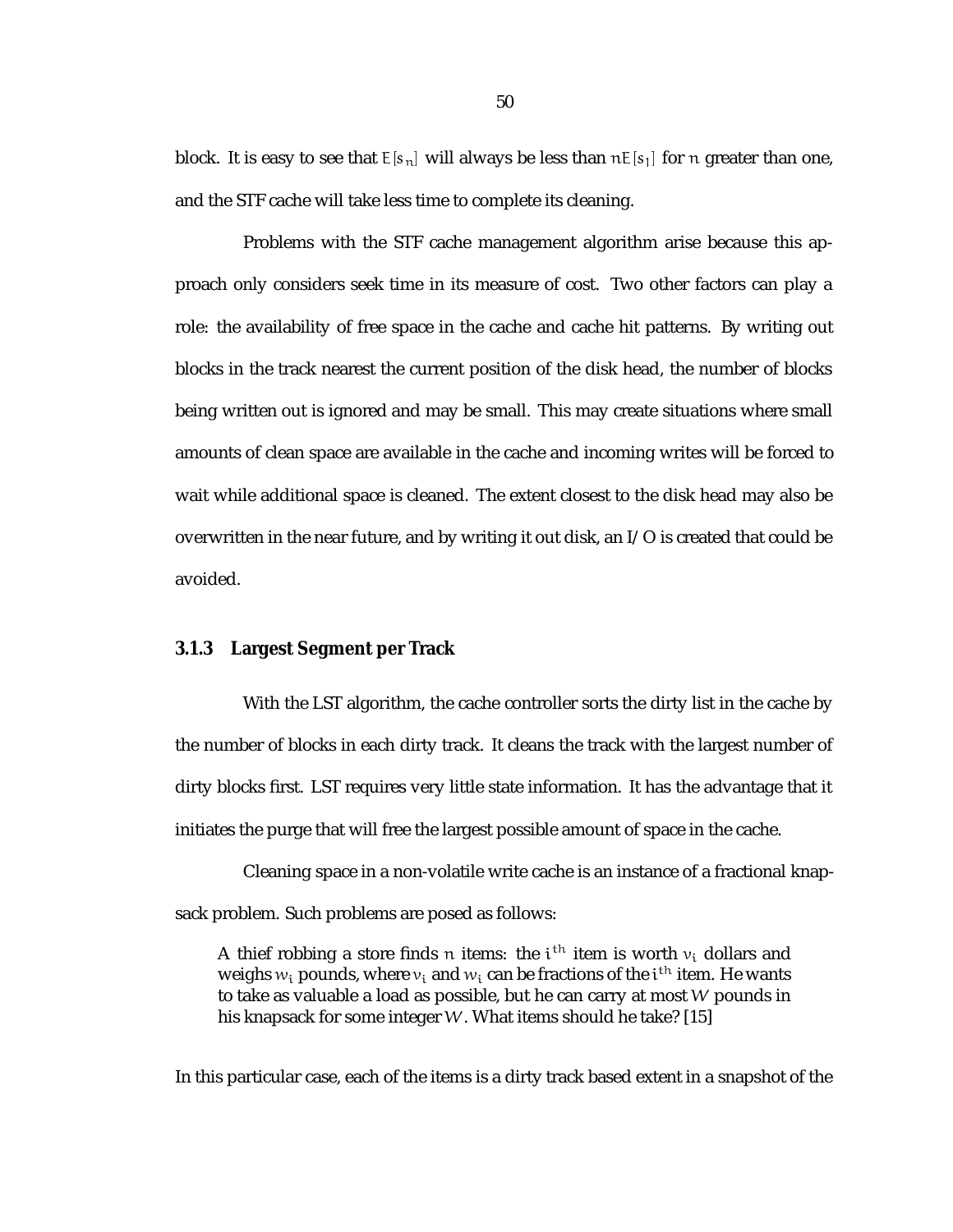cache at taken at time t. Each of the items is assumed to have unit weight (cost), and so filling the knapsack is merely a matter of choosing the items with the largest size (i.e. the largest value). The knapsack is able to hold whatever pre-determined fixed percentage of the cache necessary to reduce the number of dirty blocks to below a fixed threshold and make the cache "clean".

The optimal solution to this problem is to put the largest sized dirty track based extent into the knapsack. Once that item is in the knapsack, all or a fraction of the largest remaining dirty extent in the cache is added to the knapsack. This last step is repeated until the knapsack is full.

The proof of the optimality of this solution relies on the fact that a globally optimal solution can be arrived at by making a locally optimal choice. If  $S = \{1, 2, \dots, n\}$ be the set of extents to be cleaned ordered by decreasing size, let 1 be the extent of the greatest size. Suppose  $A \subseteq S$  is an optimal solution to cleaning the cache and that the first event in A is k. If  $k = 1$ , then schedule A begins with the greedy choice. If  $k \neq 1$ then let  $B = A - {k} \cup {1}$ . Because the size of 1 is less than or equal to that of k with A and B having the same number of extents scheduled, B is also optimal. Thus B is an optimal solution for S that contains the greedy choice of extent 1. Therefore a schedule always exists that begins with the greedy choice.

Once the greedy choice of 1 is made, the problem reduces to finding an optimal solution for those extents that remain in the cache that are compatible with extent 1. If another solution <code>B</code>′ that solved <code>S $-\{1\}$ </code> with fewer (at least one larger) extents than <code>A $-\{1\}$ ,</code> then  $B' \cup I$  would yield a solution with larger extents than A and contradict the optimality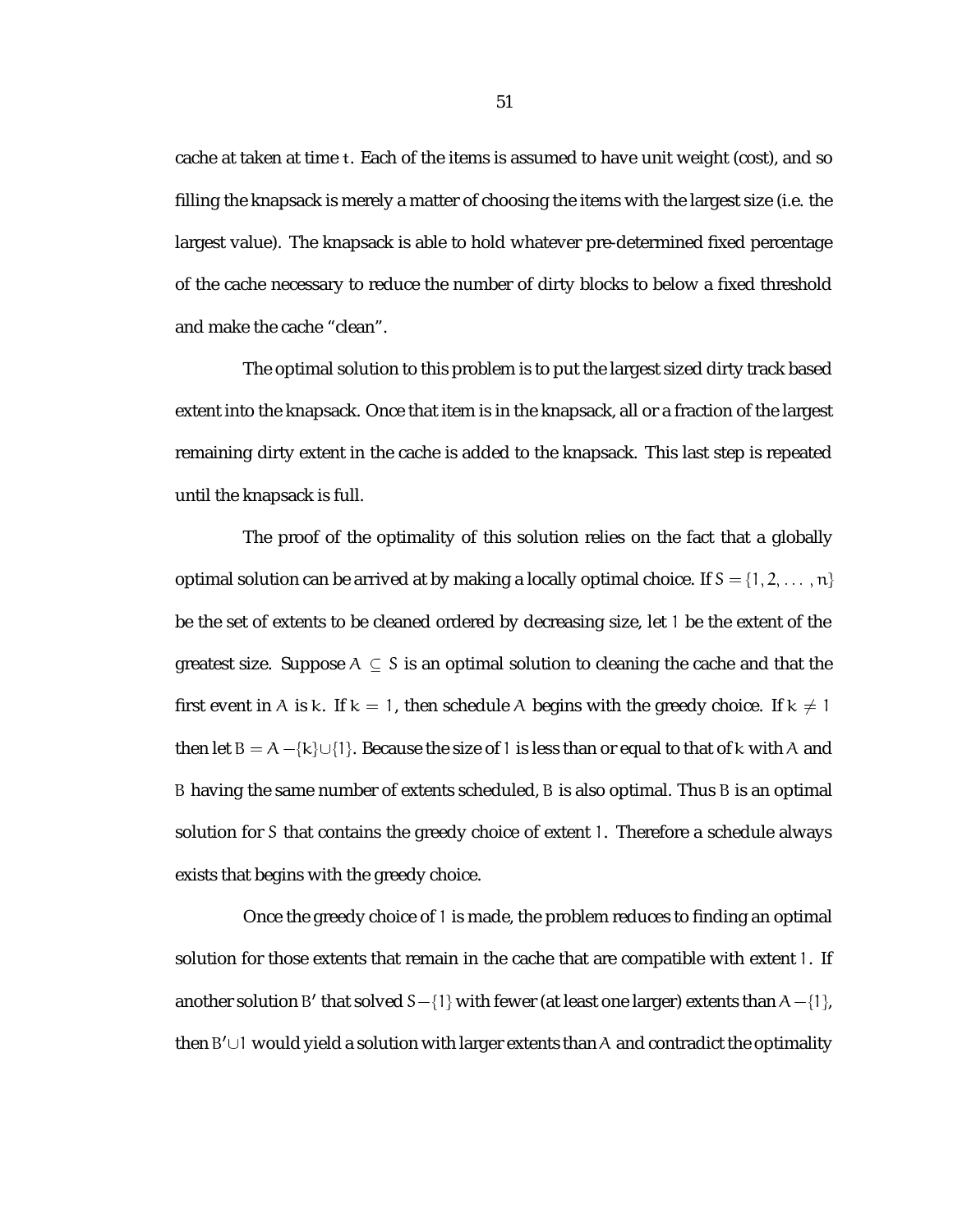of A. Induction on the number of steps made shows that making the greedy choice at every cleaning step produces the optimal method for freeing cache space.

The weaknesses in this approach arise from relying on a snapshot to decide the cleaning schedule and the assumption that cleaning cost is always proportionate to the extent size. Cleaning cost is made up of three components, seek time, rotational delay, and read/write time, of which only the last is proportional to extent size. Therefore the cost to clean an extent is often not strictly proportionate to the size of the extent and the schedule may incur large amounts of unaccounted cost due to seek time. The use of snapshots to determine the cleaning schedule ignores the fact that certain of the extents in the snapshot may be overwritten in the near future. By writing out these blocks, disk activity is created which could otherwise be avoided.

#### **3.2 Cache eviction policies**

The choice of cache replacement policy dictates what blocks to clean from the cache, and influences the frequency and duration of the cleaning proces. It does not, however, describe when cache cleaning begins and ends. The decisions to begin and end cache cleaning are part of a cache eviction policy.

The simplest policy we use to free space in the cache is write behind. Sectors are written to the cache until the cache is full, and then dirty tracks are evicted when a new write request arrives. Because blocks are evicted in cache based groups, the scheduling algorithm can amortize the cost of several write requests in one write. The disadvantage of this approach is that the write request that causes the cache to become full is stalled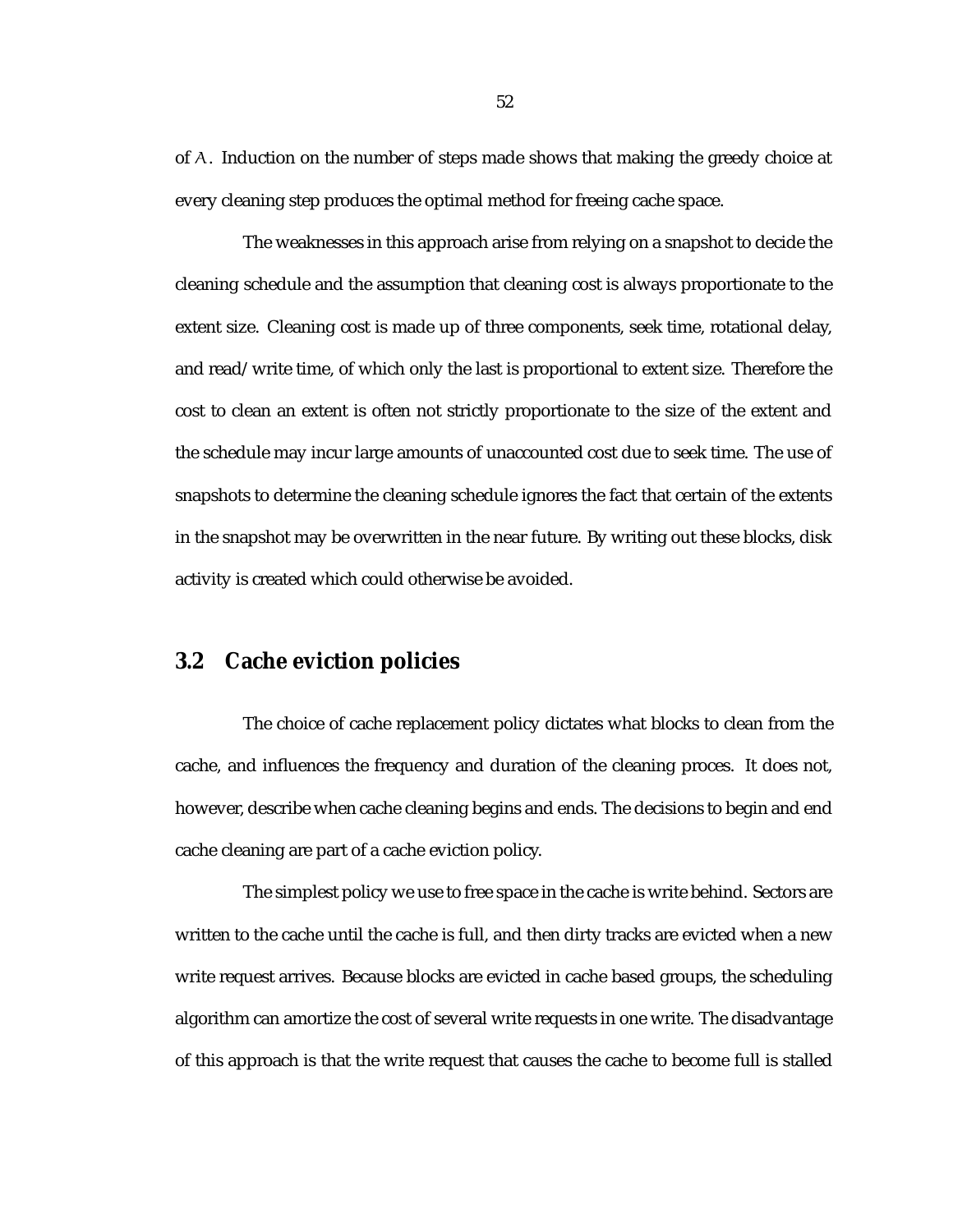until a portion of the dirty list can be written to disk.

A simple way to improve this policy is to add thresholds to the cache to create pro-active eviction policies. A single threshold cache begins to clean after the percentage of dirty blocks in the cache exceeds a *high* threshold. When the threshold is crossed, cache controller sets a "clean request" flag. Once this flag is set, the controller commits groups from the dirty list and moves them to the clean list. The clean request flag is reset when the percentage of dirty blocks falls below the high threshold. A dual threshold cache adds a second *low* threshold. In this case, the clean request flag is not reset until the percentage of dirty blocks is less than the low threshold. The combination of high and low thresholds delays the start and stop of purging from the cache, creating hysteresis.

Adding thresholds has a number of advantages. Thresholds ensure that there always is some free space in the cache and that stalls only occur during bursts in write traffic. The use of thresholds means that cache cleaning does not need to be performed immediately. The controller can attempt to clean the cache when the disk would otherwise be idle, for example. The use of both high and low thresholds means that the clean request flag is set infrequently if the difference between the two is large. The task of cleaning the cache is split into smaller parts, reducing the impact of the additional activity on other I/O requests. If the cache does fill during peak periods of load, it is still possible to immediately clean blocks in the cache until the required amount of free space is available.

To determine the effect of each eviction policy on cache performance, we test each eviction policy in conjunction with each replacement policy in trace-based simula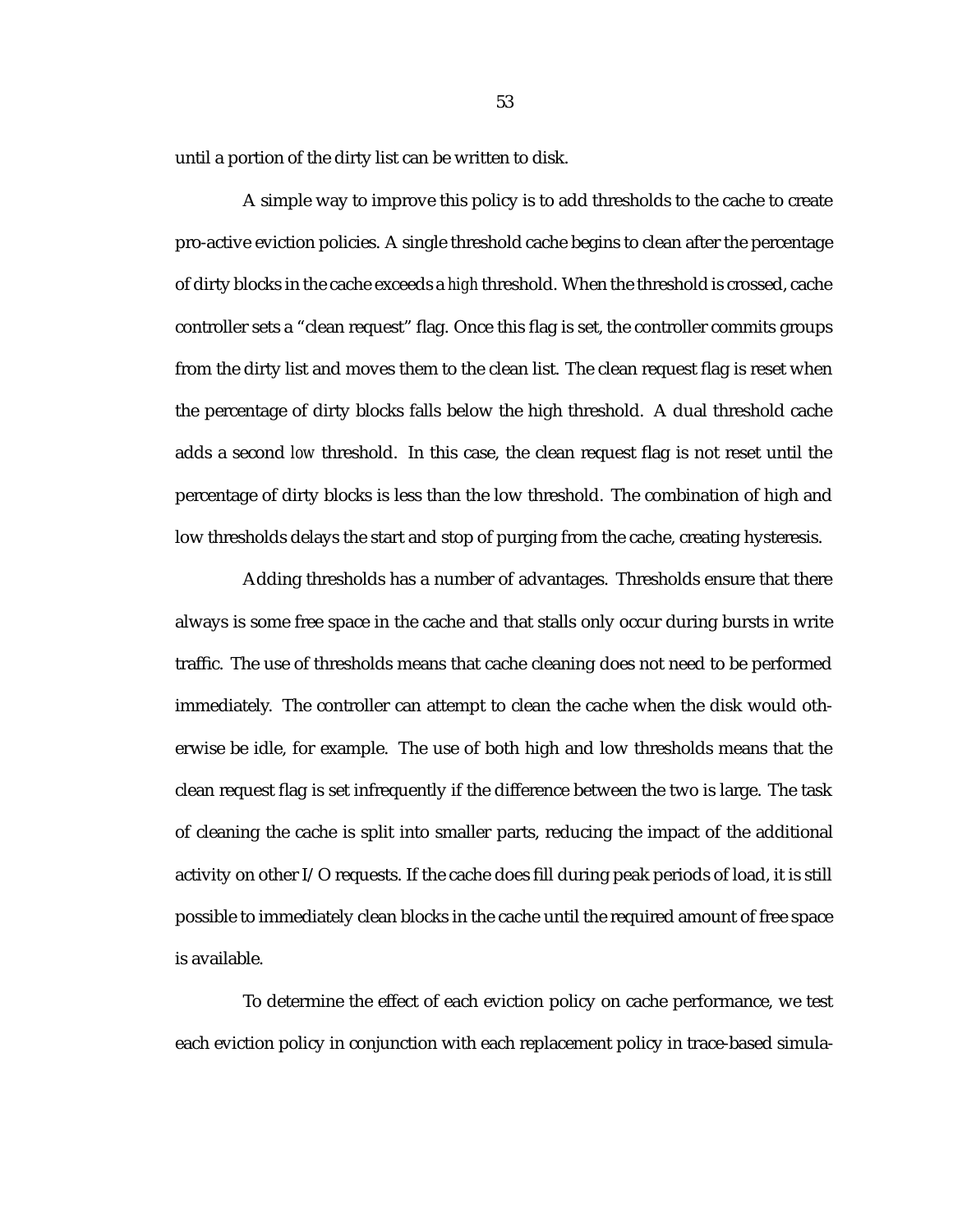tion in Chapter 7.

#### **3.3 Conclusions**

In this chapter we examined the basis for three major cache management algorithms that have already been used by either another research project or commercial product. The least recently used (LRU) cache replacement algorithm uses a stack model and temporal locality to write out only those disk blocks that are likely to not be written again in the near future. The STF or shortest access time first algorithm attempts to reduce the inefficiency of writes by ensuring that the writes that have the minimum overall access time for the disk head are written out first. The largest segment per track or LST replacement algorithm creates more efficient writes by making the largest write first reducing the ratio of byte per second of seek time.

Each of these algorithms performs poorly with certain types of write workloads. The LRU algorithm may free blocks in small increments slowly because of long seek times, forcing write stalls. The LST algorithm may clean data from the cache that will be overwritten in the near future. The STF algorithm may suffer from both these problems. This suggests that more complex types of cache replacement policies need to be found which provide better performance in general.

These techniques will be tested in simulation and compared using different metrics in Chapter 7. Their strengths and weaknesses in practice can then be accessed. They will also be used for base line comparison with a new stack model-based policy developed in Chapter 4.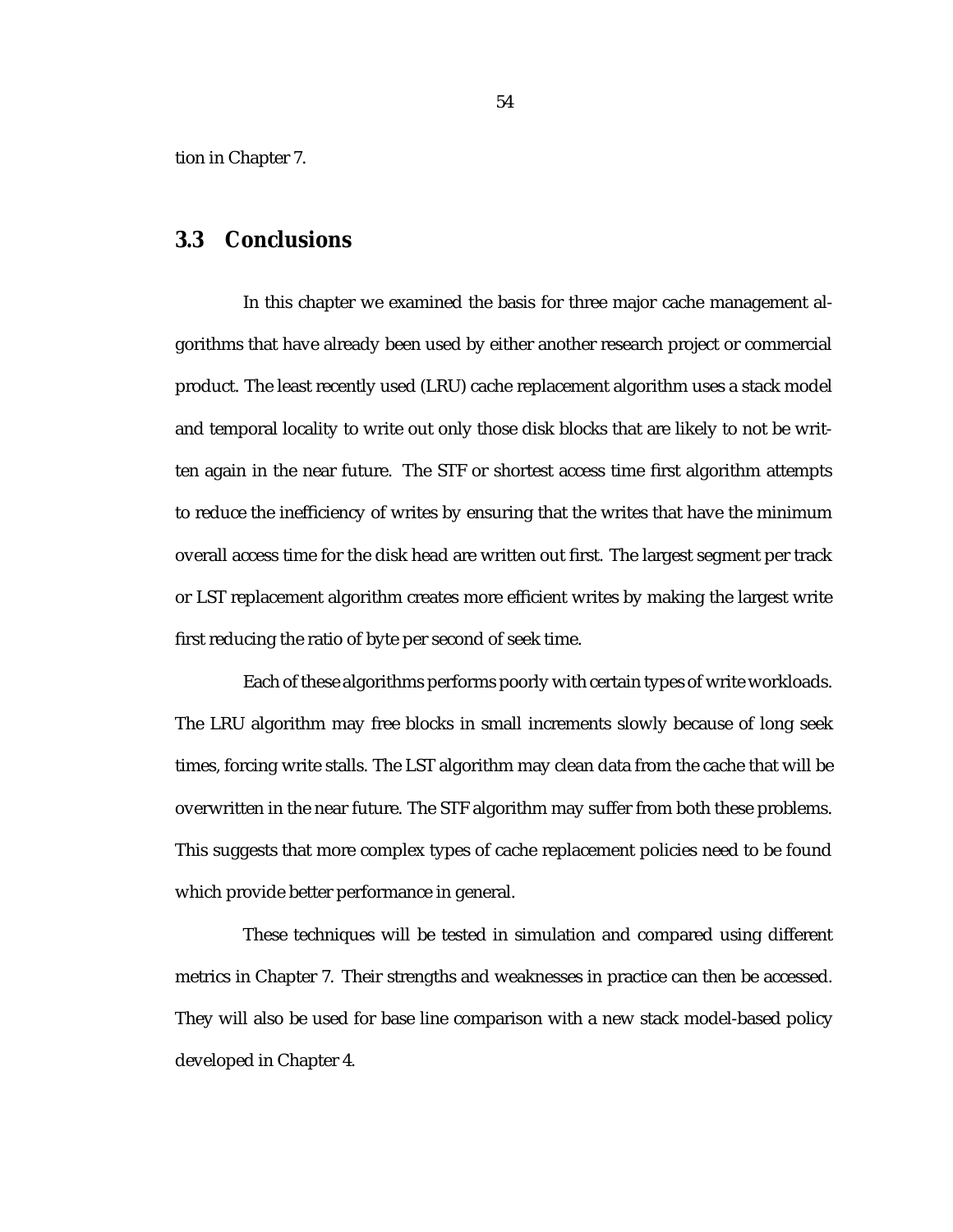## **Chapter 4**

# **A Stack Model-Based Replacement Algorithm**

Any cache replacement policy must control two things, namely which entities to expel from the cache (the so-called *victims*) and when to expel them. The latter is very important when the processes accessing the storage cannot be delayed. In this case, any write occurring when the cache is full will stall and must wait while victims are being cleaned to the disk. If the selection of these victims is not performed carefully, blocks recently written into the cache will be flushed to disk. Once flushed to disk, the cleaned blocks can be reused and overwritten as additional writes are made. If overwritten, the data from victim blocks will not be present in the cache even though temporal locality dictates that those blocks are the most likely to be accessed again.

In the previous chapter, we described three basic cache replacement algorithms: least recently used (LRU), shortest access time first (STF), and largest segment per track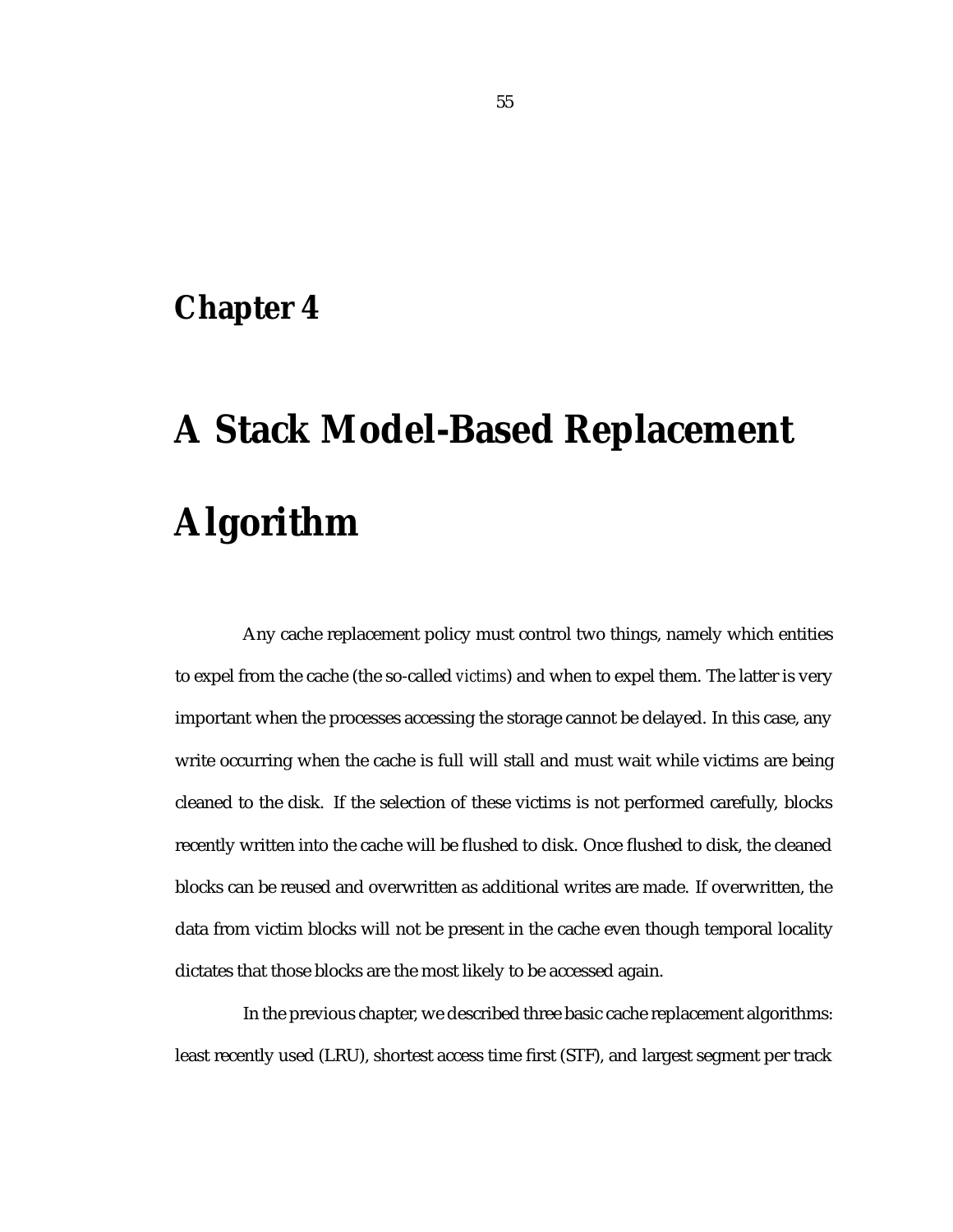(LST). Some simple mathematical modeling shows how each of them can potentially improve cache performance by making fewer, shorter, or more efficient writes to disk when cleaning the cache compared to a first come, first served policy. Each of these cache replacement algorithms also have their respective problems however, because they only attempted to improve one metric of cache performance.

To illustrate this problem, consider an LRU managed non-volatile write cache such that the written blocks are spread widely across the disk in large number of contiguous extents which are mostly small in size. The LRU cache replacement algorithm attempts improve cache performance by keeping the most recently referenced blocks in the cache using the assumption that these blocks will be referenced again soon. This keeps the most recently written extents in the cache for a longer period of time to increase the number of overwrites in the cache and reduce the number of blocks to be cleaned from the cache. Because many of the extents to be written to disk are small, cleaning the cache without regard to differences in extent size and access time is inefficient due to wasted bandwidth. Cleaning in this way also may force additional write stalls if cache space is cleaned in small increments.

In this chapter, we address some of the deficiencies of simple algorithms like LRU, STF, and LST. We do this first by characterizing the properties of what we believe is a common I/O workload for disk and presenting some trace-based tests showing that this workload is valid. We then use this information to develop a new hybrid cache replacement algorithm that is well-suited for use with this workload [23].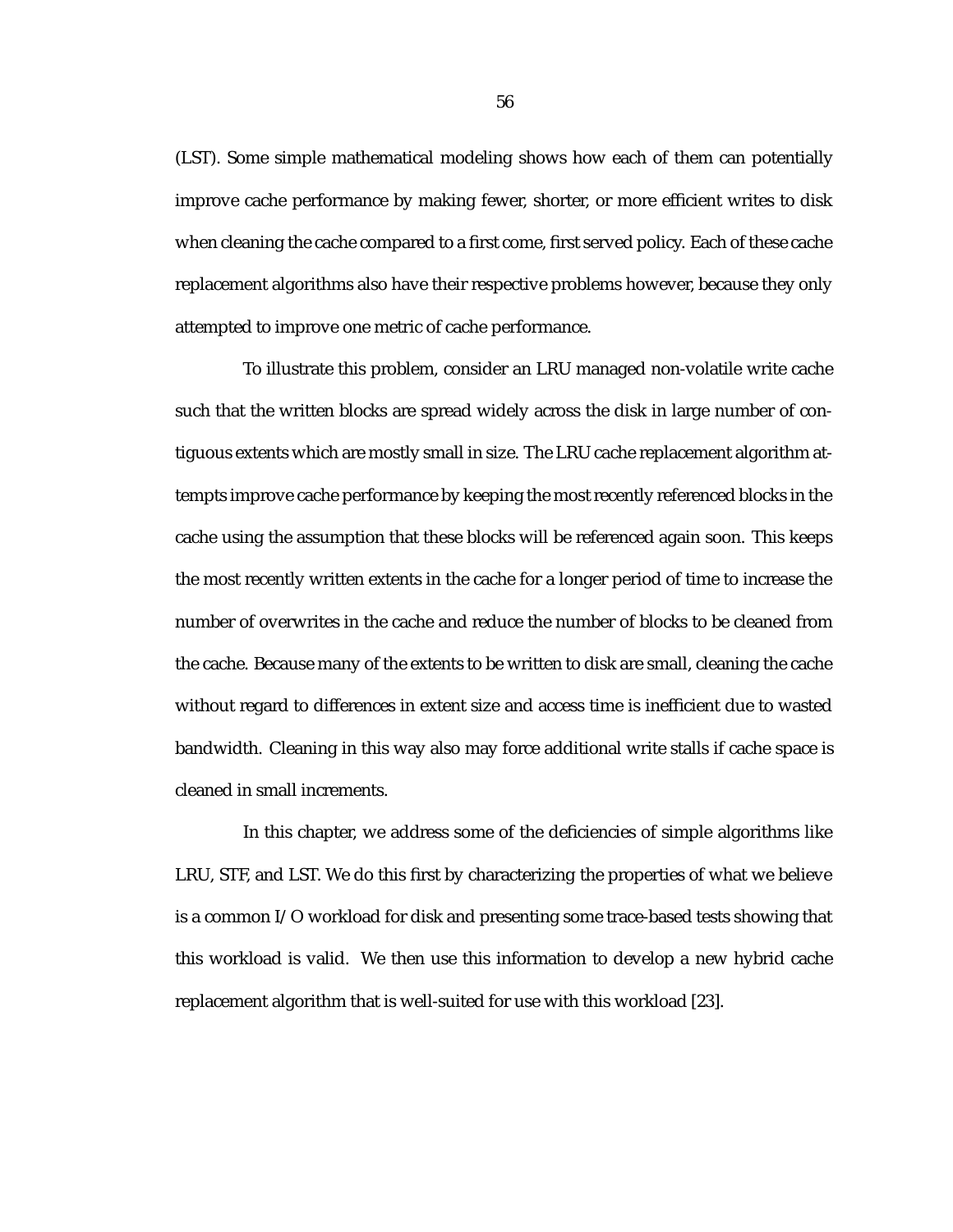#### **4.1 A File System-Based Disk Workload**

To consider the general I/O workload for a disk, we must first examine some of the common properties of the file systems exhibit when accessing disk. First, file systems read and write disk blocks in groups because of the cost of I/O operations. Each operation incurs a penalty due to seek time and rotational delay. This makes single blocks in the cache very expensive to read or modify; each requires a separate I/O operation. Working with groups of blocks in contiguous segments amortizes the cost of a single I/O operation across several blocks.

Next, we must consider interdependencies between groups of blocks and the relative frequency of access. A file system produces a structured layout of data on the disk. Accesses to this structure will have dependencies. For example, changes in file size in the Berkeley Fast File System [33] will not only produce accesses to the blocks holding the data, but also to i-nodes describing the files. Files are also opened, modified, and closed by programs during specific program runs or in regular bursts for program daemons that provide system services. Accesses of interdependent blocks therefore can generally be expected to occur close together in time during short bursts or regularly across long periods, depending of the behavior of the process modifying the data. A file system may also keep copies of some frequently used structures in memory that must be regularly written to disk to create checkpoints. Therefore, we propose a model of cache behavior that divides I/O operations into *hot* and *cold* groups. Blocks in the hot group are regularly and frequently updated, and, those in the cold group are created, modified a few times, and then not touched again for a relatively long time.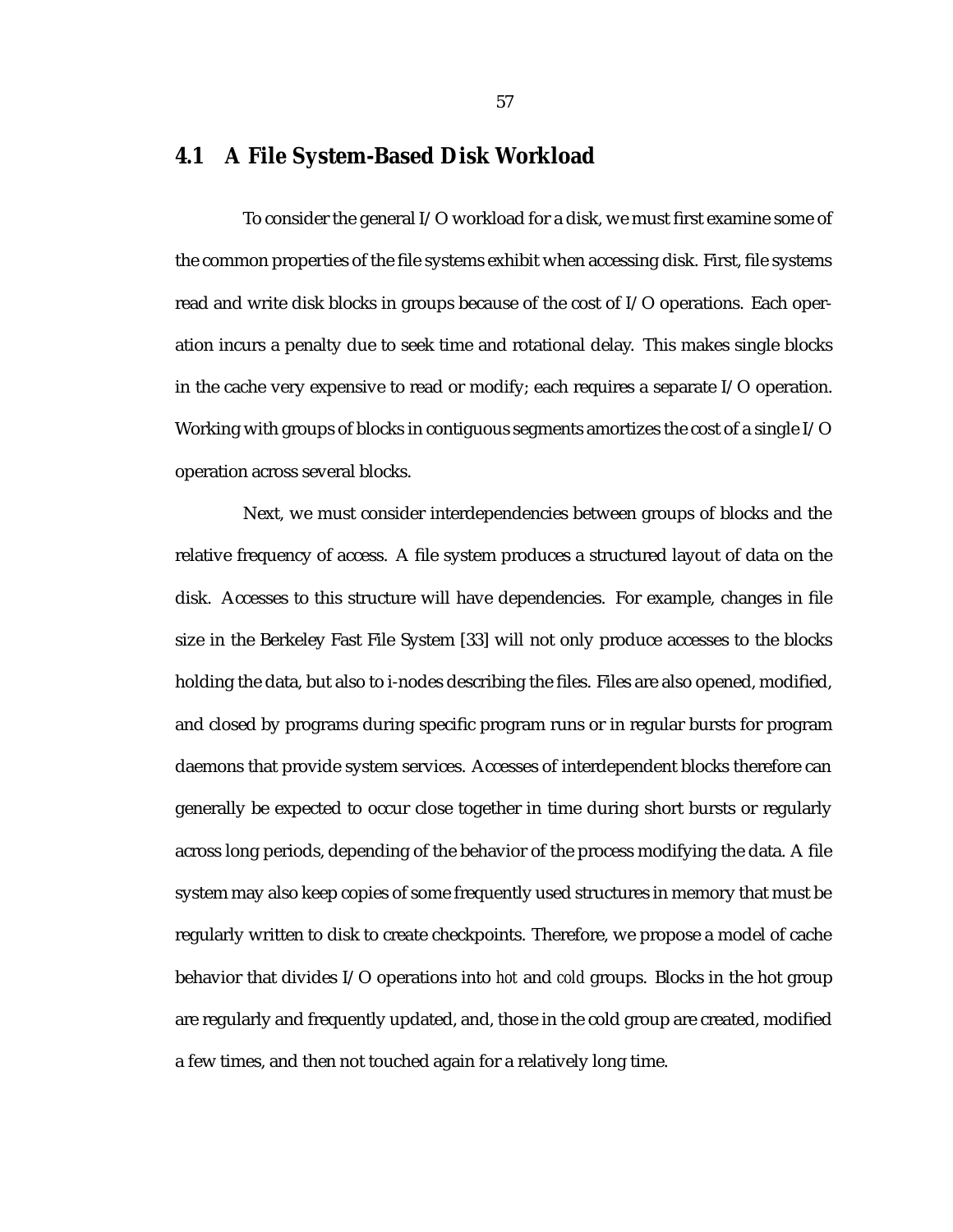To illustrate the effect of hot and cold groups on cache performance, consider the simple independent reference model used to illustrate the LRU replacement algorithm in Chapter 3. In this model, there are two populations of blocks, A and B, with different uniformly distributed reference probabilities such that blocks from one population are more likely to arrive than the other. If we assume that blocks in the smaller of the two groups,  $A$ , have the higher reference probability,  $\kappa$ , then this group will represent the hot blocks frequently used by the file system itself or by long running programs. The remaining blocks in group B represent blocks used in file system operations where a file is created and/or modified, and then not touched for some relatively long period of time with reference probability  $\lambda$ . The expected number of blocks from A that reside in the cache is

$$
E[X] = (\alpha ma)/(\alpha \alpha + b) \tag{4.1}
$$

where m is the size of the cache, a is the number of more frequently accessed blocks, b is the corresponding number of less frequently accessed blocks, and  $\alpha$  is the ratio of  $\kappa$  to  $\lambda$ .

From Equation 4.1, we see that all the blocks from  $A$  are expected to be in the cache when cache size is sufficiently large because the number of blocks in the cache from A increases as the cache size increases. Since the cache hit rate depends on the sum of the reference probabilities for all the blocks in the cache and  $\kappa$  is greater than  $\lambda$ , hit rate will grow quickly as more blocks from A are expected in the cache. Once all of the blocks from A are expected to be in the cache, cache hit rate will increase because only because additional blocks from B are expected to be in the cache. Because  $\lambda$  is smaller than  $\kappa$ , these increases in cache hit rate will be relatively small. This produces a knee in a plot of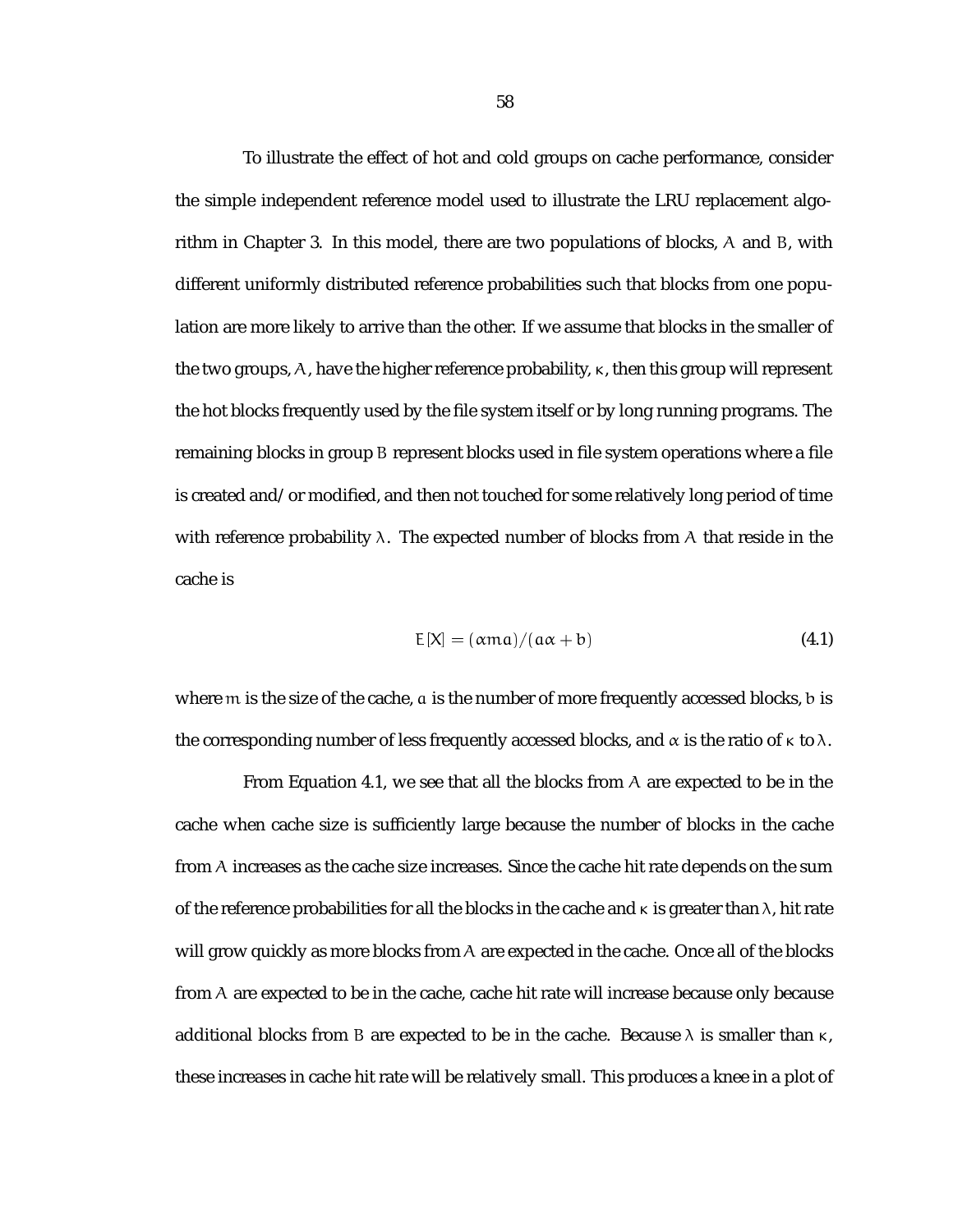hit rate to cache size, which is precisely the behavior seen in trace-based simulations as shown in Figure 4.1.

This simple model of cache behavior treats I/O references as single blocks. In reality, I/O requests deal with groups of contiguous blocks, which we call segments. To simplify the eventual presentation of our policy, we define a segment as a set of contiguous blocks located on the same track. By using with a track-based approach to grouping segments, cost is associated with one seek of the disk head and one rotation of a disk platter. This has the advantage of making the cost of writing an individual block inversely proportional to the size of the segment to which it belongs.

More formally, our new replacement policy is based on the following three observations about disk I/O workload:

- 1. Writes to blocks in the cache exhibit spatial locality: blocks with contiguous disk addresses tend to be accessed together in segments,
- 2. Writes to blocks in the cache also exhibit temporal locality: the probability that a block in the cache will be accessed again is a decreasing function of the time interval elapsed since it was accessed last, and
- 3. The curve representing the hit ratio of the cache as a function of its size exhibits a knee: once a given minimum cache size is reached, further increases of its size lead to much smaller increases in the hit ratio (as seen in data from our trace-based simulations shown in Figure 4.1).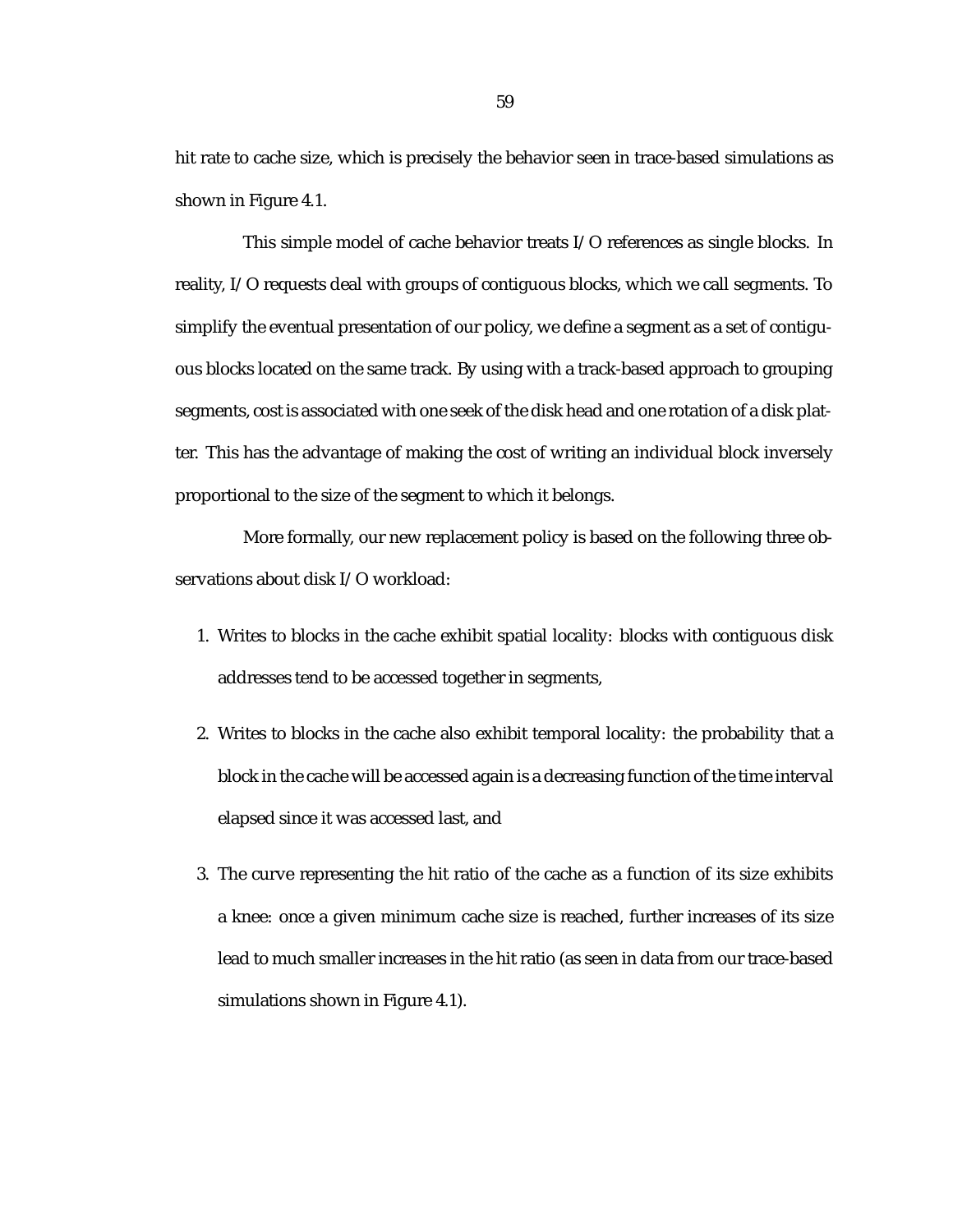

Figure 4.1: Simulated hit ratios as non-volatile write cache sizes increase for the two disks used in our experiments.

#### **4.2 Cache Behavior**

Given a cache exhibiting the properties of temporal locality, spatial locality, and a diminishing benefit to hit ratio described above, consider the m segments in S residing at any given time in a write cache. Assume that they are sorted in LRU order so that segment  $S_1$  is the most recently referenced segment. Let  $n_i$  represent the size of segment  $\bm{\varsigma}_{\text{i}}$  expressed in blocks. If accesses to segments in the cache follow the LRU stack model, each segment has a probability  $\beta_i$  of being referenced next. This probability will decrease with the rank of the segment *i.e.*  $i < j$  implies  $\beta_i > \beta_j$ . Note that  $\beta_i$  represents the probability that keeping segment  $S_i$  in the cache will avoid a cache miss at the next disk write.

The contribution of each block in segment  $S_i$  to the expected benefit of keeping segment  $S_i$  in the cache is given by the ratio  $\beta_i/n_i$ . It makes sense to keep all the segments with the highest  $\beta_i/n_i$  ratios in the cache because this strategy makes the most ef-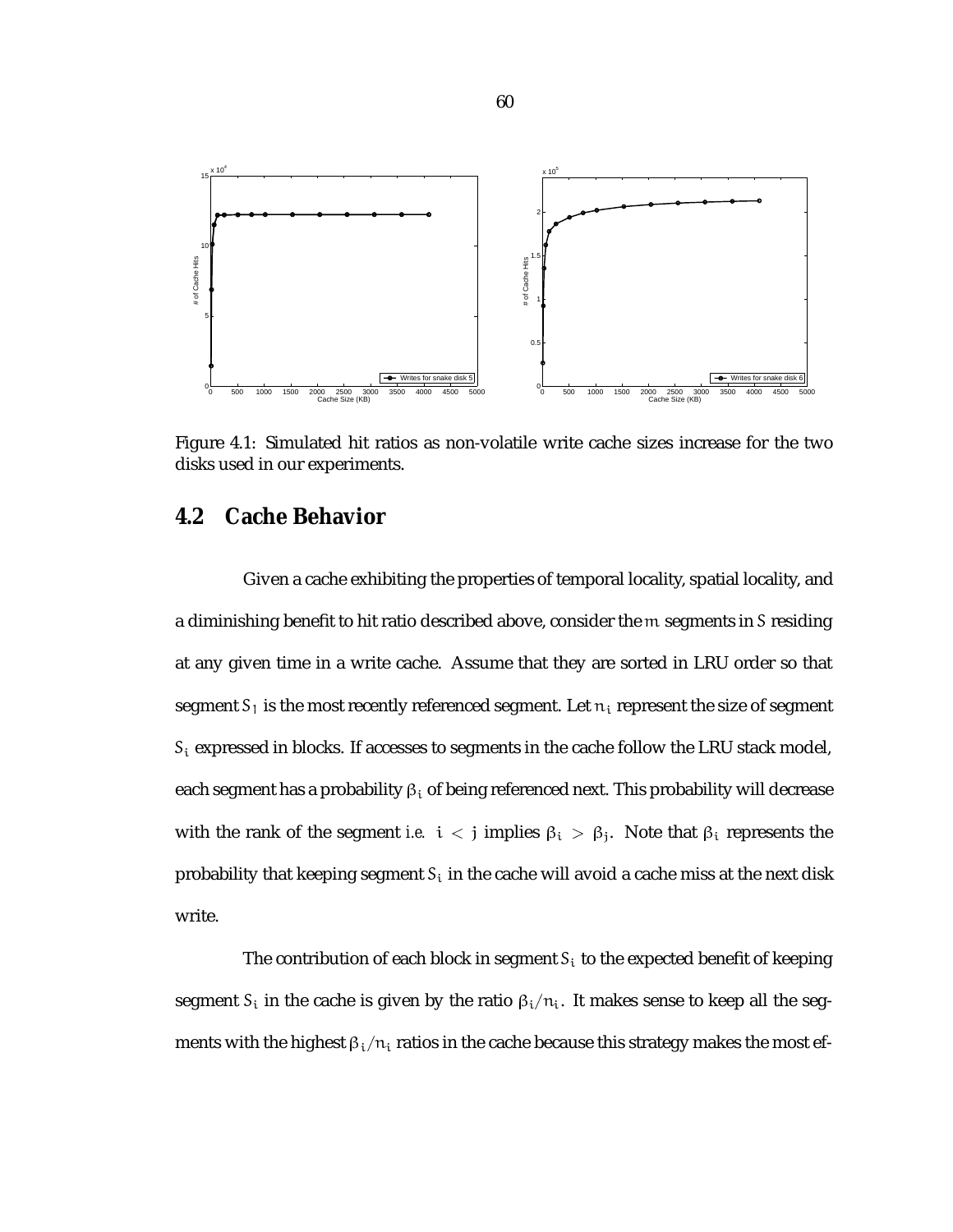ficient use of cache space. Conversely the segment with the *minimum*  $\beta_k/n_k$  ratio should be expelled. The blocks of that segment have the lowest probability of avoiding a cache miss during the next write.

Using these probabilities, the segments residing in the cache are partitioned into two groups. The first group contains segments recently written into the cache; these are the most likely to be accessed again in the near future. These *hot* segments should remain in the cache. The second group contains the segments not recently accessed and therefore much less likely to be referenced again. These *cold* segments are all potential victims for the replacement policy.

These two groups of segments are identified based on the knee in the curve representing the hit ratio of the cache as a function of its size. Let  $s_{knee}$  be the size in blocks of the cache at the knee and let  $C_i$  be the sum of the sizes of the first j segments in the LRU stack ordering of all segments in the stack:

$$
C_j = \sum_{i=1}^j n_i.
$$
 (4.2)

The hot segments are the k most recently referenced segments that could fit in a cache of size  $s_{\text{knee}}$ , that is, all segments  $S_i$  such that  $i \leq k$  where k is given by:

$$
\max\{j \mid j \ge 1 \text{ and } C_j \le s_{\text{knee}}\}.
$$
\n(4.3)

All cold segments are assumed to be good candidates for replacement. We infer from the hit ratio curve that the  $\beta_i/n_i$  ratios for cold segments differ very little from each other. We would expect to see a greater increase in hit rate where the hit rate is nearly constant past the knee otherwise. Therefore the most efficient choice is to clean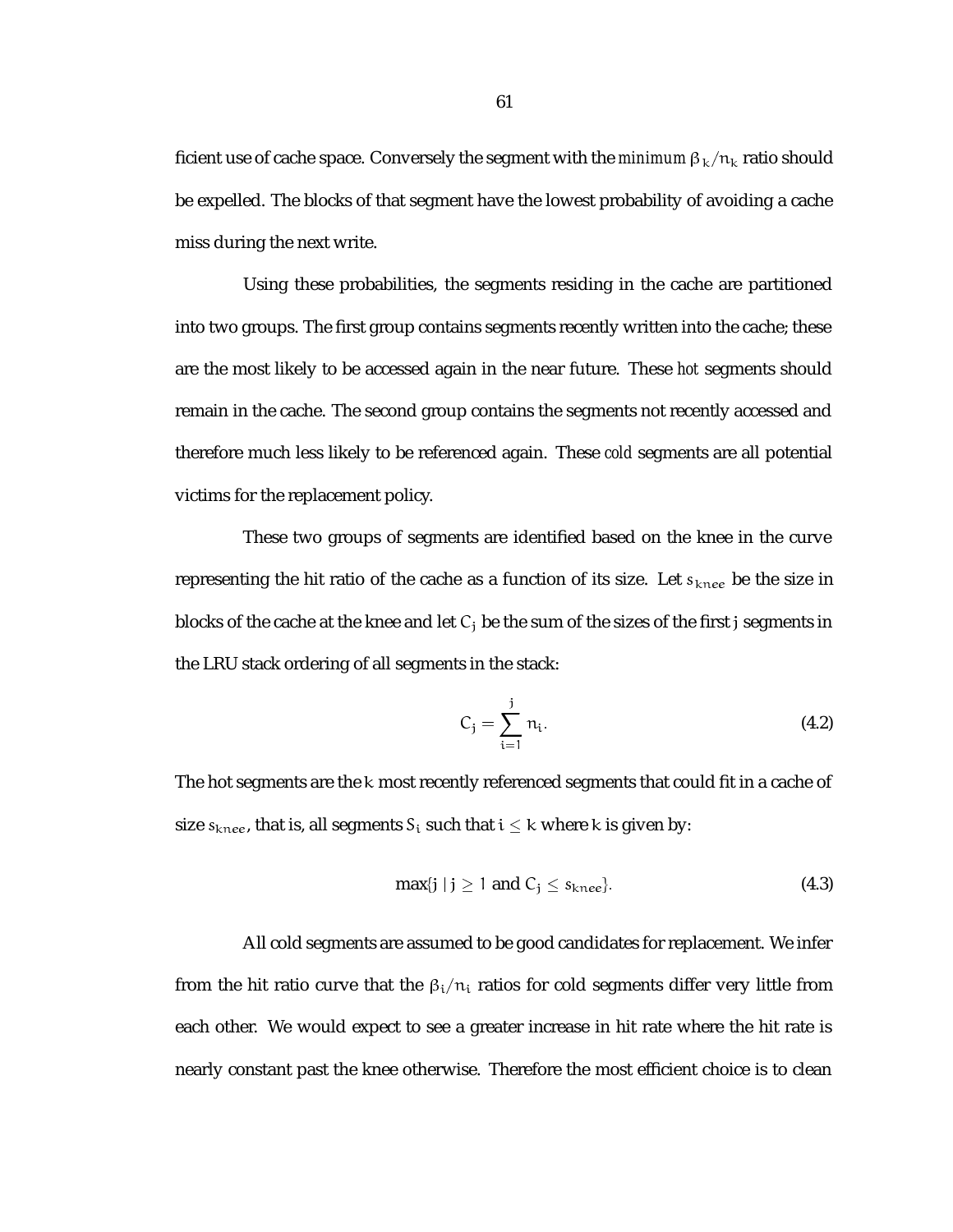the largest segment in the cold region. This cleans the most cache blocks for the cost of one disk seek and at most one rotation of the disk platter.

In Chapter 3, we discussed how a write behind replacement policy that never expels segments until the cache is full can often cause writes to stall for lack of available space in the cache. We also discussed how this can be avoided by setting an upper threshold on the number of dirty blocks in the cache to force block replacement to begin. By using a threshold to maintain some clean space, say 10 percent of the cache space, the cache is able to absorb short-term bursts of write activity and prevent stalls. Our cache replacement policy then has two thresholds: one to determine when replacement should begin in order to keep a minimum amount of clean space, and one to determine when it ends based on the location of the knee.

The algorithm to select the segment to be expelled can thus be summarized as follows:

- 1. Find  $s_{knee}$  the size of the cache for x-value of the knee of the hit ratio curve.
- 2. Order all segments in the cache by the last time they were accessed: segment  $S_1$  is the most recently accessed segment.
- 3. Compute successive  $C_j = \sum_{i=1}^j n_i$  for all  $C_j \leq s_{knee}$ .
- 4. Let  $k = max\{j \mid j \ge 1 \text{ and } C_j \le s_{knee}\}.$
- 5. When 90 percent of the cache is full of dirty pages, expel the segment  $S_{v}$  such that  $S_{\nu}$  has  $\max\{n_i \mid i > k\}$  until  $S_{\nu} = S_k$ .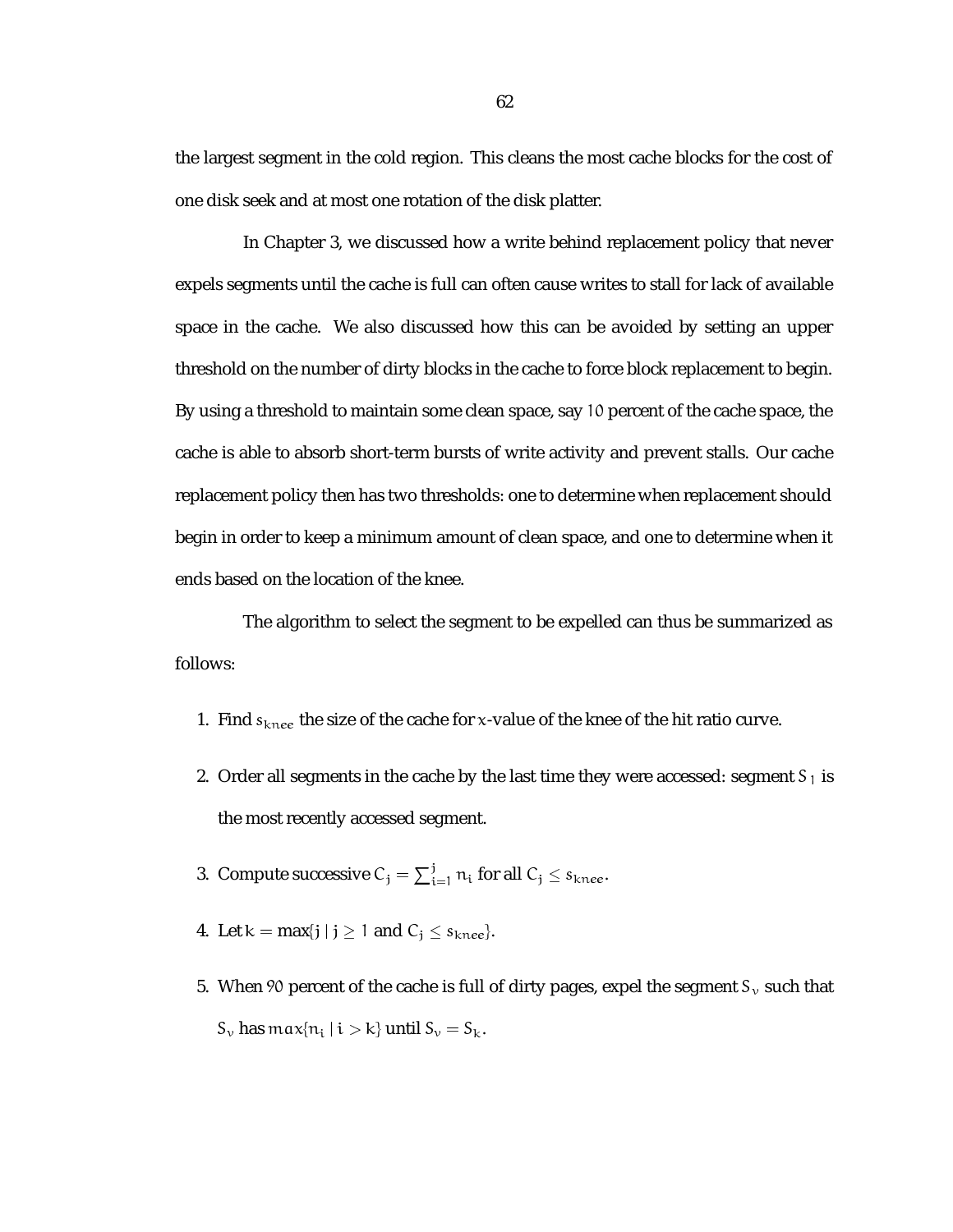## **4.3 Conclusions**

In this chapter, we discussed the shortcomings of simple cache management algorithms like LRU, STF, LST. These algorithms only attempt to improve one metric of cache performance, such as seek time, write size, or number of writes. This can lead to situations where the cache performs well according to one metric but not others, creating poor overall performance. For example, a management algorithm may effectively reduce the amount of data written to disk but forces an unacceptable number of stalled writes because the amount of clean space in the cache is small. We believe that this is true for a common I/O workload where there are frequently referenced hot blocks on the disk and cold blocks that will be created and then updated infrequently.

To solve this problem, we proposed a new segment-based cache replacement algorithm that exploits both temporal locality and write size to make more efficient writes of cache stale data during cleaning. To do this, the cache is divided into hot and cold regions based on the ratio of time since last access to segment size. The hot region contains the most recently written dirty segments. Segments move to the cold region when the ratio of time since last access to segment size increases past a threshold value. Once in the cold region, segments become candidates for cache cleaning. Segments are written to disk in track based groups according to the amount of dirty data per track. This cache replacement policy will be tested in trace-simulation in Chapter 7.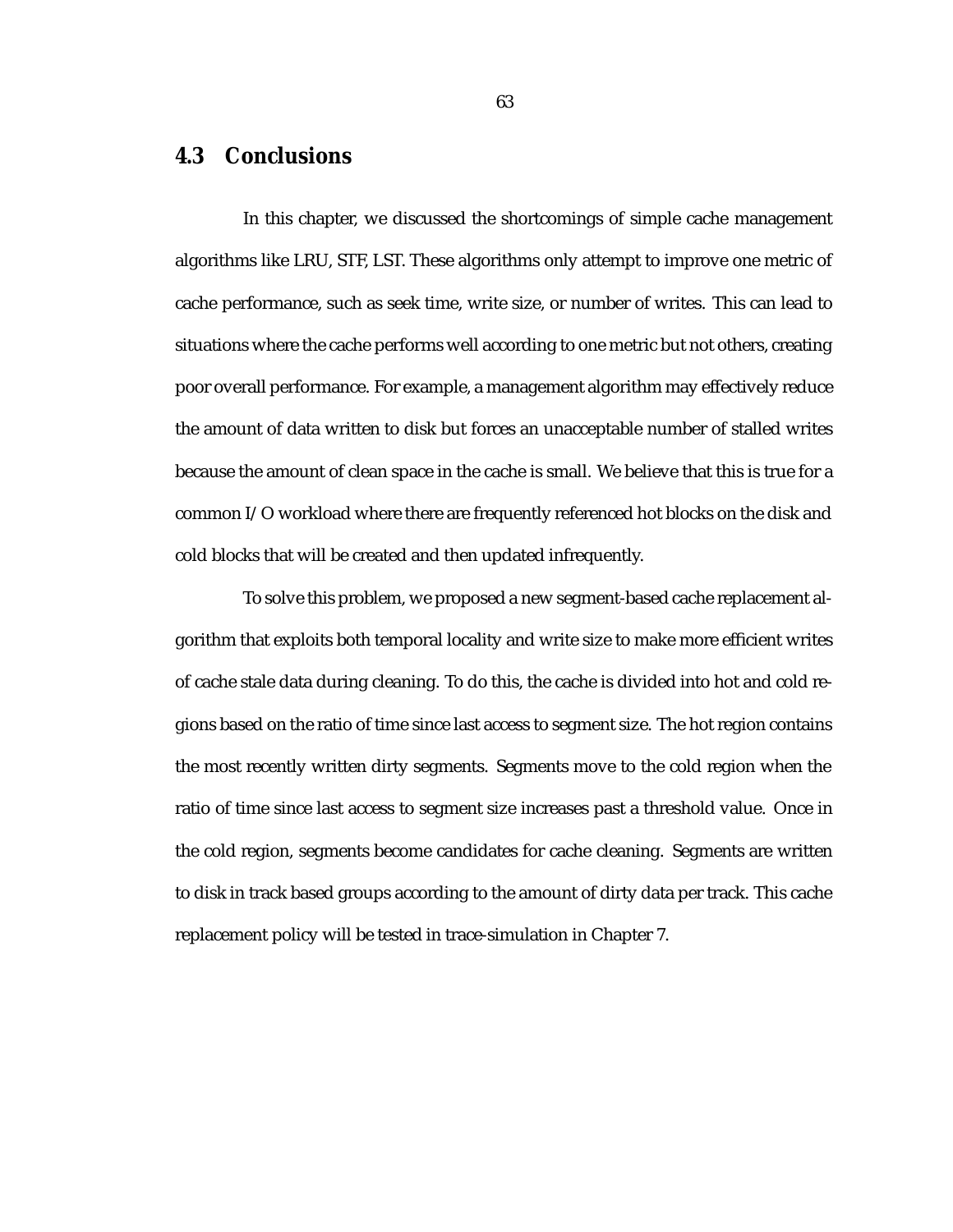# **Chapter 5**

# **Idle detection**

A practical problem with non-volatile write caches is that cleaning the cache causes read events to wait while data is written from the cache to disk. The thresholds that make such caches more effective by reducing disk write activity and stalled writes also cause read delays because the thresholds causes cache cleaning to occur in bursts. These bursts occur without any knowledge of recent disk utilization and cleaning may begin during a period of high read activity for the disk. The writes used to clean the cache create congestion and increase read response time by forcing reads to wait for service by the disk while the writes are performed [9]. They also increase total disk seek time by eliminating the benefit of any spatial locality in the read request stream [30].

One possible way to ameliorate these read response increases is to delay the cleaning of the cache until the disk is not servicing a read request and unlikely to service another for some time. In this state, the disk is considered to be *idle*. If cleaning is performed while the disk is idle, no read requests must wait for additional time for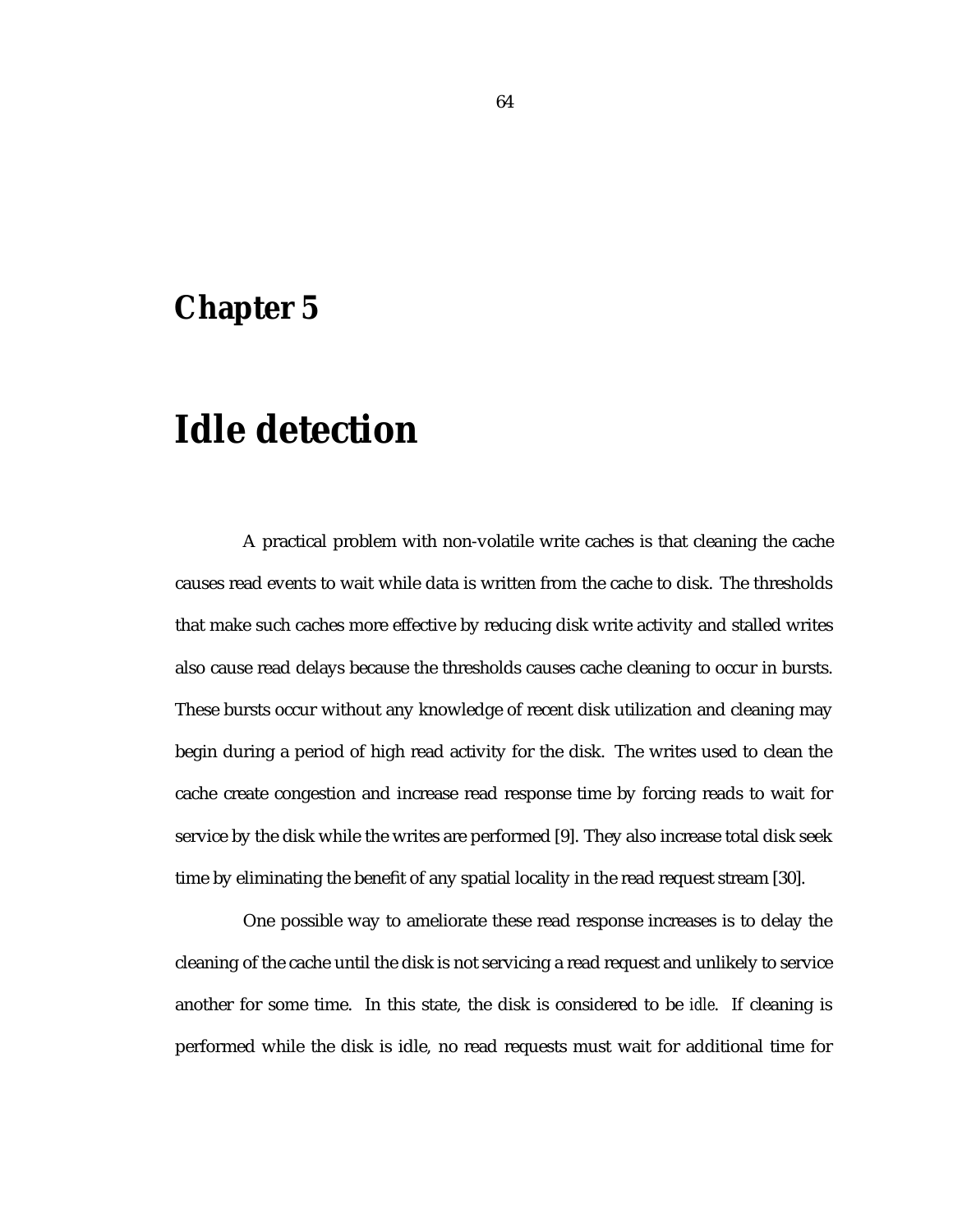service while the cache is cleaned. This also has the potential benefit that additional overwrites may occur in the cache by forcing a delay in cleaning dirty blocks to disk. These benefits are not without cost: the cache remains full of dirty blocks and stalls occur as write requests arrive that do not overwrite blocks in the cache. Thus the overall effectiveness of this idle cleaning approach depends on finding a good balance between increase stalled writes the reduction in read response time.

In this chapter, we evaluate the relative merits and deficiencies of idle cleaning. We will focus on a very simple constant-time idle detection technique that waits a fixed amount of time after each request is complete. If no read requests requiring disk access arrive during this time, the disk is considered to be idle and cleaning can begin. If a read arrives, cleaning is interrupted and the read is serviced. The disk must then remain unused for the fixed idle detection period before cleaning can resume. To facilitate our analysis, we will develop two mathematical models: one describing how often the cache must clean data to disk, and another for calculating read and write response time during idle detection and cache cleaning. The results of this analytical analysis will then be compared with simulation results in Chapter 7 of this dissertation.

### **5.1 Modeling cache behavior**

Consider the following model of an I/O subsystem with a non-volatile LRU write cache: the system consists of a disk with an associated event queue and the nonvolatile write cache itself (see Figure 5.1). I/O requests are made by the computer's process population and arrive at the cache in two separate streams of read and writes.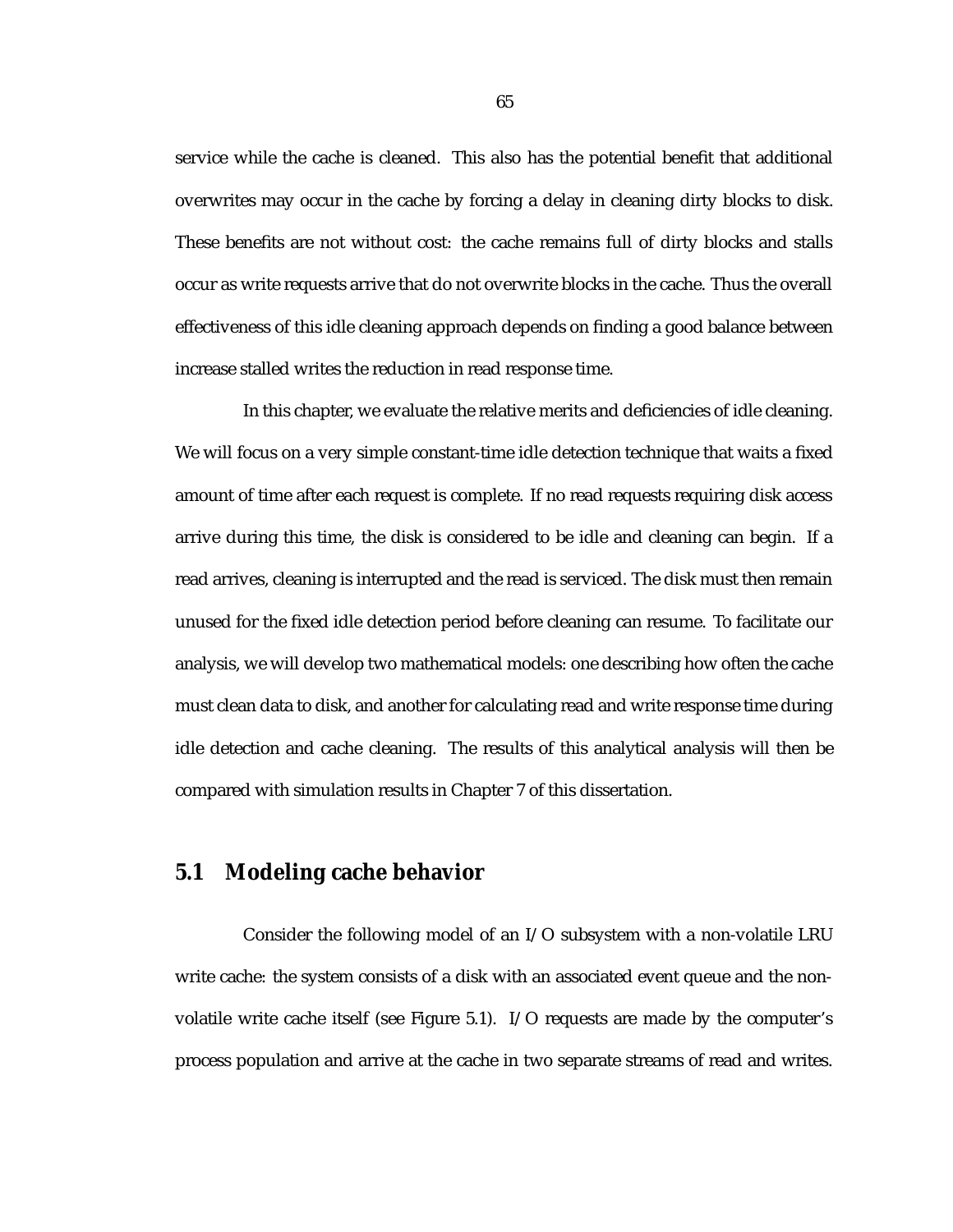

Figure 5.1: Modeled request streams into and out of the disk cache.

Each stream has a fixed associated arrival rate; reads arrive at a rate  $\lambda_R$  and writes at  $\lambda_W$ . Each request stream has its own separate hit probability for the cache,  $h_r$  and  $h_w$ . The I/O events are filtered by the cache based on these hit probabilities and then passed to the event queue of the disk.

For modeling purposes,  $h_r$  and  $h_w$  are assumed to be independent of each other and calculated differently. The read hit probability,  $h_r$ , is assumed to be a fixed constant representing the probability that a recently updated block is found in the write cache such that  $0 \le h_r \le 1$ . The write hit probability,  $h_w$ , varies with the contents of the write cache. The cache will contain at most n blocks where each block has an associated hit probability  $p_i$  and the blocks are ordered by increasing hit probability ( $p_i \leq p_{i+1}$ :  $1 \leq i \leq n - 1$ ). The probability that the next written block will be in the cache can be expressed as:

$$
h_w(n) = \sum_{i=1}^n p_i.
$$

The events that arrive at the disk are also separated into two event streams (see Figure 5.1). Reads arrive at the rate  $\lambda_r = (1 - h_r)\lambda_R$ .

When the cache becomes full and must be cleaned, writes are made from the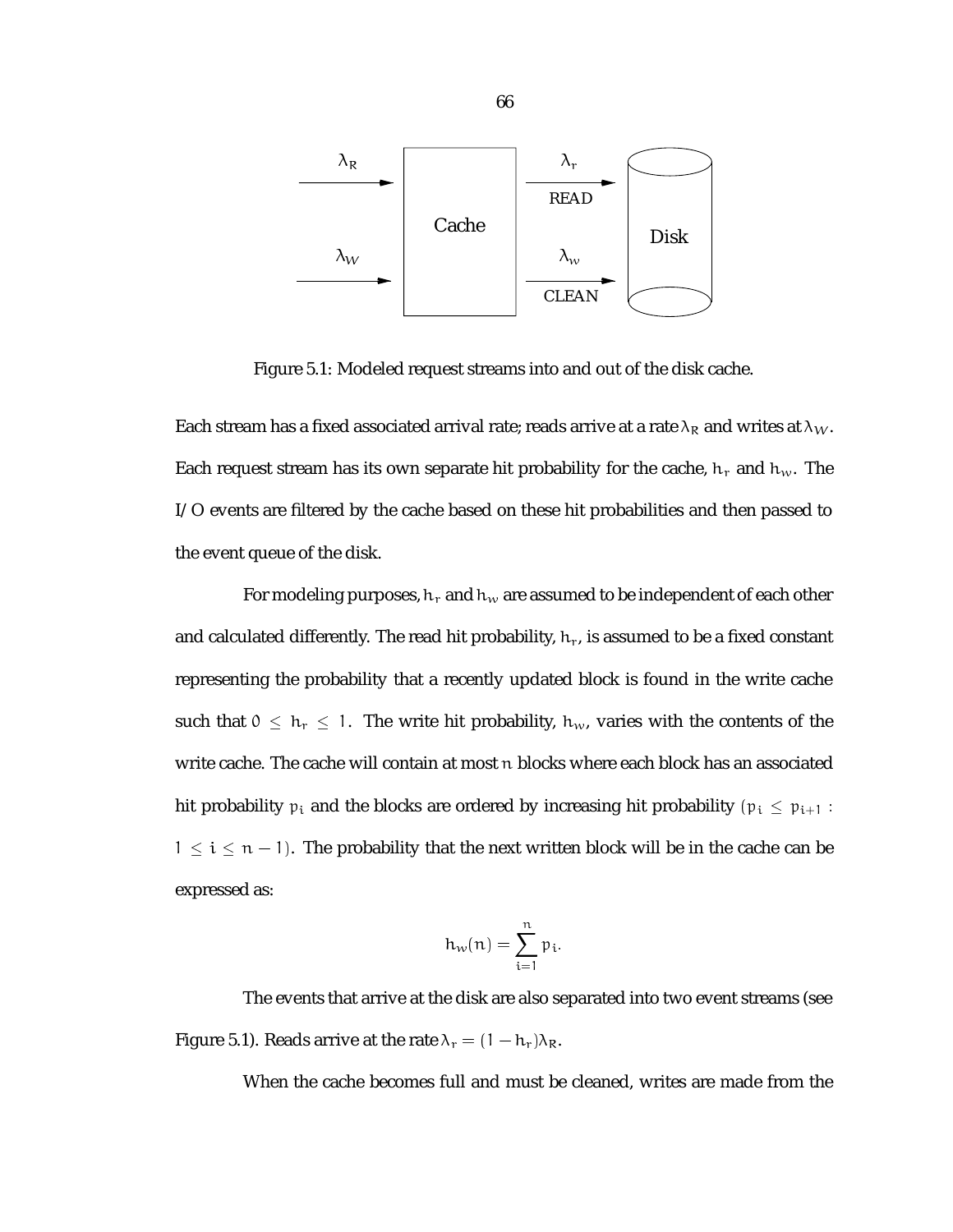

Figure 5.2: The relationships of the thresholds for the minimum and maximum number of dirty blocks in a cache of size n. At any given time the cache has  $n_d$  dirty blocks in it. After some period of time,  $n_d$  will be greater than  $n_{low}$  and then  $n_{low} \leq n_d \leq n_{high}$ from then on.

cache to disk at the rate  $\lambda_w$ . The choice of when to clean the cache and how much must be cleaned is based on two cache parameters,  $n_{\text{high}}$  and  $n_{\text{low}}$ , such that  $0 \le n_{\text{low}} <$  $\mathfrak{n}_{\text{high}}\leq \mathfrak{n}$  as shown in Figure 5.2. Cleaning begins when the number of dirty blocks in the cache is greater than or equal to  $n_{\text{high}}$  and ends when the number falls below  $n_{\text{low}}$ . The probability  $p_{clean}$  that a given write event will force the cache to be cleaned is:

$$
p_{clean} = (1 - h_w(n_{high}))p(N = n_{high})
$$

where N is the number of dirty blocks in the cache. From this, we calculate the disk write arrival rate to be  $\lambda_w = p_{clean}\lambda_W$ .

To evaluate the probability that there will be  $n_{\text{high}}$  blocks in the cache, consider that the cache is a Markov chain that moves between at most n different discrete states as dirty blocks are added and removed. To understand the transitions between each of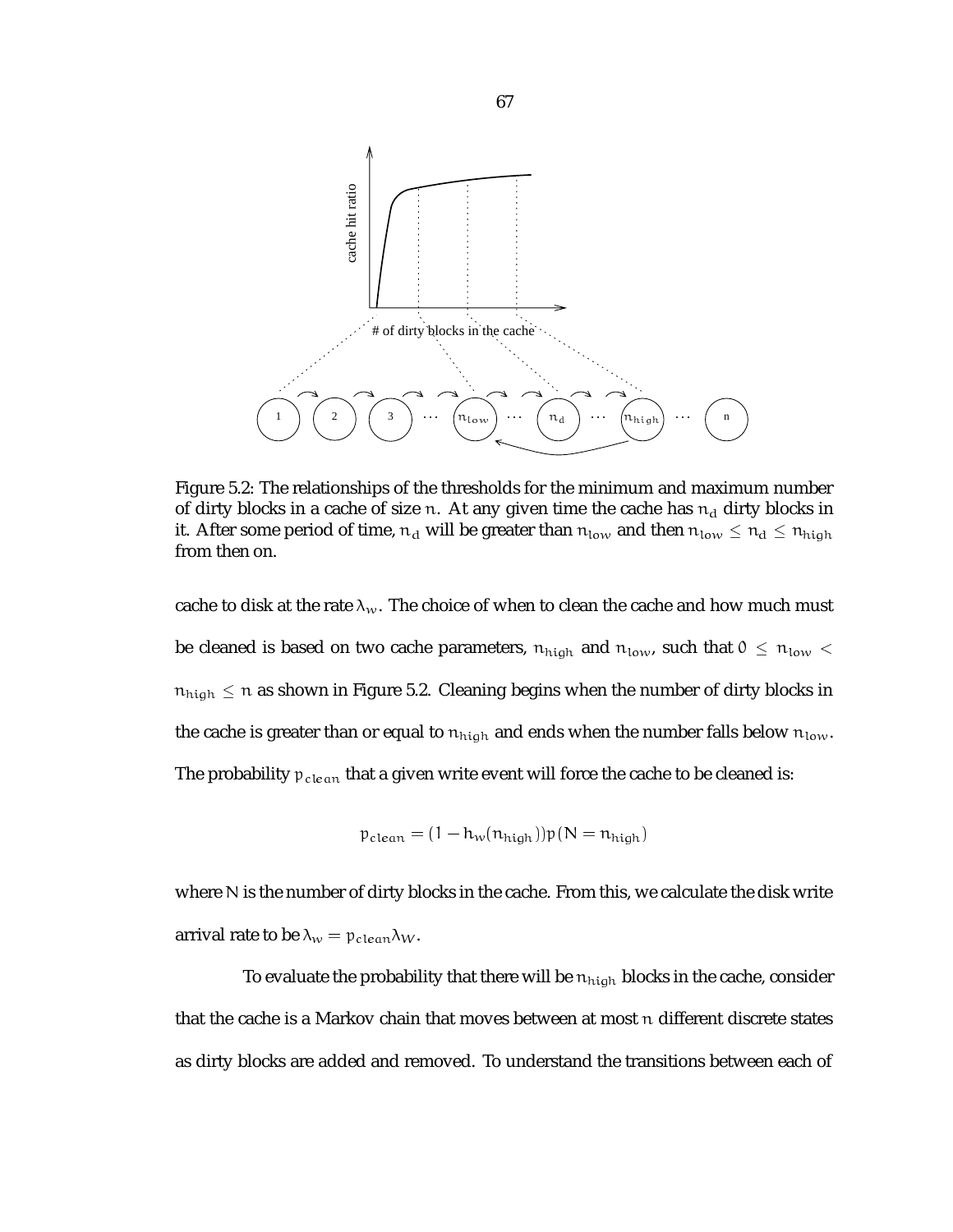

Figure 5.3: The state transition when an additional block is added to a write cache containing i blocks.



Figure 5.4: The state transitions made around the  $n_{low}$  and  $n_{high}$  boundaries of the write cache.

these states, consider the change in state of the cache when one block is added to the cache shown in Figure 5.3. Before a new block is added to the cache, there are i dirty blocks in the cache with an associated hit probability of  $h_w(i)$ . A state transition only occurs if the number of dirty blocks in the cache increases because the arriving block isn't in the cache or is in the cache and clean. The probability of a state transition is therefore  $1 - h_w(i)$  and the hit probability of the  $i + 1$  state is  $h_w(i + 1) = h_w(i) + p_i$ . Looking at the boundary conditions at  $n_{low}$  and  $n_{high}$ , cleaning the cache introduces a cycle into the overall state transition graph, shown in Figure 5.4.

Ignoring the initial state transitions where the number of dirty pages is below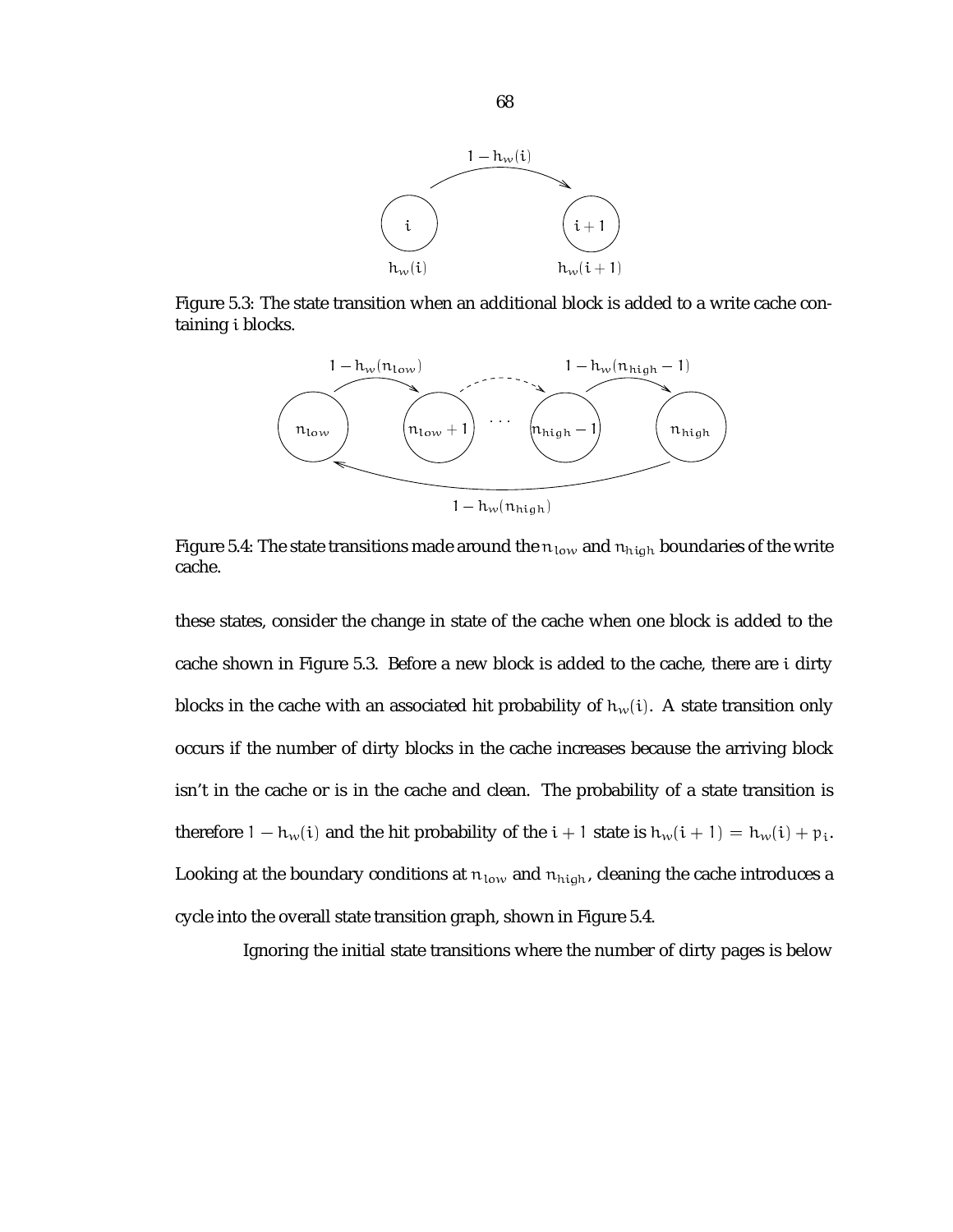|       | $h_w(n_{\text{low}})$      | $1-h_w(n_{\text{low}})$ |                                                   | $\alpha$ , $\alpha$ , $\alpha$ |                                                |
|-------|----------------------------|-------------------------|---------------------------------------------------|--------------------------------|------------------------------------------------|
|       | 0                          |                         | $h_w(n_{\text{low}}+1)$ $1-h_w(n_{\text{low}}+1)$ |                                |                                                |
| $P =$ | $\cdot$                    |                         |                                                   |                                |                                                |
|       | 0                          | 0                       |                                                   |                                | $\cdots$ $h_w(n_{high}-1)$ $1-h_w(n_{high}-1)$ |
|       | $1 - h_w(n_{\text{high}})$ |                         |                                                   | $\sim$ 10 $\sim$ 10 $\sim$     | $h_w(n_{\text{high}})$                         |

 $n_{\text{low}}$ , the state transition graph can be translated into the following probability matrix:

It is not difficult to show that this matrix is irreducible because the there is always a positive probability of the cache moving between two states in an arbitrary number of steps. Likewise, each of the states also communicate because the state transition probabilities are non-zero. If the state transitions governed by  $h_w(n)$  remain constant over time, the matrix is also aperiodic. If the Markov chain is irreducible and aperiodic, it must be ergodic and a set of steady state limiting probabilities must exist. This can be verified using numerical analysis as the converging values of  $p_{clean}$  show as P is multiplied by itself in Figure 5.5.

In order for the state transition probabilities between states to remain constant over time, the function  $h_w(n)$  must be of the form

$$
h(n+1) = h(n) + \epsilon
$$

where the  $\epsilon$  is approximately constant for  $n_{low} \le n < n + 1 \le n_{high}$ . This means that while the blocks are written into the cache at an exponentially distributed rate, the probabilities that dirty blocks in the cache will be referenced again differ very little from each other. Were this not the case, the probability of creating a new dirty block in the cache would depend on the order in which blocks were written into the cache, the Markov chain would no longer be homogeneous, and the model would break down.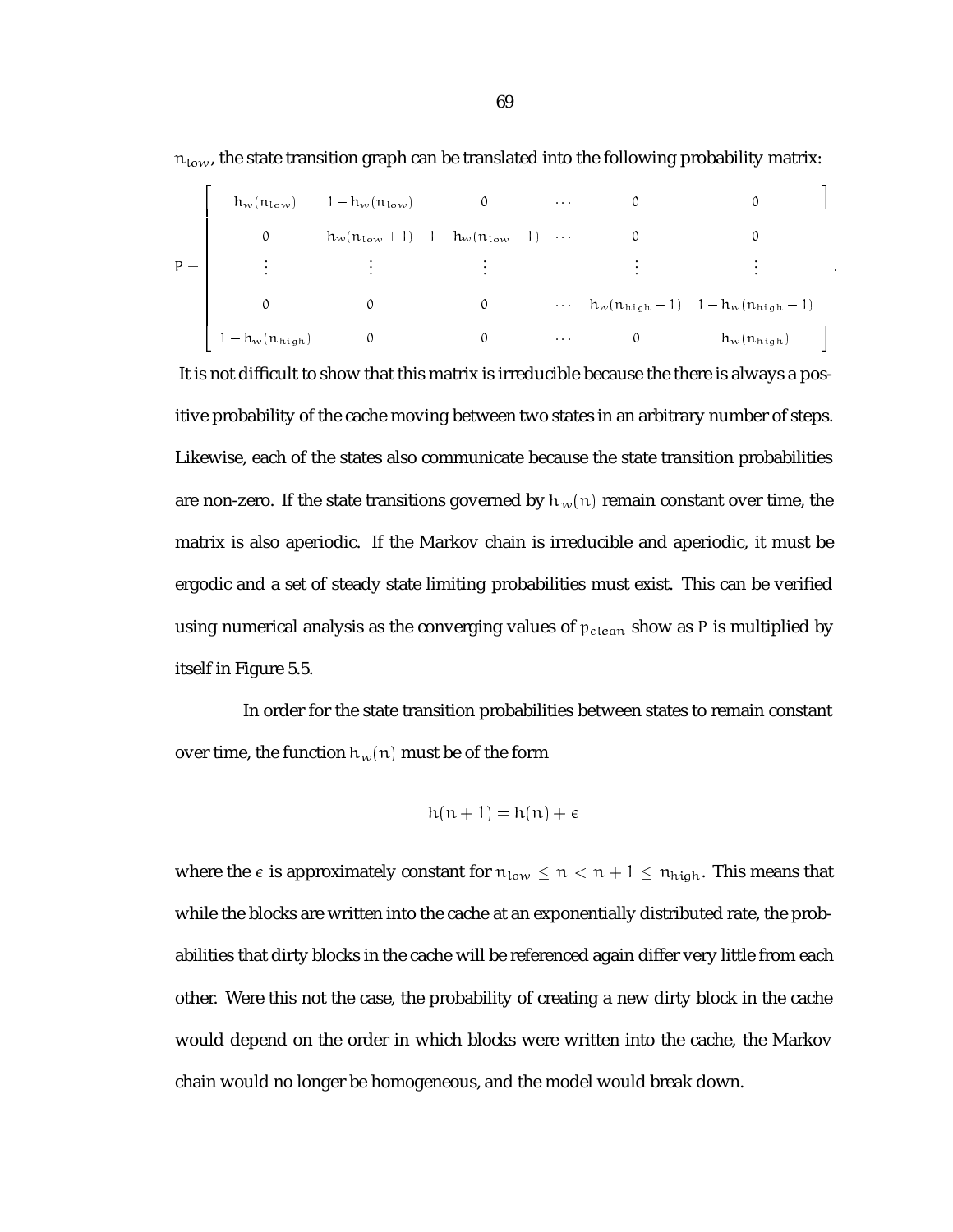

Figure 5.5: The value of  $p_{clean}$  obtained from P<sup>T</sup> to P<sup>500000</sup> in increments of 1000 for a cache of 52 blocks with an incremental hit probability of 0:000067 every time a dirty block is added to the cache.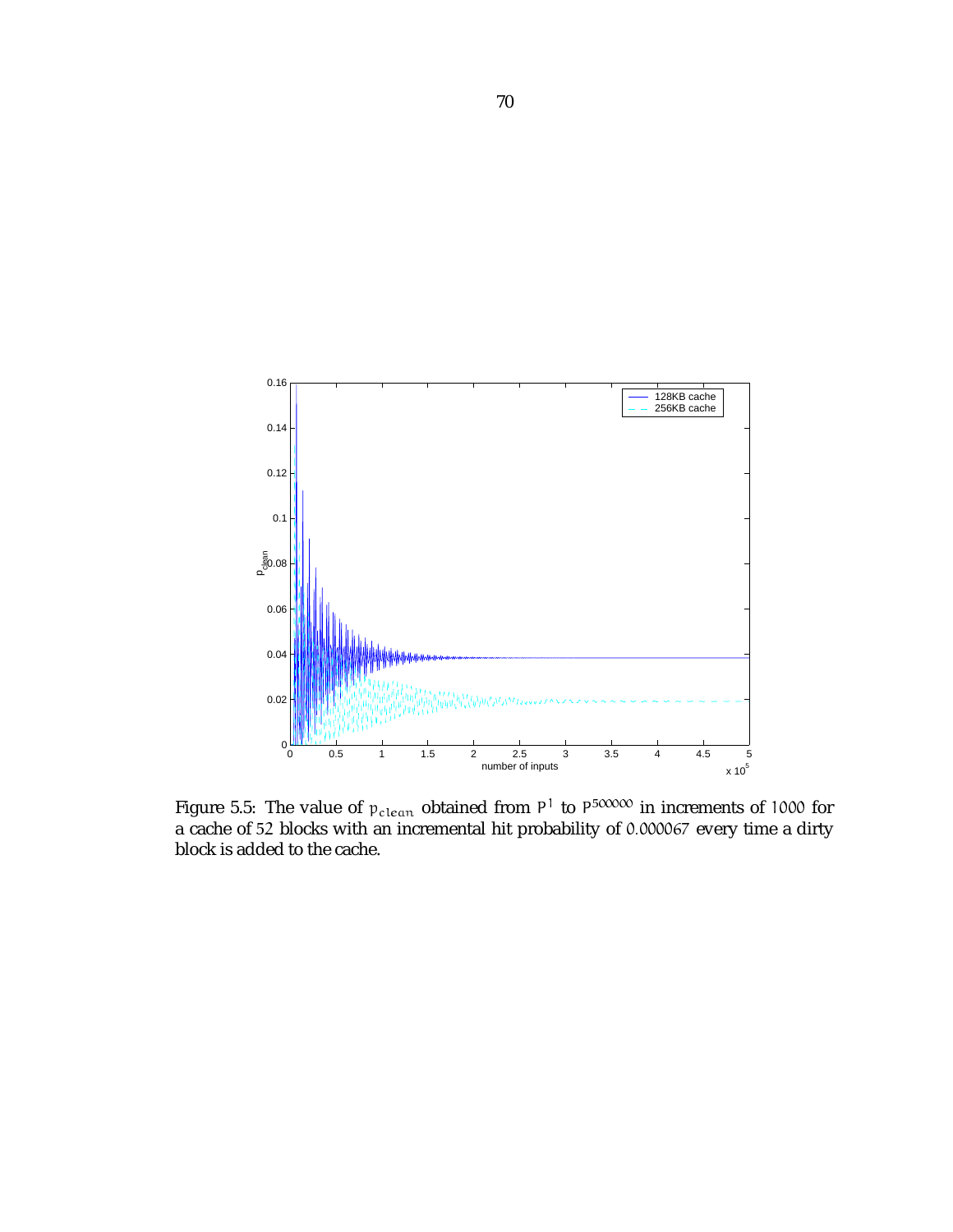Fortunately, we believe that block reference probability distributions supporting a time homogeneous matrix are common. Two examples of reference distributions that create homogeneous transition matrices are the reference model described for the LRU cache in Chapter 3 and the access patterns we assume for the stack model basedalgorithm in Chapter 4. In both cases, the stream of write operations consists of events referencing either a small set of blocks very frequently or a larger set infrequently. Given a cache of sufficient size, the cache will be expected to contain all of the frequently referenced data. Changes in contents of the cache will come from infrequent writes to the larger set of data where writes are assumed to be equally likely to all the blocks. Therefore, by making  $n_{\text{low}}$  sufficiently large to include all of the frequently referenced blocks in the cache, both of these examples produce homogeneous transition matrices. We will test this assertion by comparing model results with trace-based simulation in Chapter 7.

### **5.2 Modeling cache cleaning**

The analytical model for cache cleaning we present treats each cleaning interval independently assuming that cleaning operations occur approximately  $t_{cycle}$  seconds apart where  $t_{cycle} = 1/\lambda_w$  and  $\lambda_w = p_{clean}\lambda_w$ . The model describes a cleaning cycle that begins with a cache full of dirty blocks needing to be cleaned, followed by fixed sequence of steps. First, there is a waiting period to detect if there is an interarrival time in the read request stream larger than a pre-set constant. When such an interarrival time occurs, the disk is declared idle and the disk's event queue is allowed to drain. The contents of the cache are then cleaned to disk, followed by the service of any reads which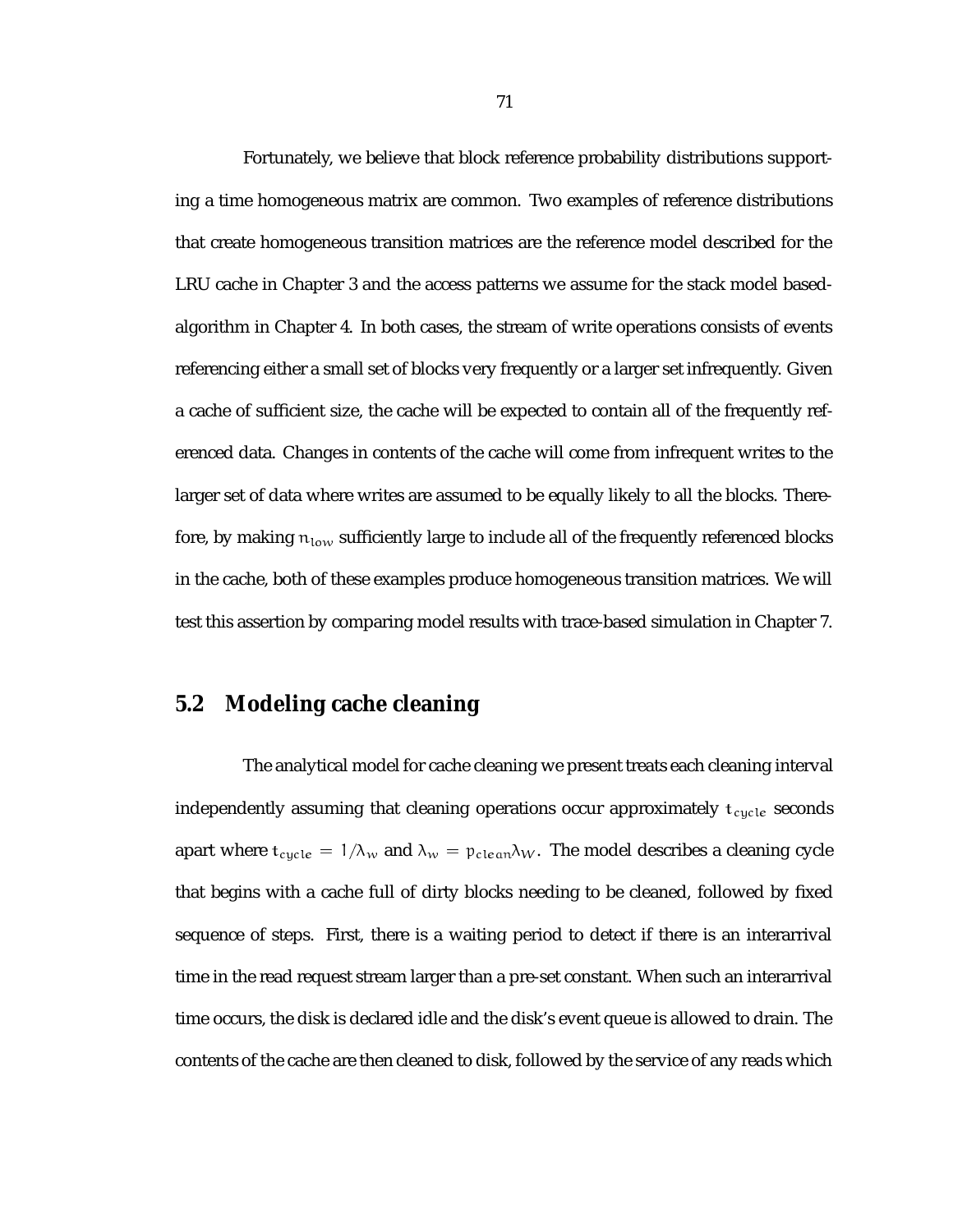arrived while the writes were performed, the service of the reads that arrived while those reads were serviced and so on, until no further requests remain. After this cleaning cycle is complete, the disk system becomes an  $M/G/1$  server that services read requests until the next time cleaning is required. The relationship between the various times can be seen in Figure 5.6. This model resembles that developed by Carson and Setia [8] for their periodic update analysis.

The first interval in the cleaning cycle,  $t_{detect}$ , is the period when the disk acts as an M/G/1 server and the cache determines if the disk is idle. The duration of the test interval,  $t_{idle}$ , is a parameter set as a part of the tuning of the cache. The actual amount of time spent waiting is a function of the arrival rate  $\lambda_r$  of requests. Intuitively, let X be a geometric random variable representing a series of Bernoulli trials every  $t_{idle}$ seconds where the trial is true if no reads arrive since the last trial and false otherwise. The probability p that a Bernoulli trial succeeds is the probability that no event arrives during t<sub>idle</sub> seconds or

$$
p = e^{-(\lambda_{\rm r} t_{\rm id1e})} \frac{(\lambda_{\rm r} t_{\rm id1e})^0}{0!} = e^{-\lambda_{\rm r} t_{\rm id1e}}.
$$

Therefore, the time to detect an idle period,  $t_{\text{detect}}$  is the product of one plus the expected value of  $X$  and  $t_{idle}$  or

$$
t_{\text{detect}} = t_{\text{idle}} \left( 1 + \frac{(1 - e^{-\lambda_{\text{r}} t_{\text{idle}}})}{e^{-\lambda_{\text{r}} t_{\text{idle}}}} \right)
$$

with a variance of

$$
\frac{(1-e^{-\lambda_{\text{r}}t_{\text{idle}}})t_{\text{idle}}}{e^{-2\lambda_{\text{r}}t_{\text{idle}}}}.
$$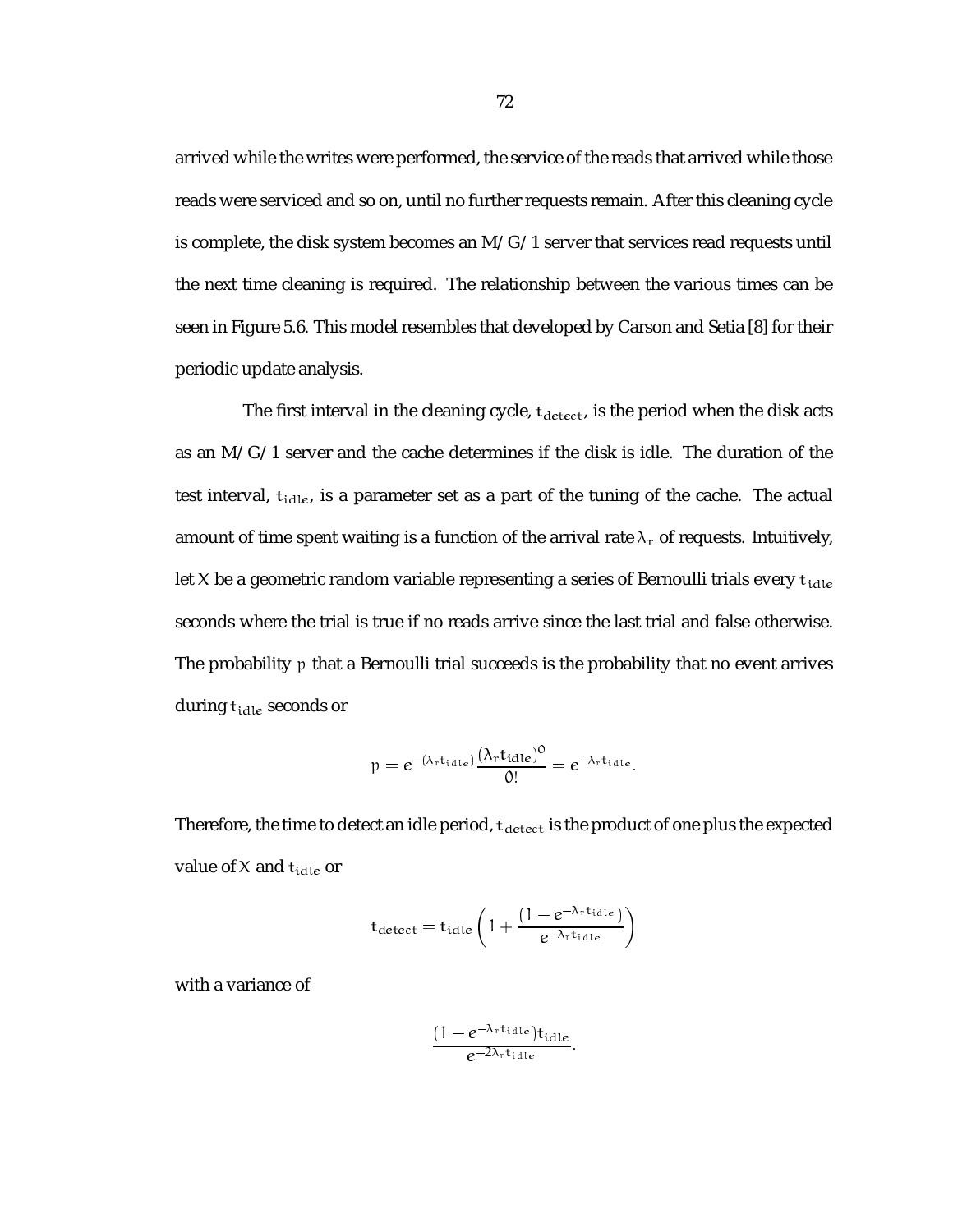Next, any waiting reads events are allowed to drain out of the disk's queue. Assuming that the arrival pattern of reads is relatively independent of the cleaning activity of the disk, the system is operating as an  $M/G/1$  server when cleaning commences. The interval  $t_r$  is the time required to service reads that are in the queue. Since reads and cleaning activity are assumed to be independent, the cleaning cycle commences at a random time as far as read arrivals and service completions are concerned. Therefore, the value of  $t_r$  is at most the "virtual waiting time" of a random arrival from Pollaczek's formula:

$$
W_{\rm q} = \frac{\rho_{\rm r} W_{\rm s} (1 + C_{\rm s}^2)}{2(1 - \rho_{\rm r})} = \frac{\lambda_{\rm r} E[s^2]}{2(1 - \rho_{\rm r})}
$$

where  $\rho_r \equiv \lambda_r W_s$  is a measure of the probability that the disk is servicing a read. The squared coefficient of variation term  $\mathsf{C}_\mathrm{s}^2$  includes a measure of the random variability in each disk service operation.

The fact that idle detection occurs before the read queue is allowed to drain affects the length of  $t_r$ , however. Because no read request has arrived for  $t_{idle}$  seconds in order for the disk to be considered idle, the draining of the disk's queue actually begins at the start of the idle period. Therefore, the complete expression  $t_r$  is:

$$
t_r = \begin{cases} W_q - t_{idle} & W_q > t_{idle} \\ 0 & W_q \le t_{idle}. \end{cases}
$$

The third interval of length  $t_w$  is the time required to complete writes that are needed to clean the cache. Given that every cleaning cycle begins  $t_{cycle}$  seconds apart on average, the number of writes to be cleaned is the product of the number of writes in the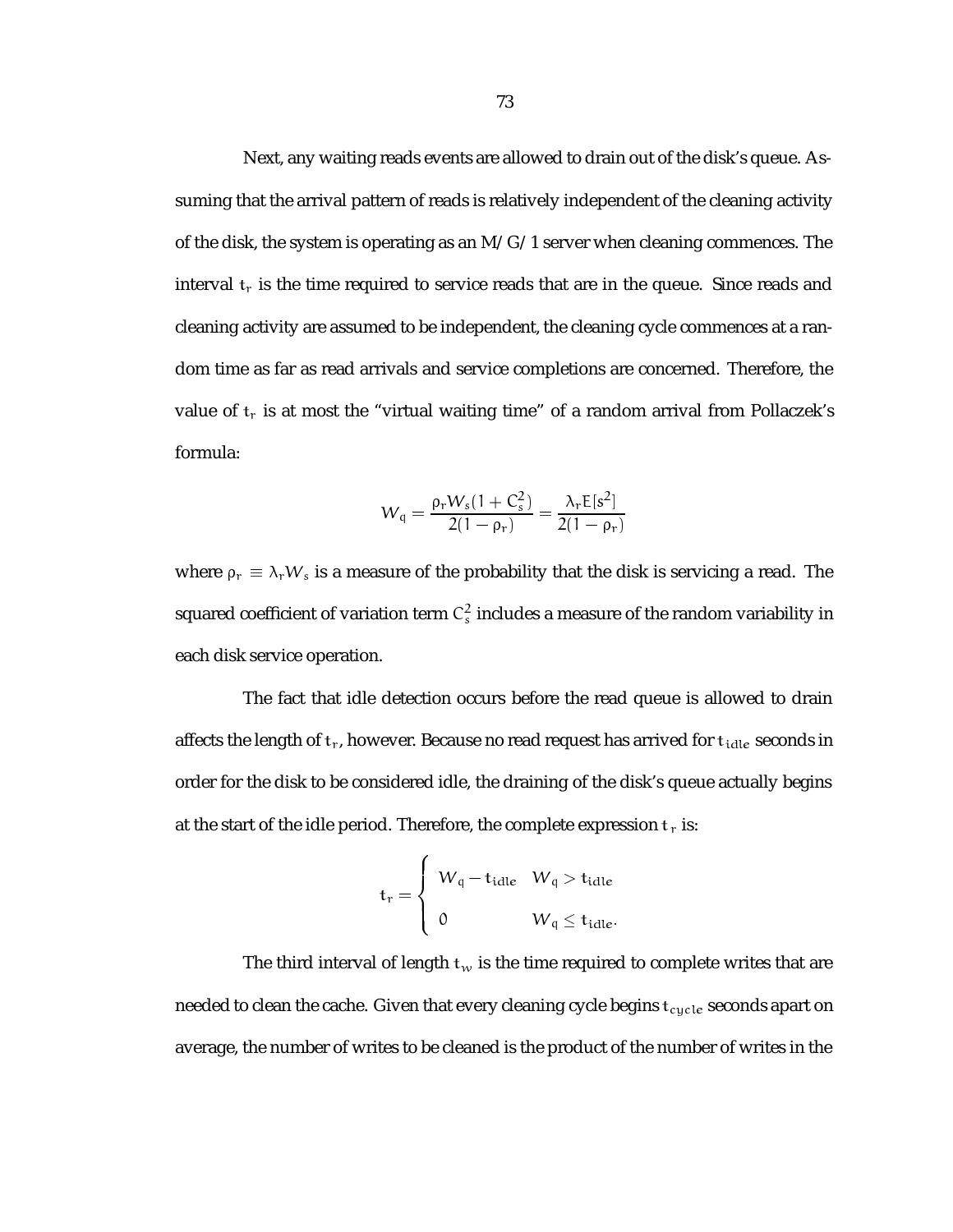cache and the average service time for each, or

$$
t_w = (n_{\text{high}} - n_{\text{low}})W_s.
$$

A series of read intervals now follows before the system returns to an M/G/1 queueing state. These intervals are of average length  $t_i$ ,  $1 \le i \le \infty$ . The first read interval of length  $t_1$  is the time to complete read requests that arrive during  $t_w$ , so  $t_1 = t_w \rho_r$ . In general,  $t_i$  is the time required to service read requests that arrive during  $i - 1$ . Thus,  $t_i = \rho_r t_{i-1} = t_0(\rho_r)^i$ . The total length of the active part of the cleaning cycle is

$$
t_{active} = \sum_{i=0}^{\infty} t_i = \frac{t_0}{(1-\rho_r)}.
$$



Figure 5.6: Relative times in a cache cleaning cycle of a non-volatile cache.

The average response time for reads can now be calculated for each of the intervals in which reads are serviced. This is identical to an expression developed by Carson and Setia [8]. Let  $R_1$  be the the average read response time during period  $t_1$ . This is equal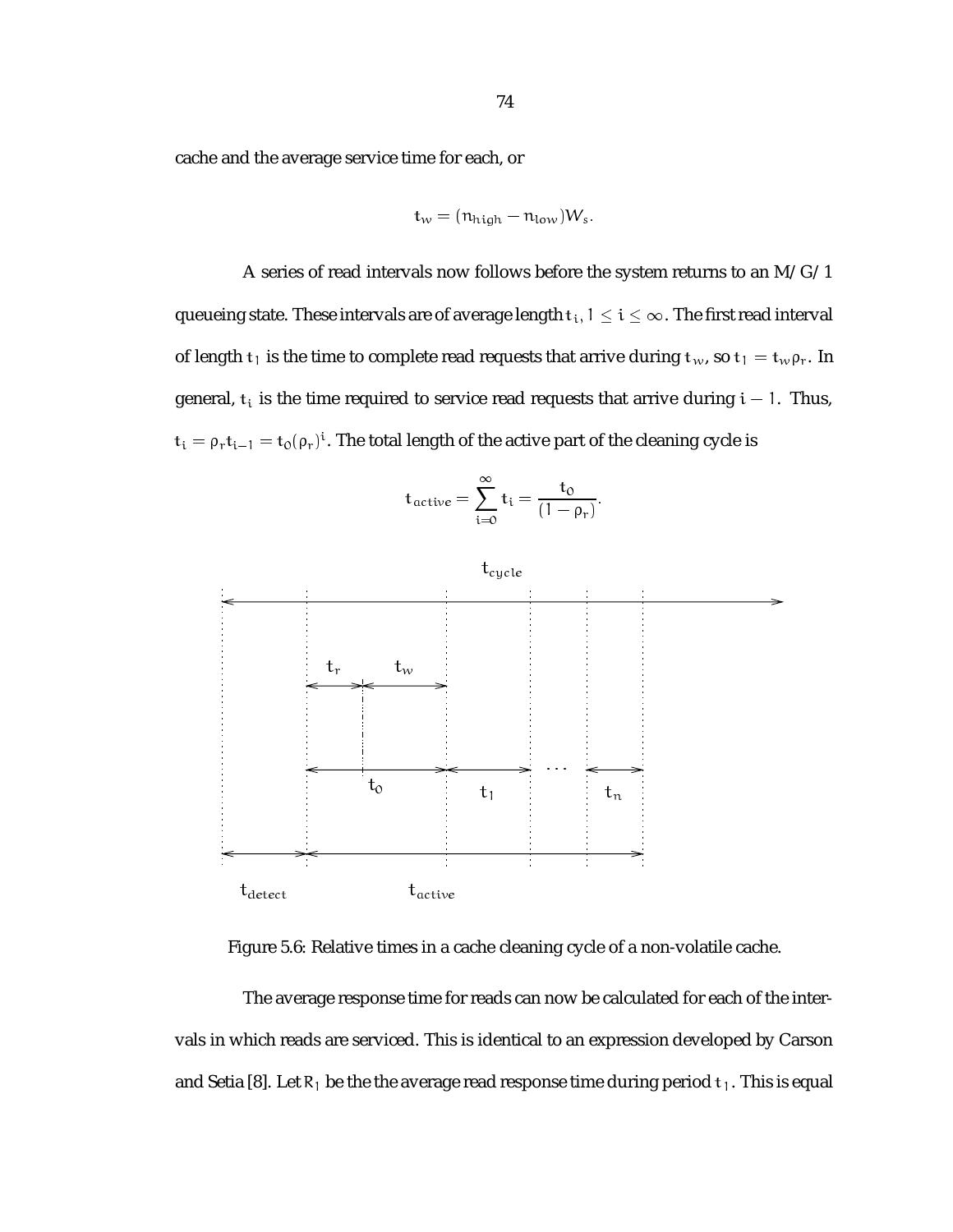to the average amount of time spent waiting during the preceding interval plus the average time to be serviced during the current interval. The average waiting time during the interval when the request arrived is the mean residual amount of time left for a random arrival, t $_0/2 + \sigma_{\rm t_0}^2/2$ t $_0$ , where  $\sigma_{\rm t_0}^2$  is the variance of  ${\rm t_0}.$  The average time for service in the system includes both queuing and service time. Let  $A[k, t]$  be the probability that k read operations arrive during a period of t seconds. Since the read arrival process is Poisson, this is

$$
A[k,t] = e^{-\lambda_{r}t} \frac{(\lambda_{r}t)^{k}}{k!}.
$$

Given that there are k arrivals in the system during time t, the average waiting time  $\overline{W}[k,t_0]$  is

$$
\overline{W}[\text{k},\text{t}_0]=\sum_{i=0}^k \frac{\text{i} W_s}{k}.
$$

Therefore, the average time in the system during the interval  $t_1$  is:

$$
\sum_{k=1}^{\infty} \overline{W}[k, t_0] A[k, t_0] = \sum_{k=1}^{\infty} \sum_{i=0}^{k} \frac{iW_s}{k} A[k, t_0]
$$
  
\n
$$
= \sum_{k=1}^{\infty} \frac{W_s}{k} \sum_{i=0}^{k} iA[k, t_0]
$$
  
\n
$$
= \sum_{k=1}^{\infty} \frac{W_s}{k} \frac{k(k+1)}{2} A[k, t_0]
$$
  
\n
$$
= \frac{W_s}{2} \sum_{k=1}^{\infty} kA[k, t_0] + \frac{W_s}{2} \sum_{k=1}^{\infty} A[k, t_0]
$$
  
\n
$$
= \frac{W_s}{2} (\lambda_r t_0 + 1 - A[0, t_0])
$$
  
\n
$$
= \frac{1}{2} (t_1 + W_s (1 - e^{-\lambda_r t_0})).
$$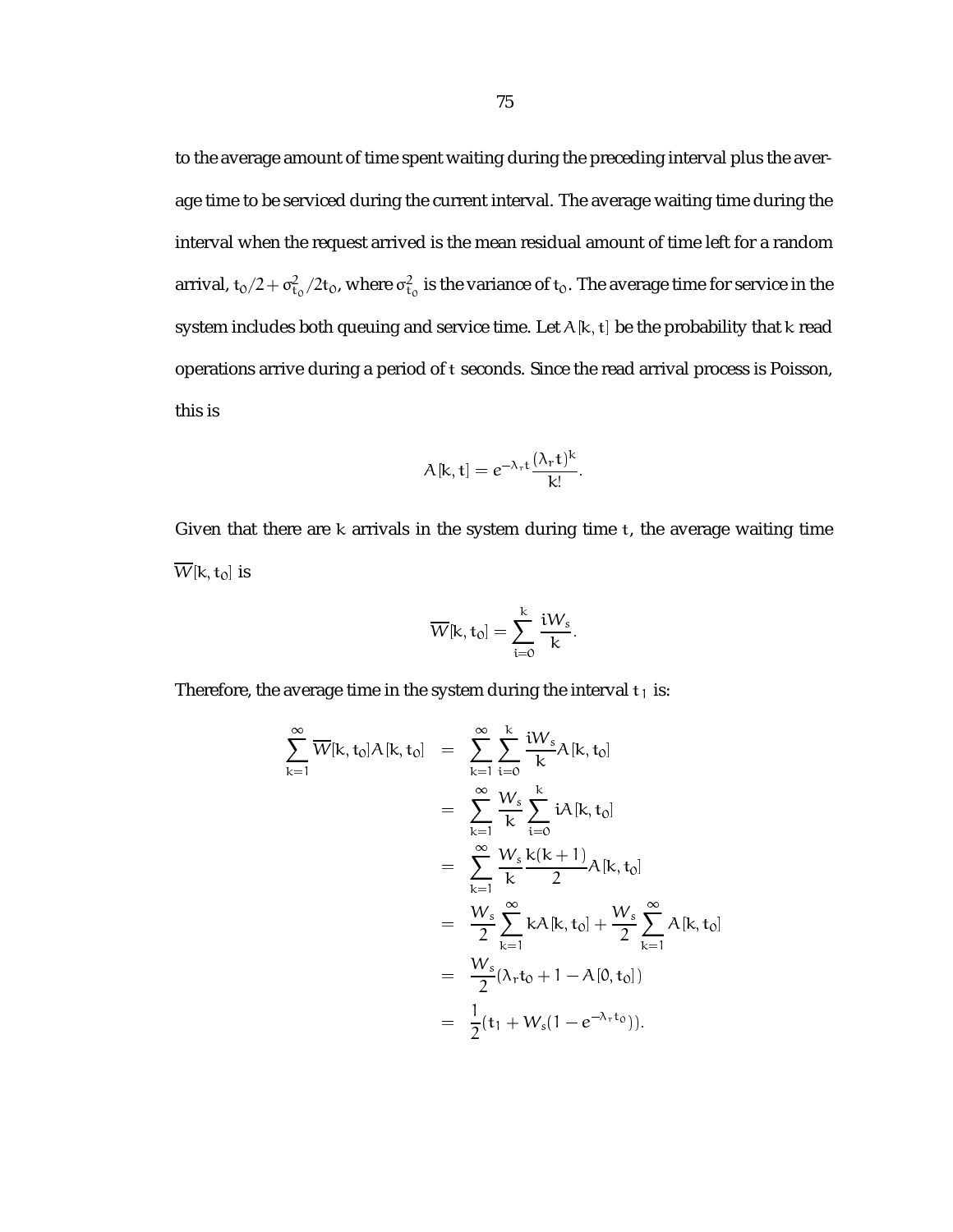The value of this last expression lies between  $t_1/2$  and  $(t_1 + W_s)/2$ . Assuming the lower value results in closed form expression with a slightly more optimistic prediction of response time. Carson and Setia report that assuming either bound makes little difference in the final response time calculation. Using this bound provides the following average response time requests serviced during  $t_1$ :

$$
R_1 = \frac{1}{2} \left( t_0 + \frac{\sigma_{t_0}^2}{t_0} + t_1 \right).
$$
 (5.1)

The variance of the time  $t_0$  in Equation 5.1 is the combination of the variances of  $t_r$ , and  $t_w$ . The variance of  $t_r$  is the variance of the queue waiting time for an M/G/1 system when  $t_r > 0$  or

$$
\frac{\lambda_r^2 E^2[s^2]}{4(1-\rho_r)^2} + \frac{\lambda_r E[s^3]}{3(1-\rho_r)}
$$

The variance of the cache cleaning period is expressed as the variance of of a random number of random variables, or  $\mathsf{E}[\mathsf{s}^{\mathsf{2}}](\mathfrak{n}_{\operatorname{high}}-\mathfrak{n}_{\operatorname{low}}).$  Therefore the overall variance for the  $t_0$  is

$$
\sigma_{t_0}^2 = \frac{\lambda_r^2 E^2 [s^2]}{4(1 - \rho_r)^2} + \frac{\lambda_r E [s^3]}{3(1 - \rho_r)} + (n_{\text{high}} - n_{\text{low}}) E [s^2].
$$
\n(5.2)

During the remaining read intervals where  $i \geq 2$ , the average response time is calculated in a similar way. During the interval  $i-1$ , a random number of read operations arrive. The variance of the aggregate time to service those reads is the variance of the sum of a random number of variables, or:

$$
\sigma^2_{\mathfrak{t}_{\mathfrak{i}-1}}=\lambda_r\mathfrak{t}_{\mathfrak{i}-2}\sigma_s^2+W_s^2\lambda_r\mathfrak{t}_{\mathfrak{i}-2}=E[s^2]\lambda_r\mathfrak{t}_0\rho_r^{\mathfrak{i}-2}.
$$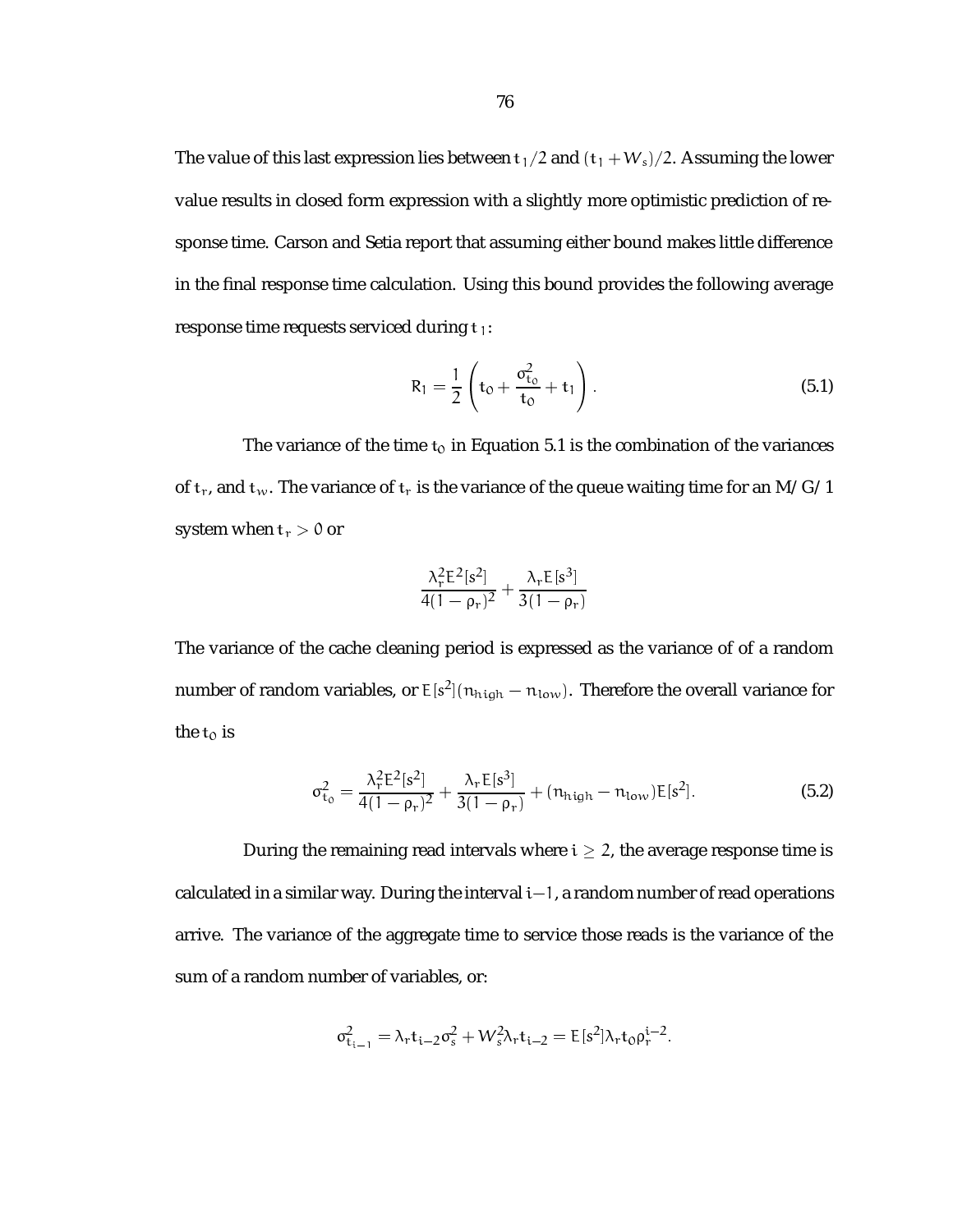The response time for requests serviced during interval  $i \geq 2$  is the sum of the waiting time during the  $i - 1$  interval and the waiting and service times during interval i, or

$$
R_i = \frac{t_{i-1}}{2} + \frac{\sigma_{t_{i-1}}^2}{2t_{i-1}} + \frac{t_i}{2} = \frac{1}{2} \left( t_{i-1} + \frac{E[s^2] \lambda_r}{\rho_r} + t_i \right).
$$

The probability that a read request arrived during interval  $i - 1$ , and is serviced during interval i is, on average,  $t_{i-1}/p_{miss}\lambda_W$ . The contribution to the average read response time of the read requests that arrive during the cleaning interval is

$$
\sum_{i=1}^{\infty} R_i \text{Pr}(i) = \frac{t_{active}}{t_{cycle}} \frac{1}{2} \left( t_0 + \lambda_r E[s^2] + \frac{\sigma_{t_0}^2}{t_{active}} \right).
$$

After this cleaning activity is complete, read requests are serviced by a simple M/G/1 server which had an average response time of R =  $W_s + \lambda_r \text{E}\,[\text{s}^2]/(2(1-\rho_r)).$  The probability that a read request arrives during the "non-active" portion of the interval is  $(t_{cycle} - t_{active})/t_{cycle}$ . Thus, the overall response time for reads during a cleaning interval is

$$
R_{read} = \frac{t_{active}}{t_{cycle}} \frac{1}{2} \left( t_0 + \lambda_r E[s^2] + \frac{\sigma_{t_0}^2}{t_{active}} \right) + \frac{(t_{cycle} - t_{active})}{t_{cycle}} \left( W_s + \frac{\lambda_r E[s^2]}{2(1 - \rho_r)} \right).
$$
\n(5.3)

Calculating the response time for writes is a much simpler problem. The write cache absorbs writes with negligible response time (assume zero response time) whenever a write does not stall. The only time when stalled writes can occur during the cleaning cycle is during  $t_{\text{detect}}$  and  $t_r$ ; writes can immediately be moved into the cache during  $t_w$  and after. The average waiting time for a write during is the residual amount of time for a random arrival during  $t_{\text{detect}}$  and  $t_r$  or

$$
\frac{t_{\text{detect}}+t_r}{2} + \frac{\sigma_{t_{\text{detect}}}^2}{2t_{\text{detect}}} + \frac{\sigma_{t_r}^2}{2t_r}
$$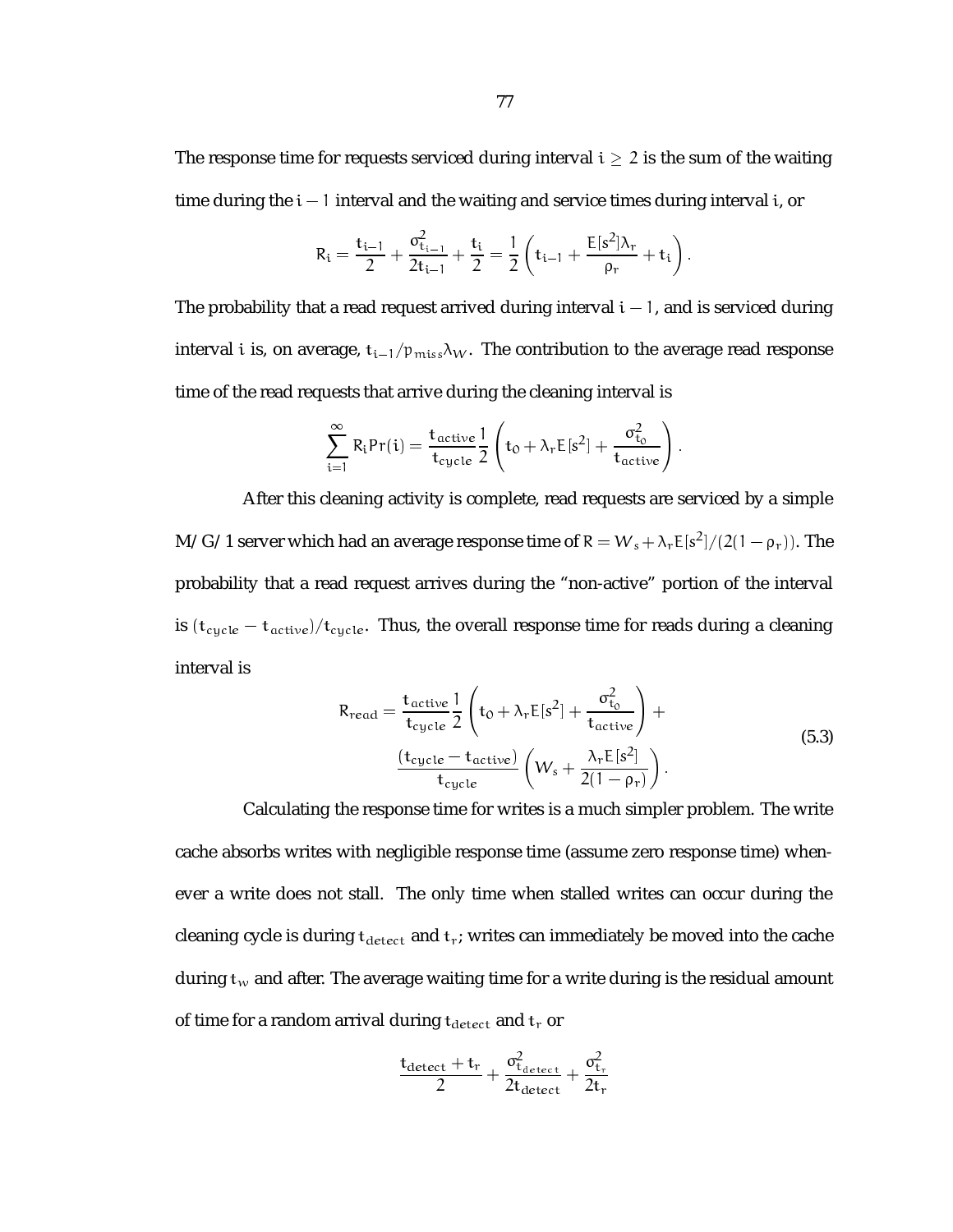where  $\sigma^2_{\text{t}_\text{detect}}$  and  $\sigma^2_{\text{t}_\text{r}}$  are the variances of  $\text{t}_\text{detect}$  and  $\text{t}_\text{r}$  respectively. Since all of these expressions are already known, the response time for a write is

$$
R_{\text{write}} = \frac{t_{\text{detect}} + t_r}{t_{\text{cycle}}} \left( \frac{t_{\text{detect}} + t_r}{2} + \frac{\sigma_{t_{\text{detect}}}}{2t_{\text{detect}}} + \frac{\sigma_{t_r}^2}{2t_r} \right). \tag{5.4}
$$

To show how the read and write response times are affected by increasing idle detection times, we performed tests with a hypothetical disk and write cache. Rather than obtain disk moment information for the disks in our traces, we used the moment information suggested by Vongsathorn and Carson [52] and used by Carson and Setia [8]. The values we used for cache size and  $p_{clean}$  are those suggested by the performance of a 128K cache with snake disk 5 with the model described in the previous section. We used mean arrival rates of reads and writes similar in relative proportion to the rates found in snake disk 5 trace. The parameters are summarized in Table 5.1. We perform these tests to show the relative effect of increasing idle detection times, and to gain insight into the strengths and weaknesses of our model.

Our results (shown in Figure 5.7) show that idle detection may do little to improve read response time, and increase write response time. This indicates that the bursts of writes produced by the cache do not often encounter the disk in a busy state. The number of reads queuing for service when a cleaning commences is small, and therefore the benefit of waiting for that queue to empty does little to improve overall read response time. This observation will be compared with trends in the response time results from trace-based simulations in Chapter 7.

Our tests with the model show a major flaw with respect the relative sizes of  ${\rm t_{detect}}$  and  ${\rm t_{cycle}}$  that limit the range of  ${\rm t_{idle}}$  values we could test. An increasing value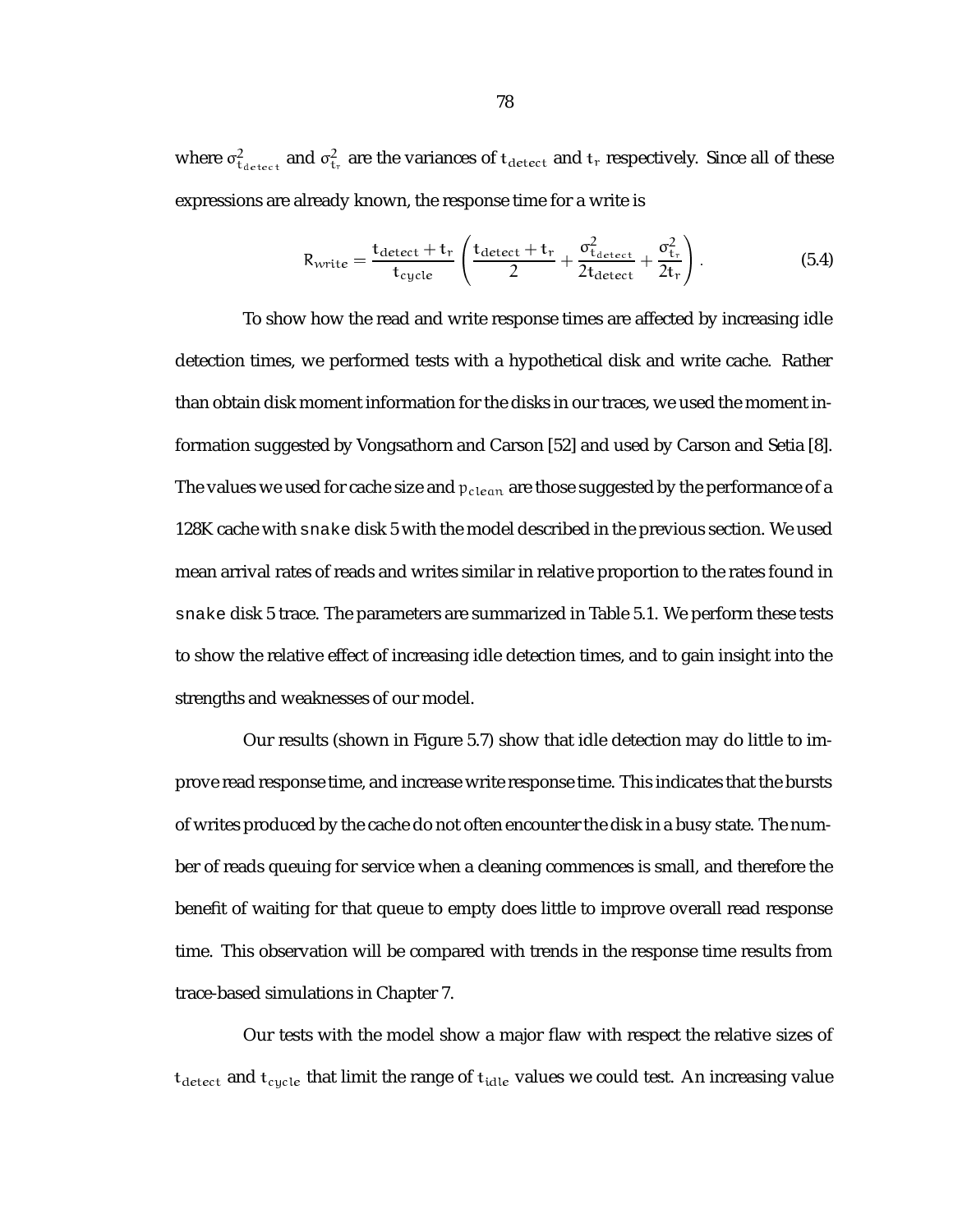| Disk mean service time (ms) | 15       |
|-----------------------------|----------|
| Standard deviation (ms)     |          |
| Second moment $(s^2)$       | 0.0012   |
| Third moment $(s^3)$        | 0.000006 |
| Coefficient of variation    | 1/3      |
| Pelean                      | 0.03     |
| Cache size (blocks)         | 52       |
| $\lambda_{\rm R}$           | 12       |
|                             |          |

Table 5.1: Disk and cache model parameters for read and write response time tests.



Figure 5.7: Read and write response times for a hypothetical disk with a non-volatile write cache as the idle detection  $\mathbf{t}_{\text{idle}}$  is increased.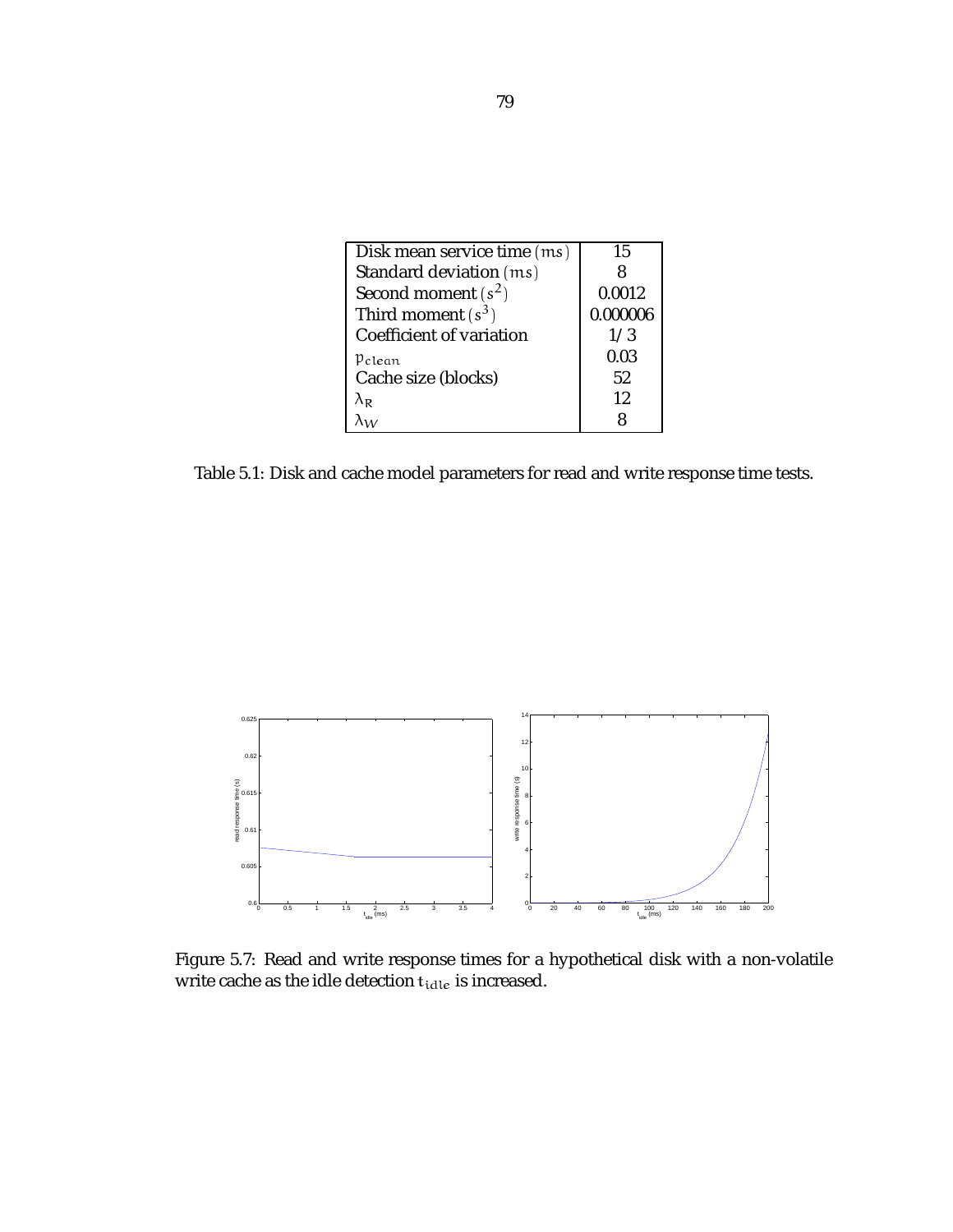of  $t_{idle}$  quickly produced values of  $t_{detect}$  that were larger than  $t_{cycle}$ . This breaks the assumption that the cleaning cycle is at most  $t_{cycle}$  in length. This does not directly affect the write response time, but calls the read response time results into question because of the method used to calculate  $R_{read}$ .

The model also does not accurately take the effects of stalled writes into account. The non-volatile write cache used in simulation produces stalled writes during the detection period if it is excessively long. The model makes the simplifying assumption that the number of stalls are few as long as idle detection times are relatively short and assumes that all waiting writes can be written into the cache during  $t_w$ . This simplifies the analysis of the model significantly, but it also reduces the amount of time required to find the disk idle. We believe that this still gives a decent approximation of disk behavior for small idle detection times, however.

### **5.3 Conclusions**

In this chapter, we examined idle detection as a solution to problems created by non-volatile cache cleaning. When a non-volatile write cache becomes full it begins writing dirty blocks to disk in bulk. The batches of cleaning writes arrive at the disk in bursts, causing read response time to increase while read operations to wait for service. To reduce read response time, we investigate delaying the cleaning of the cache until such time when the disk is no longer servicing a read and unlikely to service another in the near future. This keeps the cache full for a period of time and increases the possibility of stalled writes, but reduces the waiting times that cleaning writes cause arriving reads.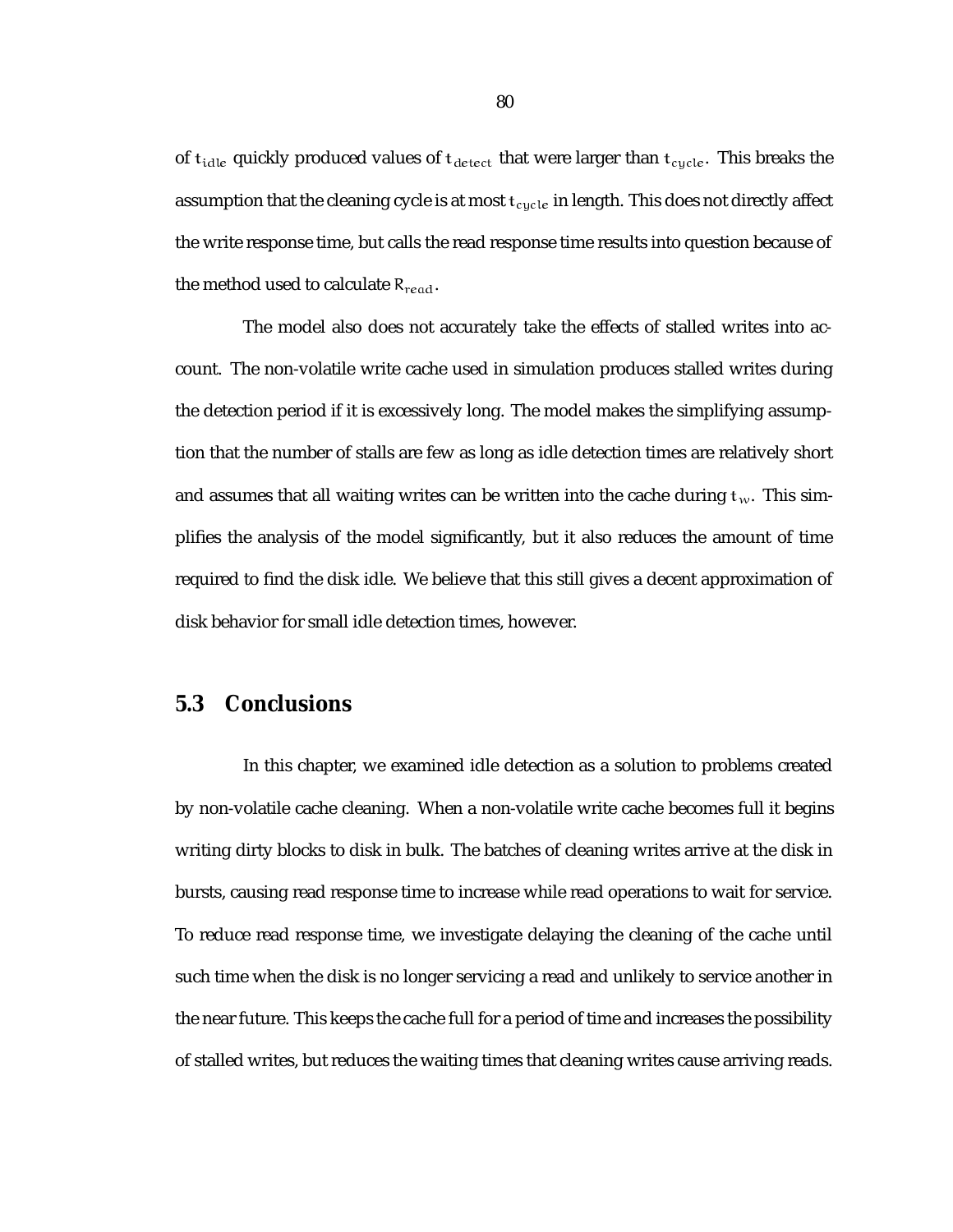To develop a model for estimating read and write response time when using a simple constant time idle detector, we first use a Markov model to estimate how often the cache must be cleaned. We then break down cache cleaning into time periods: the time to detect if the disk idle, the time to let any pending reads finish, the time to write from the cache, and the time to perform any reads that arrived while the cache was being cleaned. We develop mathematical expressions for each length of time based on the assumption that the disk performs as an M/G/1 queue.

Based on tests with our model, we note that the time needed for any pending reads to be serviced decreases only slightly as the idle detection time increases. Small decreases in queue drain time change produce few changes in the number of reads serviced in the later in the cycle very and do little to decrease the overall read response time. At the same time, longer idle detection times increase the probability of a write arrives and a stall is forced. This results in an increase in write response time. These conclusions will be compared to cache behavior in trace-based simulation in Chapter 7.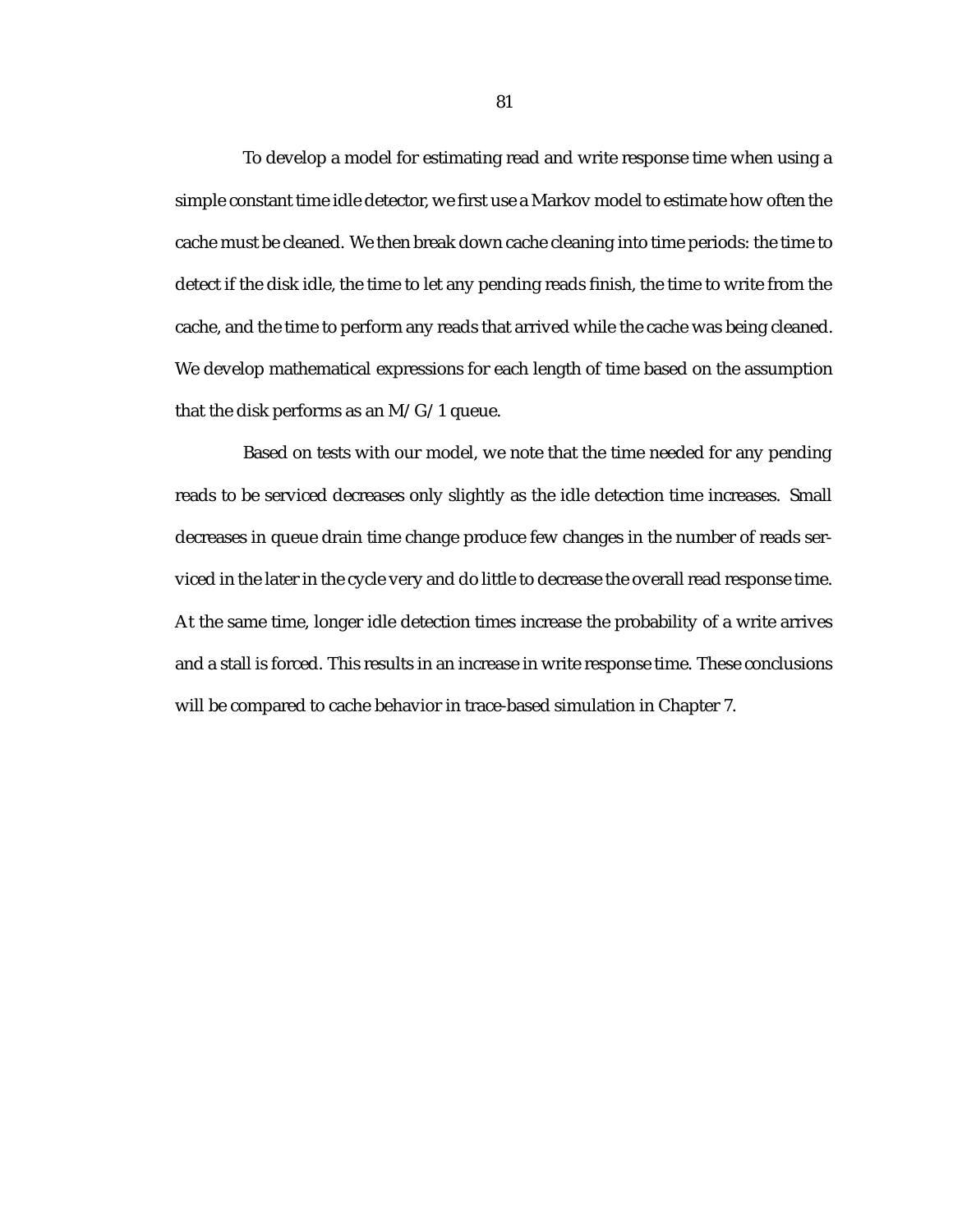## **Chapter 6**

# **Simulation environment**

In order to create a test bed for evaluating different cache management schemes, we implemented our own models of the HP2200C and the HP97560 disks. Each disk model is implemented in C++, and designed to support multiple disks connected to one or more data buses within the same simulation. Two different types of buses can currently be used: the HP97560 can be attached to a SCSI 2 bus, and the HP2200C to a HP-IB (IEEE-488) bus. The simulation currently uses the Sim++ event simulation package [17], but can be easily ported to another environment. The design is also meant to be extensible and support additional disk models and bus types over time.

### **6.1 Implementation**

The models that we used to simulate both the HP97560 and the HP2200C are based on three major sources. A paper by Ruemmler and Wilkes [44] described the basic mechanisms and simulation parameters needed to build an effective disk simulator. A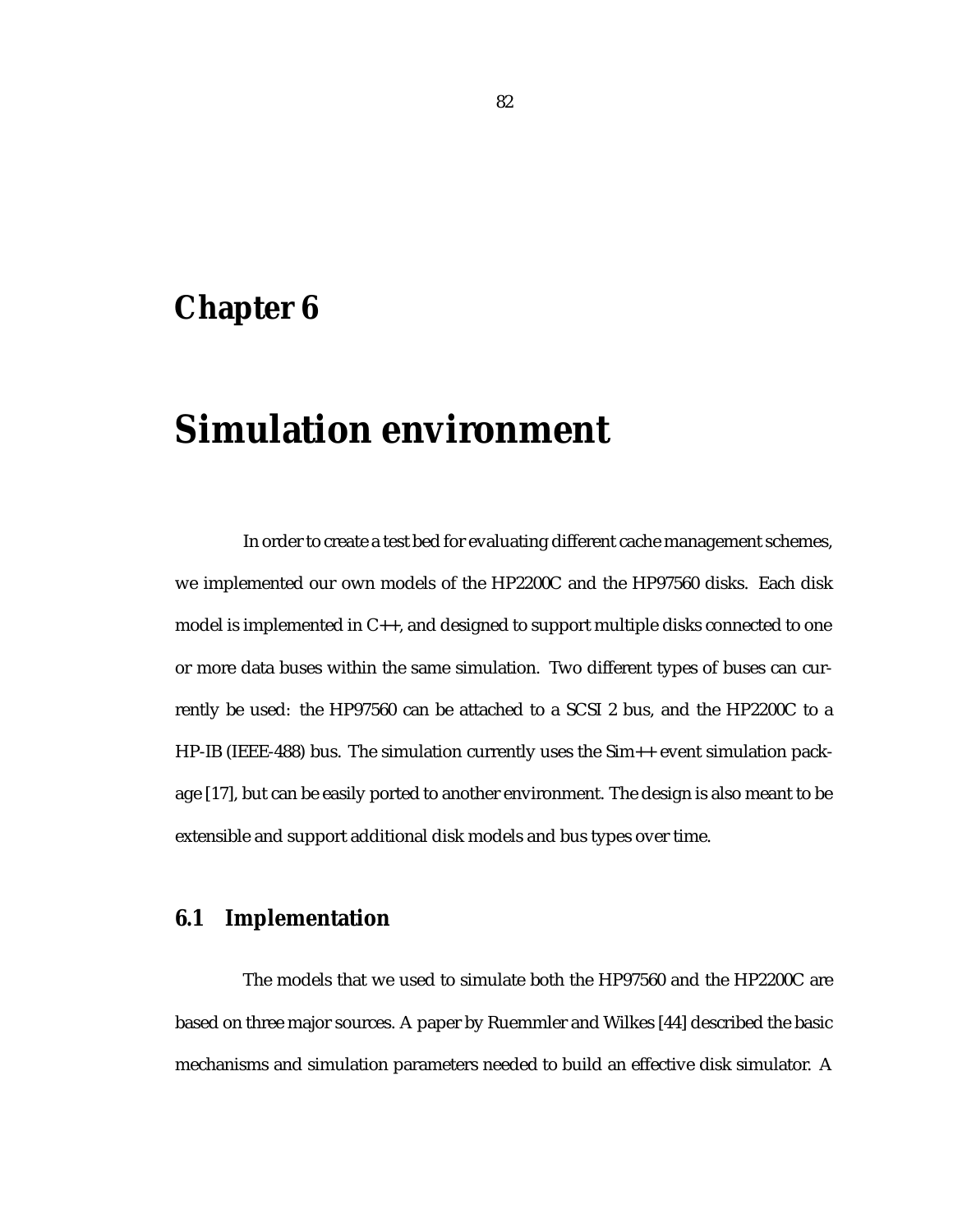document by Kotz, Toh, and Radhakrishnan [31] provided routine specifications, simulation times, and core data structures that we adapted for our simulator. The SRTheavy C++ code library by Ruemmler and Wilkes provided additional hints about the behavior of each disk and access to file system traces.

While each of these sources helped us create accurate models, we needed to make a few assumptions to make each simulator complete:

- The size of read and write requests are limited to the size of the buffers on each the disks of each type. Analysis of trace data showed no I/O events larger than the buffer cache size of the HP97560. For the HP2200C, there were a small number of calls for swap space which were larger than the buffer on the disk. Since the number of these calls was small, they were filtered out of the simulation.
- Read and write fence sizes were equal and corresponded to the values listed by Ruemmler and Wilkes as "Read fence size".
- Cylinder skew and cylinder seek time subsumes track skew and head switch costs when crossing cylinder boundaries for both disks.
- Data provided in the SRTheavy library for the head switch time of the HP2200C (4:5ms) conflicted with the time in the article by the same authors (2:5ms). While calculations show that 4:5ms is a better offset for the skew factor of the HP2200C, we decided to use the value published in the article.
- Two guesses were used for the delays needed to get the use of each type of data bus. A value of  $50\mu s$  was used for the time needed the SCSI bus; this was the value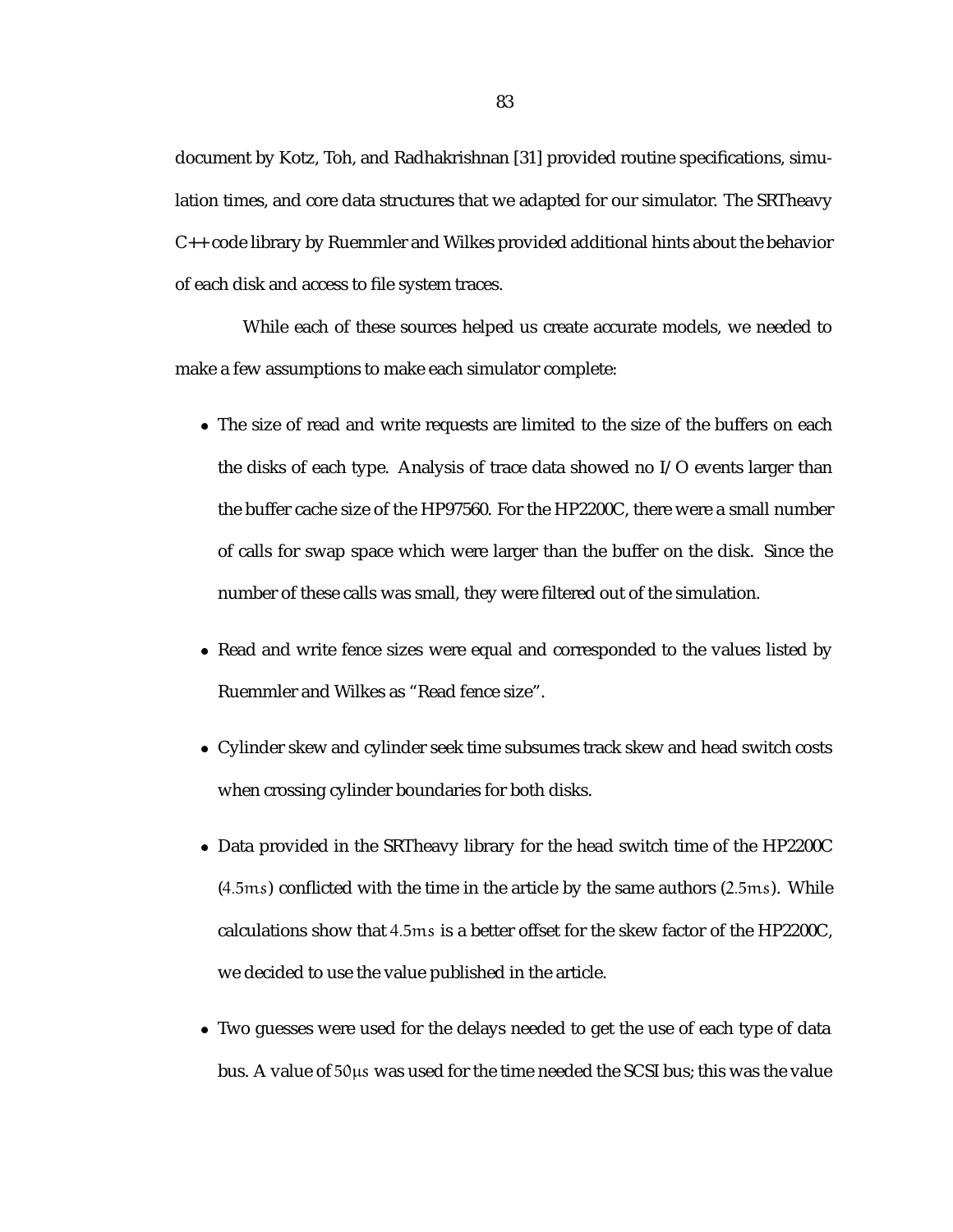used by Kotz *et al..* A value of  $400\mu s$  was used for the for the HP-IB bus. The SRTheavy library provided a bus delay time of 4ms for the HP-IB bus, but testing showed that it didn't work well with our simulation. John Wilkes said that this reflected driver overhead as well as bus acquisition time, and, the driver wasn't modeled by this simulator.

- The sizes for the "Disk Request" (10 bytes) and "Done Messages" (1 byte) for both disks were the same as Kotz *et al.* used for their HP97560 simulator.
- Controller overhead values were assumed to be the same as those published in the article by Reummler and Wilkes.
- Neither disk has a segmented buffer cache, command queuing, or multiple zones (though the code will support multiple zones). Evidence in the traces showed that the HP2200C did shortest seek time first reordering of write operations. Our HP2200C simulator did not reorder operations in this way.
- A head settling time of 1:0ms for the HP97560 and 1:5ms for the HP2200C was included for write requests.
- Transfers of read data from the buffer cache to the bus for the HP2200C commenced when the head crossed a track or cylinder boundary. Reummler and Wilkes did not describe this behavior in their article, but it did appear in STheavy code.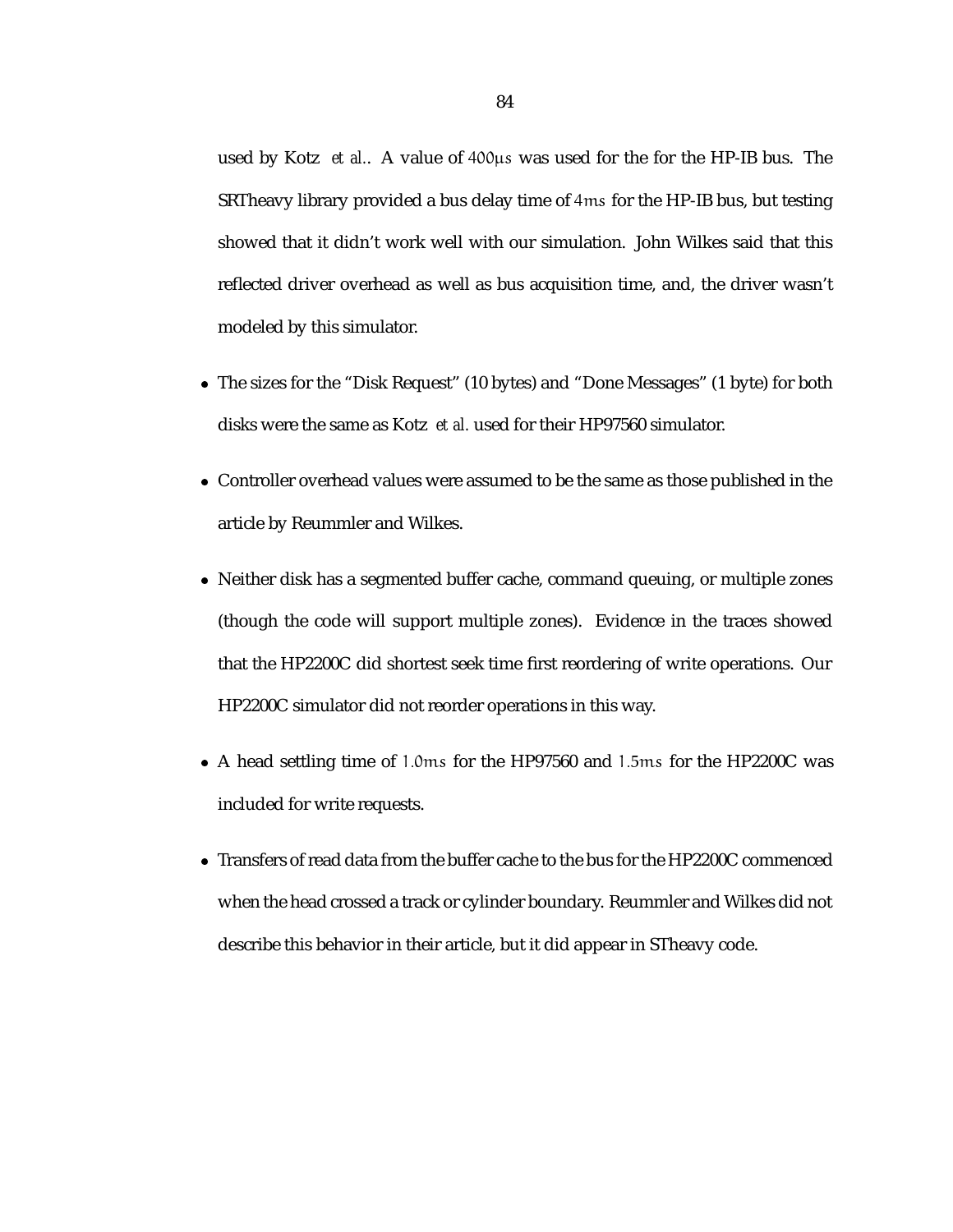### **6.2 Structure of the simulation**

The simulation model consists of two Sim++ Facility objects, two major loops of simulation events, and several supporting member functions. The disk's Facility objects provide serialized access to the disk and to the bus to which the disk is connected. One event loop functions as the disk's DMA engine, getting or filling buffer memory, performing bus transfers, and managing the bus if the buffer is full or data is not ready. The second loop simulates the disk's mechanism by performing seek, settle, and rotation operations, getting or filling the disk's buffer memory, and requesting DMA transfers if the disk's buffer is full or not ready. The supporting member functions send and receive control messages and calculate delays associated with the disk's mechanism.

A disk I/O request begins as follows: When the user calls Request Disk, a request is made for the Facility representing the disk. After this request is successfully made, a request is made for the Facility representing the bus. When that second request is complete, the simulation waits the amount of time needed to send a command message to the disk's Controller. After that time has elapsed, the bus Facility is released and the Controller starts. The Controller determines if the new request is a read or a write, and handles each operation accordingly. If the new operation is a READ, the Controller schedules the start of the disk's mechanism event loop to move the simulated disk head to the appropriate location to begin the read. If the operation is a WRITE, the Controller starts both event loops to write the data to the disk's buffer and move the head to start the write.

Since the HP97560 supports buffer caching, read ahead, and immediate report-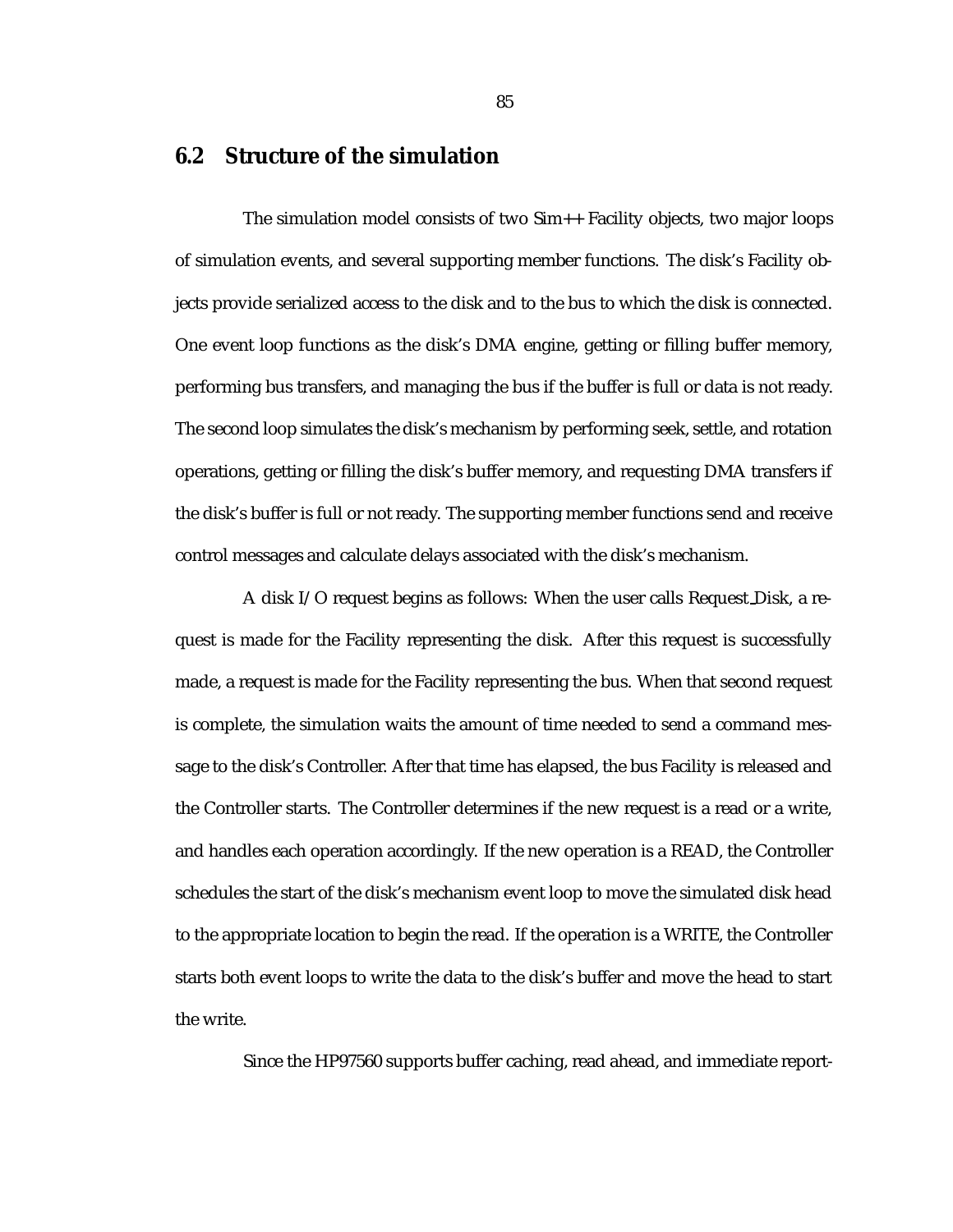

Figure 6.1: Event graph of our simulation. Bold names denote class member functions. Other names represent simulation event routines, which are implemented as C++ friend functions. Solid lines represent event transitions common to all disks. Dashed lines represent transitions due to read ahead, immediate reporting, and sync-ing operations. Arrows and dotted lines represent Facility objects that are busy for the duration of event.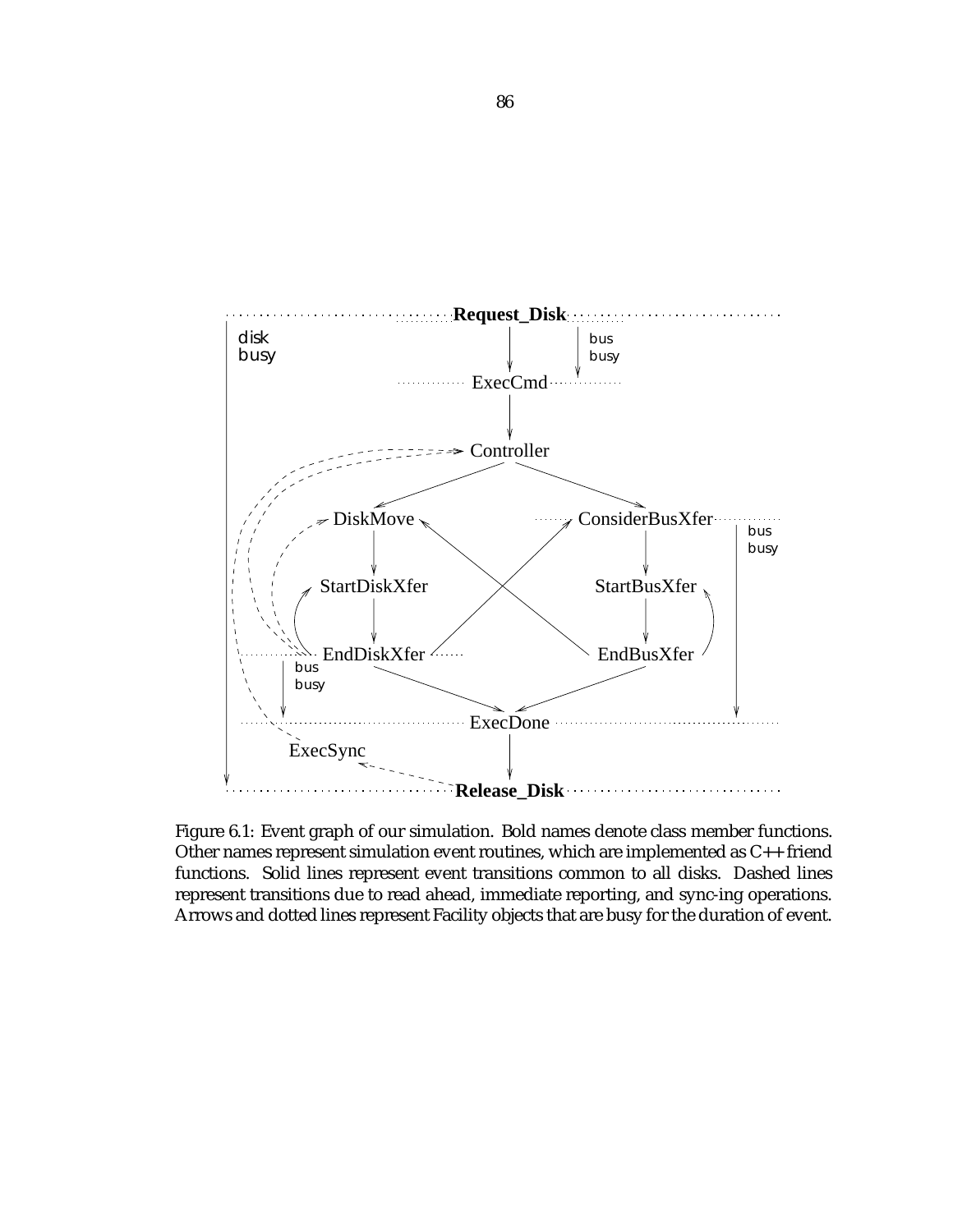ing, the Controller for the HP97560 must perform a few additional functions. As each new READ request arrives, it checks for a buffer cache hit. If there is a read hit, it activates the disk's DMA event loop to transfer the data across the bus and flushes the buffer cache to the first requested sector. If there is a read miss or a write, the whole cache is flushed.

In the disk mechanism transfer loop, requests are processed on a sector per loop iteration basis using logical sector numbers. The loop begins when DiskMove calculates the time needed to move the disk head to the beginning of first sector of the new I/O request. DiskMove then schedules a StartDiskXfer to occur when the move is complete. StartDiskXfer updates the state of the disk's buffer to show the read or write of the next sector has started, and schedules an EndDiskXfer for when the sector I/O is finished. EndDiskXfer sets the current state of the disk's buffer to the values previously set by StartDiskXfer, and schedules a StartDiskXfer if further head movement is required. End-DiskXfer also attempts to start the DMA transfer loop in case any new data needs to be transferred to or from the buffer. If the data transfer is complete and the current operation is write, EndDiskXfer schedules an ExecDone to notify the host that the write is complete.

The DMA transfer loop works by transferring bytes from the bus to the buffer one sector at a time. ConsiderBusXfer decides if a DMA transfer loop should be started. Whether or not the loop is started depends on a set of circumstances that varies with the type of operation and the type of disk. Some factors that need to be considered are:

• if the bus is already in use,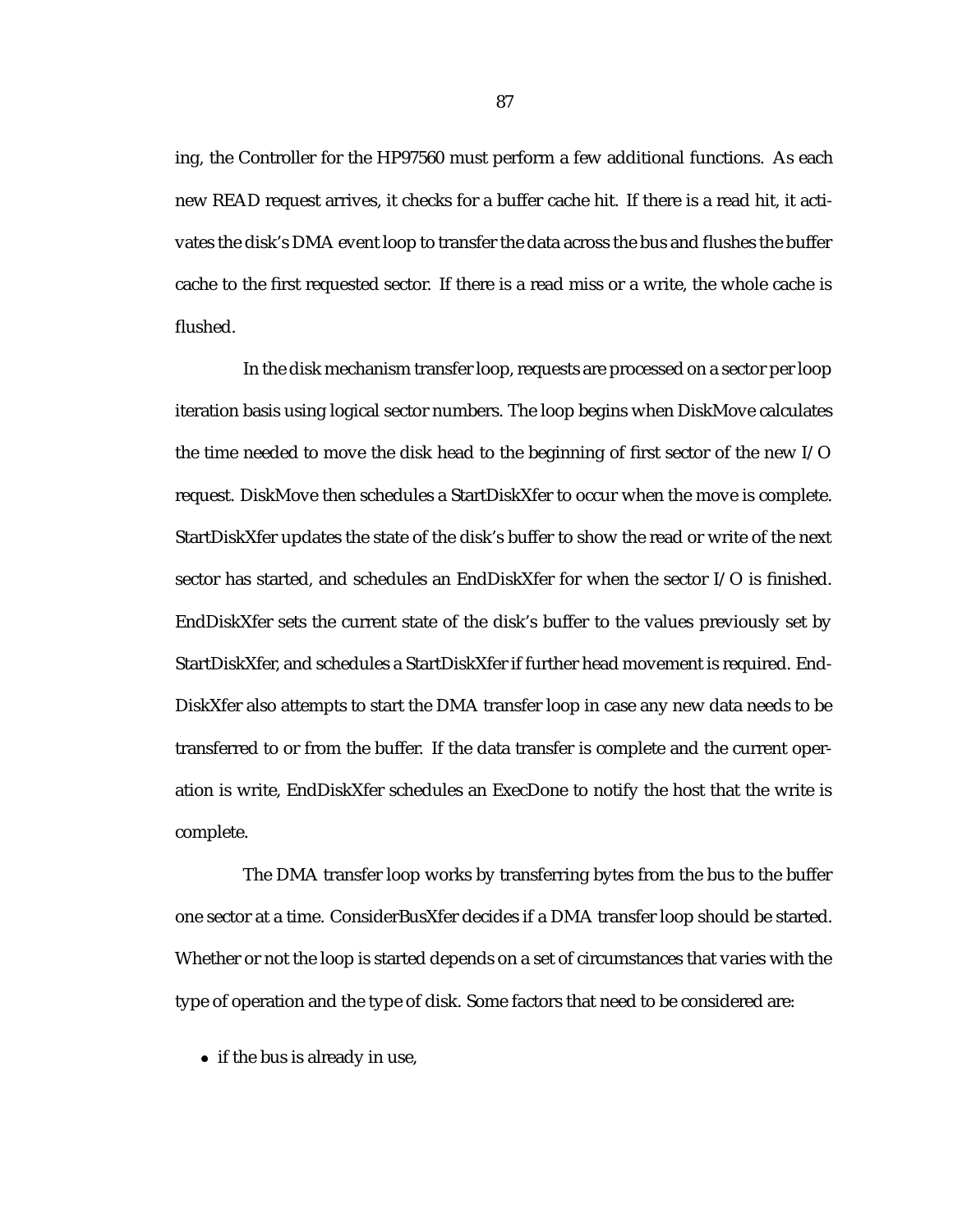- if the Controller indicates that data needs to be transferred on the bus,
- if the last sector already has been written to the buffer (for writes), or read from the buffer (for reads),
- if the buffer is sufficiently full (for reads) or sufficiently empty (for writes) to merit a DMA transfer, or
- if the disk begins read DMA immediately or on a track crossing.

If the appropriate conditions are met, then ConsiderBusXfer requests the disk's bus Facility and schedules a StartBusXfer for when that request is successful.

StartBusXfer schedules an EndBusXfer event after a sector of disk is transferred over the bus. EndBusXfer continues the loop by scheduling a StartBusXfer if the current DMA transfer is incomplete and the cache contains non-transferred data (if reading) or the buffer is not full (if writing). If the loop is not continued, then ExecDone is scheduled to finish the current request. EndBusXfer may also start the disk transfer loop if the cache filled during a read, or emptied the cache during a write. Since the disk transfer calls ConsiderBusXfer as it iterates, the bus transfer will be restarted when conditions have changed.

Since the HP97560 prefetches reads and immediately reports writes, certain additional state transitions occur. Because the HP97560 performs read prefetching, the disk mechanism loop transfers data from the disk until the buffer is full. When the Controller is called during read prefetching and there is a cache miss or a write after a read, the mechanism transfer loop may be busy and events may be cancelled. Because the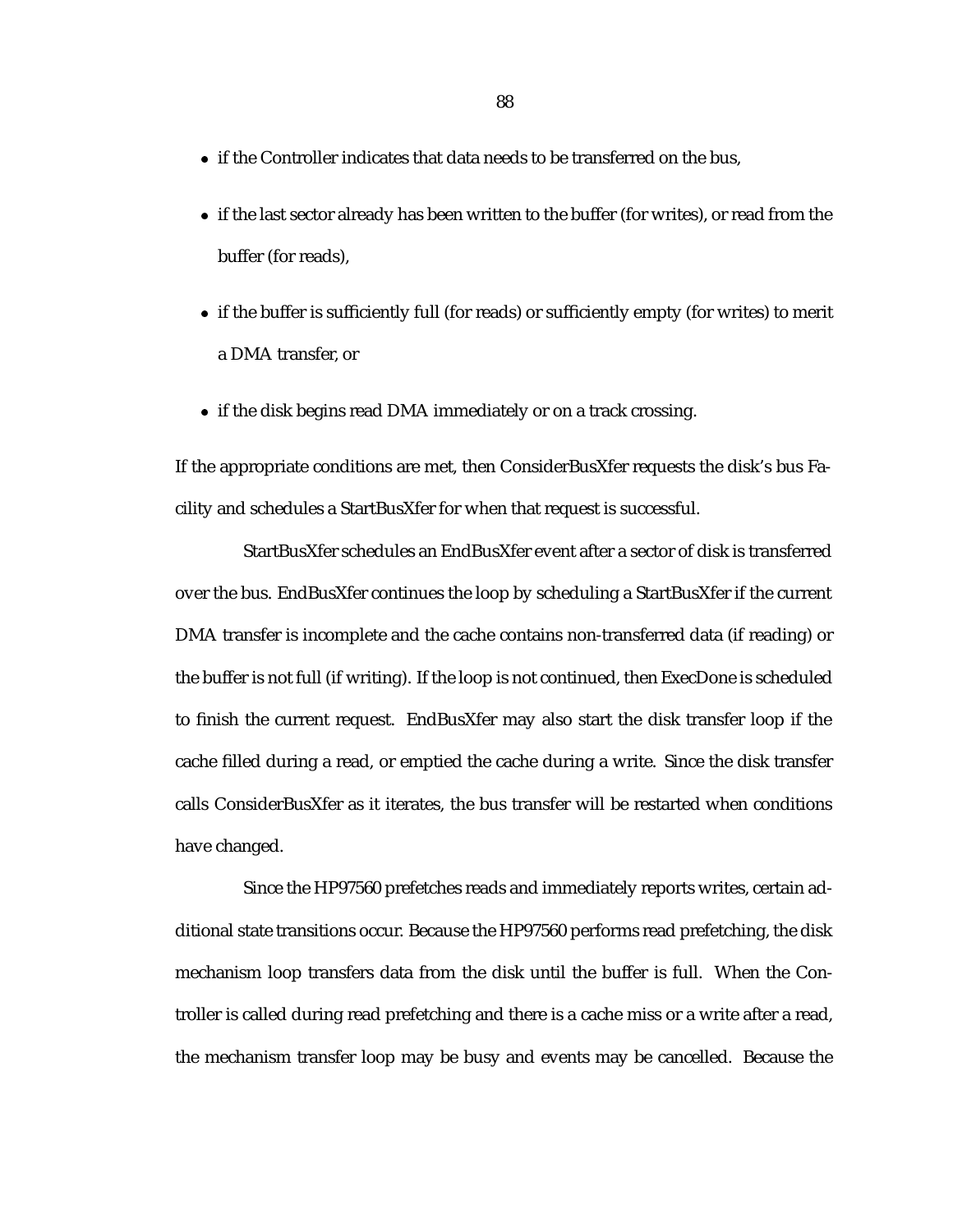HP95760 immediately reports writes, ExecDone will be scheduled as soon as the DMA transfer of the data to the buffer is complete. If another operation is requested before the buffer is written to disk, the data is either appended to the cache (if it is a contiguous write) or the operation must wait until the write is complete. If the operation must wait, the disk Controller is restarted after the write is finished. Setting the event token's sync flag to TRUE causes the HP97560 to wait until the write is complete before scheduling ExecDone. Execution of the I/O request finishes when Release Disk calls ExecDone. The Facility representing the disk is then released, and execution completes.

### **6.3 Validation**

To validate our simulation models, we used trace data used by Ruemmler and Wilkes for their study. To test the HP2200C, we looked at events for disk numbers 0 and 1 from the hplajw trace set from  $4/18/92$  to  $5/11/92$ . For the HP97560, we chose events from the snake traces from 4/25/92 through 4/30/92, disk numbers 5 and 6. We filtered the traces for events from the appropriate disk drives and ran them through our disk model. All writes were treated as immediate reported.

The method we use to evaluate our simulations is the same used by Ruemmler and Wilkes to test their disk simulators [44]. Simply comparing mean I/O execution times for simulated and real disks provides little information about the accuracy of the simulation model. Instead, we plot cumulative time distributions of execution times for the real and model disks, and measure the difference. The root-mean-square of the horizontal distance between the two curves is used as a figure of *demerit*, and represented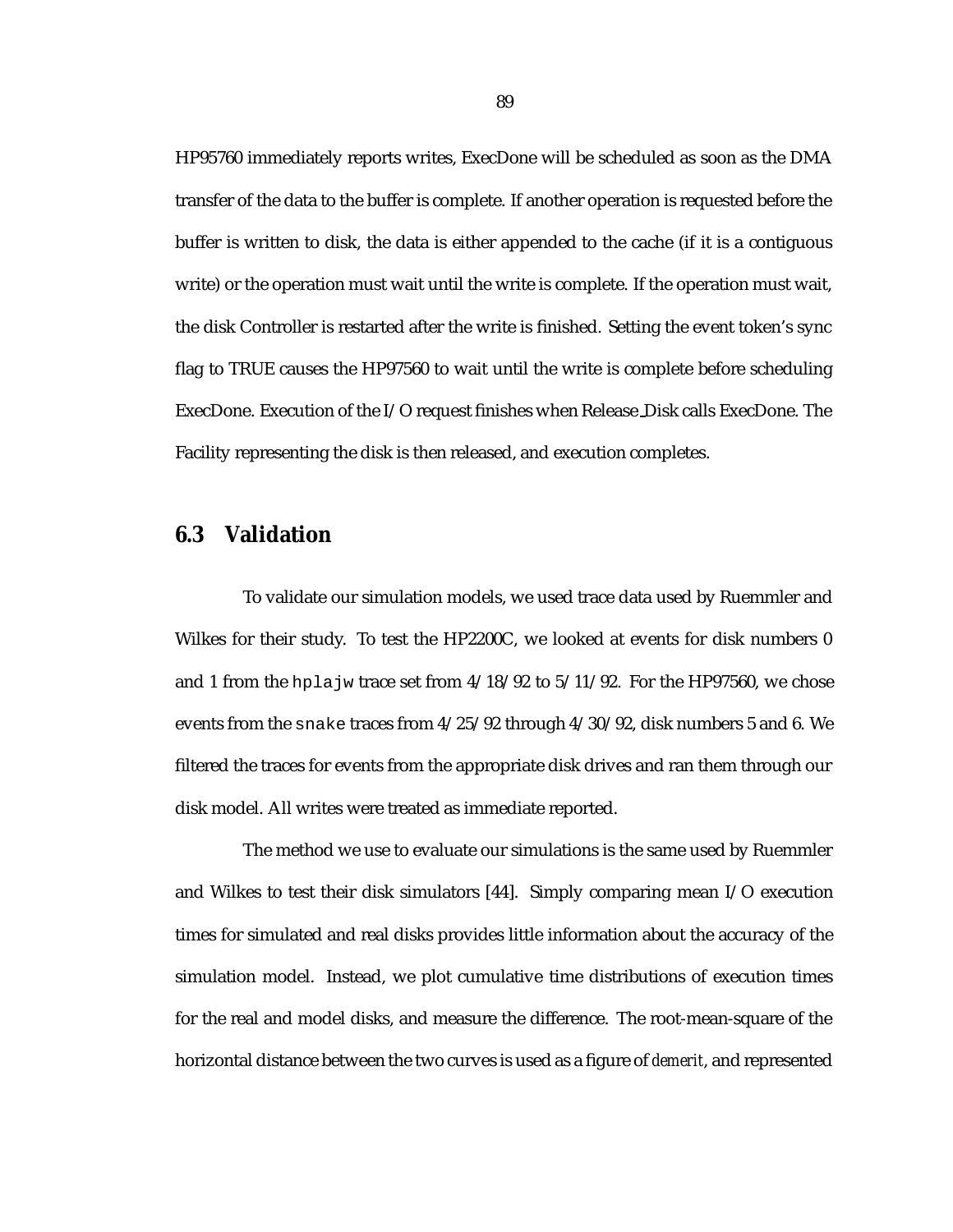in absolute (as a difference in milliseconds) and relative terms (as a percentage of mean execution times). The real trace has a demerit of zero; it matches itself exactly.

Each set of traces produced some trace events that had access times that were extremely long. For the snake traces, Kotz, Toh, and Radhakrishnan consulted Chris Ruemmler about these long requests, and discovered that these long requests were most likely due to thermal recalibration. Since neither we, Kotz *et al.* , nor Ruemmler and Wilkes modeled these events, we simply discarded them. In the case of the hplajw traces, the trace data revealed that these events are extremely large  $(>32Kb)$  reads and writes of swap data. Since the sizes of these events were larger than the buffer in the disk controller and sent to the disk by a unknown protocol, they were discarded as well. Both types of events were very rare, and removing them gave us a closer match.



Figure 6.2: I/O time distributions for our model of the HP2200C. Input data is taken from the hpla jw trace set from  $4/18/92$  to  $5/11/92$ .

We simulated each disk independently, and offset trace events for consecutive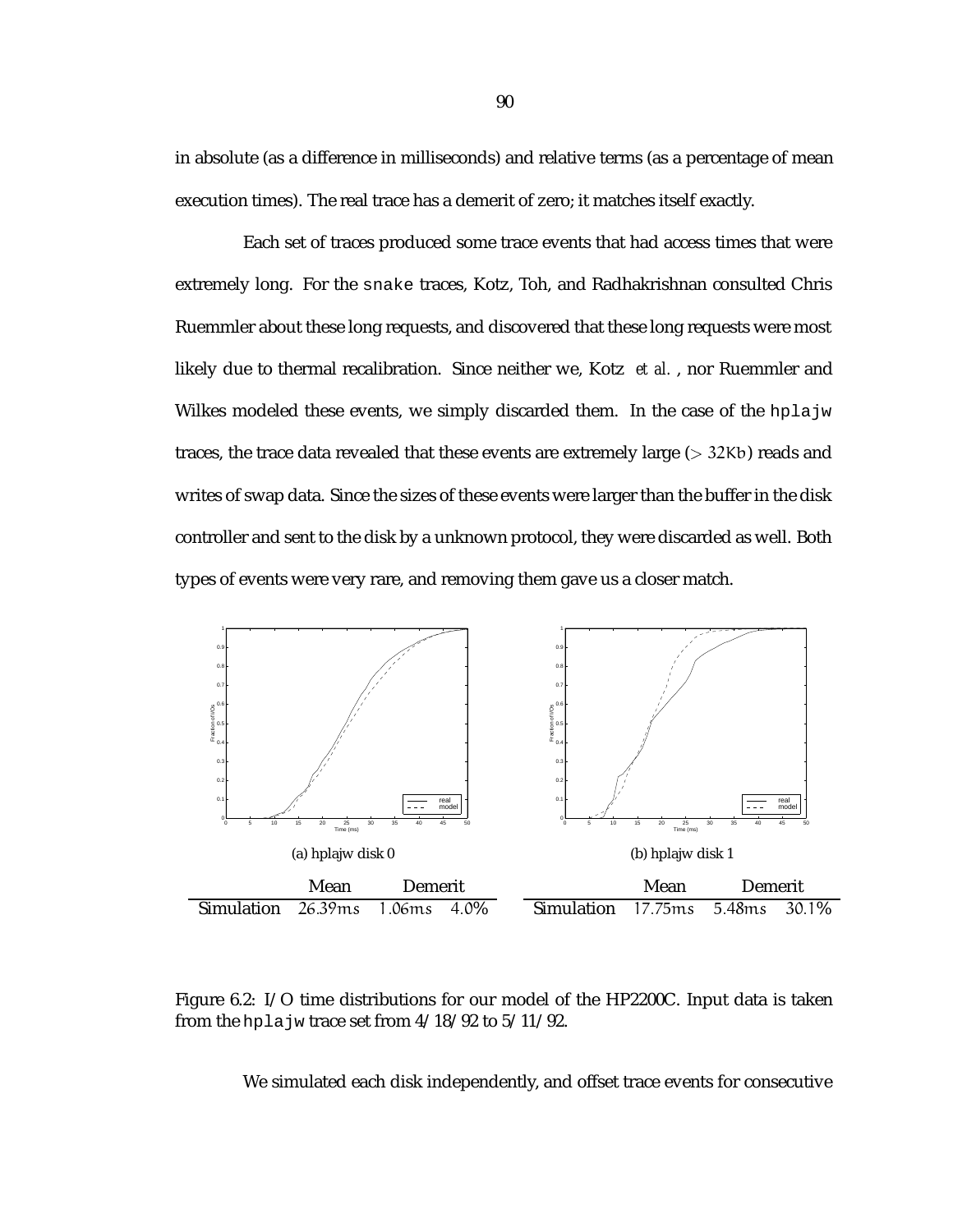

Figure 6.3: I/O time distributions for our model of the HP97560. Input data is taken from the snake trace set from 4/25/92 to 4/30/92.

days with the number of microseconds in a day to create large continuous sets of accesses. Mean simulated access times, demerit times, and demerit percentages, as well as distributions for real and simulated disks is shown in Figures 6.2 and 6.3.

Testing showed that our simulators were accurate to 4.0–8.0% for three out of the four disks we looked at. The reason for the large figure of demerit for Disk 1 is unclear. The trace headers for the hplajw traces indicate that one unmonitored section of Disk 1 was used to write out trace information. This may be the source of the demerit.

To test the different properties of NVRAM caches, we modified the simulator to support a write cache. The cache was implemented in a way similar to the disk simulators; each type of cache was implemented as a C++ class with similar interfaces. Caches with four different management policies have been implemented: LRUcache using a Least Recently Used policy to age data from the cache, SSTcache using Shortest Seek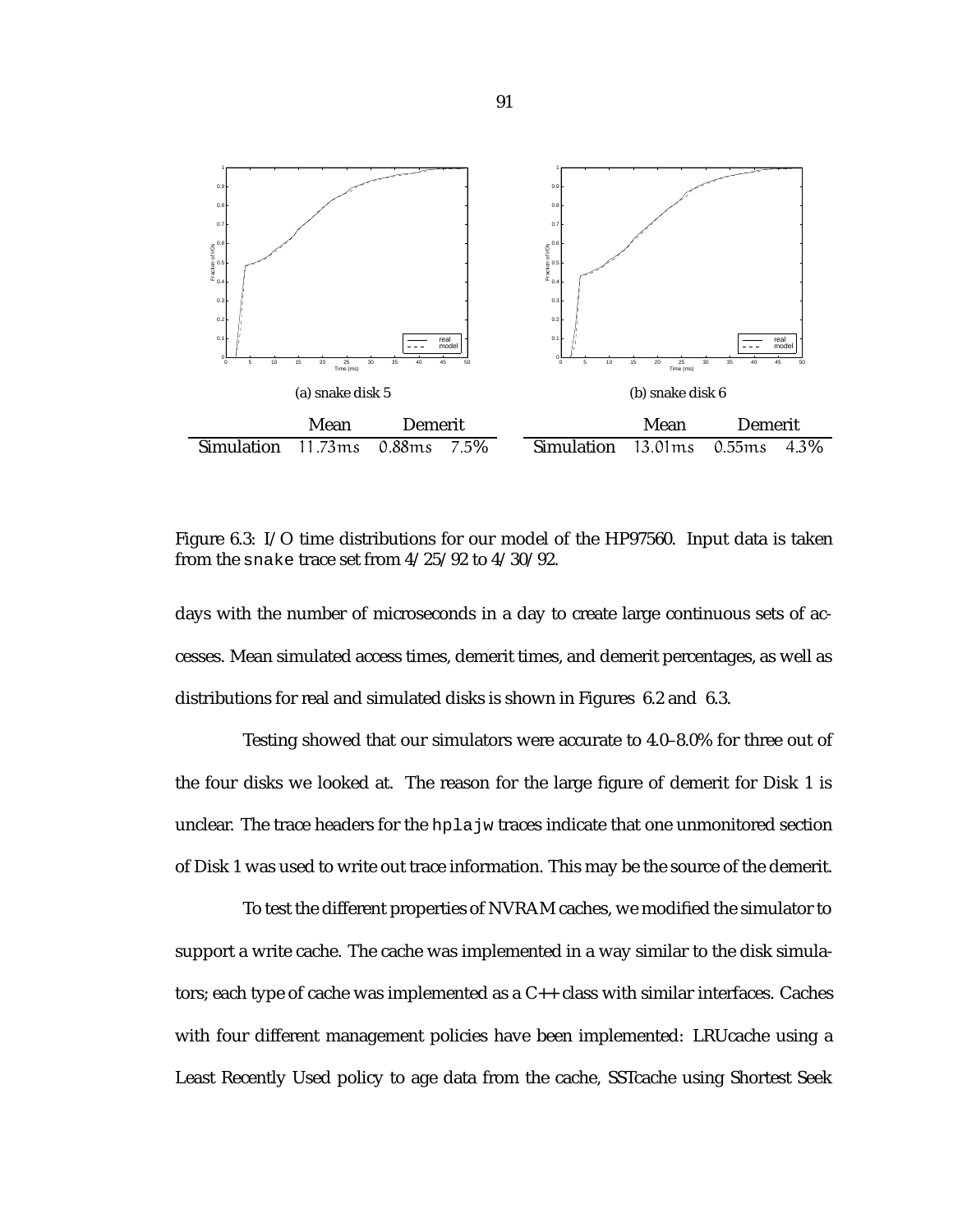Time, LSTcache using the Largest Segment per Track in the cache, and StModcache using the Stack Model-based algorithm we develop in this dissertation.

To clean each cache object, we used two basic mechanisms: either a routine which explicitly cleans the cache while an incoming write waits, or a background cleaning process similar that found in many virtual memory systems. The use of each mechanism depends on the cache eviction policy (see  $\S 3.2$ ). A write behind cache is only cleaned when space is needed for an incoming write, therefore only explicit cleaning is used. The high and low cleaning thresholds pro-actively evict sectors from the cache using both explicit and background cleaning when used. Writes generated by the background cleaner are marked with a flag, but have the same queuing priority as other reads and writes.

### **6.4 Conclusions**

In this chapter, we described the specific implementation details of the HP97560 and HP2200C disk simulators we developed. In particular we discussed details that differentiate our simulators from similar simulators developed by other research groups. We described their use in trace-based simulation and show figures of demerit compared the performance of actual disks. We showed that our disk simulators perform very accurately in three out of four cases with 4.0% demerit for hplajw disk 0, 7.5% demerit for snake disk 5, and 4:3% demerit for snake disk 6.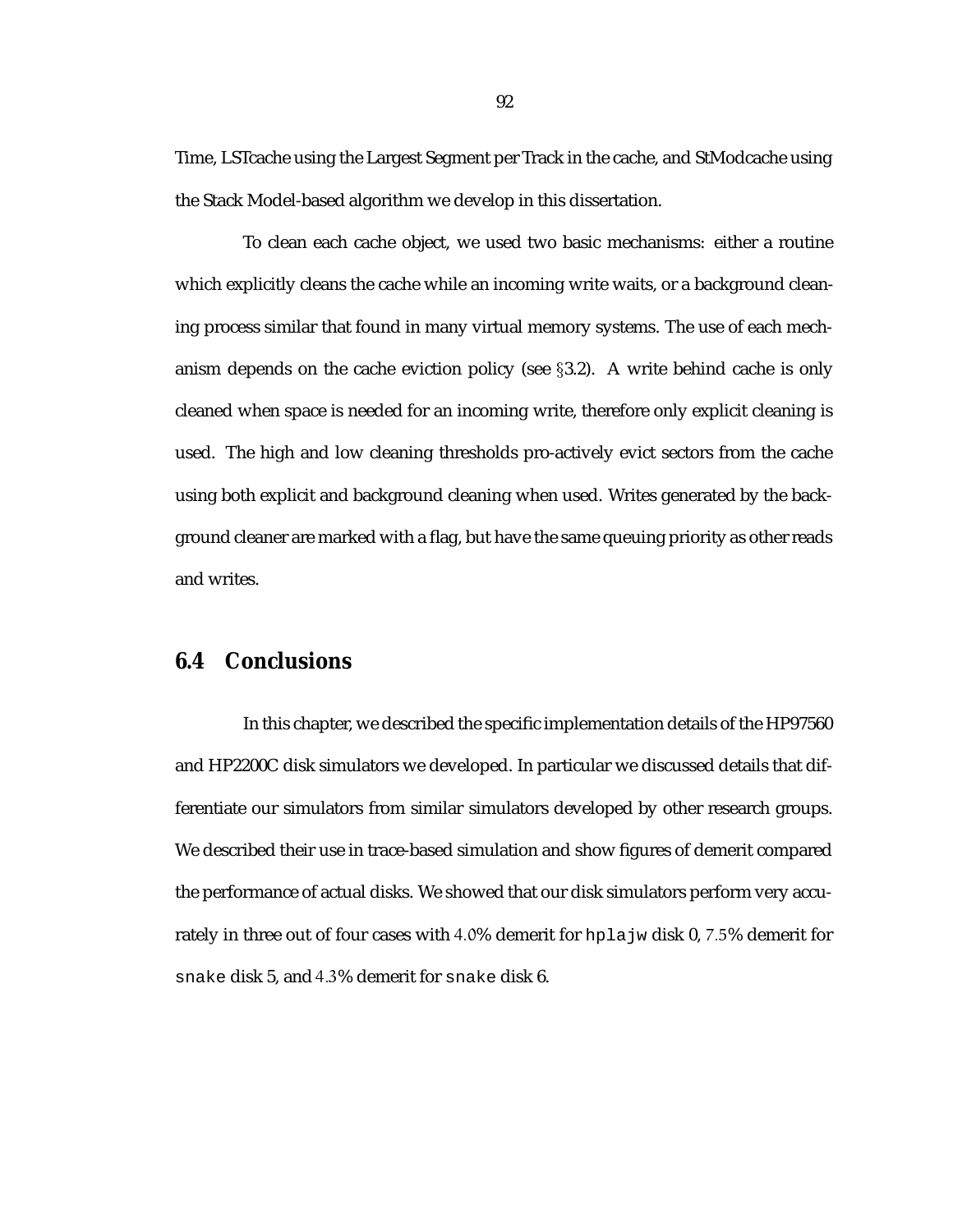## **Chapter 7**

# **Simulation results**

To compliment the mathematical analysis of the cache management techniques presented in the previous chapters, we now use trace-based simulation to study the impact of each technique. Our goal is to see how write cache management affects overall response time for both read and write requests. The major results of these experiments confirm the hypothesis that non-volatile write caching is a huge win: a well-managed non-volatile write cache of sufficient size can result in order of magnitude decreases in mean write service time. In fact, some cache management policies work so well that there are no stalled writes and the write performance of the I/O subsystem mimics the write performance of the cache. The effect of write caching on read response times is generally moderate, with the read delays caused by bursty cleaning writes being infrequent. A discussion of the strengths and flaws of each cache management technique based on our simulations follows in the rest of this chapter.

For our experiments, we collect several related time measurements to deter-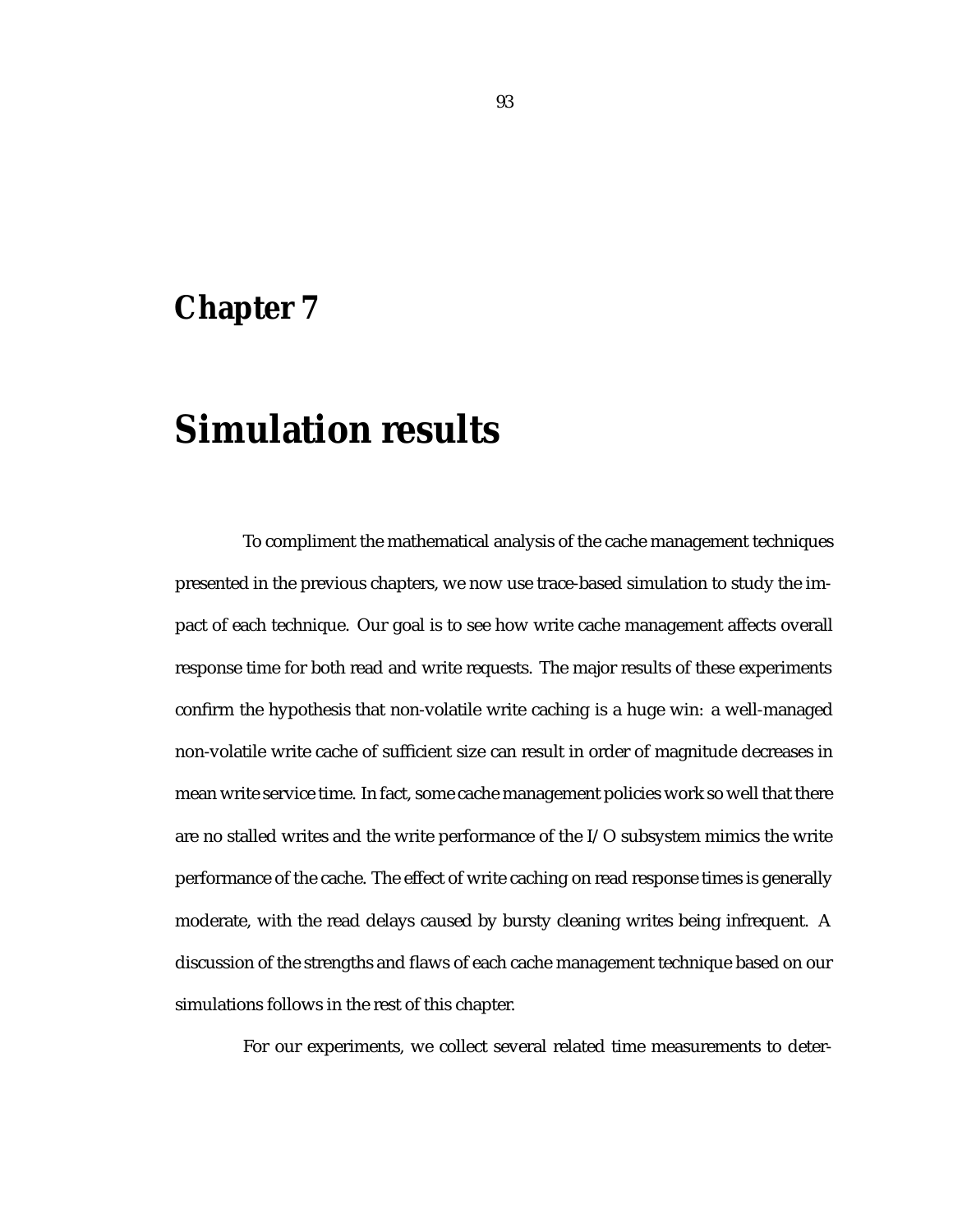mine the effectiveness of different cache management algorithms in trace-based simulation. We model the I/O subsystem as the classic queue/server combination used in queuing theory. Requests are read from the trace, placed in the queue, and wait for the server perform them in the order that they are issued. The *queue time* is the amount of time the request spends waiting in the queue. The server simulates the actions necessary to complete the request at the head of the queue, removes it from the queue, and then repeats this cycle with the new head of the queue until the queue is empty. The *service time* is the time for each request to be completed by the server and depends on the type of I/O request being serviced and the cache state. The time necessary for cache hits and writes smaller than the amount of clean cache space is zero. The times to complete stalled writes, reads, and cleaning writes that require disk I/O include the disk seek time, settle time, and rotational delay as well as time to transfer data to or from the disk. The request *response time* is the sum of the queue time and service time.

We also collect information to measure how much disk activity from the trace the non-volatile write cache eliminates. The number of cache hits and cache misses provide information about how much data is overwritten in the cache. We record the amount of disk activity generated by the write cache, including the number of cleaning writes and their size. The total amount of data written to disk from the cache is a good indicator of the amount of disk activity saved through overwrites when compared to the amount written in the trace. The request times, service times, and number of cleaning writes made by the cache provide information about the contribution of cache cleaning to queue congestion and the amount of potentially wasted disk bandwidth. Finally, the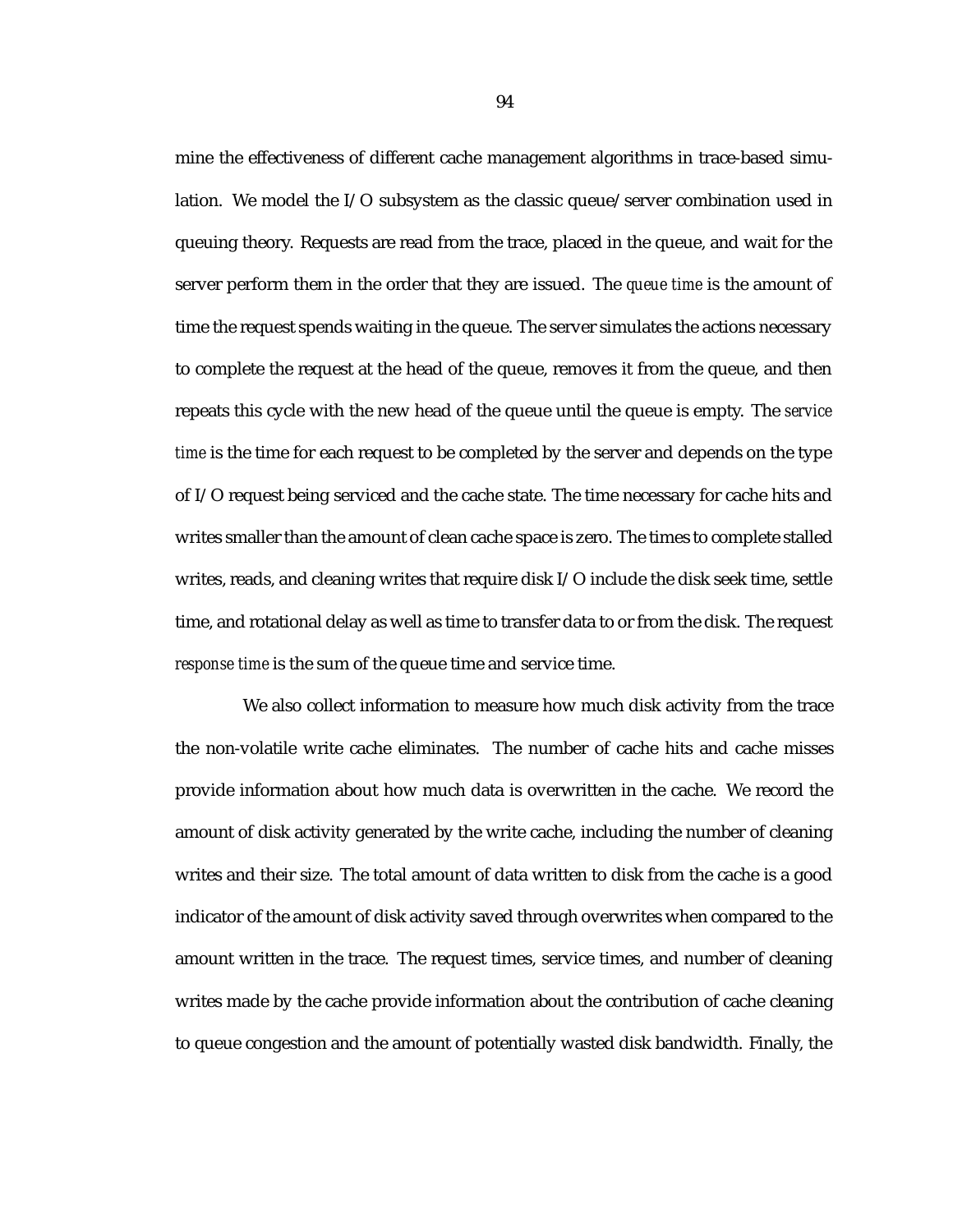number of stalled writes is a good measure of how effectively a management technique keeps clean space available in the cache.

We wish to use I/O request response times for measuring the effectiveness of cache replacement techniques. We find that inaccuracies in the queue times of our results make this information unreliable for comparison with the times in the trace, however. These inaccuracies are caused by two factors:

- 1. Disk activity traces record I/O request times that represent the interaction between the processes, the operating system kernel, and the I/O subsystem of a computer. Adding a non-volatile write cache changes this interaction, but the request times remain fixed and do not correctly reflect interaction with the modified system.
- 2. Small inaccuracies of less than a millisecond in the service times of our simulators skew the queue times of long strings simulated read events compared to those in the traces. There are several such long groups of reads of consecutive sectors in the traces (presumably to back up the disk) where each read explicitly begins within a millisecond of the completion of the one before it. Our disk service times were slightly too large  $\left\langle \langle 1 \rangle \right\rangle$  reating long sequences of events waiting for service by the disk where none existed in the trace.

Both of these factors result in skewed queue lengths which sometimes (especially in the case of the consecutive reads) skew mean queue times by several milliseconds. This makes comparing the response times of the trace-based simulations and the traces impossible. We do however compare response times between traces, especially for our idle detection experiments. To avoid queue time skew for some experiments where response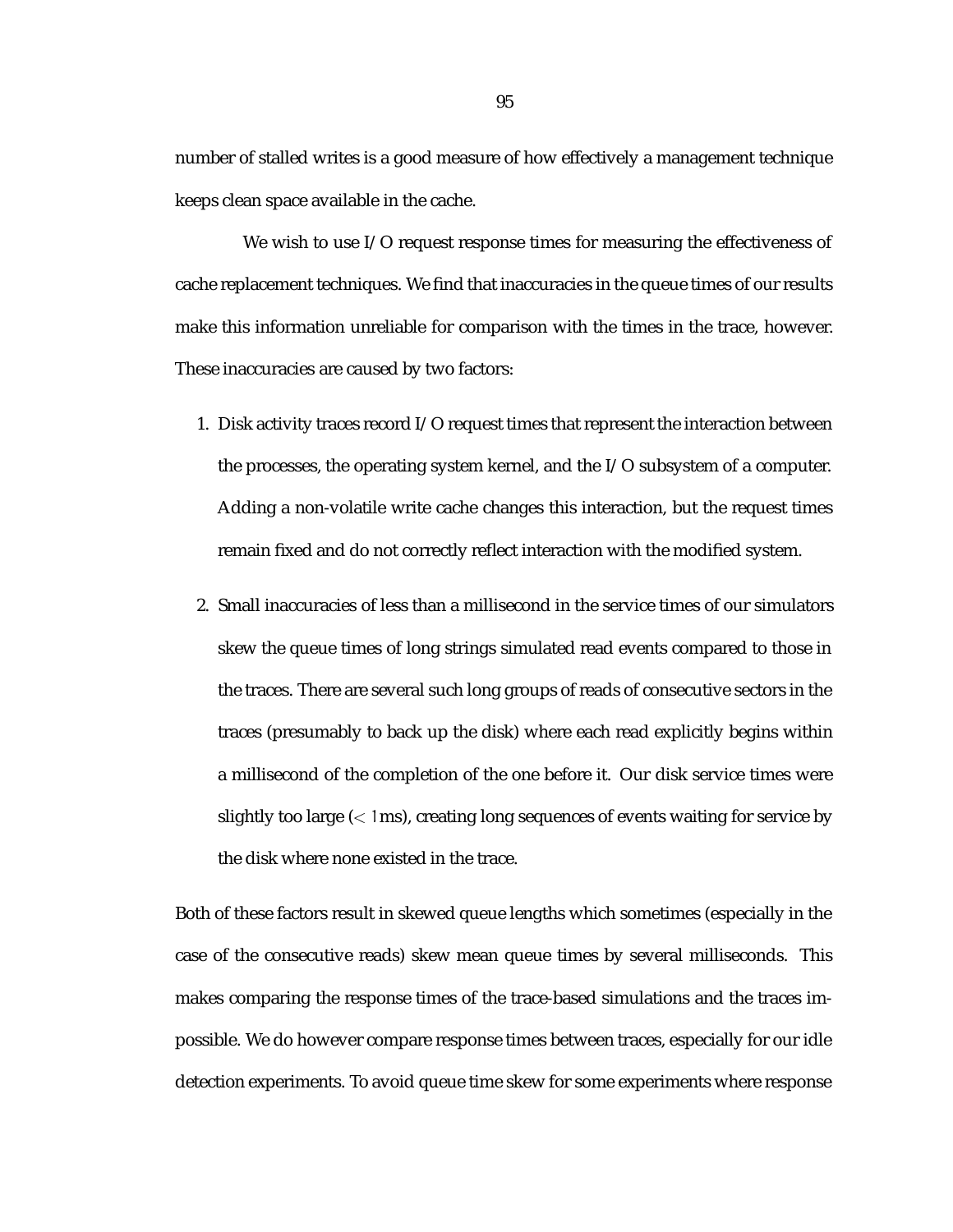time was especially important, the first 90 minutes of each trace was truncated to remove the groups of consecutive reads causing the skew.

Rather compare response times between the traces and our simulations, we rely on metrics which are accurate and indicate trends in response time when a non-volatile write cache in use. Of these, service time was the most important because our simulators are shown to be very accurate in Chapter 6. This allows us to directly compare mean service times between different simulation runs with the service times in the original traces. The number of cache misses and the number of stalled writes are also important because they affect how many write requests must wait for disk I/O to occur before being written into the cache. Finally, the number of writes and the amount of data needed to clean the cache are strong metrics for cache efficiency because increased cleaning activity increases the queue and response times of read operations.

For our experiments, we concentrate on disks 5 and 6 of the snake trace set and disk 0 from the hplajw set. Some of the important static and dynamic characteristics for these data sets are summarized in Table 7.1. Write requests in these traces are all sent to the cache and then eventually updated on disk with the exception of large writes (> 16KB), which are sent straight to disk. Writes larger than 16KB are passed directly to the disk because they constitute a large portion of a disk track for the disks we examine. This makes them relatively efficient to write immediately and avoids consuming large portions of cache space in the smaller caches we test.

The remainder of this chapter is divided into four major sections. The next section describes simulation results comparing the three different management algorithms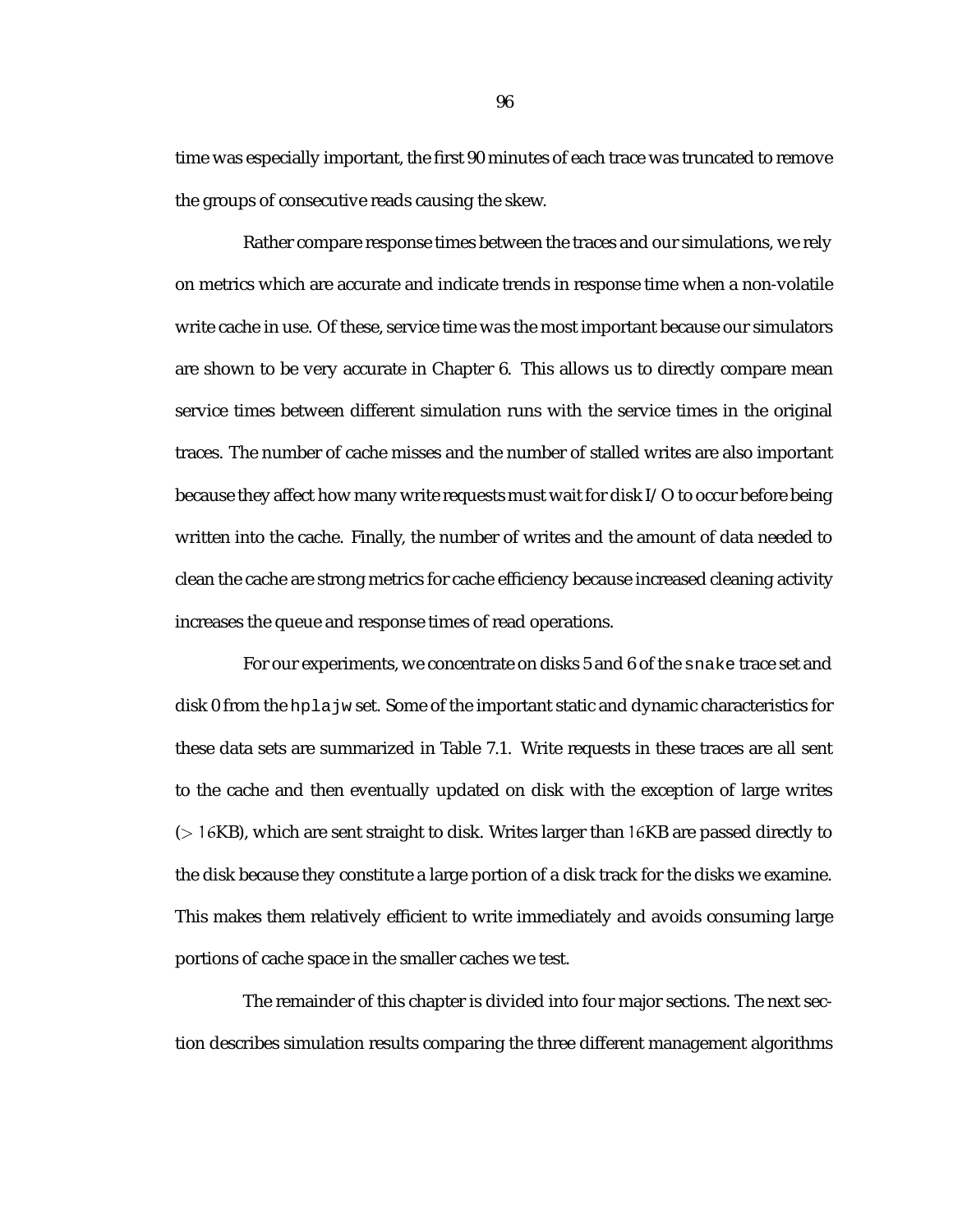| Disk | # of Read | Mean Read   | <b>Mean Service</b> | Block       |
|------|-----------|-------------|---------------------|-------------|
|      | I/Os      | <b>Size</b> | Time (all)          | <b>Size</b> |
|      |           | (KB)        | (ms)                | (bytes)     |
| 5    | 134420    | 5.354       | 11.735              | 512         |
| 6    | 146782    | 6.152       | 13.039              | 512         |
|      | 41080     | 4.409       | 25.346              | 256         |

Table 7.1: Characteristics for disks used in our analysis.

| Disk | $#$ of Write I/Os | <b>Mean Write Size</b> | <b>Mean Service</b> |  |
|------|-------------------|------------------------|---------------------|--|
|      |                   |                        | Time (writes)       |  |
|      |                   | (KB)                   | (ms)                |  |
| 5    | 129379            | 6.876                  | 12.388              |  |
| 6    | 240632            | 6.726                  | 12.714              |  |
|      | 82054             | 6.024                  | 27.475              |  |

presented in Chapter 3. Section 7.2 presents simulation results for the stack model-based algorithm described in Chapter 4. The simulations showing the effects of the idle detection technique in Chapter 5 on response times is found in Section 7.3. Finally, the last section summarizes the important results of these simulation studies.

# **7.1 Cache management results**

For our first set of experiments, we concentrate on the relative merits of the cache management techniques presented in Chapter 3 [22]. The goal is to understand the basic mechanisms that control cache performance and examine how thresholding techniques and cache size improve cache performance. The following three subsections describe the performance of the least recently used (LRU), largest segment per track (LST), and shortest access time first (STF) algorithms with different thresholding schemes and cache sizes. Section 7.1.1 describes the performance of a very simple write behind non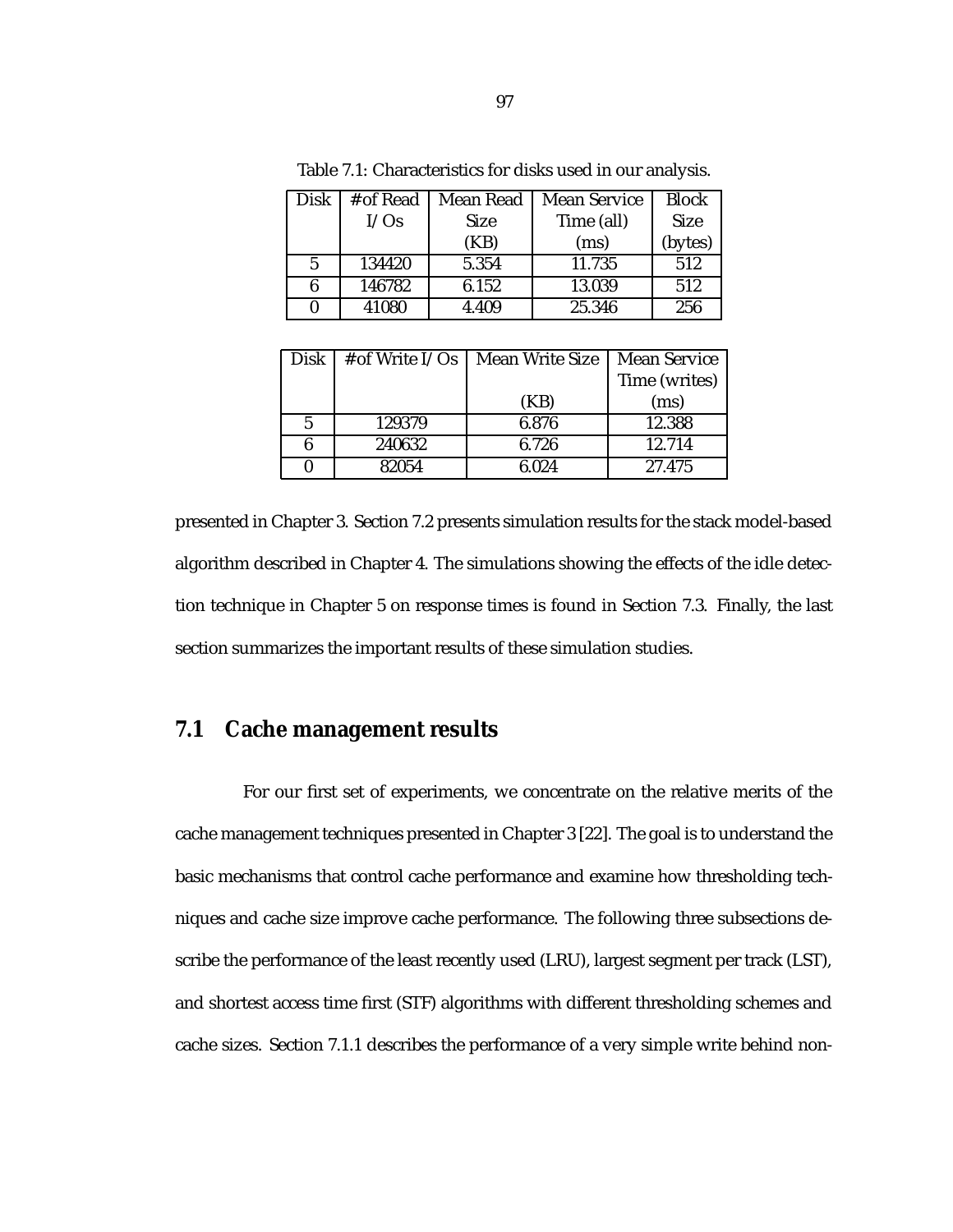volatile write cache. Because this simple technique yields a good reduction in disk write activity but a high number of stalled writes, simulation results for single and dual threshold caches of different sizes are shown in Section 7.1.2. The good performance of dual threshold caches motivates a series of experiments to examine the relationship between replacement algorithm and cache size. The results of these simulations are shown in Section 7.1.3. This first series of experiments concentrates on snake disk 5 and hplajw disk  $\mathbf{0}$ .

#### **7.1.1 Write behind cache management**

A write cache contains the modified disk blocks which must be eventually committed to disk to make room for new blocks as write events occur. A simple policy to evict blocks from the cache is to wait until the cache is completely full and then purge the cache with a write behind strategy, as explained in Chapter 3. Because the cache operates at a nearly full steady state, writes frequently stall while room is made for the new data. The idea of simple non-volatile write behind caches was first suggested but never tested by Biwas, Radhakrishnan, and Towsley [6] because such policies "would result in unacceptably poor performance" because of frequent stalling.

We performed our own tests with write behind caches. We varied the cache size starting at 128KB and doubled the size on each run until we reached 2MB. For the three disk scheduling algorithms we tried, LRU performed the best in these tests, closely followed by STF, and then LST. Our service time measurements show that LRU and STF decreased the mean service time by at least 25%, scaled well as cache size increased, and reduced the number of writes to disk by at least 75% for both disks. The LST managed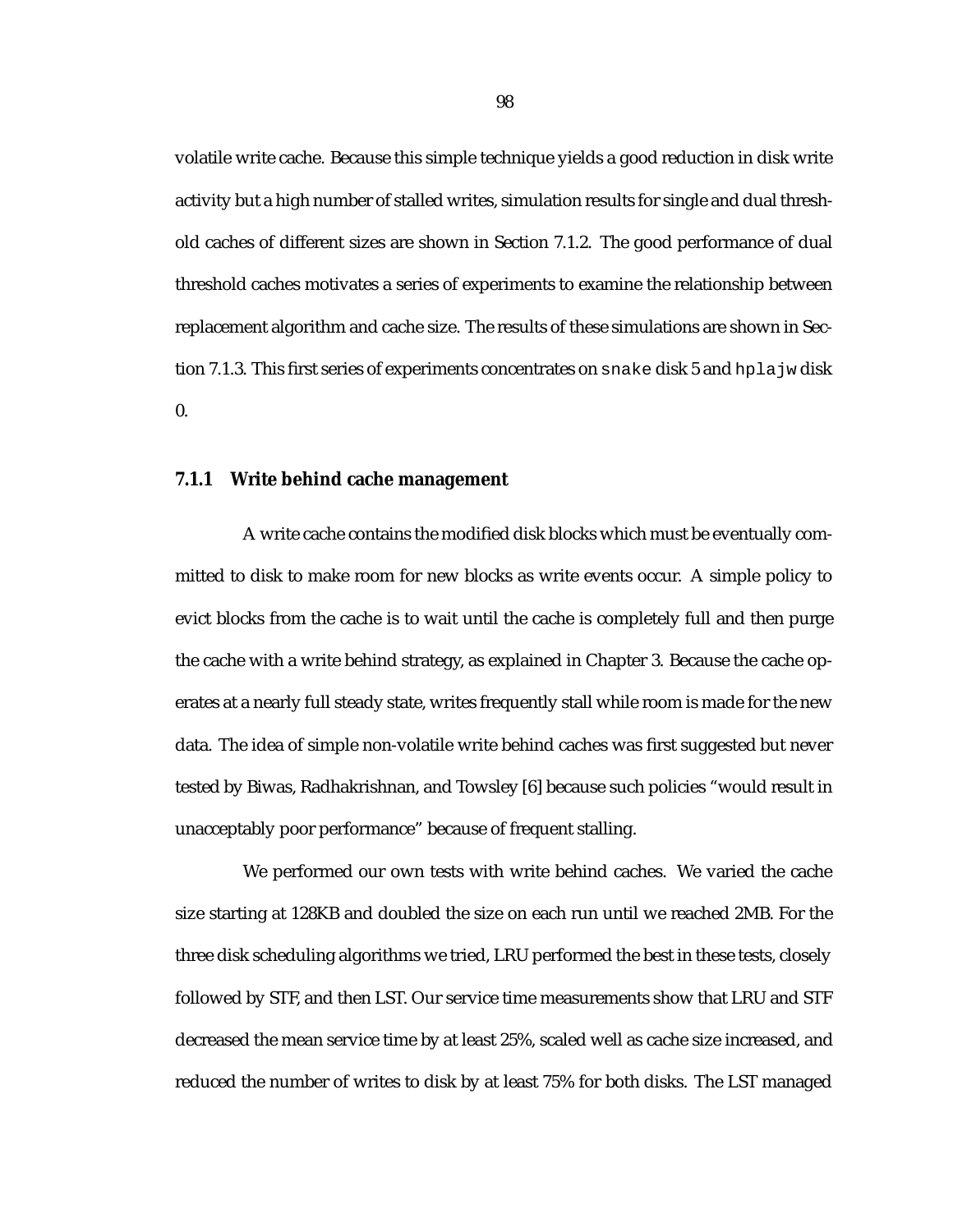cache produced little reduction in the number of writes to disk especially for small caches with a correspondingly small reduction in service times.



Figure 7.1: Cache misses for disks with a write behind cache.

Our results for stalled writes in some measure dispute the assumption that write behind caches are ineffective because of the high number of stalled writes (see Figure 7.1). While the cache miss rate is high for LST caches (nearly 100% of all writes are cache misses for small caches), cache misses for the LRU caches were much smaller (less than 20% for disk 5 and 40% for disk 0) with the performance of the STF cache in between. These results show that write behind caches can be effective and offer significant performance improvement without having any cache parameters to tune.

#### **7.1.2 Cache management with thresholds**

While a simple write behind cache can improve cache performance, the best cache management algorithm we examined only showed 30–50% improvement in mean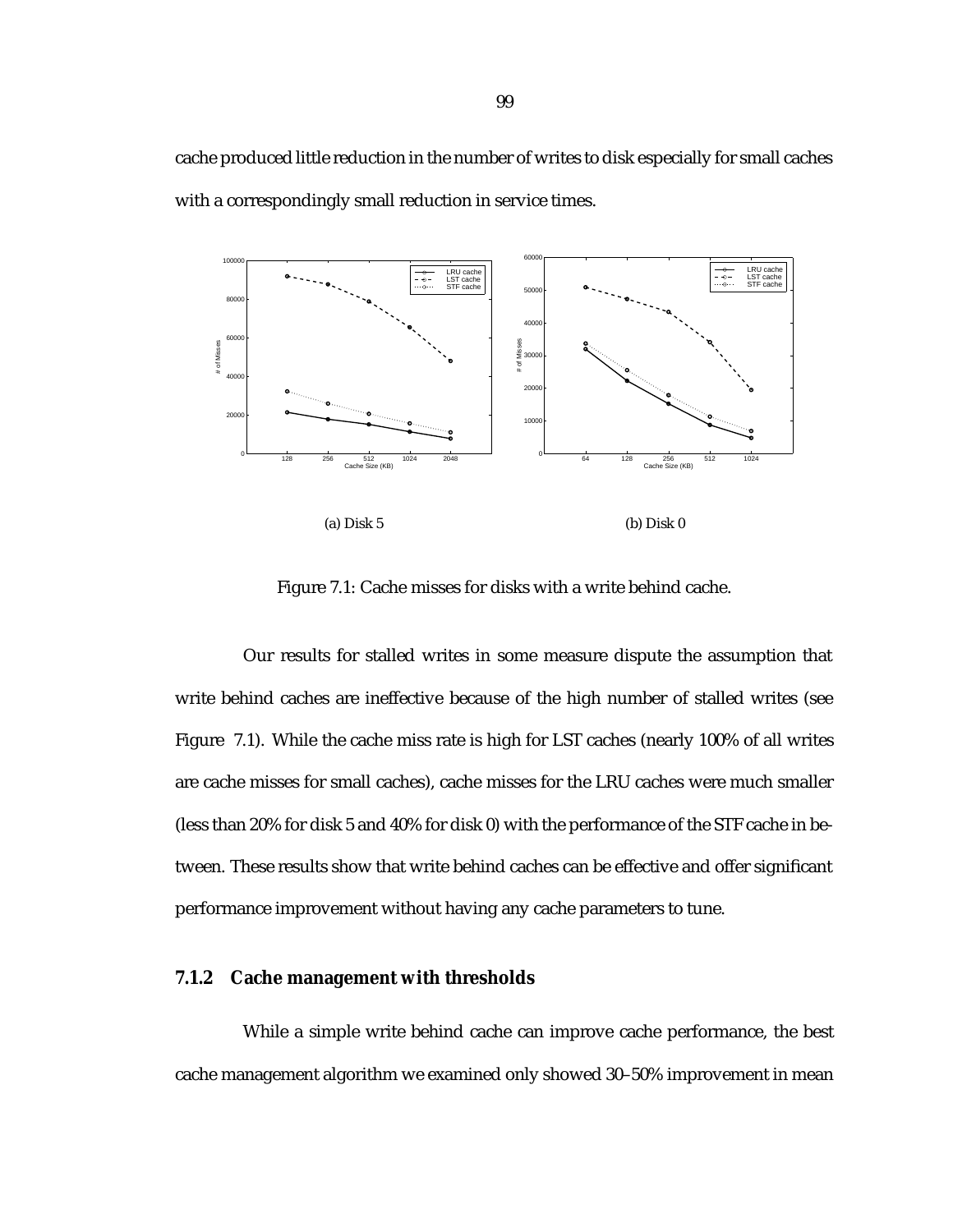service time. For this reason, we also study a track based purge policy triggered by thresholds to prevent the cache from becoming completely full or (in some cases) completely empty. By preventing the cache from becoming completely full, stalled writes are reduced because some clean space is always available to hold new data. Since the cache does not completely empty, some data that will be overwritten in the cache in the near future will (hopefully) not be written to disk.

First we consider a single threshold variant of this cache eviction policy. With this type of cache, the high and low thresholds are set to the same value. The resulting cache is similar to a write behind cache, with some improvements. Because there is always some clean space in the cache, writes to the cache stall less frequently and cache writes can be made by the background cleaner. The amount of cache space cleaned in the background is small and the cache must be cleaned frequently.

We performed experiments to investigate the sensitivity of the cache to the threshold setting. We looked at single threshold caches of two different sizes for each disk; the caches were 128KB and 256KB for disk 5 and disk 0. Cache sizes were small to prevent the cache from holding the working set of written blocks. At the same time, we wanted to get some feeling for how these parameters change with cache size.

The number of writes to disk for a single threshold cache was within 10% of that of a write-behind cache of the same size for the LRU and STF algorithms until the threshold rose above 90%. The write traffic of the LST cache for disk 5 was also within 10% for both sizes, but the single threshold LST cache improved about 30% for most threshold values. The least amount of write traffic was produced for all single threshold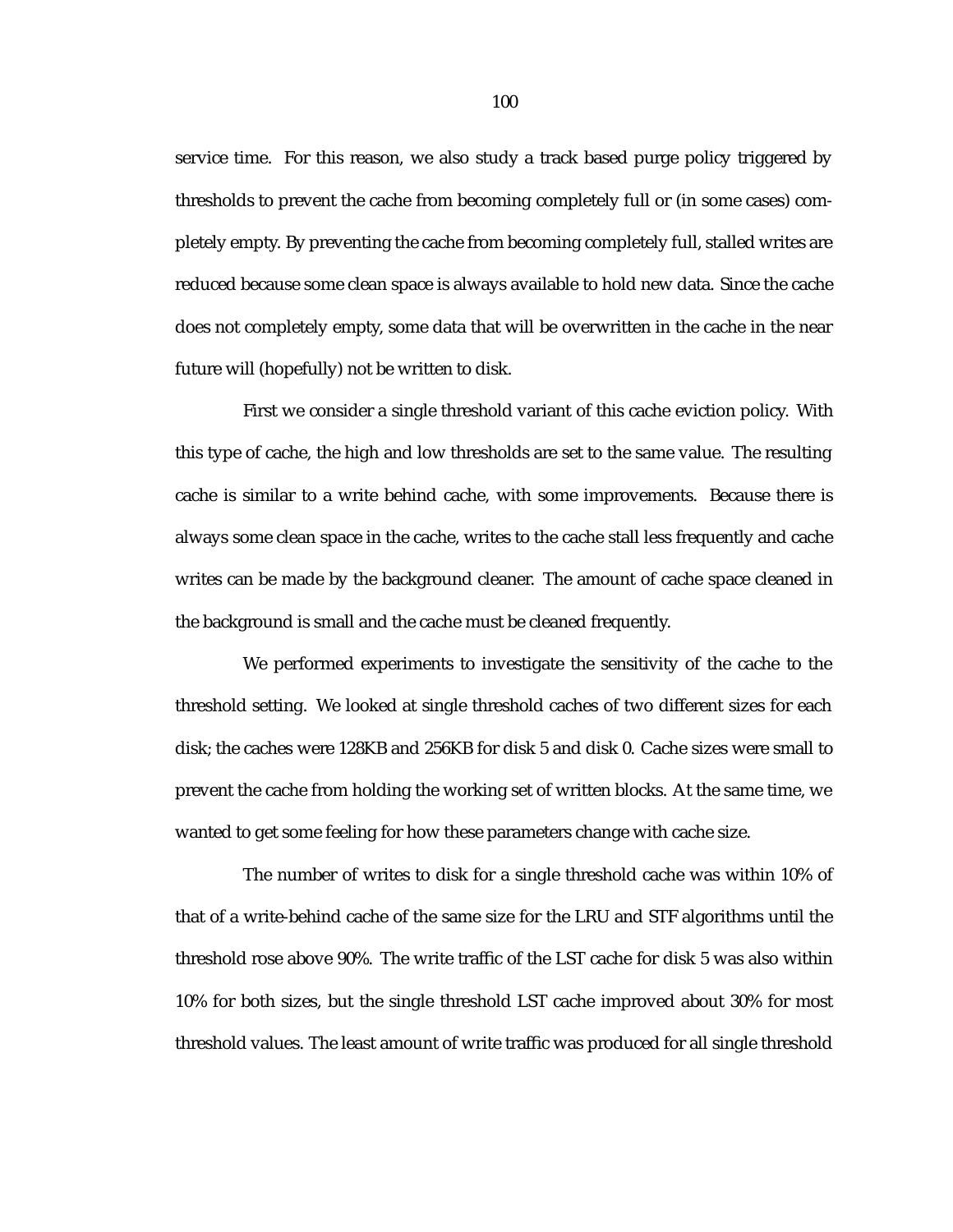





Figure 7.2: Number of cache misses for disks with a single threshold cache.

caches when the threshold was set at 98%. This single threshold cache produced 25–50% fewer writes than the write behind cache.

Our results also show that adding a single threshold only improved the number of stalled writes produced by the write behind cache (see Figures 7.1 and 7.2). The reduction in stalls is attributed to the clean space kept available by the threshold; data is written instead of forcing stalls. Since only the number of stalls changes, temporal locality still dominates and the LRU cache performs best.

Our results show that choosing a good cache threshold is a trade-off between the numbers of stalled writes and writes to disk. To obtain good overall performance, we try for a balance that decreased the number of writes to disk, but avoided sharp increases in the number of stalled writes. Based on these criteria, we note that the best choice for a high limit threshold is in the range of 90–95% for both disks for all algorithms.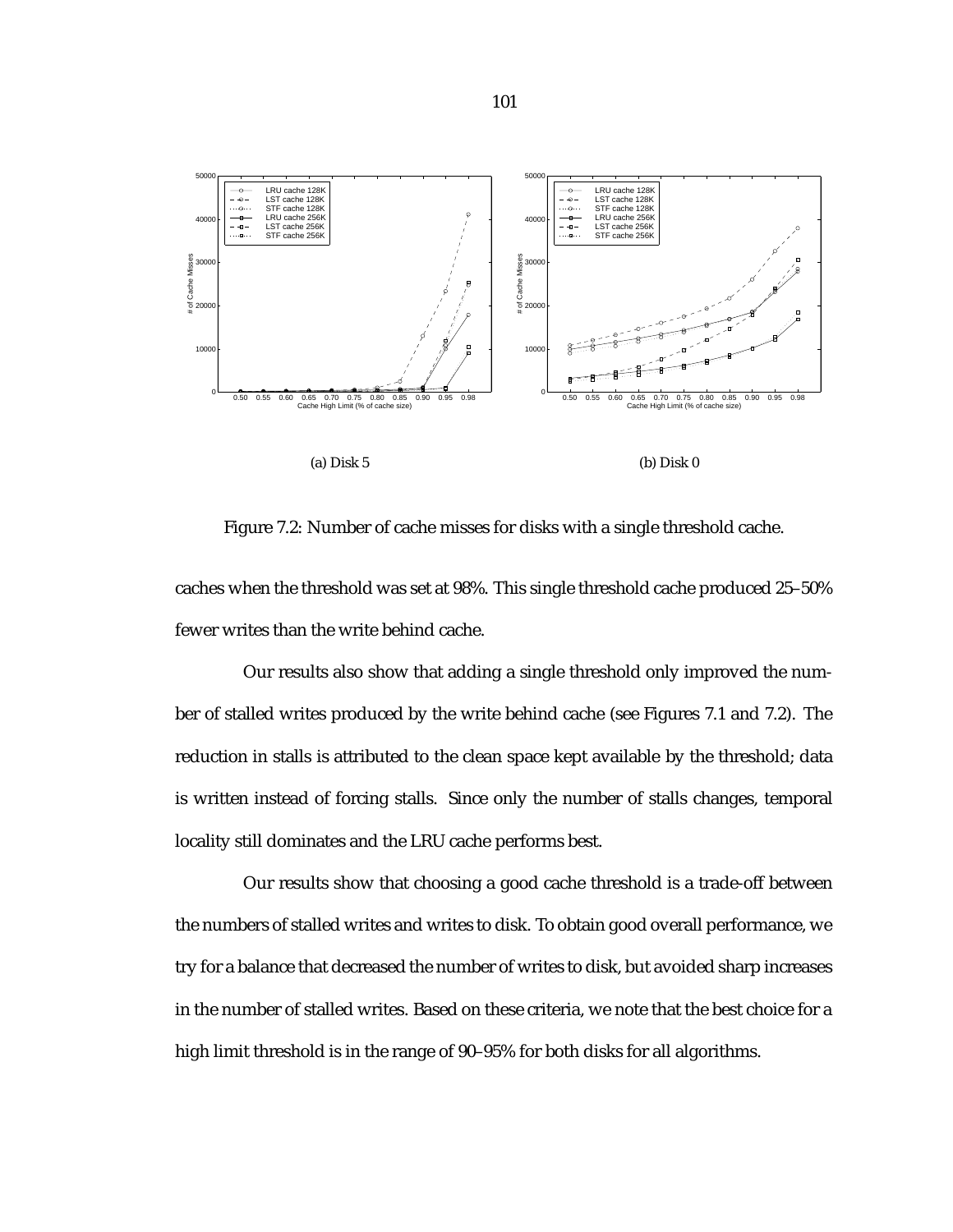Using a single threshold improves cache performance, but it is difficult to find a good balance between writes to disk and stalled writes. To avoid this problem, we also look at caches using high and low thresholds to create hysteresis in the cache purging process. Because the amount of space cleaned using a dual threshold scheme is larger, the number of stalled writes will decrease.

We began by testing how the interaction of the high and low threshold values affected performance. We fixed the high threshold at the single threshold values and varied the low threshold value from 10–85%. For these experiments, cache size was set at 256KB. The number of cleaning writes and cache misses for each cache are found in Figures 7.3 and 7.4.



Figure 7.3: Number of cache misses for disks with a high and low threshold cache.

Finding a good value for the low threshold depends on what metric is used. Based on the number of cache misses for each cache, all three algorithms perform best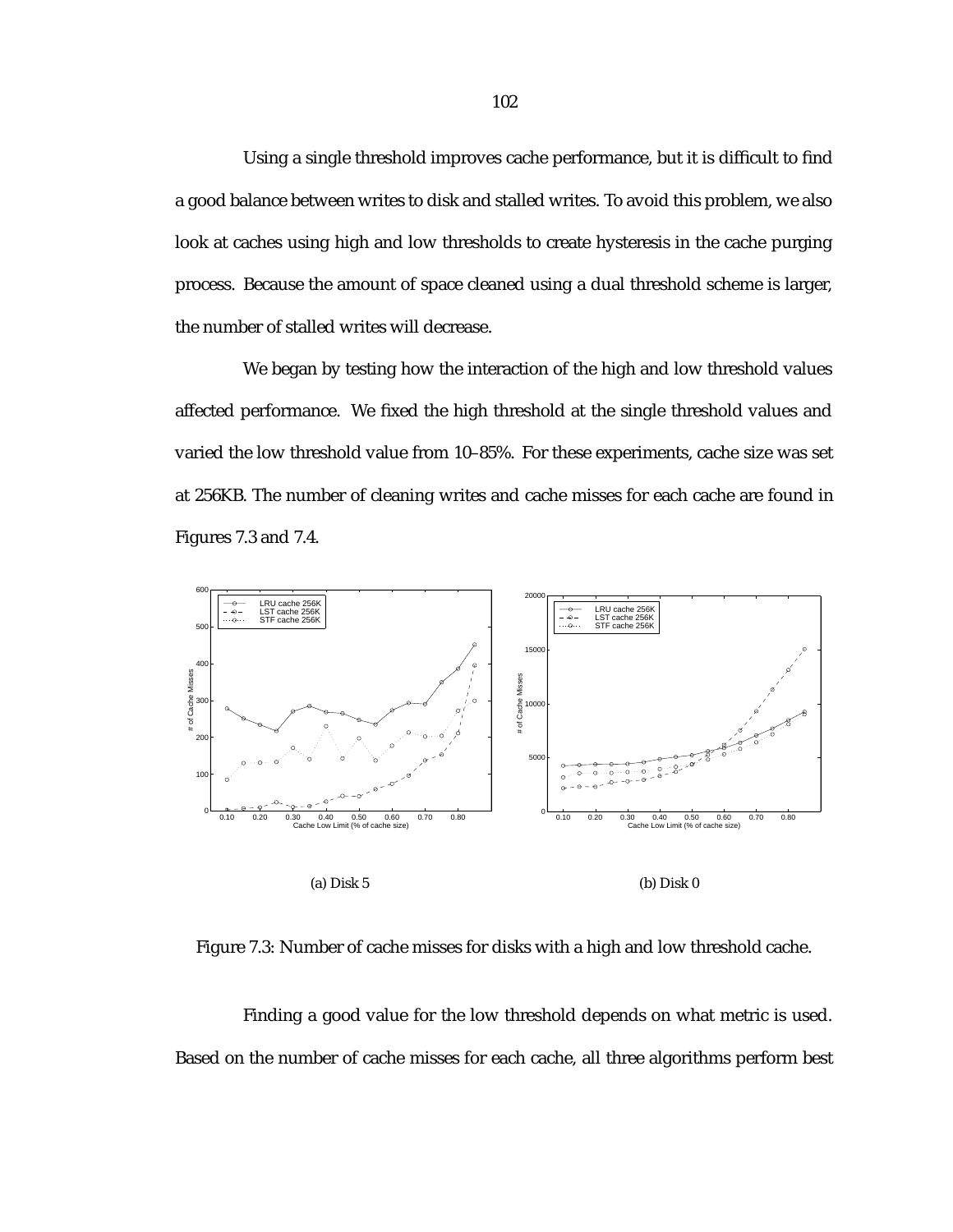

(a) Disk 5

(b) Disk 0

Figure 7.4: Cache generated write traffic for disks with a high and low threshold cache.

when the low limit was set in the 15–20% range. It is more difficult to measure the performance of the write cache based on the number of writes generated to clean the cache. The LRU cache also shows the unusual property that number of writes decrease by almost 5% as the lower limit is raised. The LST and STF algorithms perform well for both disks when the low limit is set in the 15–20% range. The number for both algorithms is not minimal for disk 0, because of the unusual rise and fall in the number of writes.

In terms of performance, adding a second threshold causes mixed results. It reduces the number of stalled writes for the LST cache to almost zero, and reduces the number of writes for the LST cache to that of the other algorithms (see Table 7.2). At the same time, it degrades the performance of the LRU algorithm. Cleaning large portions of the cache benefits the LST cache because it will always use the fewest number of large writes to clean cache space. This same action reduces the number of dirty blocks in the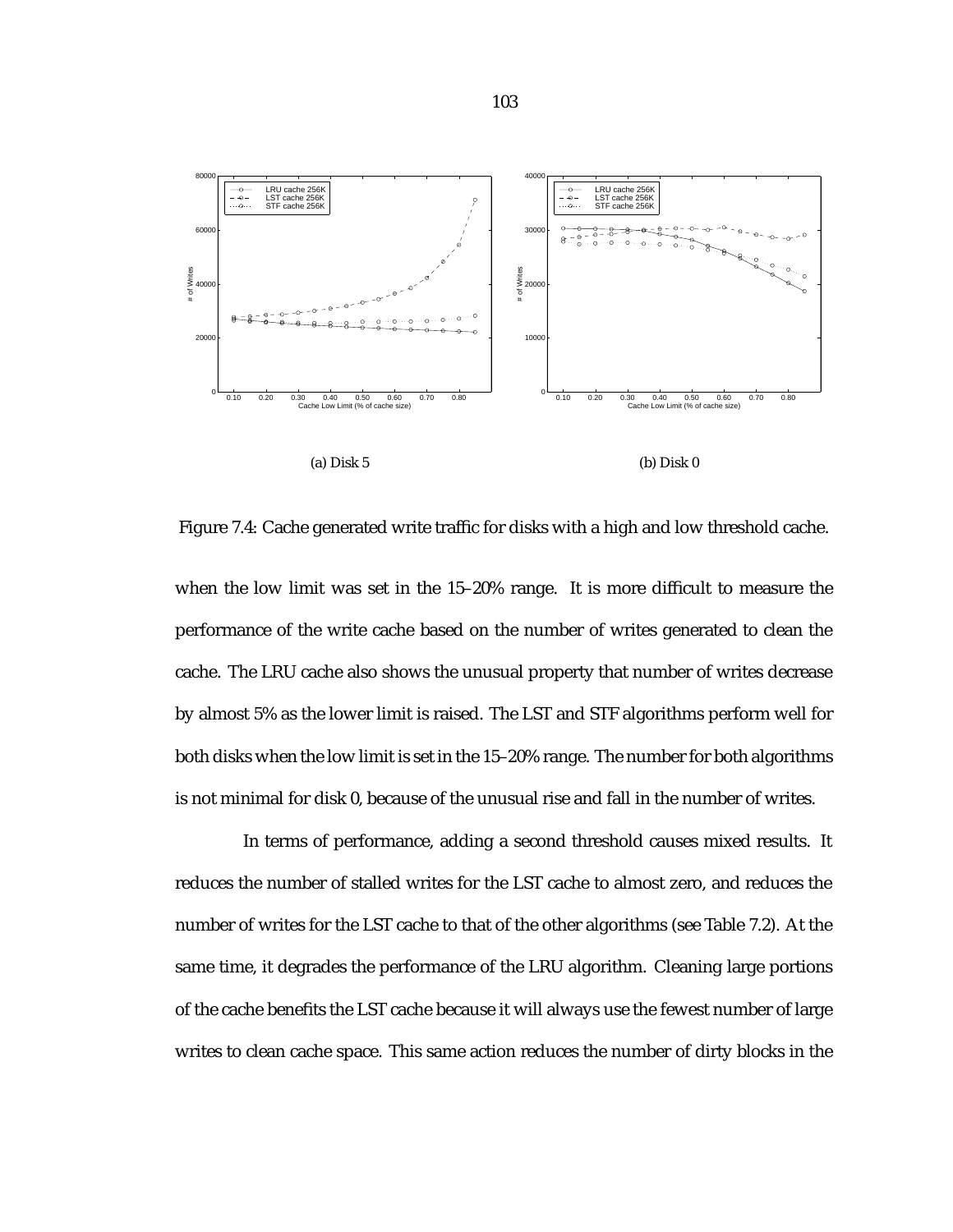|                     | Write  | Single           | Dual             |  |  |
|---------------------|--------|------------------|------------------|--|--|
|                     | Behind | Threshold        | <b>Threshold</b> |  |  |
| LRU                 | 22194  | 21155            | 26039            |  |  |
| <b>LST</b>          | 98117  | 83010            | 28589            |  |  |
| <b>STF</b><br>31773 |        | 30227            | 25791            |  |  |
| Disk 5              |        |                  |                  |  |  |
|                     | Write  | Single           | Dual             |  |  |
|                     | Behind | <b>Threshold</b> | Threshold        |  |  |
| LRU                 | 30187  | 17083            | 30243            |  |  |
| <b>LST</b>          | 53569  | 29928            | 29165            |  |  |
| <b>STF</b><br>34633 |        | 20573            | 27553            |  |  |
| Disk 0              |        |                  |                  |  |  |

Table 7.2: Write traffic for disk 5 and disk 0 generated by a 256k cache.

LRU cache whenever cleaning is performed. The LRU algorithm may be able to make better choices when there are more dirty blocks in the cache. In spite of this limitation, the LRU algorithm performs well, confirming that temporal locality is still important.

#### **7.1.3 Cache size variation**

The performance of the dual threshold caches leaves an open question: is it better to stall less or write to the disk less? We looked at the answer to this question while examining the impact of cache size for the LRU, STF, and LST algorithms. We used the number of cache misses as our best metric for setting the high and low thresholds for each cache. High threshold values were set to the values used in our lower bound tests: 90% for the upper thresholds for all caches. Low threshold values were set to 20% for disk 5 and 15% for disk 0. For these experiments, we varied cache size from 128KB to 2MB, doubling memory size for each successive run.

The results from our cache size experiments show that all three management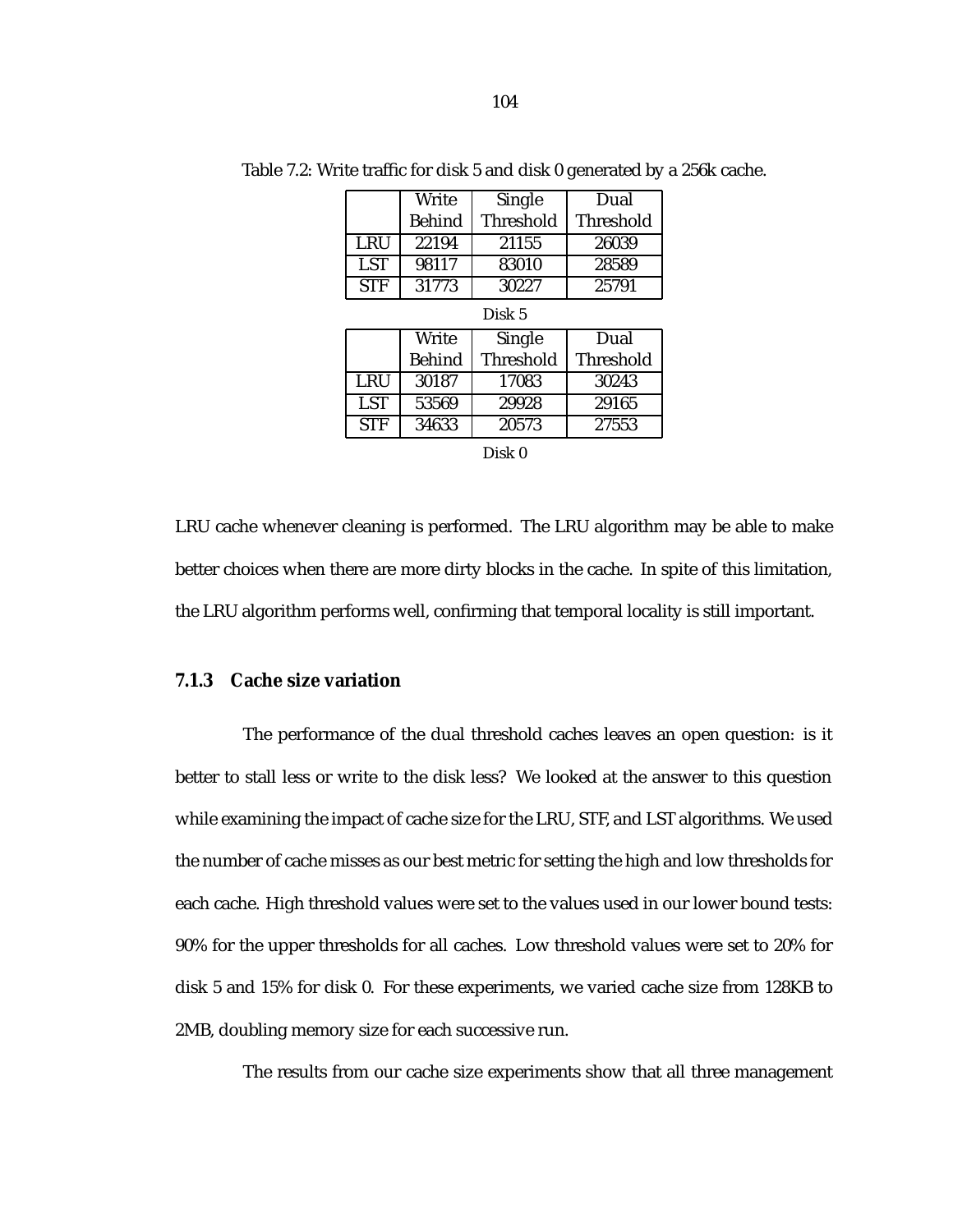

Figure 7.5: Write cache misses for disks with different dual threshold write cache sizes.



Figure 7.6: Mean service times for disks with different dual threshold write cache sizes.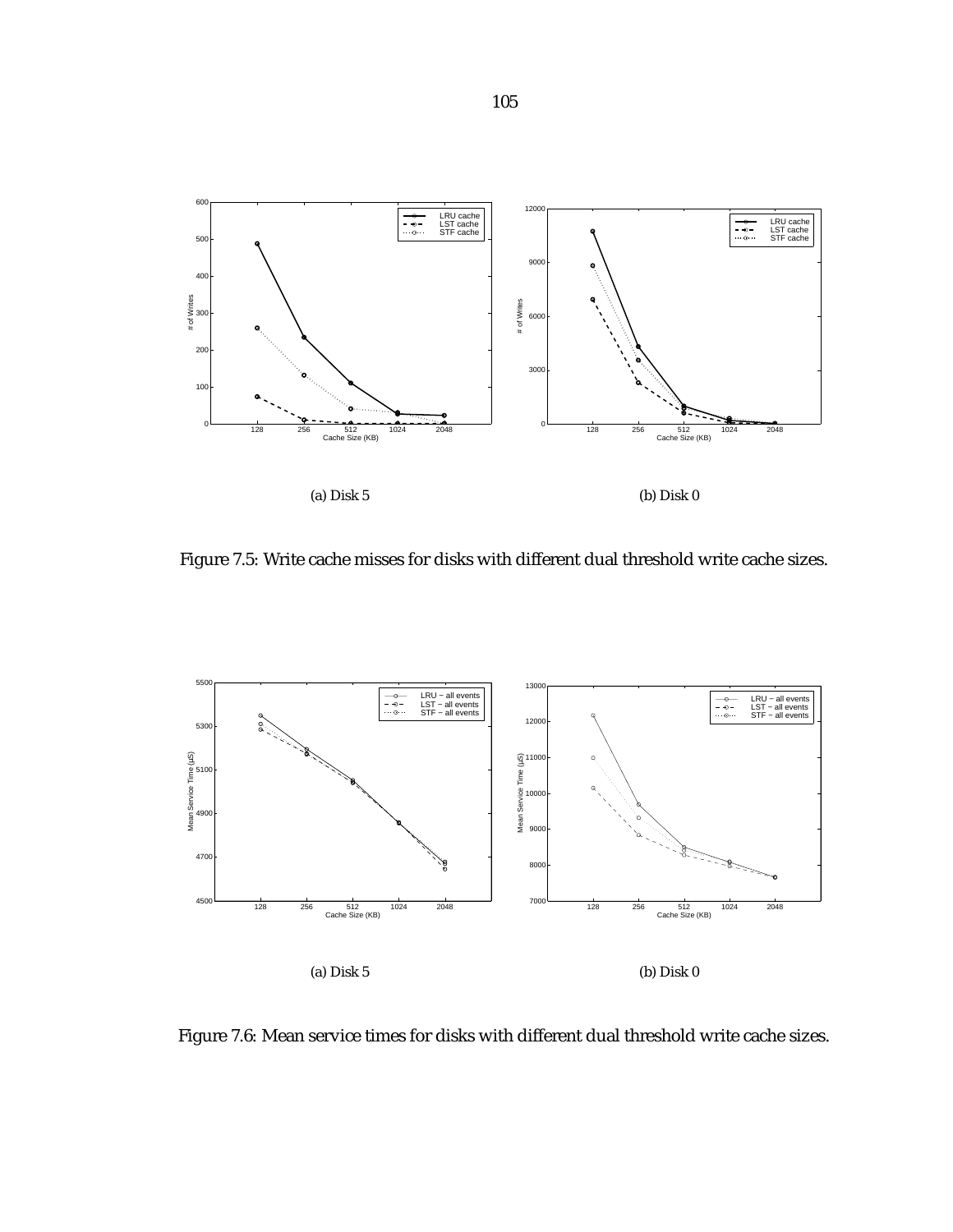algorithms scale equally, though the head position aware algorithms (LST and STF) may scale slightly better than LRU. Looking at the number of writes generated by each cache, the LST, STF, and LRU caches produced almost identical numbers of writes for disk 0, and LRU produced approximately 10% more writes for disk 5. The rates of decrease for STF and LST were were slightly higher than that for LRU for disk 5. Perhaps temporal locality becomes less significant as cache size grows larger for that disk. At that point, algorithms that take advantage of head position may become more useful.

Looking at the mean service and cache miss data, fewer cache misses have a direct and beneficial effect on the service time (see Figures 7.5 and 7.6). The LST cache produces the lowest service times for both disks, and produces zero stalled writes with the smallest amount of cache space for both disks. Service times for all trace events quickly converged to an average dominated by the service time of read events for both disks.

Lower service times are only beneficial if they contribute to lower overall response times. While the LST algorithm does produce consistently fewer stalls and better service times, it also tends to write more often to disk. If these additional writes are increasing the amount of time that other events spend queueing for service, then an algorithm other than LST is a better choice.

To check to see if this was happening, we collected queue time information for two sets of events in the disk traces. The results in Figure 7.7 show mixed results. For disk 5, the STF cache produces mean queue times for write events that are better than either LRU or LST. The set of write events from disk 0 shows that the LST cache has a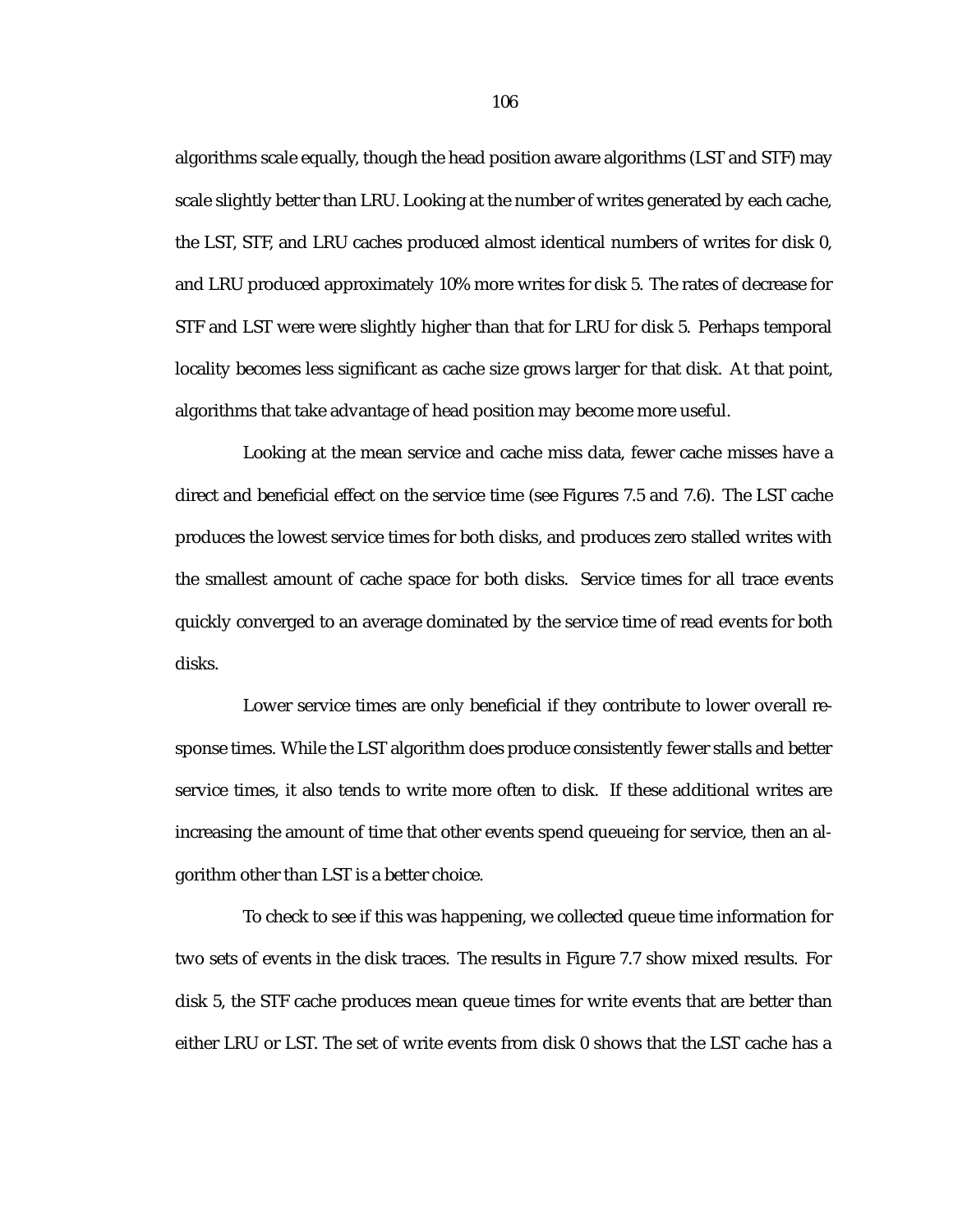

(a) Disk 5

(b) Disk 0

Figure 7.7: Mean write queue times for disks with different dual threshold write cache sizes.

lower mean queue times than the other caches though the values are close enough not to be significant. The read queue times for disk 5 were abnormally long (for reasons mentioned at the beginning of this section), but, the read queue times for both disks did show trends similar to their write counterparts.

## **7.2 Simulations using the stack model algorithm**

As results in the previous section show, the LRU, LST, and STF algorithms can very effectively reduce the amount of write traffic sent to the disk and produce a comparatively small percentage of stalled writes. No one algorithm is clearly the best for all cache performance metrics, however. The LST algorithm produces a small number of stalled writes, but writes to disk the most often. The STF replacement policy writes the least amount to disk, but produces and higher number of stalled writes. The LRU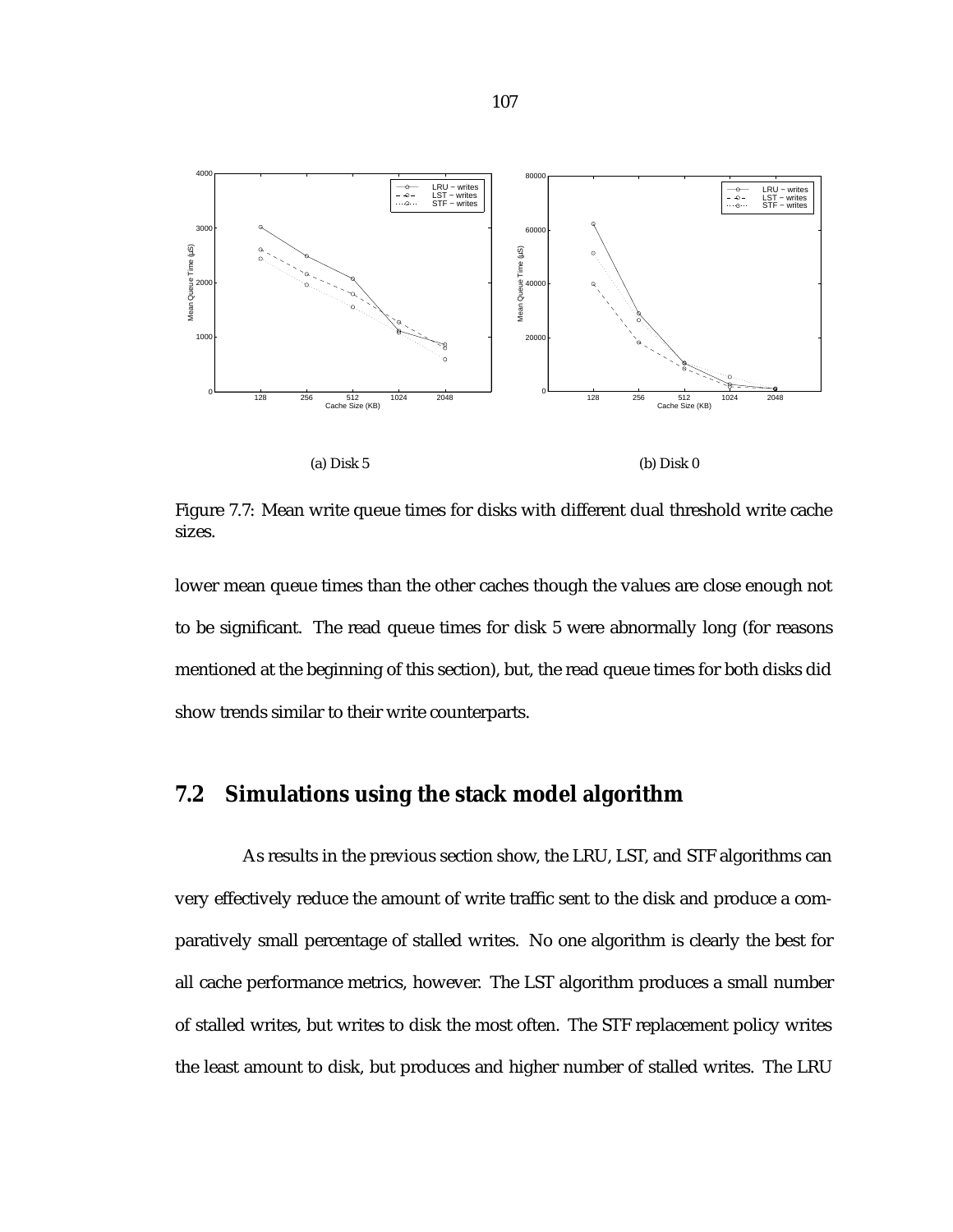cache performs somewhere in between LST and STF in terms of stalled writes and disk activity. These results motivated the development of the stack-model based algorithm presented in Chapter 4. Our experiments with this algorithm focus on disks 5 and 6 from the snake traces.

To validate our approach of grouping segments into hot and cold regions, we examine the effect of manually varying the size of the hot region of our cache [23]. If this approach is correct, the number of writes to disk should be high when the hot region is small because the large hot segments are frequently being replaced. As cache size increases and approaches the knee, the number of writes to disk should decrease rapidly because more hot segments fit into the hot region. The number of writes should then decrease gradually past the knee as all the hot segments are now in the hot region. The results (see Figure 7.8) showed precisely this type of behavior, with decreases of as much as 25 percent in the number of writes before the knee and as little as 4 percent after it.

We now compare the performance of our replacement policy to those that use temporal locality or spatial locality but not both. We employ two other policies for points of comparison: the LRU replacement policy and the LST replacement policy. We expected the LRU and LST policies to perform worse than our policy overall. The LRU policy handles hot segments well, but makes costly small writes to disk. The LST policy makes efficient writes of large segments, but this is only useful when the segments are cold. Since our policy attempts to deal with both hot and cold segments, we expect that it will perform comparably (at least) to the best metrics for LRU and LST. A comparison of the results shows this is true for the number of writes made to disk and the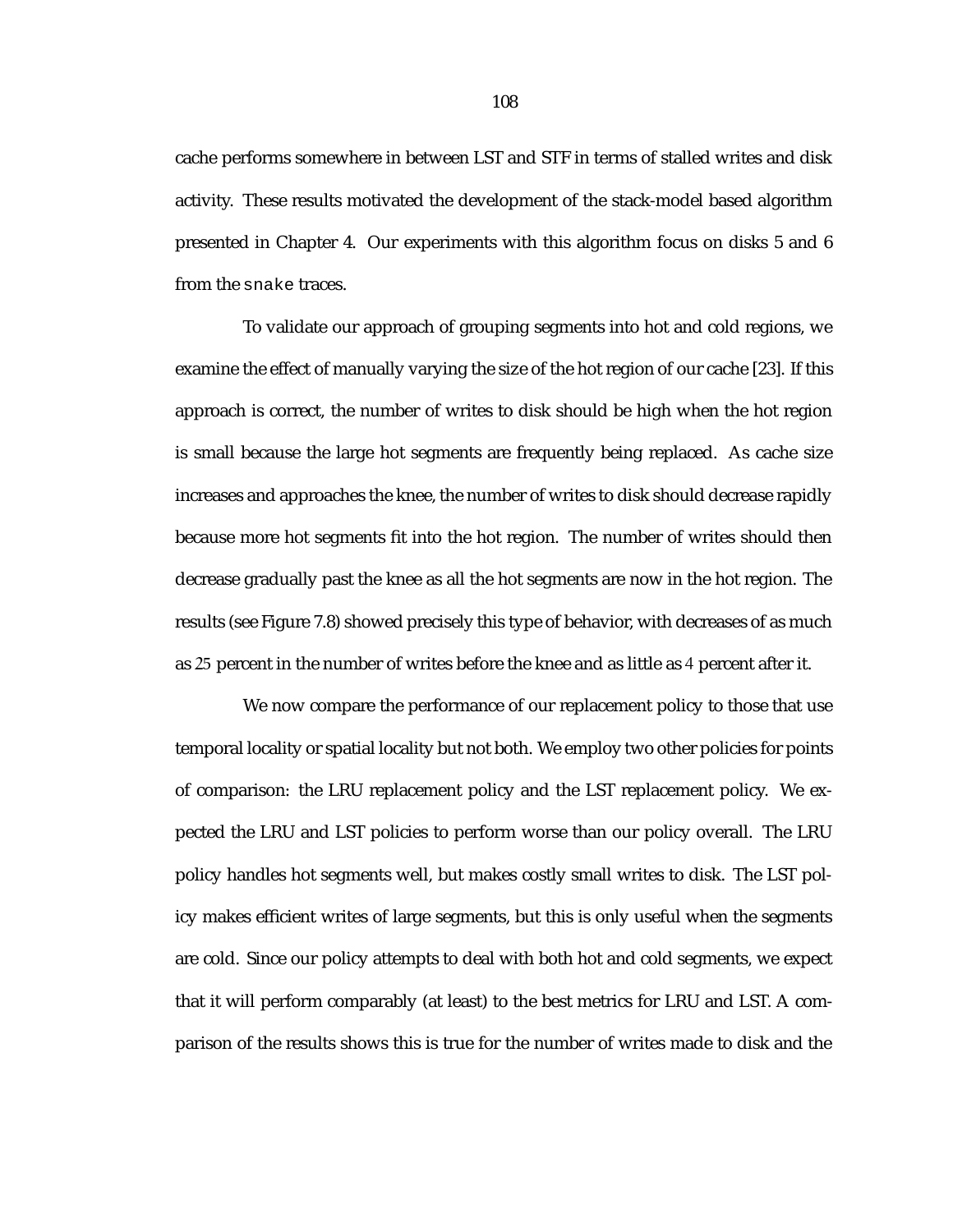

(a) Snake disk 5



Figure 7.8: The effects of varying the size of the hot region of the cache for three different cache sizes with snake disks 5 and 6. The dotted line indicates the location of the knee in the hit ratio curve.

|                  | Snake disk 5 |       |       | Snake disk 6 |        |            |
|------------------|--------------|-------|-------|--------------|--------|------------|
|                  | LRU          | LST   | New   | LRU          | LST    | <b>New</b> |
| writes to disk   | 33538        | 33895 | 32758 | 57059        | 54057  | 59592      |
| stalled writes   | 418          | 85    | 97    | 398          |        |            |
| cache overwrites | 79678        | 76061 | 79980 | 143191       | 141814 | 145871     |

Table 7.3: A comparison of three metrics for snake disks 5 and 6 for a 128KB cache.

number of stalled writes (see Table 7.3). This comparison also shows that our new policy consistently overwrote data in the cache more often than the LRU or LST policies.

To see how our new policy performs as the size of the hot region changes, we considered the hot region to be a fraction f of the total cache size and varied f from zero to one with a 128KB cache. A small cache was used because larger caches produce fewer cache writes and stalled writes, obscuring the relative performance of the different replacement policies. We adjusted the size of the hot region of the cache between 8KB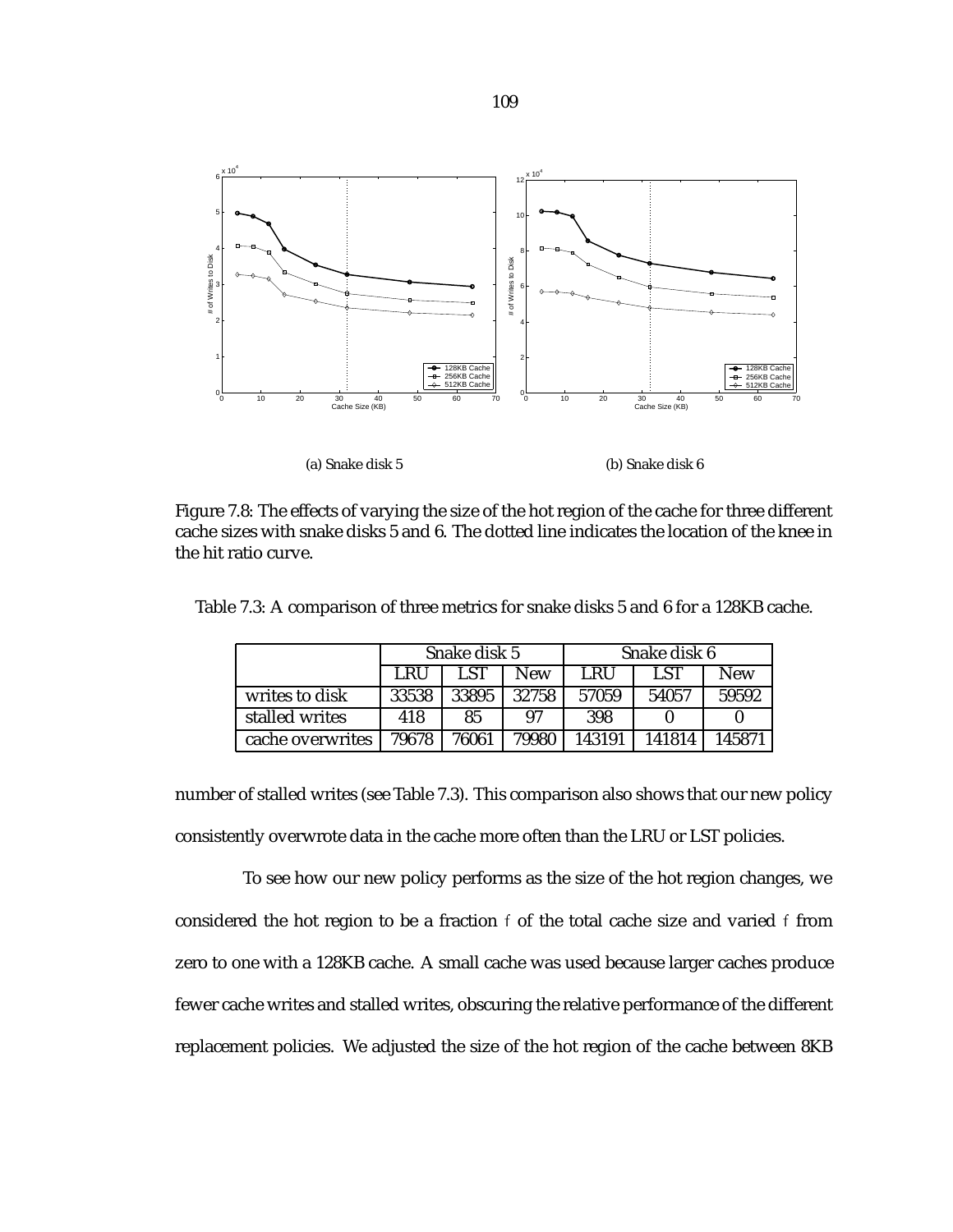and 112KB in 8KB increments to obtain different values of f. We didn't use a hot region size larger than 112KB because the high threshold of the cache was set to require that at least 10 percent of the cache be kept free of dirty blocks. The effect of changing hot region size on write activity and cache stalls for the Snake disk 5 is shown in Figure 7.9.



Figure 7.9: Writes to disk made with the new policy as the size of the hot region varies

The changes in the number of writes made to disk with the increasing size of the hot region confirm our assumptions about cache behavior. The number of writes to disk is high when the size of the hot region is very small because hot segments are being replaced in the LST portion of the cache. The number of writes decreases sharply as the hot region grows but then flattens out once the size of the knee value is reached. The increase in write activity as the hot region grows very large is because the effective amount of space that can be cleaned is small. The small amount of clean-able space forces explicit writes as the cache often stalls and frequent purges of the small amount of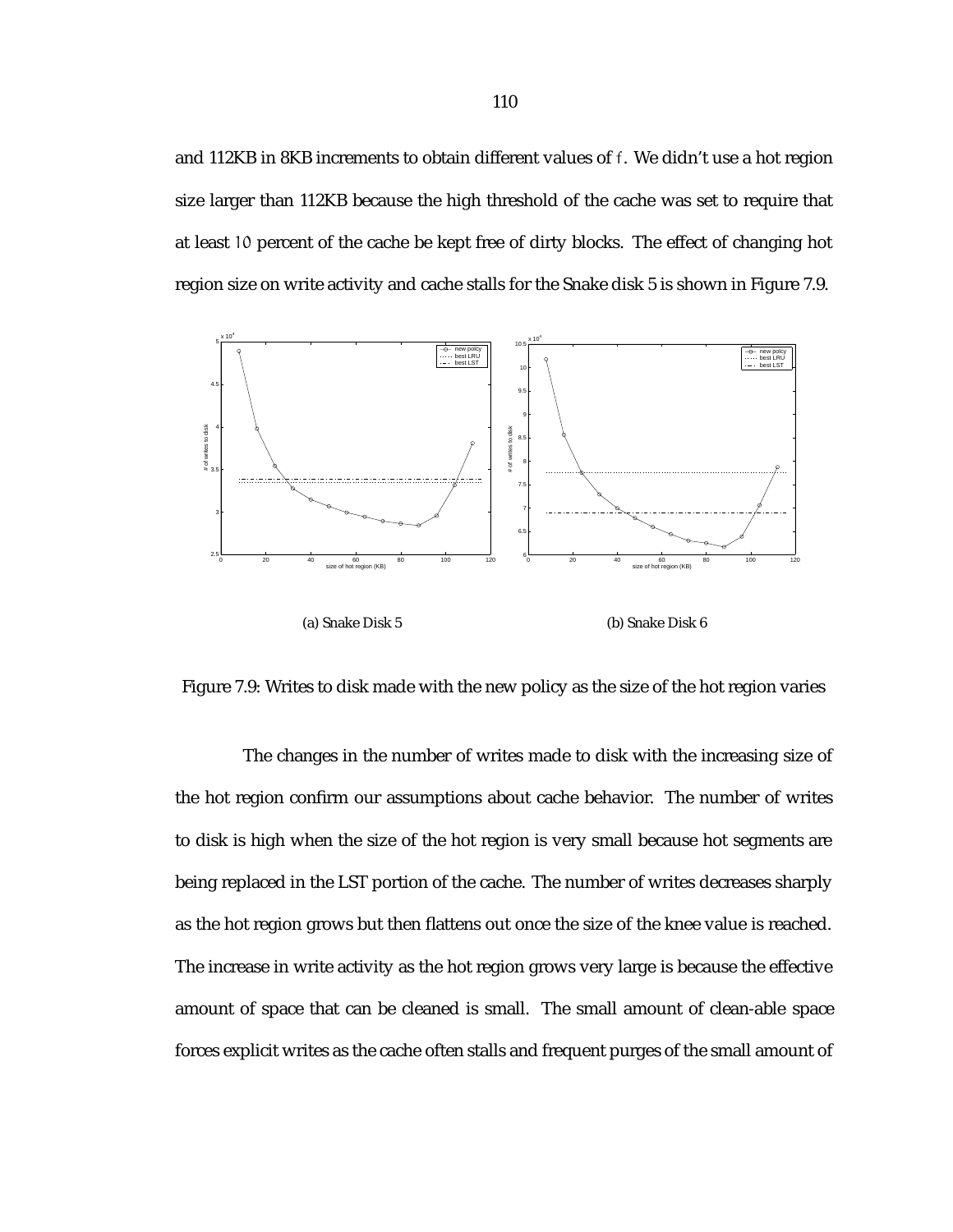clean-able space.

Our sensitivity experiments reveal that the number of stalled writes determines the upper bound in hot region size (see Figure 7.10). As the hot region grows, the percentage of dirty blocks in the cache more often approaches the 90 percent upper limit for dirty blocks in the cache. This causes the number of stalled writes to begin to increase rapidly at a smaller cache size than the number of writes shown in Figure 7.9. Obtaining the best overall performance requires a hot region size that provides the right balance between the number of writes to disk and stalled writes.



(a) Snake disk 5

(b) Snake disk 6

Figure 7.10: Stalled writes made by the new policy as the size of the hot region varies

Finally, we looked at how well our new replacement policy scales as cache size increases. Changes in the number of writes to disk (shown in Figure 7.11) reveals that the cache scales well. The number of disk writes decreases at a nearly linear rate as cache size doubles.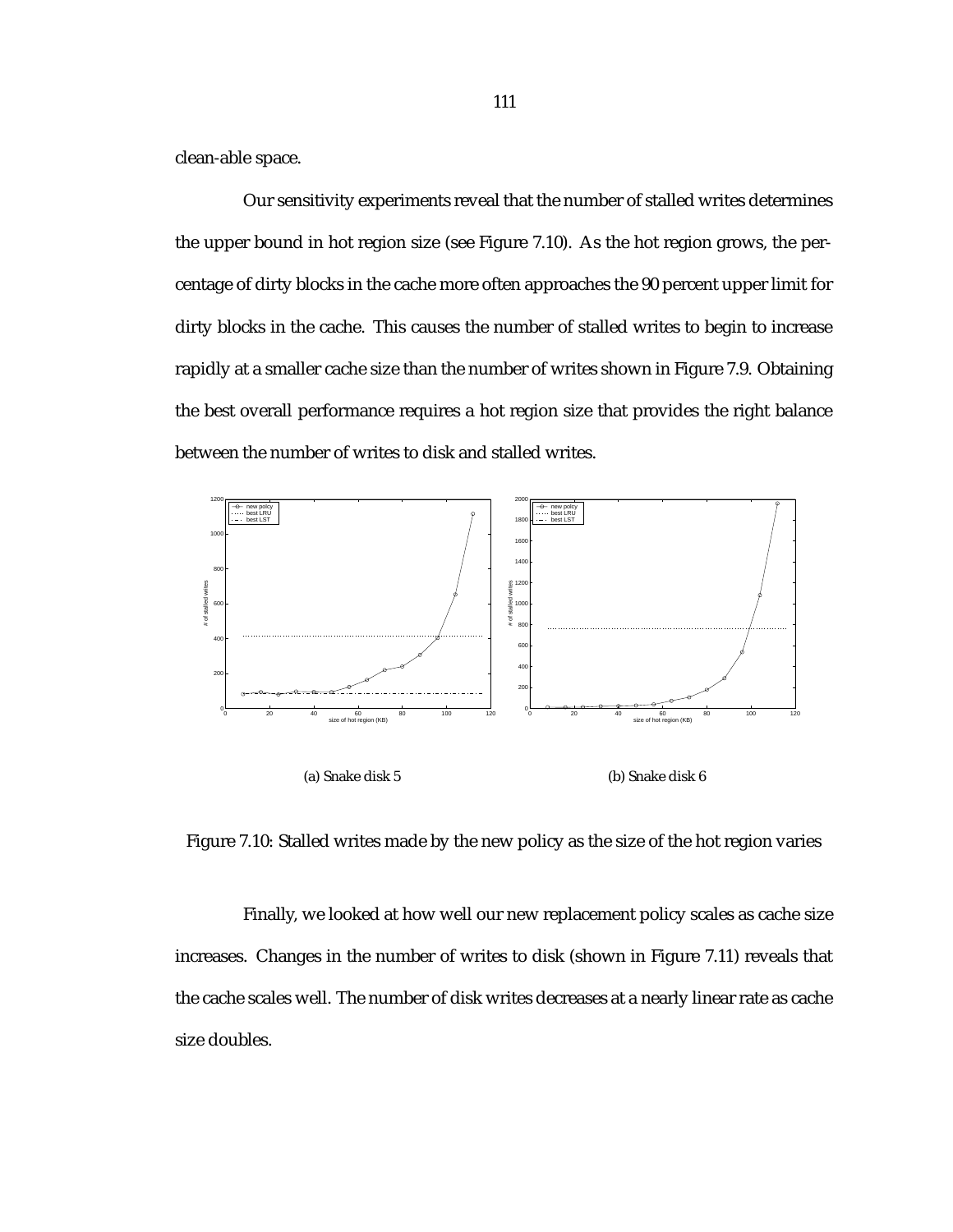

Figure 7.11: Writes to disk using our new policy as cache size increases.

### **7.3 Idle detection**

One consequence of using a non-volatile write cache is that writes are made to disk in bursts as the cache is cleaned. These bursts can potentially delay read requests made to the disk by forcing them to wait while groups of cleaning writes are serviced. A possible remedy to this situation is to wait until the disk is idle *i.e.* not servicing a read request and is unlikely to do so in the near future. This allows cleaning write requests to be serviced while the disk is otherwise idle and creates minimal increases in read response time. The experiments we performed to examine the effects of idle detection focus on snake disk 5.

Our work with idle detection produced two basic models to describe cache performance in Chapter 5. The first uses a Markov chain to model the growth in the number of dirty blocks in the cache. This Markov chain has a set of steady state limiting probabilities that can be used to predict the probability that an arriving write will cause the cache to begin cleaning dirty blocks to disk. The second model uses queuing theory to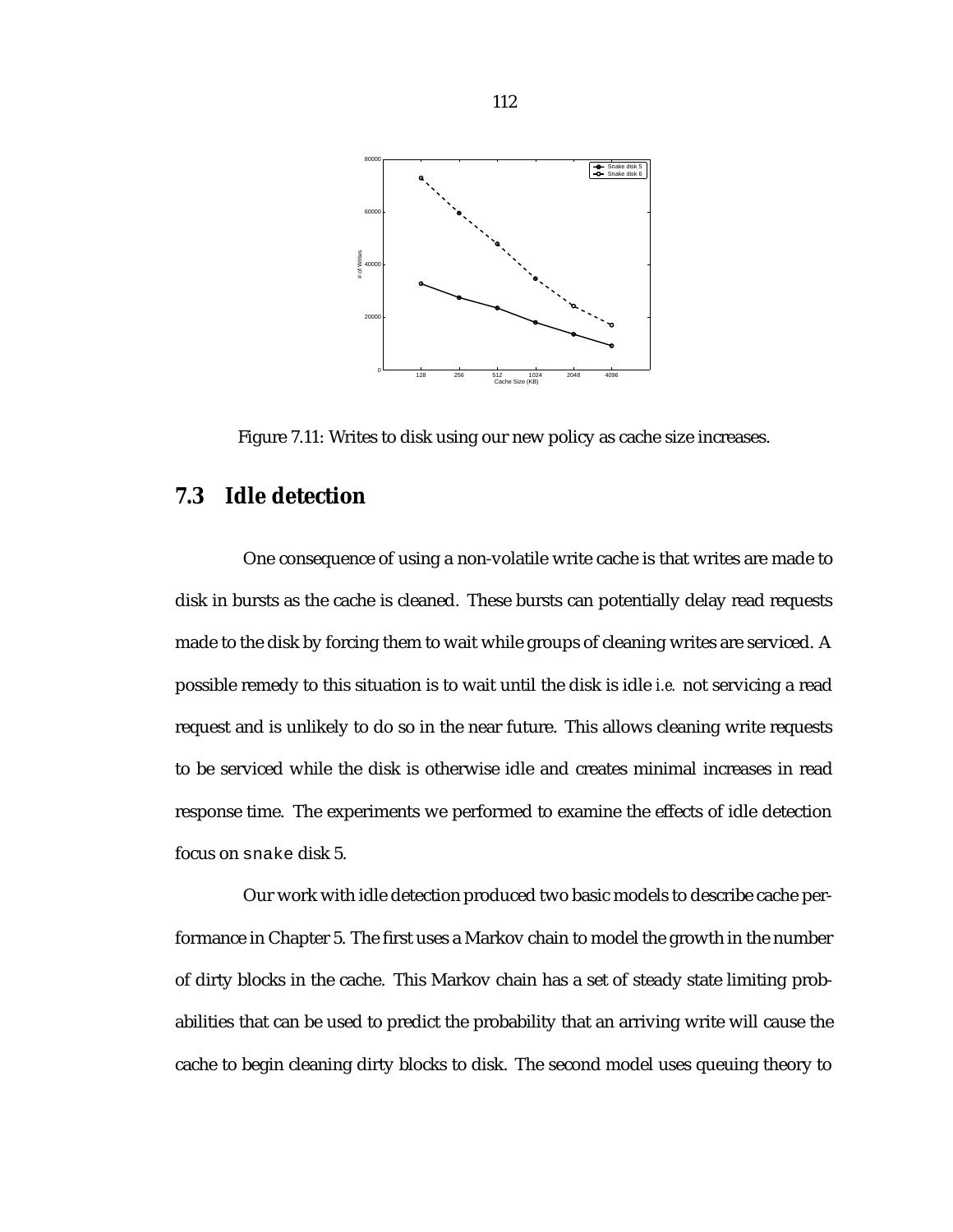investigate the effects of waiting a fixed period of time to determine if the disk is idle before writing dirty blocks to disk during a cleaning cycle.

To test our model for predicting how often the cache will be cleaned, we instrumented our disk simulation programs to produce special event tags indicating when cleaning cycles start. Scripts counted the number of cleaning cycles that occurred in a given experimental run. The probability that a write forces a cleaning cycle to begin is this cycle count divided by the number of write events in the source traces.

We quickly discovered one major flaw with our simple Markov model: the model does not correctly handle write dependencies between blocks on the disk. The Markov model we construct treats each block independently, where there is one state in the Markov chain for each dirty block in the cold region of the cache. A write event in the trace rarely writes a single block, however. Blocks are written to the cache in groups of one to sixteen kilobytes, causing additional state transitions that our simple Markov chain does not model.

In an effort to account for these write dependencies between blocks, we try modeling the cache using a *grouping factor* to reduce the number of states in the cache. The rationale behind the grouping factor is this: a disk will generally write out data in certain contiguous file system block and fragment sizes. If we have the states in the Markov chain represent the number of these dirty blocks or fragments in the cache, a better probability estimate might be possible. Therefore, we calculated the length of the Markov chain in our model according to the following formula:

(# of Markov states)  $=$   $\frac{(80\% \text{ of total cache size in KB}) \times (\# \text{ of blocks per KB})}{(\text{expuning factor})}$ (grouping factor)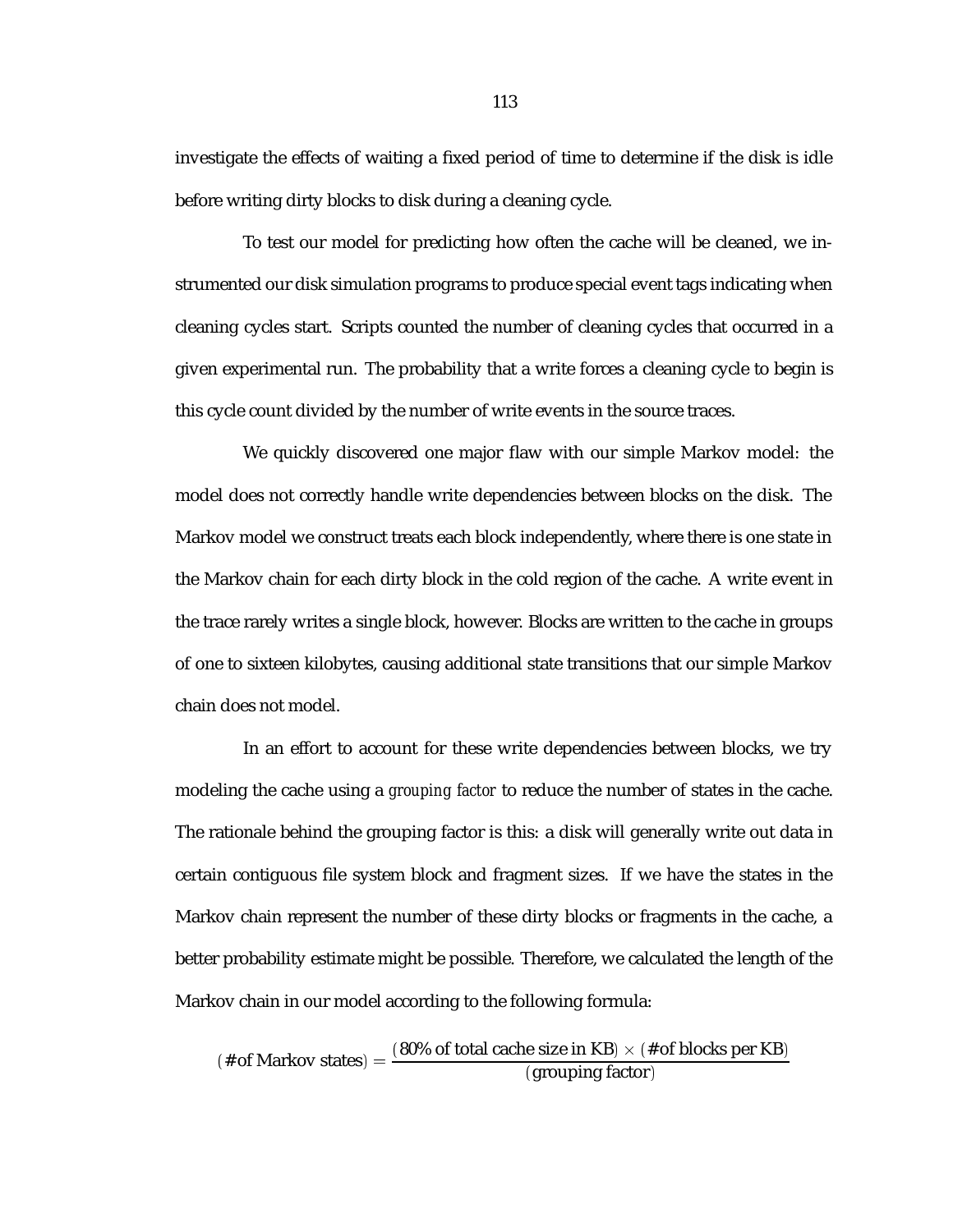The eighty percent cache size figure in the formula assumes that twenty percent of total cache space was assumed to be reserved by settings of  $n_{high}$  and  $n_{low}$ . This is based on experiments in Section 7.1.2 showing the need to set the high and low cleaning thresholds to improve cache performance by reducing stalls and keeping hot blocks in the cache.

The one remaining required input of for the model is the state transition probability for the Markov chain using the formula

$$
h(n+1) = h(n) + \varepsilon.
$$

The value  $\epsilon$  was estimated by plotting a histogram of the write frequency of every block in the experimental trace sorted by increasing frequency. This created a tail at one end of the histogram that estimated the number of "cold" blocks in the trace that are written a small number of times. The grouping factor was divided by this number to produce a value for  $\epsilon$ .

Some simple tests with different grouping factors with data taken from snake disk 5 show that a grouping factor of 8 with an estimated number of cold blocks in the trace of 119400 models cache performance well. The results are shown in Figure 7.12. This indicates that the Markov chain with grouping factor approach has some merit, but further research is required to more correctly deal with dependencies between written blocks. This may include additional analysis to correctly determine the grouping factor based on the properties of the trace, or a second order model that uses dependency information to better model state transitions.

In Chapter 5, our model of cache cleaning with idle detection suggests that cleaning the cache during idle periods improves read response time very little and de-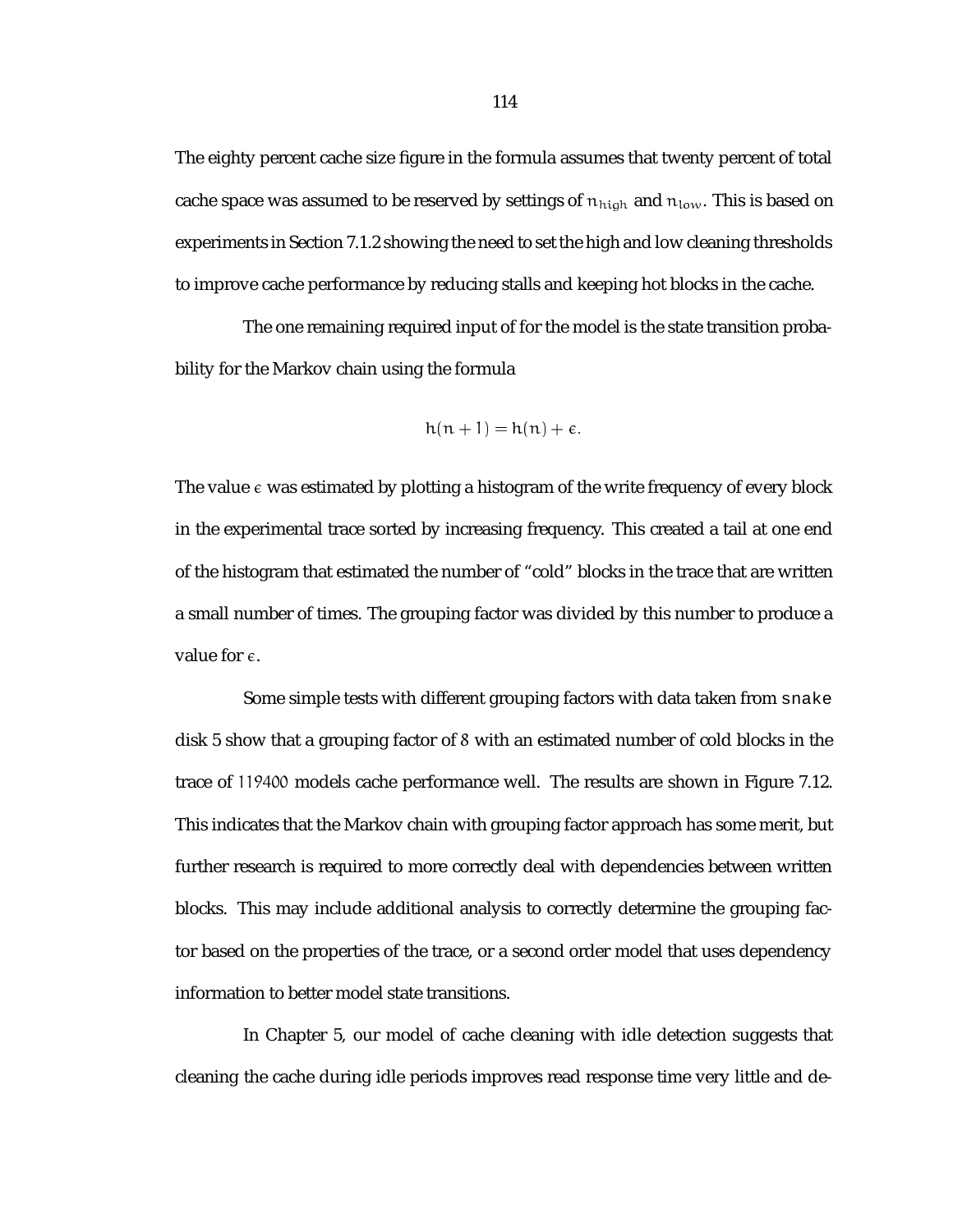

Figure 7.12: Simulated and model predicted cache cleaning probabilities for an LRU managed cache with snake disk 5. The model values used a grouping factor of 8. The number of cold blocks in the trace was estimated to be 119400.

grades write response time. To prove or disprove this assertion, we altered our simulators to wait a fixed period of time after the last serviced event before cleaning the cache. We then conducted experimental runs with a wide range of idle times and collected simulated read and write mean response times for each run. The results of these simulations are shown in Figure 7.13.

The simulated read and write response times repeat the general behavior seen in the model in Chapter 5 with a sample disk. The read response time stays approximately constant for small idle waiting times, until a cross over point as waiting time increases. After this crossover is reached, the read response time decreases slightly and remains nearly constant at this lower value. At the same time, write response time remains constant for low values of the idle detection time and then increases when the idle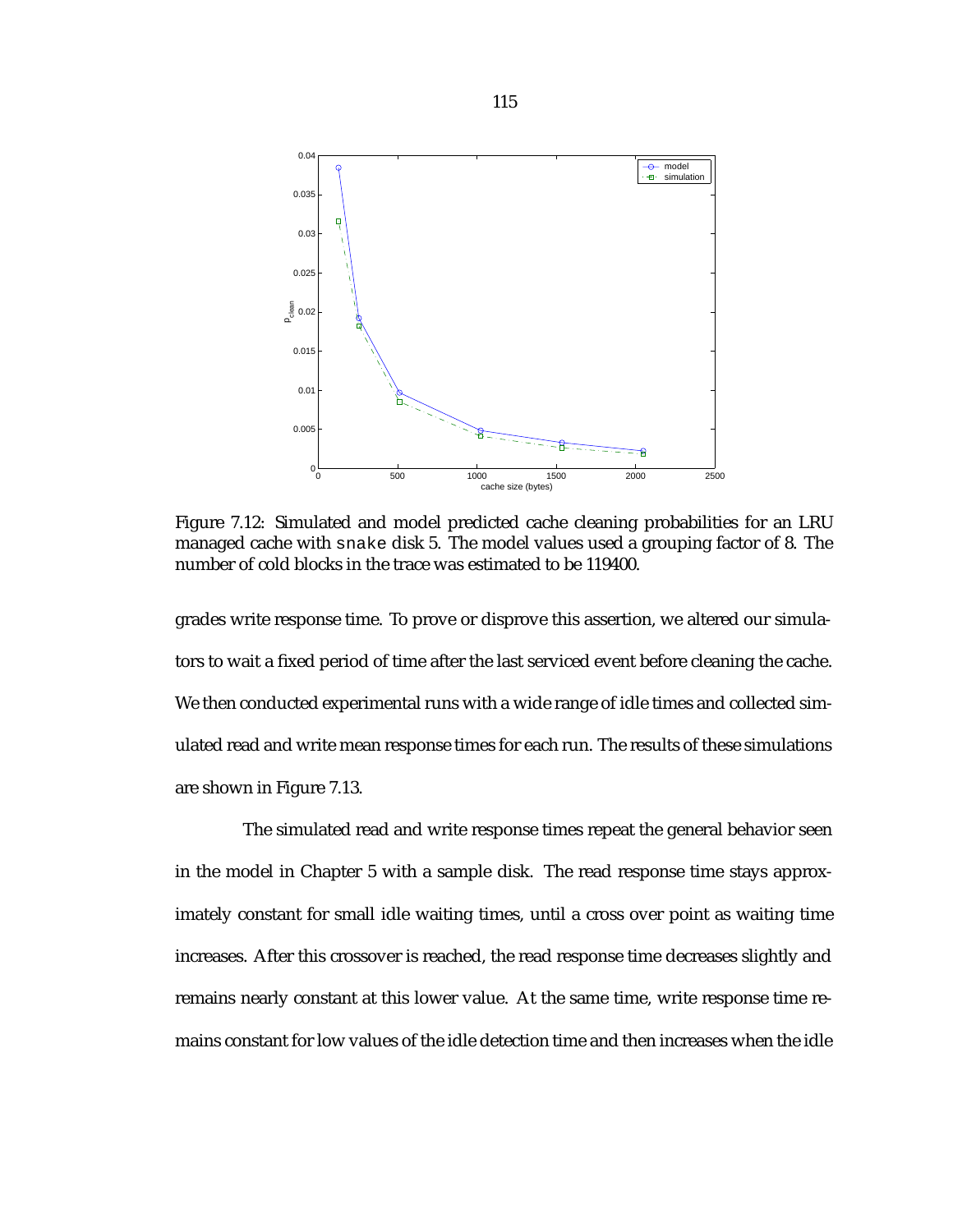detection time grows large. These are all characteristics observed in both the model and the simulated data.

This behavior suggests that the number of reads waiting for service when a cleaning cycle commences is rather small. It also suggests that no additional decreases in read response time are possible once an idle detection period allows these reads to be serviced. It does suggest that one way to improve read response time is to issue write requests to clean the cache in small groups rather than all at once. This is an approach actively pursued analytically by Carson and Setia [9] with the Sprite LFS.



Figure 7.13: Read and write response times for snake disk 5 with a non-volatile write cache with idle detection.

# **7.4 Conclusions**

This chapter describes a series of simulation experiments designed to increase our insight about how to manage of non-volatile caches and either confirm or deny our ideas about how such caches function. In general, these results show that the caching and delaying of writes to disk is an excellent idea. Even the simplest write behind cache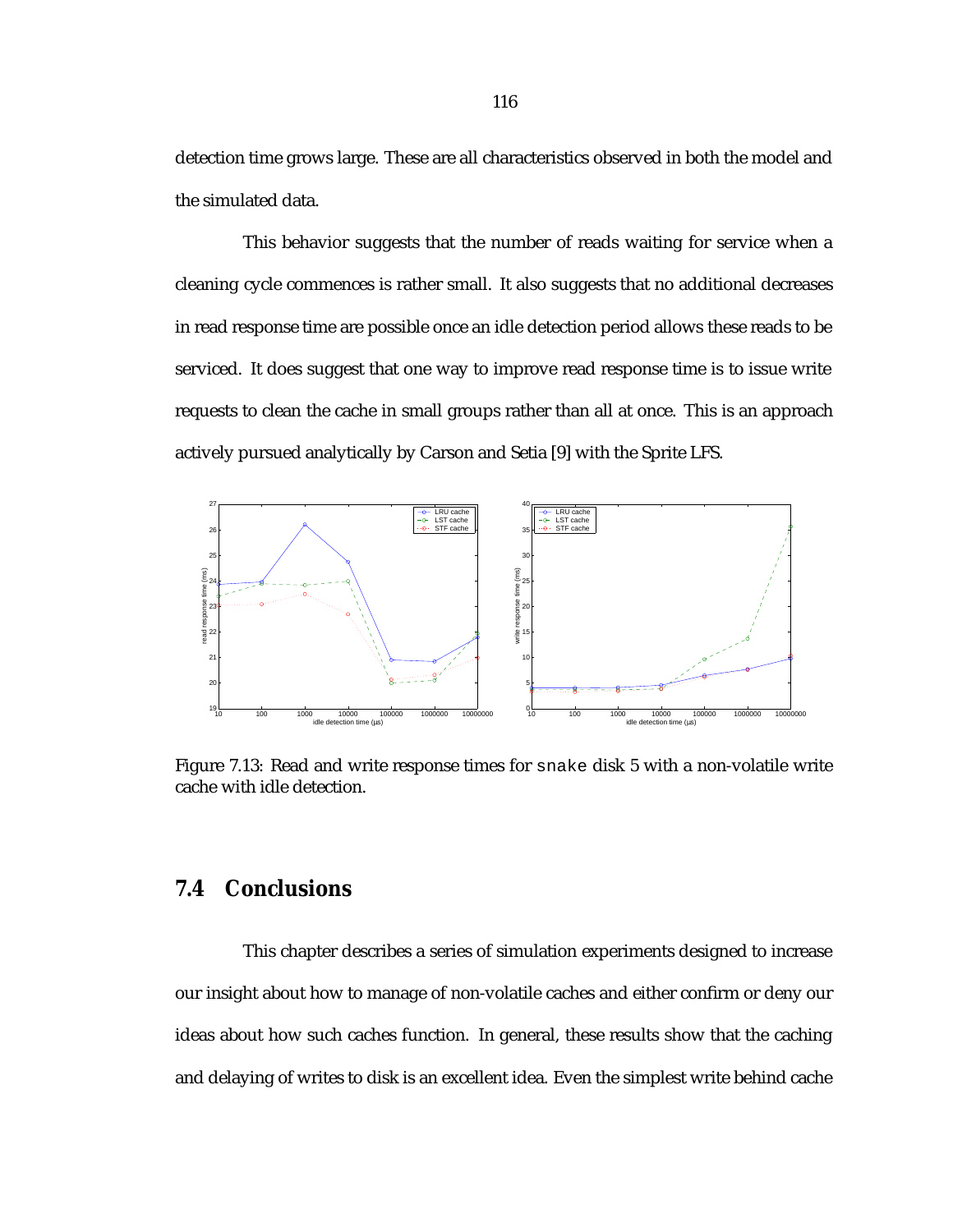significantly reduced the amount of data written to disk by 80 percent by overwriting data in the cache when correctly managed. Slightly more complicated two threshold caches are able to increase the number of cache overwrites and dramatically decrease stalled writes (writes which must wait while dirty cache space is cleaned). Some cache management algorithms were even able to reduce the number of stalled writes to zero, making the I/O subsystem appear to have a write service time identical to that of the cache.

Our first series of experiments with the basic cache management algorithms presented in Chapter 3 reveal that there is more than one important mechanism governing cache performance. Each of the simple algorithms has some kind of performance flaw; the STF algorithm produces too many stalls, the LST cache writes to disk too often, and the LRU algorithm shows mediocre performance in between the two other algorithms. This suggests that a simple technique that takes advantage of only one property of the write reference stream cannot always produce the best cache performance.

We perform similar experiments with the stack model based algorithm described in Chapter 4. These experiments show that the new algorithm offers the best aspects of the performance of the LRU and LST algorithms; it produces a number of stalled writes comparable with LST, and writes as much data as LRU to disk. Further tests reveal that this algorithm also scales well.

Finally, we use instrumented simulators to investigate using idle detection with cache cleaning. The results confim trends found in the model presented in Chapter 5. Idle detection improves read response times only slightly while increasing write re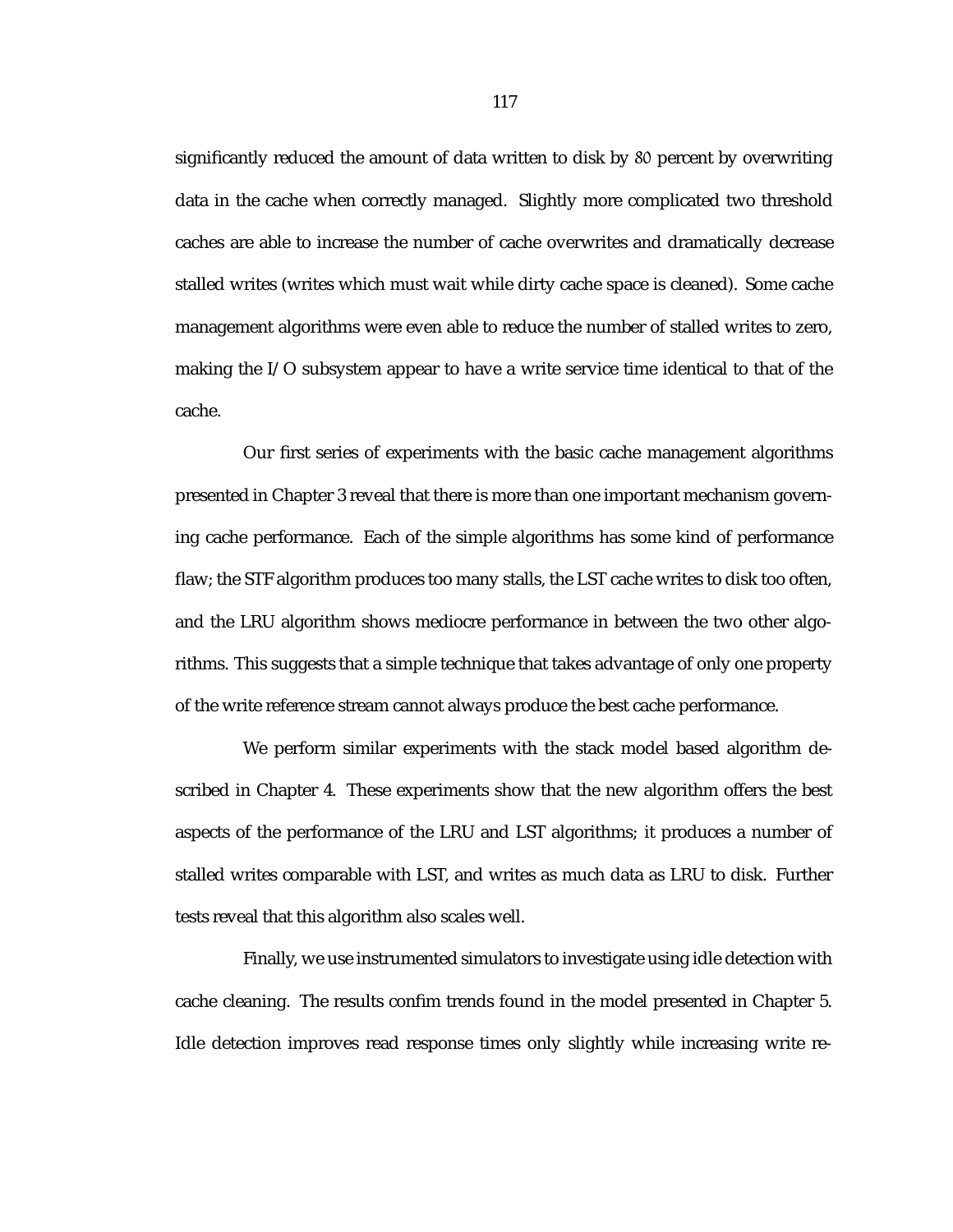sponse times. Work with the Markov model to predict how often the cache cleaning is required reveal that dependencies between written blocks make the number of states in the Markov chain difficult to calculate. By grouping blocks together and altering the model to work with these groups instead of single blocks, it is possible to predict the probability that the cache will be cleaned, although more work is required to validate this technique.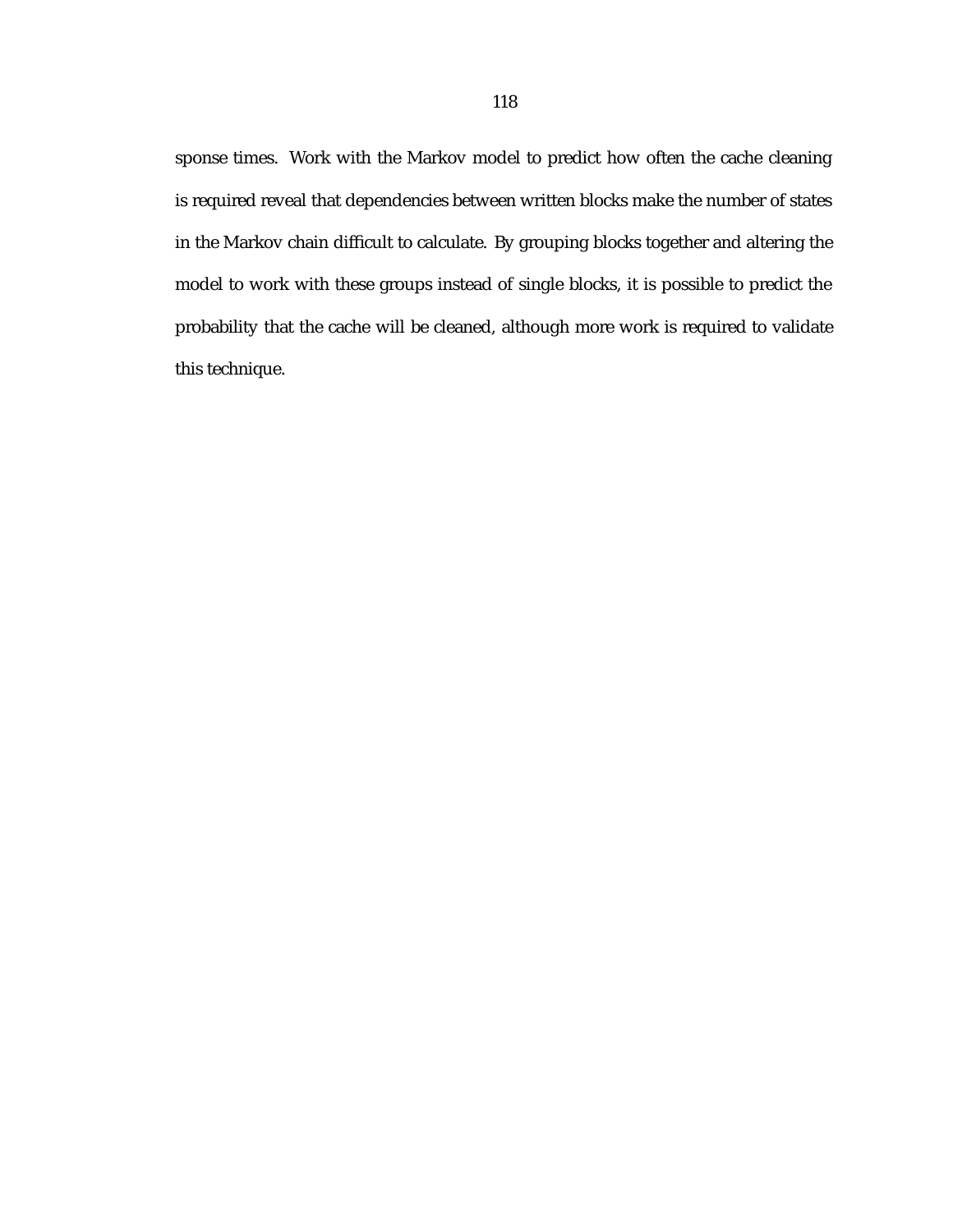# **Chapter 8**

# **Conclusions**

As processors and main memory become faster and cheaper, a pressing need arises to improve the write efficiency of disk drives. Today's disk drives are larger, cheaper, and faster than they were 10 years ago, but their access times have not kept pace. The microprocessors of today have a clock rate 50 times faster than their predecessors of 10 years ago did. At the same time, the average seek time of a fast hard disk is at best between one half and one third of its predecessors from the same period. Some technique must be found to bridge the performance gap if I/O systems are to keep pace with processor speed.

In the preceding chapters of this dissertation, we examine several aspects of non-volatile cache management used in conjunction with delayed writes to address this problem. Non-volatile disk caches can reduce disk workload more effectively than volatile kernel buffers or disk caches because they allow disk writes to be safely delayed. This approach allows some writes to be avoided because the blocks will be overwritten or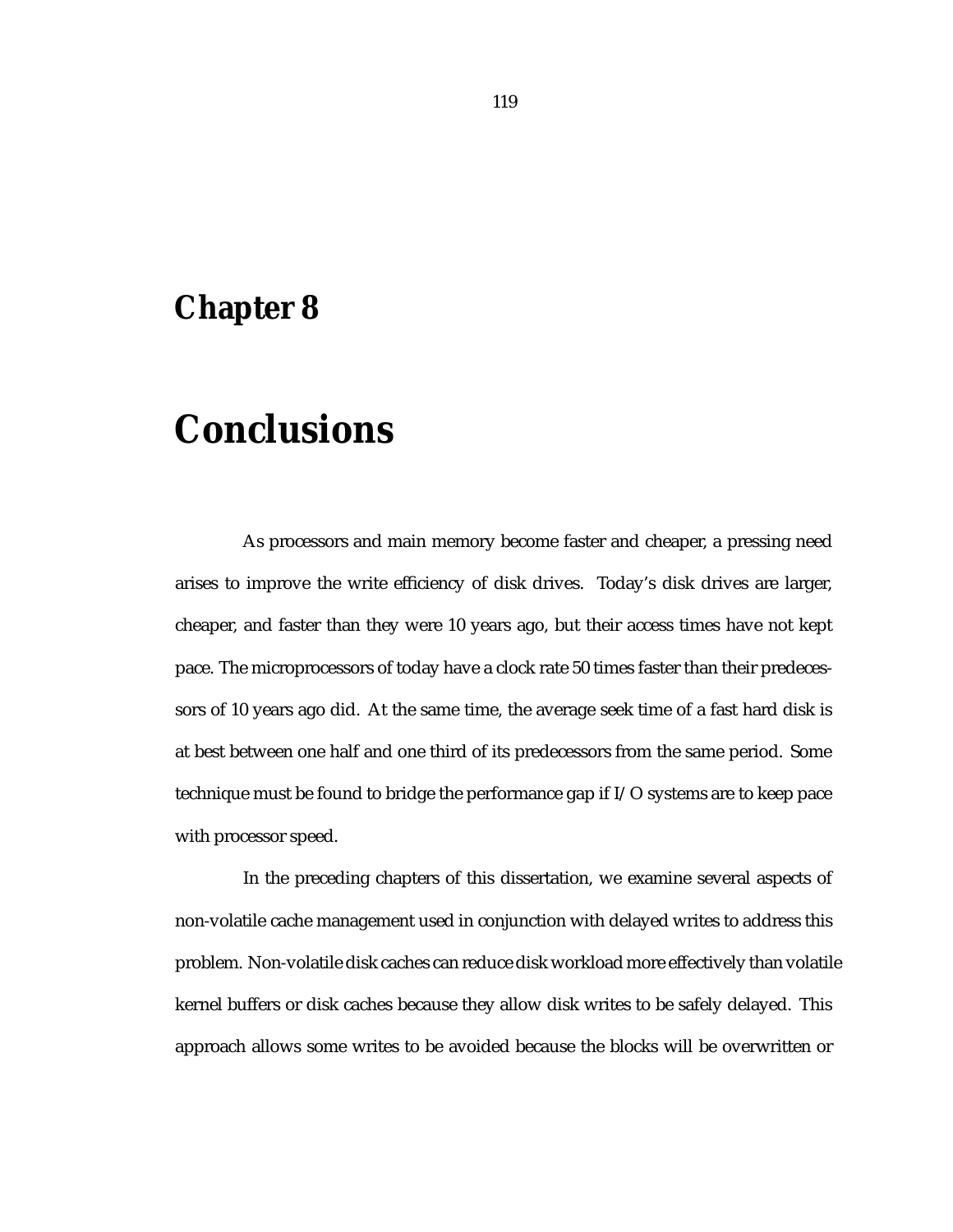deleted while they are still in the cache. The remaining disk writes also can be organized more efficiently by writing contiguous blocks in a single I/O operation. As disk subsystems continue to lag the performance of ever faster processors, non-volatile caches are an increasingly important way to remove a critical performance bottleneck.

Our goal with this dissertation is to compare different cache management techniques by looking at different ways to implement and clean disk write caches of NVRAM. We examined three issues not adequately addressed in prior work with non-volatile write caches:

- 1. How do different basic cache replacement algorithms affect cache performance under similar file system workloads and what are the key metrics that describe cache performance?
- 2. Can techniques used in developing disk scheduling algorithms be used to develop new replacement algorithms which provide better overall cache performance?
- 3. Can idle detection be used to delay cache cleaning to improve read response times with non-volatile caches?

The answers to these questions form the basis of the work of this dissertation. In Chapters 3 and 4, we present mathematical models and algorithms describing four replacement algorithms for cleaning the cache. Three of these algorithms (in Chapter 3) were used previously in a research study or product involving non-volatile caching or disk scheduling. The algorithm presented in Chapter 4 is new and uses design principles borrowed from disk scheduling research. Chapter 5 describes a method for predicting how often the cache requires cleaning and a model for investigating of delaying cache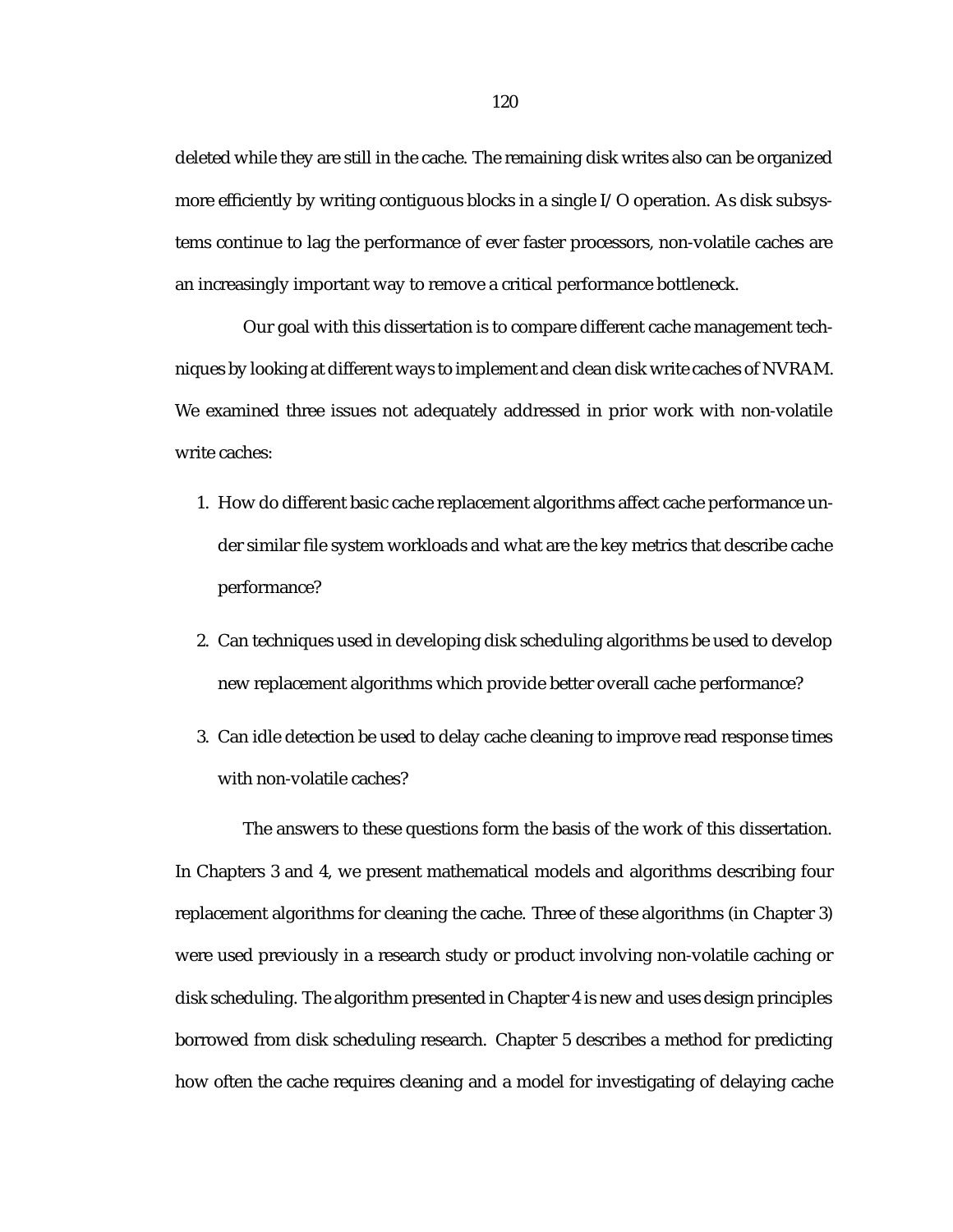cleaning until the disk is not servicing any I/O requests. This work is complimented in Chapter 7 by a series of trace-based simulation experiments which measure cache performance when these different techniques are used. Key measures of performance include the number of write cache hits and misses, the mean service times, and the number of writes to disk for two types of disks. The simulators for these disks are described in detail and validated in Chapter 6.

The remainder of this chapter is split into four sections summing up our conclusions for the different aspects of this work and describing future work. The next section describes the key results for a comparative study of three basic cache replacement algorithms. Next, Section 8.2 presents our conclusions regarding the use of a new stack-based replacement algorithm that combines aspects of two simpler algorithms. In Section 8.3 describes the effects of using cache cleaning with idle detection. Finally, we end with some directions the research in this dissertation could take in the last section.

### **8.1 Cache management**

Our comparative study with NVRAM caches shows that temporal locality is a key to cache efficiency for many caches, especially small ones. We implemented and tested models of caches using a simple write-behind purging model and write-behind with thresholds. We used the least recently used (LRU), largest segment per track (LST) and shortest seek time first (STF) algorithms to decide what data to clean from the cache. Comparison of the data for the number of (cleaned) writes to disk and stalled writes shows that the LRU algorithm works best in many situations. Algorithms which attempt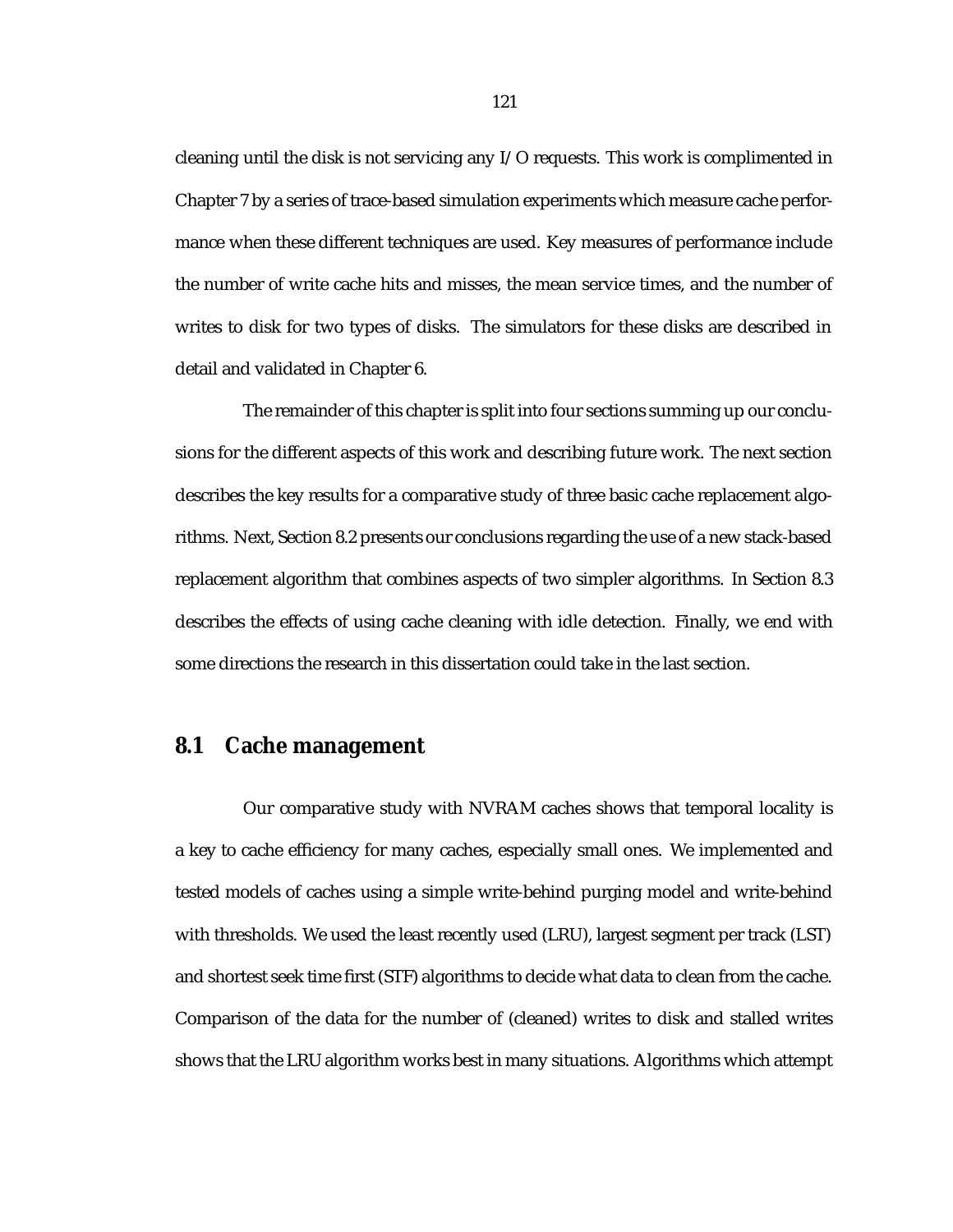to use head position to determine what to clean next (LST and STF) can produce fewer stalled writes, but generally write to disk more often. For many kinds of caches, the cost of the additional writes outweighs the benefits of fewer stalls.

Our initial work with write-behind caches shows that the LRU managed cache was the most effective, by far. Others rejected simple write behind caches under the assumption that writes to these caches would frequently stall. Caches of this type using algorithms depending intrinsically on disk geometry, particularly LST, perform poorly, sometimes no better than the cache-less disk itself. The LRU managed cache significantly reduces the number of writes to disk and improved response time. The number of stalled writes is large compared to more complex cache management policies, but the policy is very simple and does not need tuning.

We find that one of the few cases where temporal locality is not dominant is when high and low thresholds are used. The large hysteresis of such a cache substantially reduces the number of writes that the LST algorithm must make to clean the cache, making its write performance equivalent to other algorithms. This performance improvement combined with the smaller number of stalled writes creates reduced service times. A study of how these properties scale shows that head position algorithms like LST may perform better than LRU when cache sizes are large.

### **8.2 A stack based replacement technique**

Our prior results show that although adding thresholds to caches improved their performance, each basic method we examined performed poorly in some way.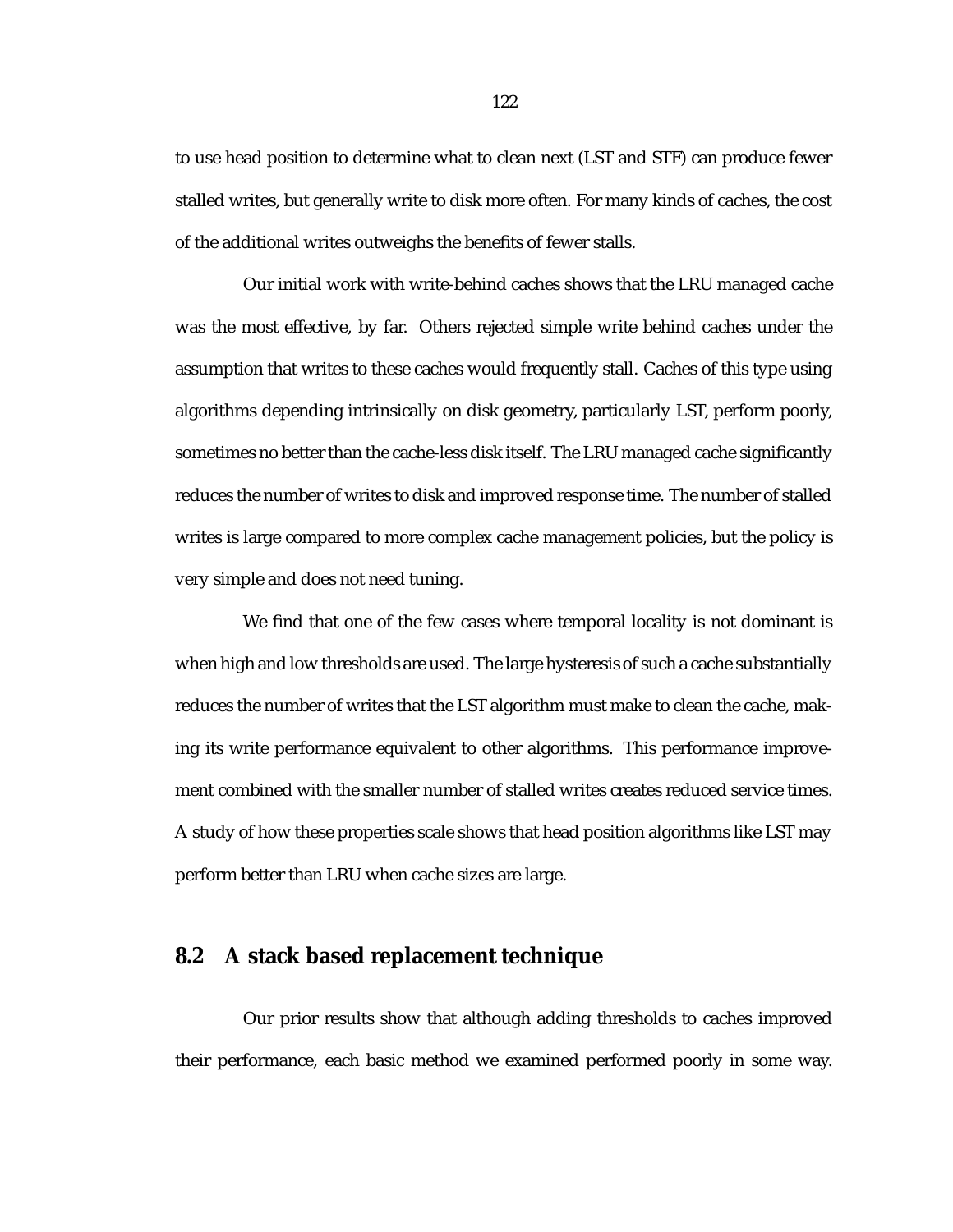In particular, caches managed using a greedy LST policy produced the fewest number stalled writes but produced larger amounts of write activity. The STF policy produced the least amount of write activity, but also produced an unacceptable number of stalled writes. The LRU policy performed between the other two in terms of write activity and stalled writes.

We presented a new block replacement policy that organizes efficiently disk writes while keeping the blocks that are the most likely to be accessed again in the cache. Our policy partitions the blocks in the cache into two groups: the hot blocks that have been recently referenced and the remaining blocks that are said to be cold. Hot pages are guaranteed to stay in memory. Whenever space must be made in the cache, the policy expels the cold blocks that belong to the largest set of contiguous segments within a single track until enough free space has been made.

Experimental results show that the use of our new replacement policy with a correctly tuned, modestly sized cache reduces writes to disk by 75 percent on average and the policy frequently did better. The results show the stack model policy to be more effective than cache replacement policies which exploited either spatial or temporal locality, but not both. In particular, data is overwritten in the cache more often using our policy than the others, reducing the number of writes to disk. The new replacement policy also gives the relative benefits of such policies without their unattractive features. It often provides the least number of writes to disk of any of the policies we used for comparison. At the same time, it often produces no stalled writes when other policies produce hundreds.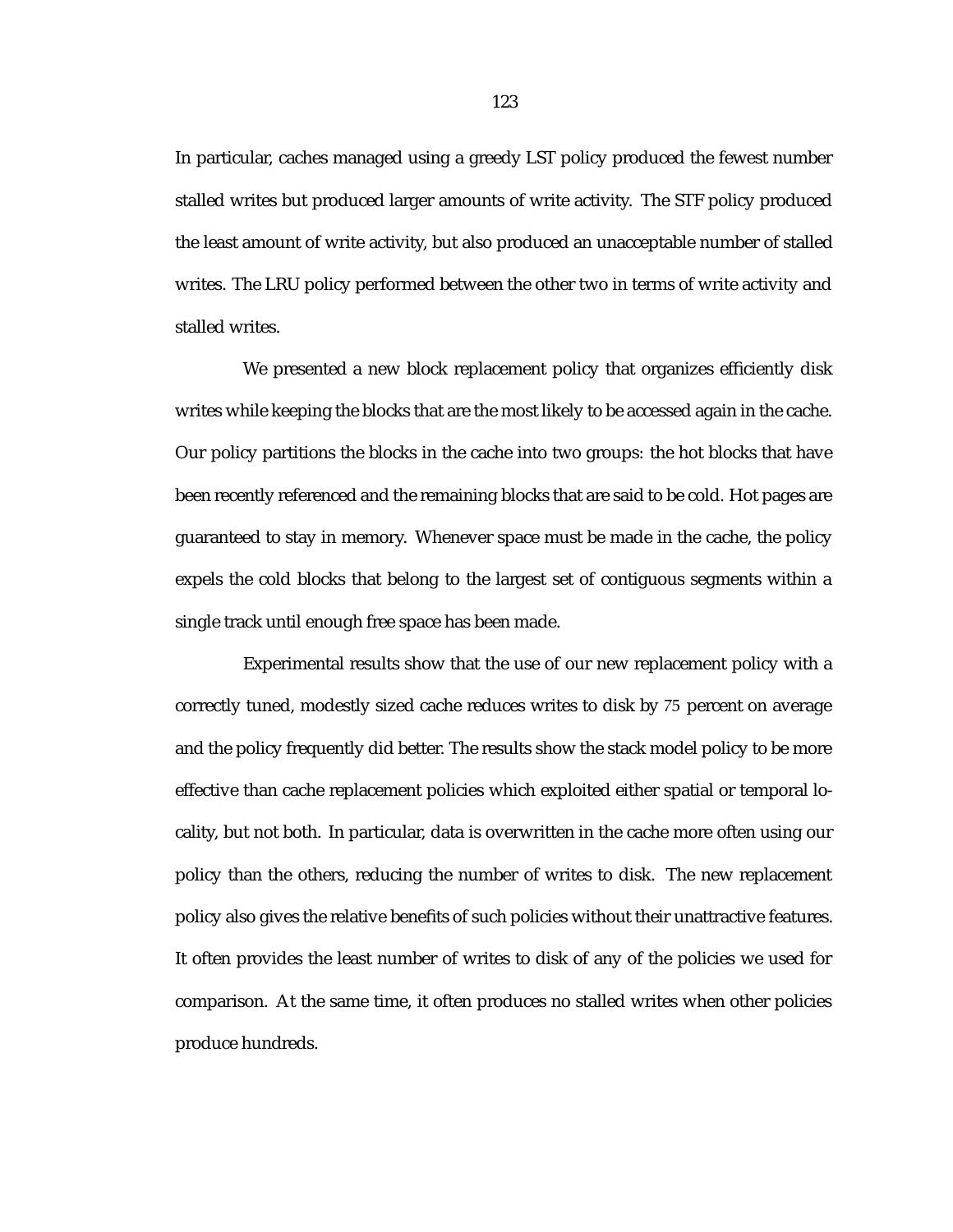# **8.3 Idle detection**

A potential problem with non-volatile write caching is that it produces bursts of writes to clean the cache. These groups of writes can increase read response time by forcing read requests to wait while writes are serviced. We examined a method which forces clean writes to be made when the disk is idle *i.e.* the disk is not servicing a read request and unlikely to do so in the near future.

The first part of this investigation attempted to predict how often a non-volatile write cache requires cleaning. We first developed a model of cache behavior using a Markov chain. Using assumptions about the cache workload, the Markov chain produced a expression for stable mean probability for cleaning the cache over time.

Tests with trace-based simulations show that interdependencies between disk blocks in the disk traces make the calculation of the number of states in the Markov chain difficult. In particular, the Markov chain models individual disk blocks where real disk workloads rarely access blocks one at a time. We used the observation that disks frequently write data in groups of contiguous disk blocks based on a file system block size or fragment size to compensate for these dependencies. By employing a grouping factor to make the states in the Markov model correspond to groups of sectors, model predictions closely approximate observed values. The properties of this grouping factor technique are not well understood and require further investigation and validation.

This cache model was then extended with queuing theory techniques to show that the delays in cleaning induced by idle detection have mixed effects for many practical workloads. By modeling a statistically average cleaning cycle, we show that mean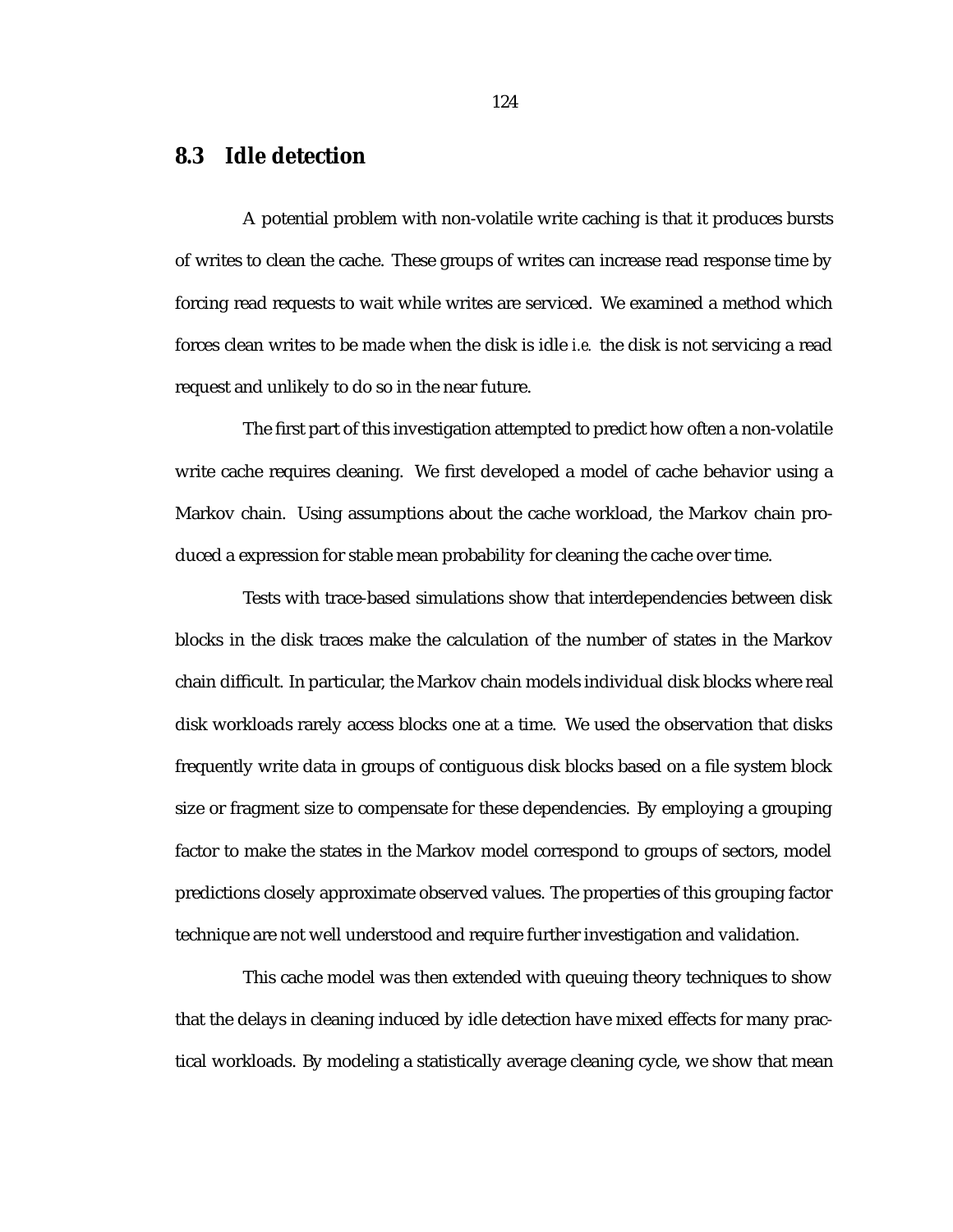read response times decrease only slightly while write response times increase dramatically due to stalls for larger idle detection times. These results are confirmed in tracebased simulations.

These results suggest that few, if any, read requests are waiting for service at the disk when cleaning begins. The delay of the start of the cleaning cycle until the disk is idle allows only a few reads to be serviced and has a small impact on mean read response time. The real impact of cache cleaning is caused by reads waiting for service once cache writing has begun. Cleaning writes should be made from small cache segments to more effectively reduce read response time, not from the entire cache at once.

#### **8.4 Future work**

This work can be extended in several ways. One of the most immediate aspects of this work requiring more research is the method to determine the size of the hot zone for the stack model-based replacement algorithm. We determined the best size for the hot zone empirically in our experiments. A more ideal solution would be some form of online method that uses information about the disk workload from some preceding period and determines the hot zone size based on those conditions.

Additional work is also required to identify the workloads where the stackmodel based algorithm works best. We only examined the traces of two disks for our simulation results, and both were taken from a single file server. Other workloads exist with different access characteristics where the algorithm may not perform as well. A test for separating good and bad workloads for this algorithm must be devised, and,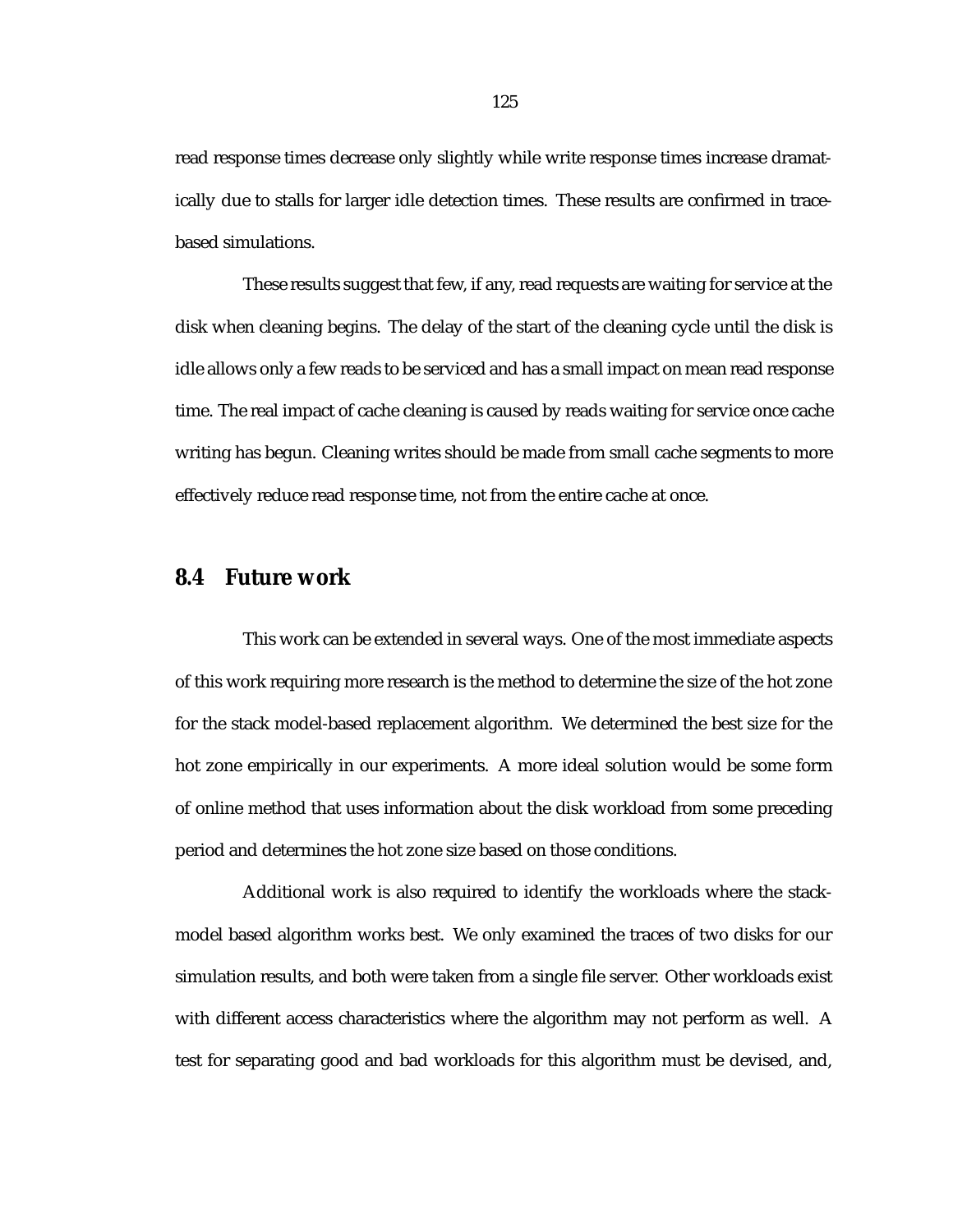a measure of how poorly this algorithm performs with bad workloads must be found. This can include experiments with systems that may produce substantially different disk workloads like databases and transaction processing systems

The idle detection work suggests that the cache should be cleaned in segments to reduce impact on read response time. Determining the size of these segments and the amount of time between the cleaning of the segments is an open research issue. This will require additional mathematical analysis of the cleaning cycle and further experimentation.

The work in this dissertation only deals with the interaction between the cache and one disk. Additional studies are required to extend this work to systems with multiple disks. Issues such as threshold placement, the correlation between cache size and the number of disks, and the merits of each cache replacement policy must be investigated.

Finally, this work needs to be included in a device driver implementation. Tracebased simulation has flaws because it fixes request arrival times according to the interaction between the processes, operating system, and I/O devices used by a certain machine at a certain time. Using a non-volatile write cache changes the performance characteristics of the I/O subsystem, and the arrival times of certain I/O requests should be different as a result. Simulation provides excellent indications of how performance will improve, but the kind and size of the real performance improvements produced by this approach will not be known until an implementation is done.

This dissertation examines several important aspects of cache management for non-volatile write caches to reduce write latency. It includes a comparative survey of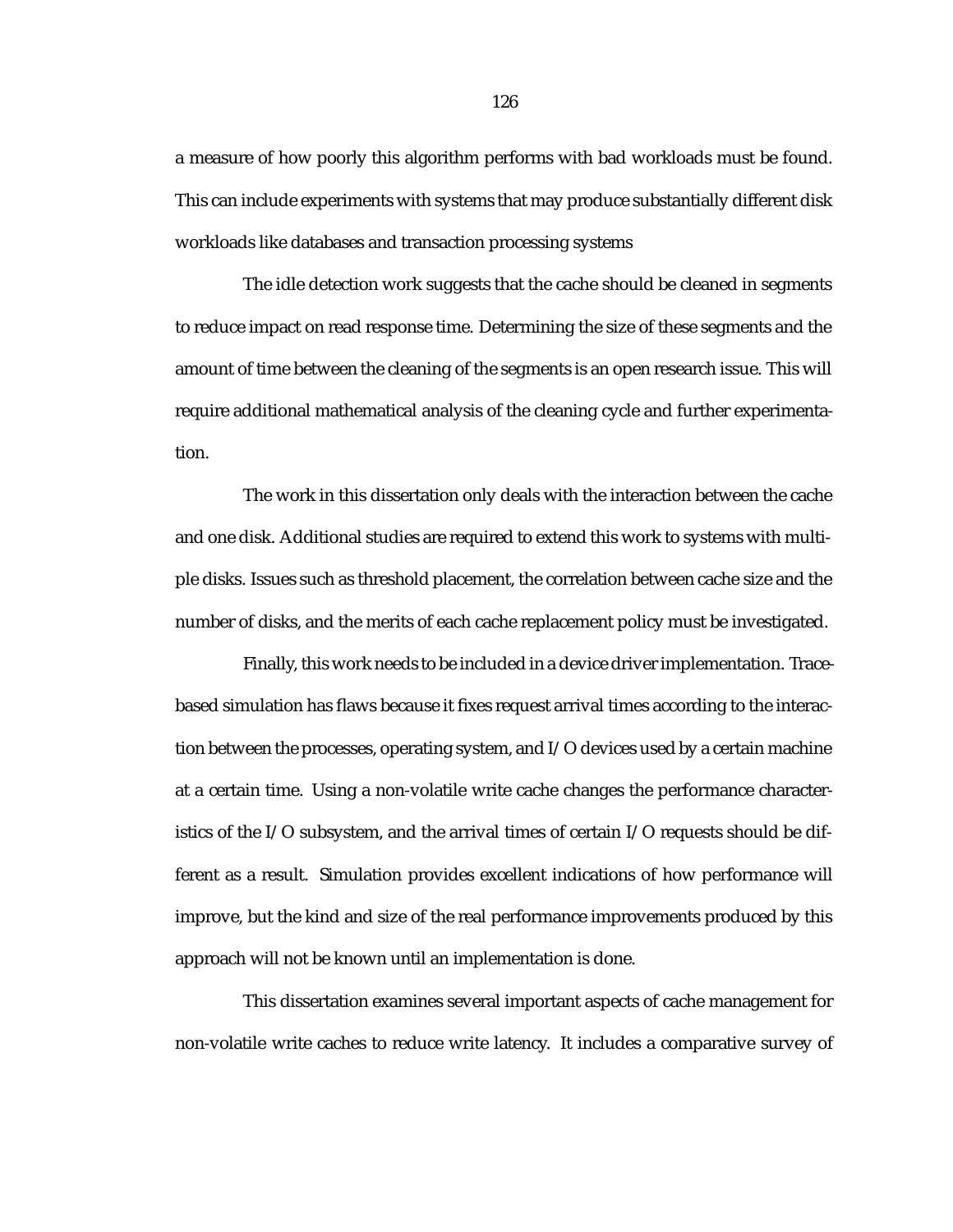simple cache management techniques. It also presents a new hybrid algorithm that provides better performance. It details two disk simulators that can be used in other I/O related research. Finally, it discusses the advantages and drawbacks of delaying cache cleaning until the disk is idle. All of this work will be useful in guiding future work in non-volatile write cache management.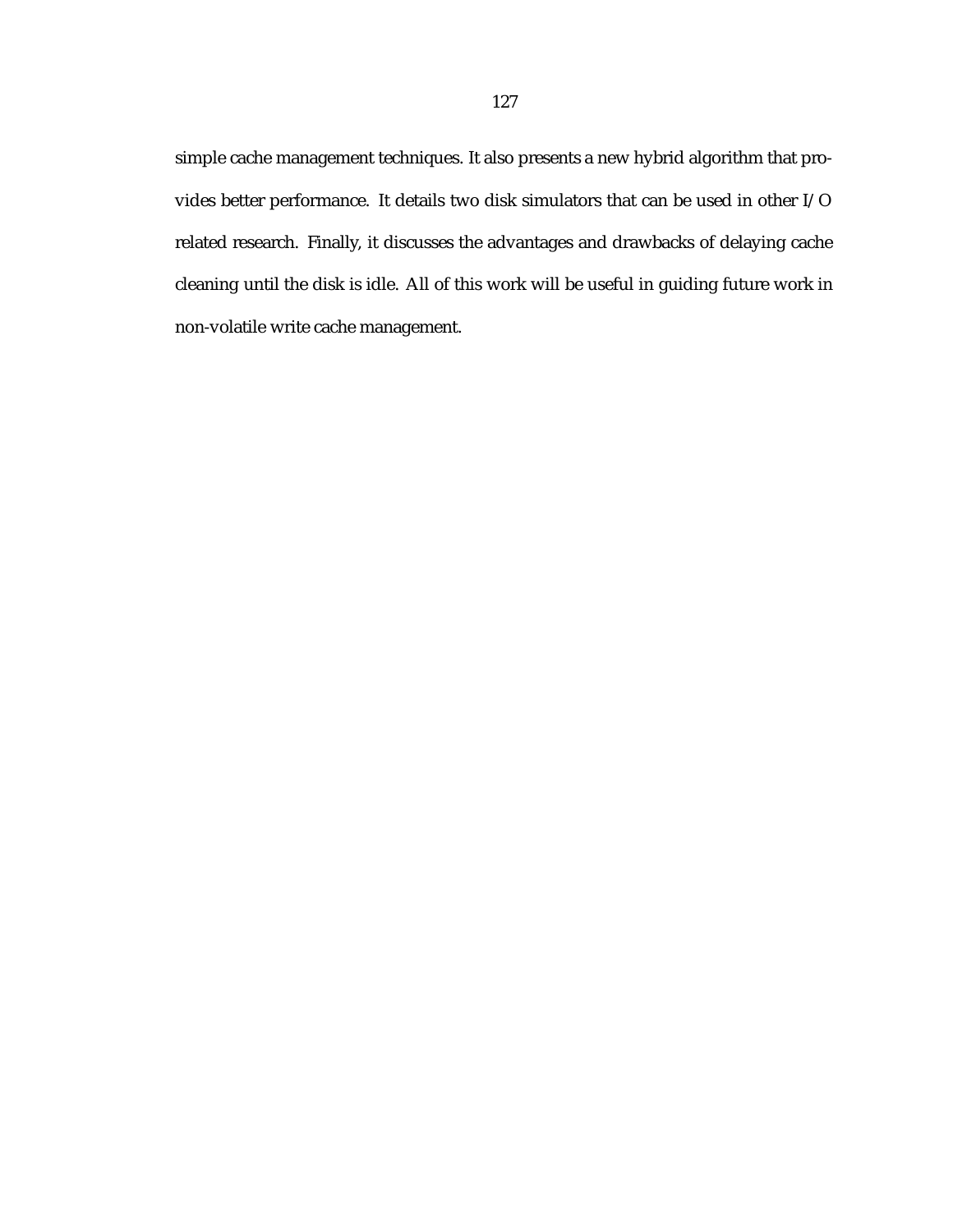# **Appendix A**

# **Simulator Usage**

This section describes the steps required to create and initialize the data structures needed for a simple disk simulation program. This discussion will be limited to the public members of all simulation classes. More details about the private members of classes and the interaction between simulation objects can be found in the simulation source code.

Three different C++ classes were developed to implement and validate our design: DiskNULL, Disk335, and Disk975. The classes Disk335 and Disk975 simulate the  $HP2200<sup>1</sup>$  and the HP97560 disks respectively, and, both classes have identical interfaces. The class DiskNULL is used to replay a disk trace using starting and ending times found in an existing disk trace, and has slighty different interface semantics.

In general, a disk object is created by calling a constructor which supplies it with information about the bus to which is to be attached (see Figure A.1). This information is

<sup>1</sup> The HP2200 and the HP335h are identical disks. Source code in the SRTheavy library from HP frequently refers the HP2200 as the HP335. For this reason, we used 335 instead of 2200.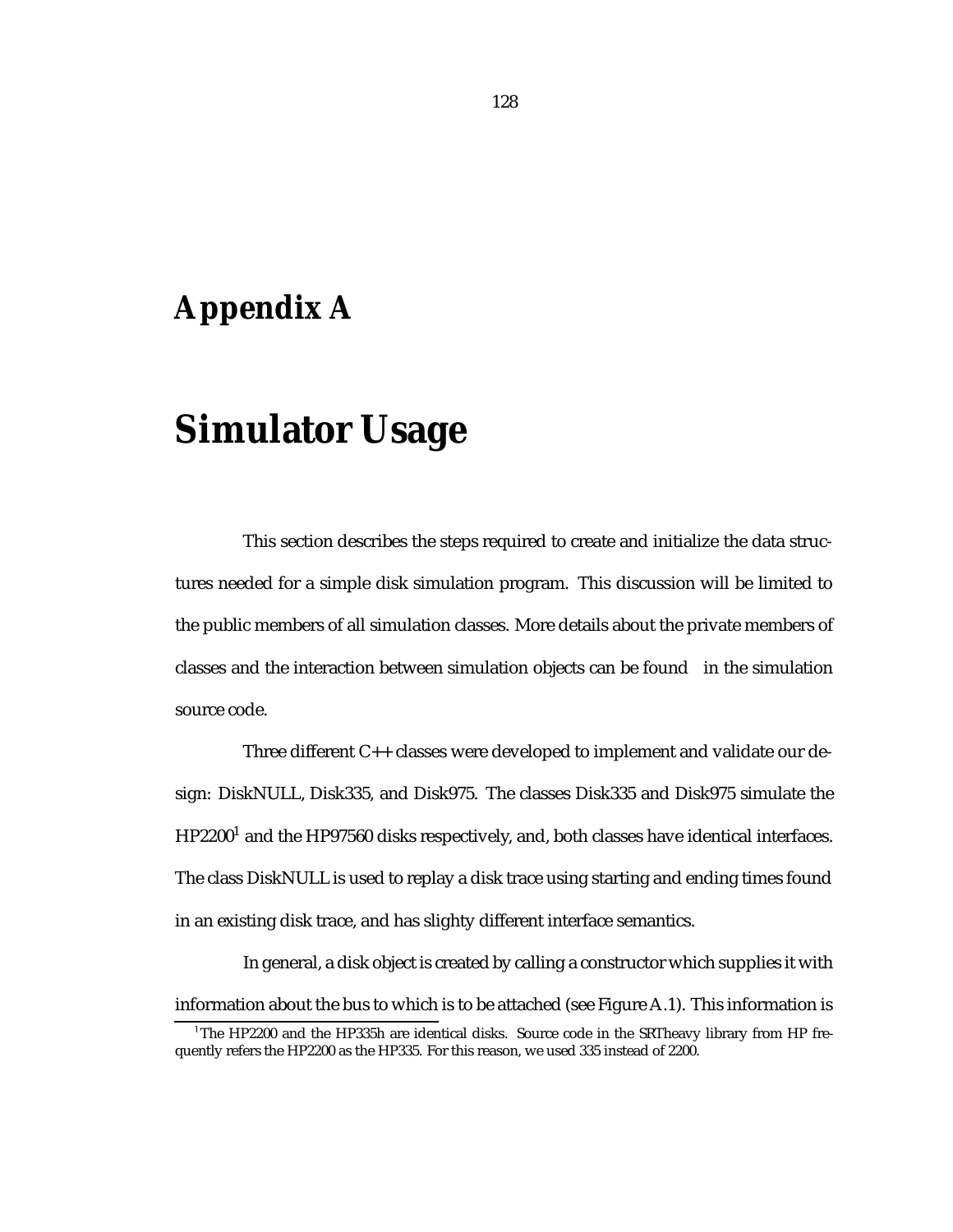```
Token_List tlist;
diskioBus *theHPBusType = new diskioBus("hp_ib");
Facility *theHPBus = new Facil-
ity("HP bus", 1);
diskioBus *theSCSIBusType = new diskioBus("scsi");
Facility *theSCSIBus = new Facil-
ity("SCSI bus", 1);
DiskNULL *theDiskNULL = new DiskNULL();
Disk335 *theDisk335 = new Disk335(theHPBus, theHPBusType);
Disk975 *theDisk975 = new Disk975(theSCSIBus, theSCSIBusType);
```
Figure A.1: Constructors and necessary data structures for simulation objects.

in two parts: a Sim++ Facility object to control access to the bus, and a diskioBus object to provide information about bus speed and access time. The exception to this rule is the class DiskNULL. Because a DiskNULL object is used to play back existing traces, it doesn't model bus contention and no bus information is necessary. The construction of disk objects as pointers is recommended, because Sim++ does not support a destructor for the Facility class. Using pointers avoids the creation of unused Facility objects in the simulation. All simulation events are referenced from a common event list (of type Token List) which must be declared by the simulation program writer.

```
int theDisk_idNULL = theDiskNULL->AddToArray();
int theDisk id335 = theDisk335 - > AddToArray();
int theDisk_id975 = theDisk975->AddToArray();
InitTokenList(&tlist);
```
Figure A.2: Initialization steps for simulation objects.

Once the disk objects have been declared, two more data structures must be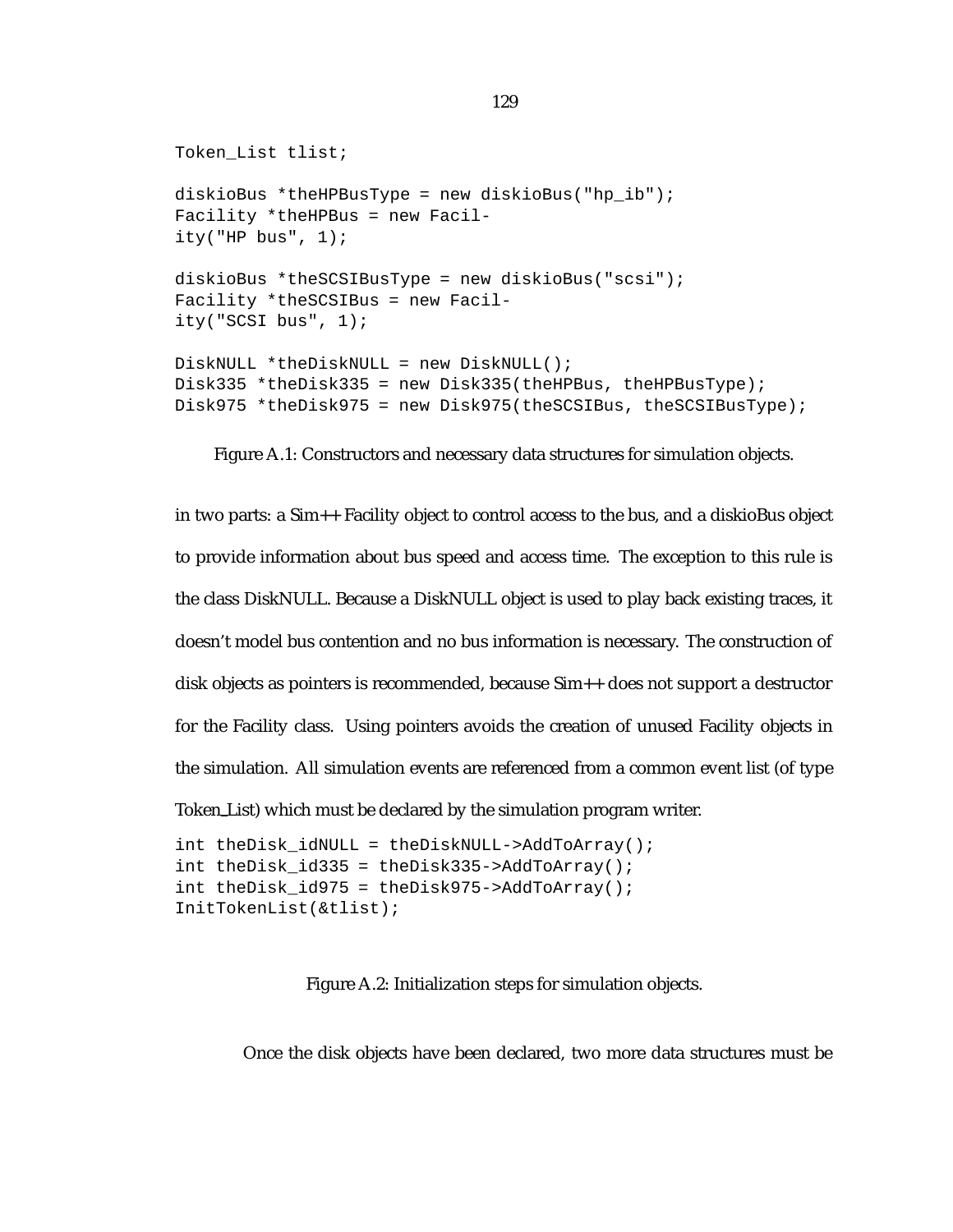initialized (shown in Figure A.2). In order for the simulation events to locate the state information of the disk object with which they are associated, each disk object must be added to a common array of disks known to all simulation events with an AddToArray call. The id of the disk object assigned (and returned) by AddToArray is used internally by the simulation as an id to relate specific events and specific disks. The declaration of the simulation event list must also be made known to the disk objects through a call to

#### InitTokenList.

token a\_token

```
a token.id = theDisk975->Id();
a_token.type = <READ, WRITE, EOF>
a token.sector = <logical sector number>;
a_token.size = <size in sectors>;
a token.start = <time since simulation start in microseconds>;
a_token.sync = <TRUE or FALSE>;
tlist.add(a_token);
```
#### Figure A.3: Declaration and input fields of a request token.

All three simulation classes accept I/O requests as tokens which contain information about the request. An event token requires a minimum of five pieces of information (see Figure A.3): The token's id is the identifier returned by the AddToArray call for the disk object processing the event. This id can be obtained from the disk object with an Id() call. The event type is the type of the requested operation. Currently supported request types are limited to reads and writes (the EOF type indicates that the simulation is finished). The sector number is the logical sector number representing the starting location of the request. The size of the event is the length of the request in number of sectors.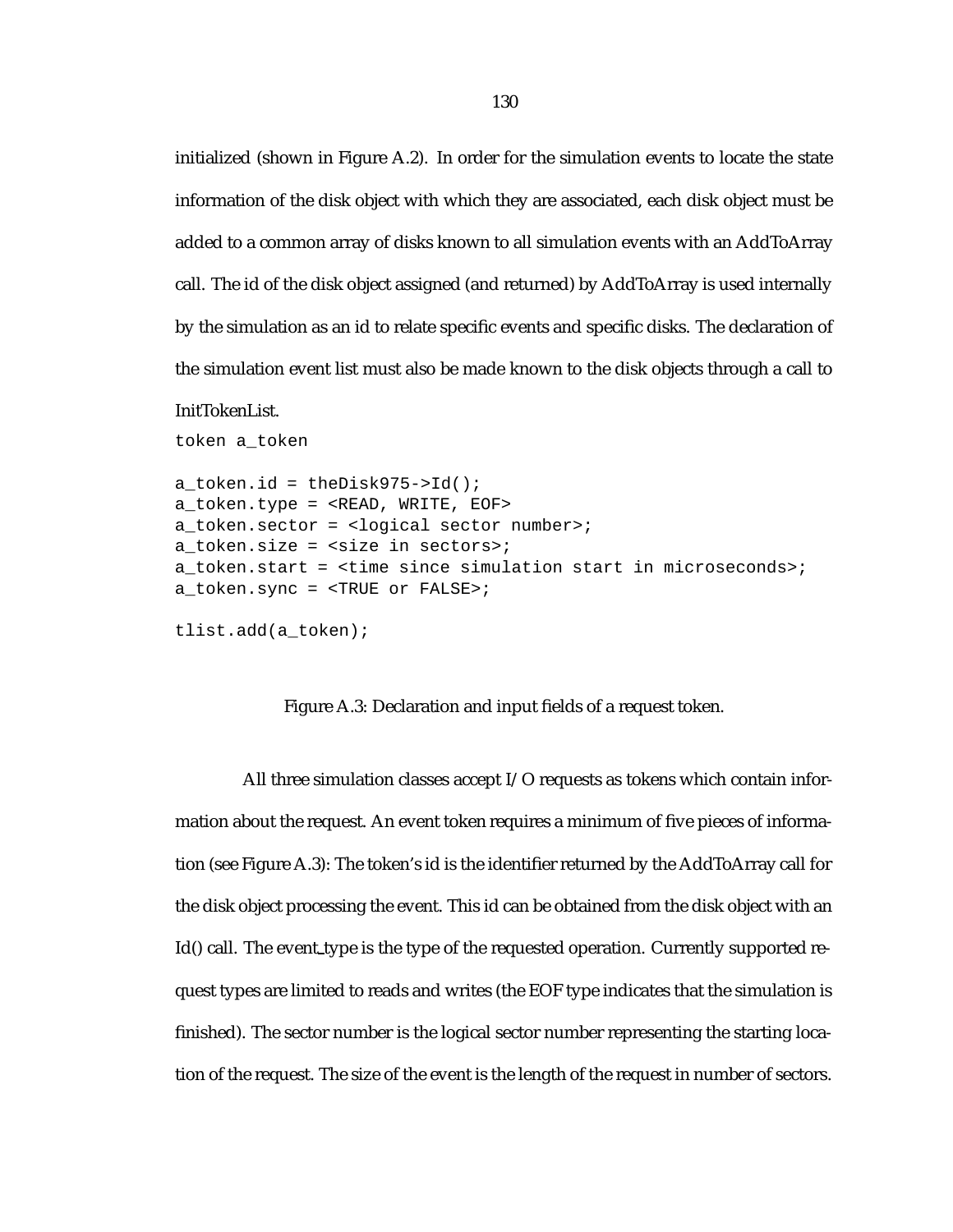The start is the simulation time when the request will be issued. The sync flag indicates whether or not the request is to be followed by a sync operation (if it is supported).

Each simulation token must be added to the event list prior to the start of its execution. The last event added to the event list should be an EOF event.

a token.wait = <time since simulation start in microseconds>; a token.end = <time since simulation start in microseconds>;

Figure A.4: Additional input fields for the DiskNULL class.

Since the DiskNULL class replays existing traces, two additional fields shown in Figure A.4 are required. The wait time, normally an output, is the time from the trace when the simulation began servicing the request. The end time, also usually an output, is the time from the trace when the request was completed. theDisk->Request\_Disk();

Figure A.5: Starting a service request.

Each I/O event is serviced by calling the disk object's member function named Request Disk (shown in Figure A.5). Because this call should be made during a Sim++ event, the time of the request should already be known. The simulation is complete once all I/O requests have been processed.

To obtain simulation results after the simulation has completed, individual tokens can be retrieved from the token list and their outputs read as seen in Figure A.6. The wait time is the simulation time when the servicing of the I/O request actually started (the time in the queue is the difference between the wait time and the start time). The end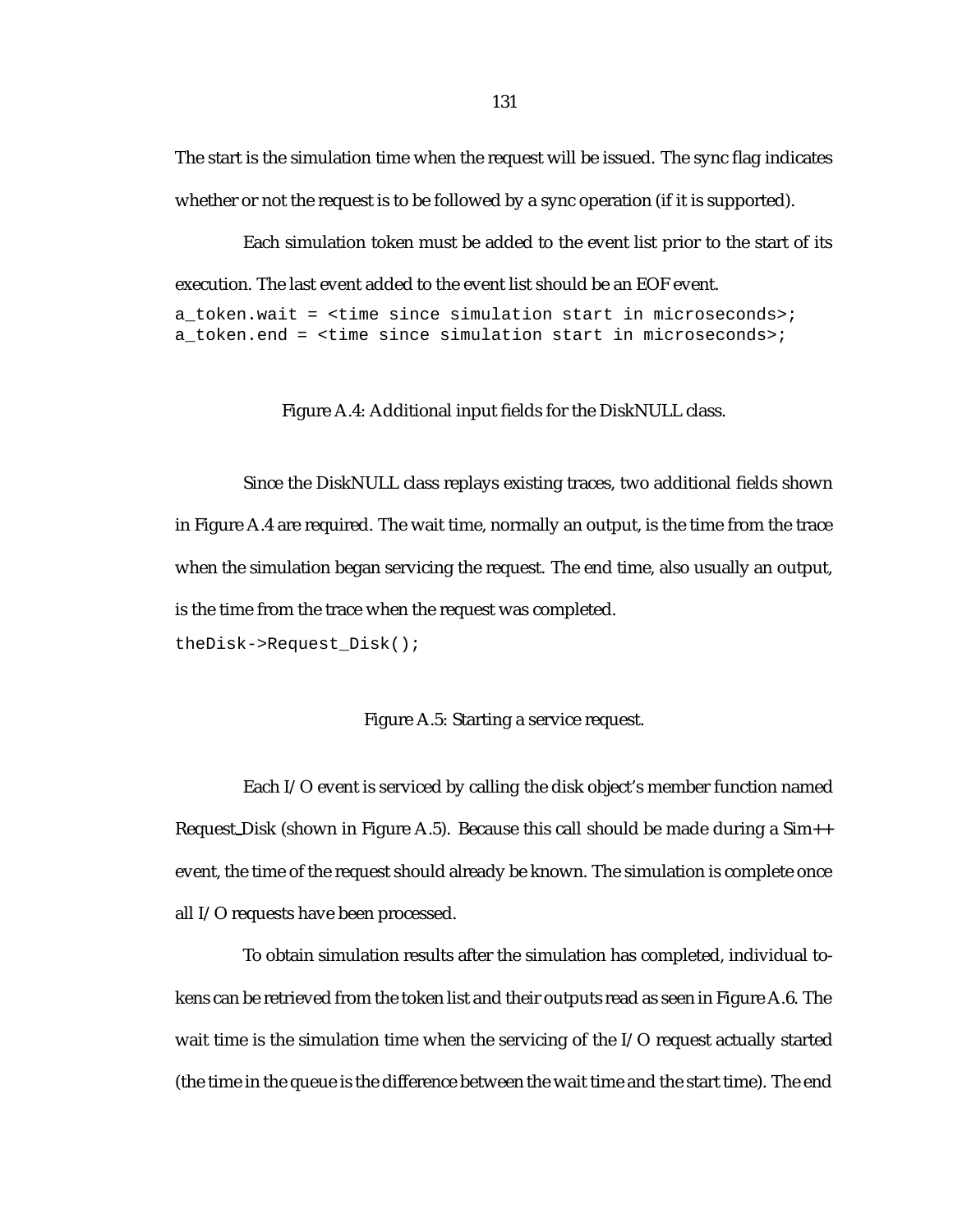```
tlist.get(token_index);
```
a\_token.wait = <simulation time when request service began>; a\_token.end = <simulation time when request service completed>;

Figure A.6: Obtaining simulation results.

time is the time when the request completed (the service time is the difference between the end and wait times).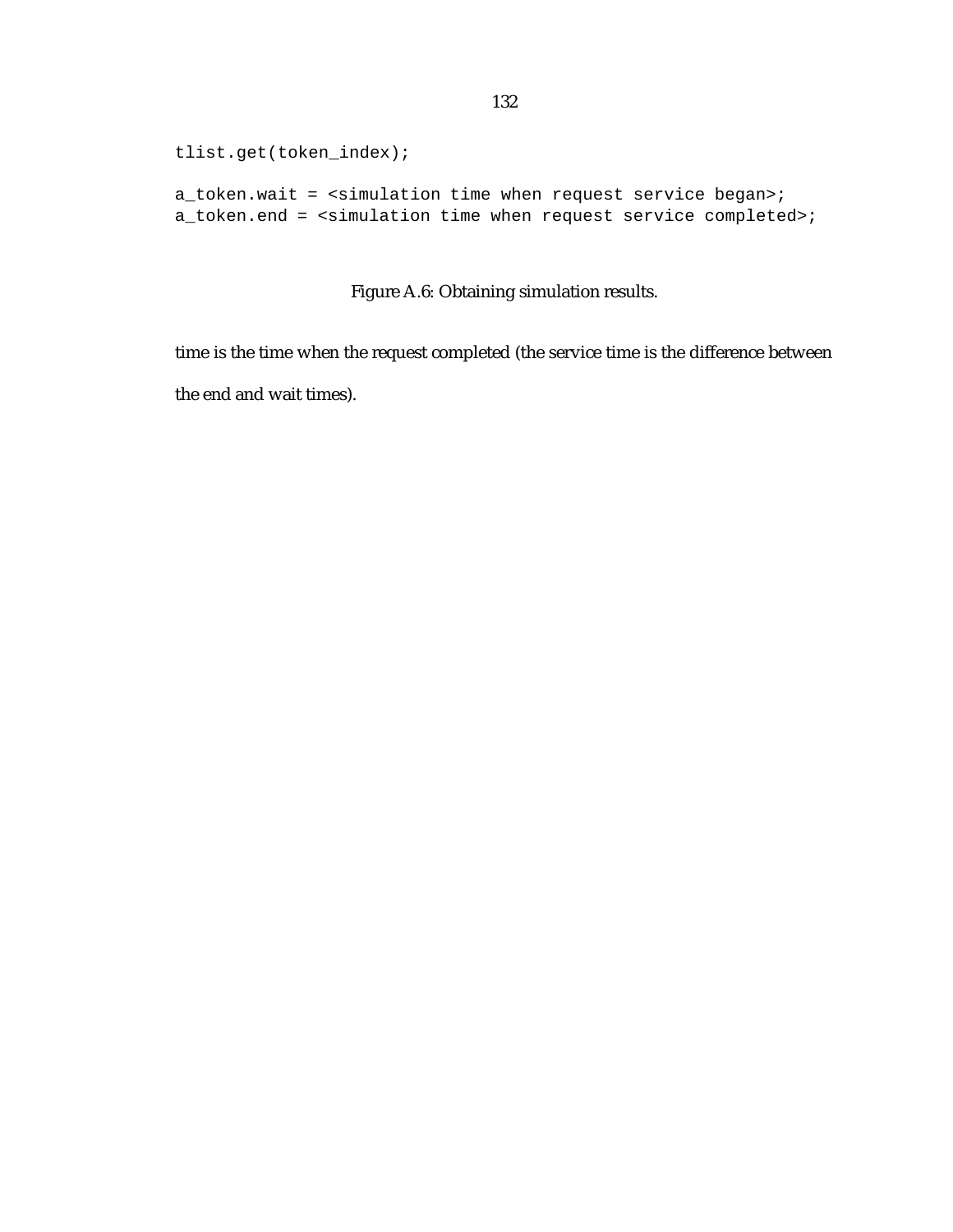## **Bibliography**

- [1] Sedat Akyüreck and Kenneth Salem. Adaptive block rearrangement. *ACM Transactions on Computer Systems*, 13(2):89–121, May 1995.
- [2] Sedat Akyüreck and Kenneth Salem. Adaptive block rearrangement under UNIX. *Software–Practice and Experience*, 27(1):1–23, Jan 1997.
- [3] Arnold O. Allen. *Probability, statistics, and queuing theory: with computer science applications*. Academic Press, Inc., second edition, 1990.
- [4] Mary Baker, Satoshi Asami, Etienne Deprit, John Ousterhout, and Margo Seltzer. Non-volatile memory for fast, reliable file systems. *Operating Systems Review*, 26(Special issue):10–22, Oct 1992.
- [5] Anupam Bhide, Daniel Dias, Nagui Halim, Basil Smith, and Francis Parr. A case for fault-tolerant memory for transaction processing. In *Digest of Papers FCTS-23 23rd International Symposium on Fault-Tolerant Computing*, pages 451–60. IEEE Computer Society Press, Aug 1993.
- [6] Prabuddha Biswas, K. K. Ramakrishnan, and Don Towsley. Trace driven analysis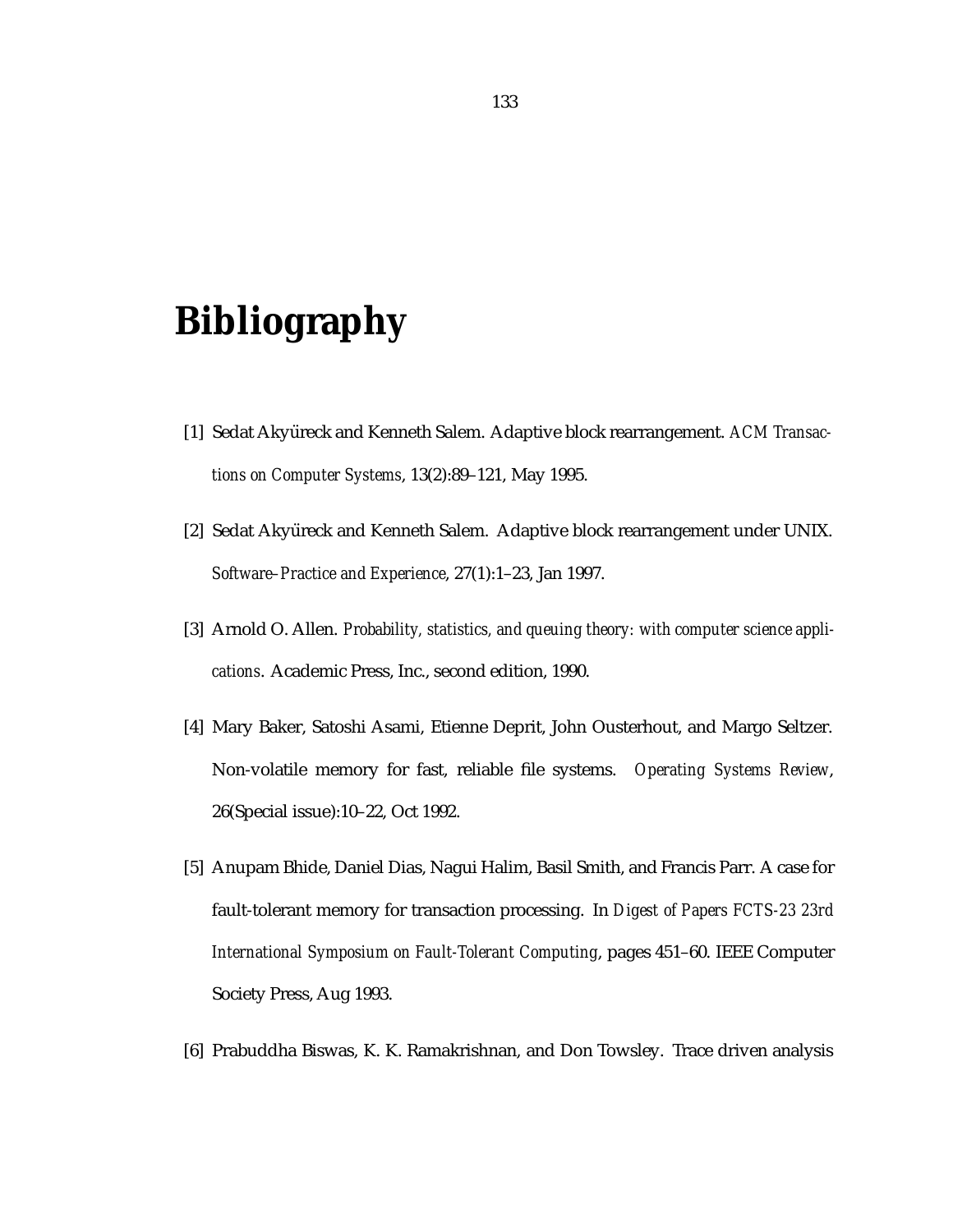of write caching policies for disks. *Performance Evaluation Review*, 21(1):12–23, Jun 1993.

- [7] Prebuddha Biswas, K. K. Ramakrishnan, Don Townsley, and C. M. Krishna. Performance analysis of distributed file systems with non-volatile caches. In *Proceedings of 2nd International Symposium on High Performance Distributed Computing*, pages 252– 62. IEEE Computer Society Press, 1993.
- [8] Scott Carson and Sanjeev Setia. Analysis of the periodic update write policy for disk cache. *IEEE Transactions on Software Engineering*, 18(1):44–54, Jan 1992.
- [9] Scott Carson and Sanjeev Setia. Optimal write batch size in log-structured file systems. In *Proceedings of USENIX Workshop on File Systems*, pages 29–91. USENIX Association, May 1992.
- [10] Kerhong Chen, Richard B. Bunt, and Derek L. Eager. Write caching in distributed file systems. In *Proceedings of the 15th International Conference on Distributed Computing Systems*, pages 457–66. IEEE, Jun 1995.
- [11] Peter M. Chen, Wee Teck Ng, Subhachandra Chandra, Christopher Aycock, Gurushankar Rajamani, and David Lowell. The Rio file cache: surviving operating system crashes. *SIGPLAN Notices*, 31(9):74–83, Sep 1996.
- [12] Yu-Ping Cheng and David Hitz. High-performance non-volatile RAM protected write cache accelerator employing dma and data transferring scheme. United States patent 5701516, Patent and Trademark Office, Dec 1997.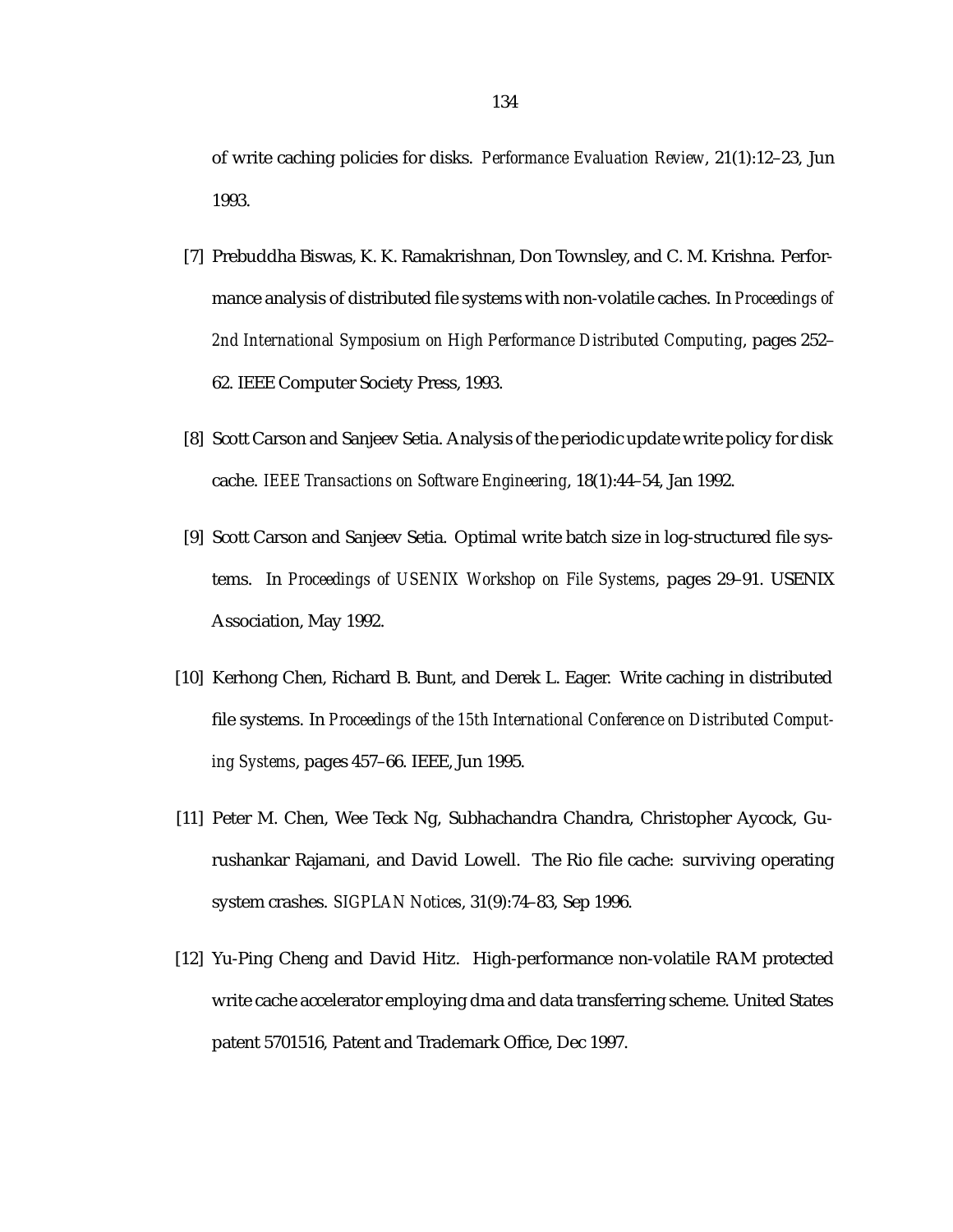- [13] Edward G. Coffman, Jr. and Peter J. Denning. *Operating systems theory*. Prentice-Hall, 1973.
- [14] G. Copeland, T. Keller, R. Krishnamurthy, and M. Smith. The case for safe RAM. In *Proceedings of the 15th International Conference on Very Large Databases*, pages 327–35. Morgan Kaufmann, Aug 1989.
- [15] Thomas H. Corman, Charles E. Leiserson, and Ronald L. Rivest. *Introduction to algorithms*. McGraw-Hill Publishing Company, 1989.
- [16] Peter J. Denning. Effects of scheduling on file memory operations. In *Proceedings of AFIPS Spring Joint Computer Conference*, pages 9–21. AFIPS Press, Apr 1967.
- [17] Paul A. Fishwick. Simpack: getting started with simulation programming in C and C++. Technical Report 92–022, University of Florida, Department of Computer Science and Information Science and Engineering, Gainesville, FL, Jul 1992.
- [18] Yigal Gerchak and Xinjian Lu. Optimal anticipatory position of a disk arm for queries of random length and location. *INFOR*, 34(4):251–61, Nov 1996.
- [19] J. Gray and F. Putzolu. The 5 minute rule for trading memory for disc accesses and the 10 byte rule for trading memory for CPU time. *SIGMOD Record*, 16(3):395–8, Dec 1987.
- [20] Jim Gray and Andreas Rueter. *Transaction processing: concepts and techniques*. Morgan Kaufmann Publishers, 1993.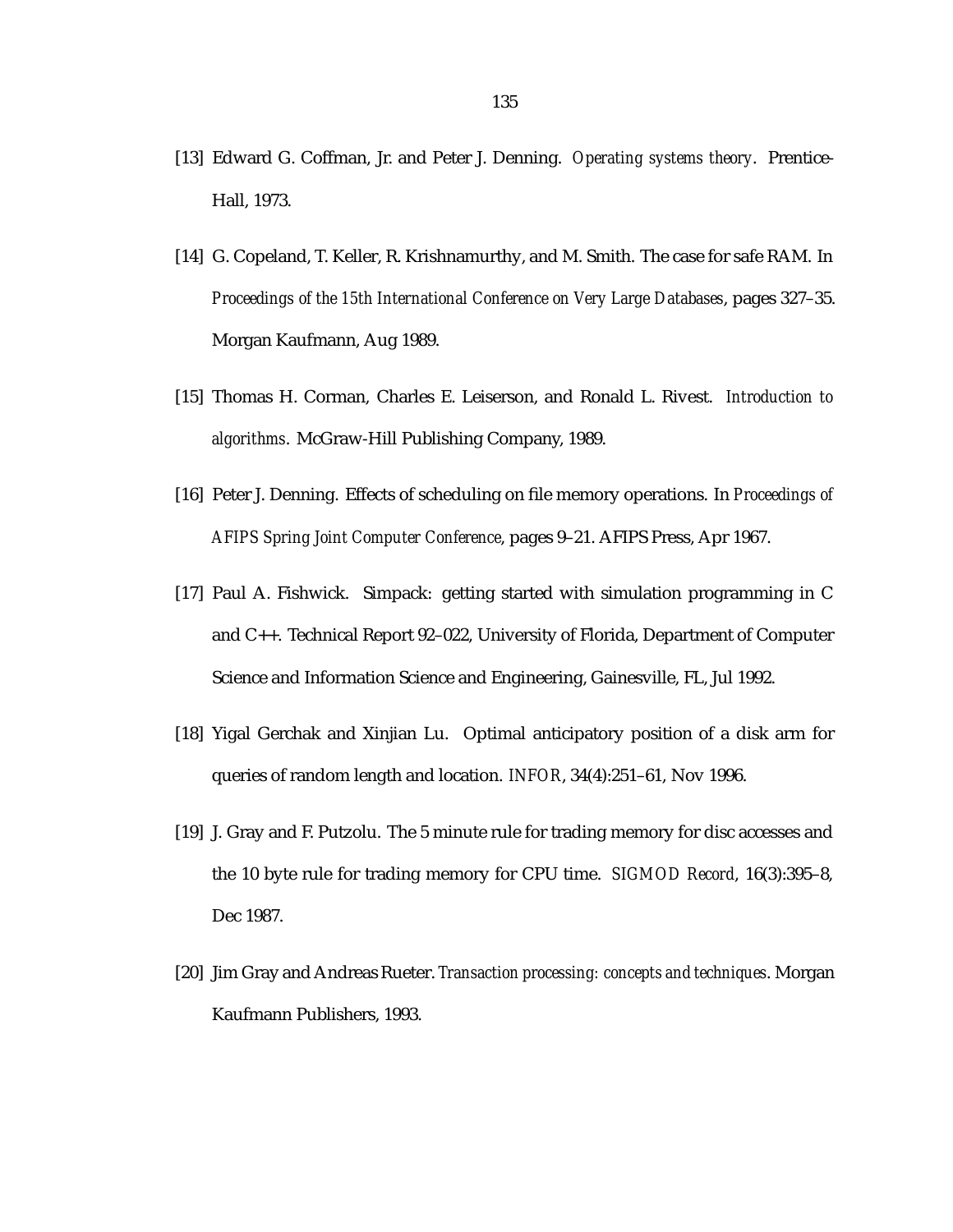- [21] D. D. Grossman and H. F. Silverman. Placement of records on a secondary starage device to minimize access time. *Journal of the ACM*, 20(3):429–38, Jul 1973.
- [22] Theodore R. Haining and Darrell D. E. Long. Management policies for non-volatile write caches. In *1999 IEEE International Performance, Computing and Communications Conference*, pages 321–8. IEEE, Feb 1999.
- [23] Theodore R. Haining, Jehan-François Pâris, and Darrell D. E. Long. A stack-based method for non-volatile cache management. In *Proceedings of the Eighth NASA Goddard Mass Storage Conference*, pages 217–23. IEEE, March 2000.
- [24] D. Hitz, J. Lau, and M. Malcolm. File system design for a NFS server appliance. In *Proceedings of the Winter 1994 USENIX Conference*, pages 235–46. USENIX Association, Jan 1994.
- [25] Robert Y. Hou and Yale M. Patt. Using non-volatile storage to improve the reliability of RAID5 disk arrays. In *Proceedings of the 27th Annual International Symposium on Fault-Tolerant Computing*, pages 206–15. IEEE Computer Society, Jun 1997.
- [26] Yuming Hu and Qing Yang. DCD disk caching disk: a new approach for boosting I/O performance. *Computer Architecture News*, 24(2):169–78, May 1996.
- [27] Yuming Hu and Qing Yang. A new hierarchical disk architecture. *IEEE Micro*, 18(6):64–76, Nov-Dec 1998.
- [28] Yuming Hu, Qing Yang, and Tycho Nightingale. Rapid-cache A reliable and inexpensive write cache for disk I/O systems. In *Proceedings Fifth International Symposium on High-Performance Computer Architecture*, pages 204–13. IEEE, Jan 1999.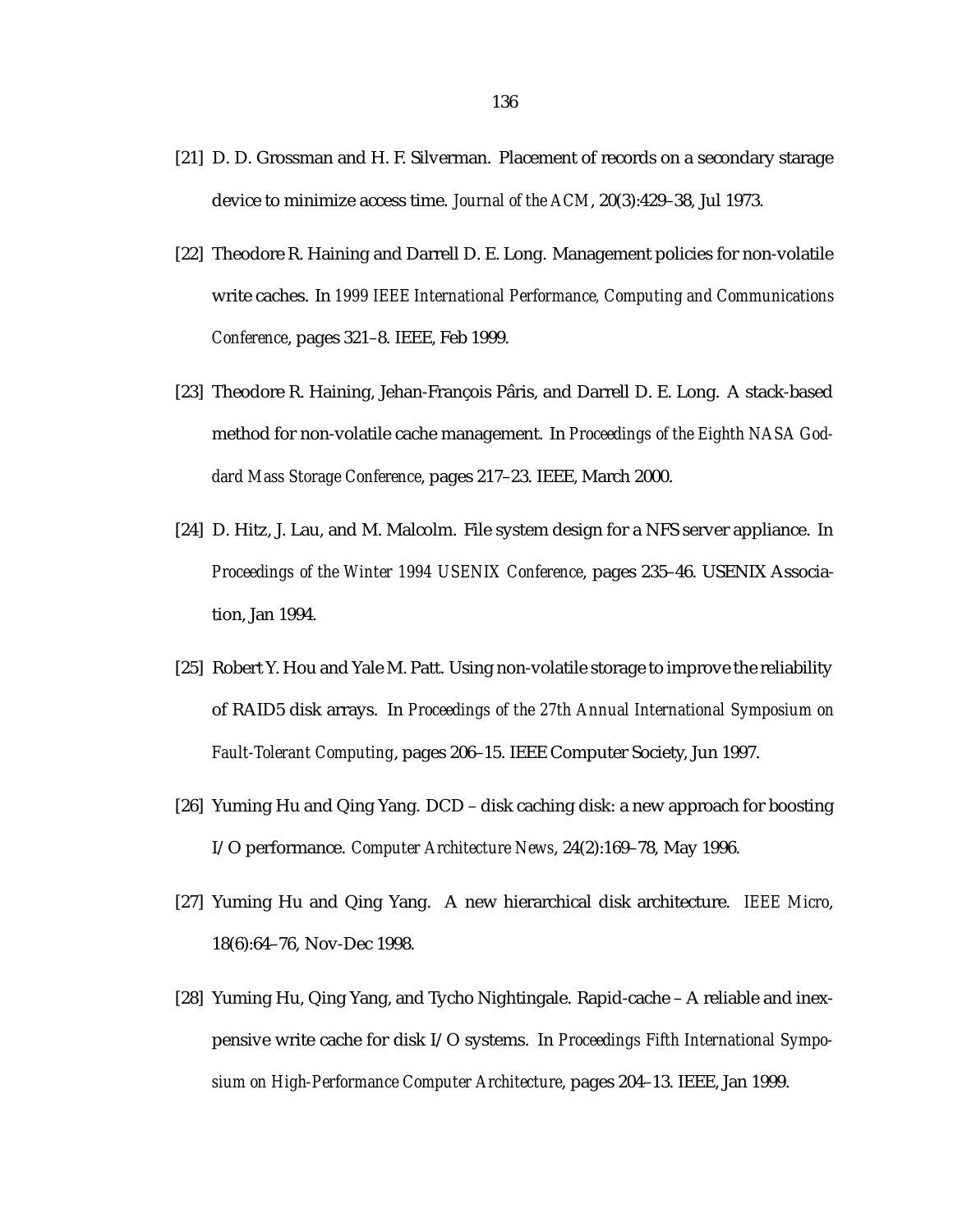- [29] David M. Jacobson and John Wilkes. Disk scheduling algorithms based on rotational position. Technical Report HPL–CSP–91–7, Hewlett-Packard Corporation, Concurrent Systems Project, Palo Alto, CA, Feb 1991.
- [30] Richard P. King. Disk arm movement in anticipation of future requests. *ACM Transactions on Computer Systems*, 8(3):214–29, Aug 1990.
- [31] David Kotz, Song Bac Toh, and Sriram Radhakrishnan. A detailed simulation model of the HP 97560 disk drive. Technical Report PCS–TR94–220, Department of Computer Science, Dartmouth College, 1994.
- [32] David E. Lowell and Peter M. Chen. Free transactions with Rio Vista. In *16th Association for Computing Machinery Symposium On Operating Systems Principles*. Association for Computing Machinery, Oct 1997.
- [33] Marshall K. McKusick, William N. Joy, Samuel J. Leffler, and Robert S. Fabry. A fast file system for UNIX. *ACM Transactions on Computer Systems*, 2(3):181–97, Aug 1984.
- [34] Jai Menon and Jim Cortney. The architecture of a fault-tolerant cached RAID controller. *Computer Architecture News*, 21(2):76–86, May 1993.
- [35] Joseph P. Moran, Russel P. Sandberg, and Donald C. Coleman. Method and apparatus for enhancing synchronous I/O in a computer system with a non-volatile memory and using an acceleration device driver in a computer operating system. United States patent 5359713, Patent and Trademark Office, Washington, D.C., Oct 1994.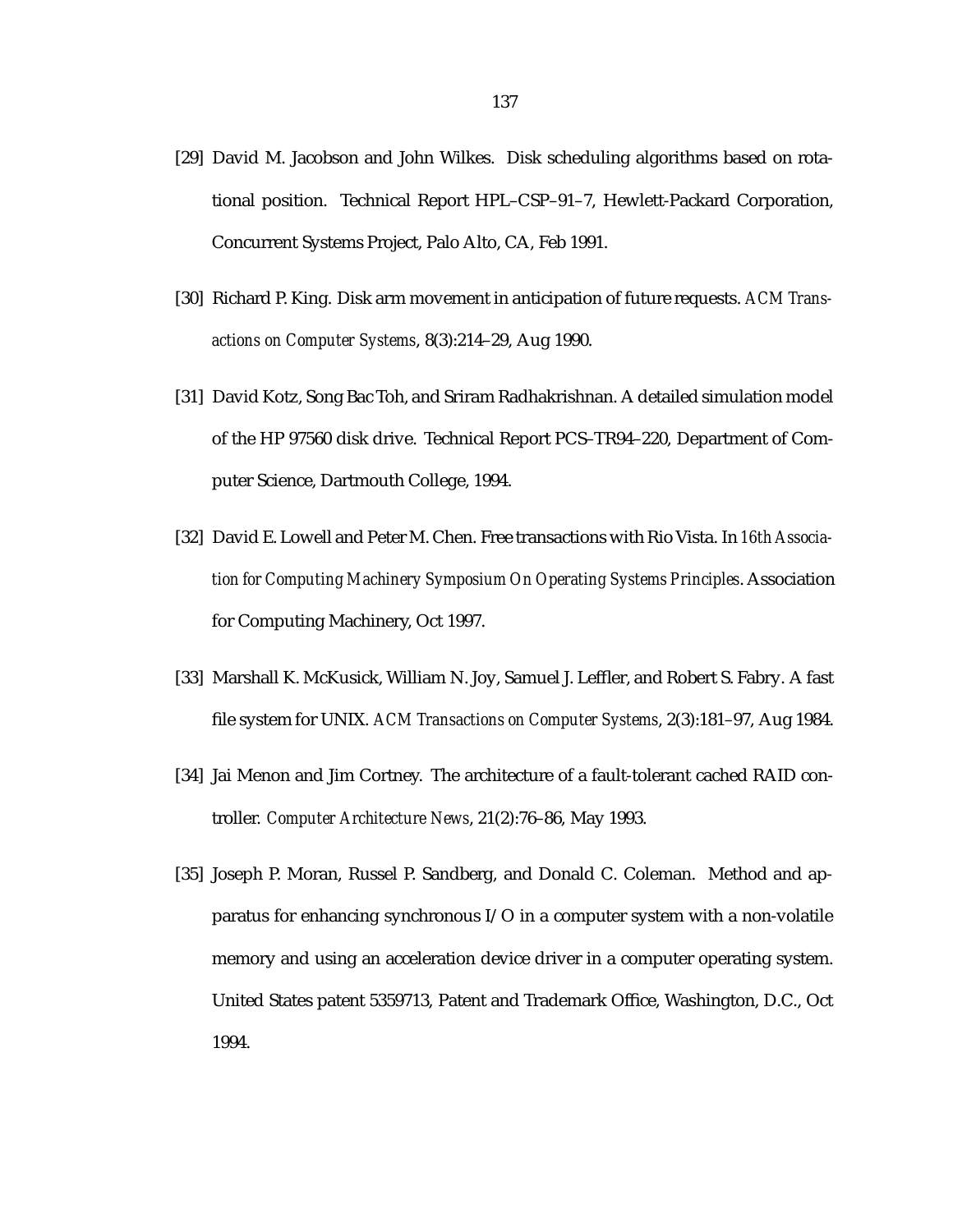- [36] Wee Teck Ng and Peter M. Chen. Integrating reliable memory in databases. In *Proceeddings of the 23rd International Conference on Very Large Data Bases*, pages 76–85. Morgan Kaufmann, Aug 1997.
- [37] Cyril U. Orji and Jon A. Solworth. Write-only disk cache experiments on multiple surface disks. In W. W. Koczkodaj, P. E. Lauer, and A. A. Toptsis, editors, *Proceedings Fourth International Conference on Computing and Information*, pages 385–8. IEEE Computer Society Press, 1992.
- [38] Cyril U. Orji and Jon A. Solworth. Write twice disk buffering. In *Proceedings of the Third International Conference on Parallel and Distributed Information Systems*, pages 27–34. IEEE Computer Society Press, Sep 1994.
- [39] John Ousterhout and Fred Douglis. Beating the I/O bottleneck: a case for logstructured file systems. *Operating Systems Review*, 23(1):11–28, Jan 1989.
- [40] John K. Ousterhout, Hervé Da Costa, David Harrison, John A. Kunze, Mike Kupfer, and James G. Thompson. A trace-driven analysis of the UNIX 4.2 BSD file system. *Operating Systems Review*, 19(5):15–24, 1985.
- [41] David A. Patterson, Garth Gibson, and Randy H. Katz. A case for redundant arrays of inexpensive disks (RAID). In *Proceedings of the 1988 ACM SIGMOD Conference*, pages 109–16. Association for Computing Machinery, Jun 1988.
- [42] Mendel Rosenblum and John K. Ousterhout. The design and implementation of a log-structured file system. In *Proceedings of 13th ACM Symposium on Operating*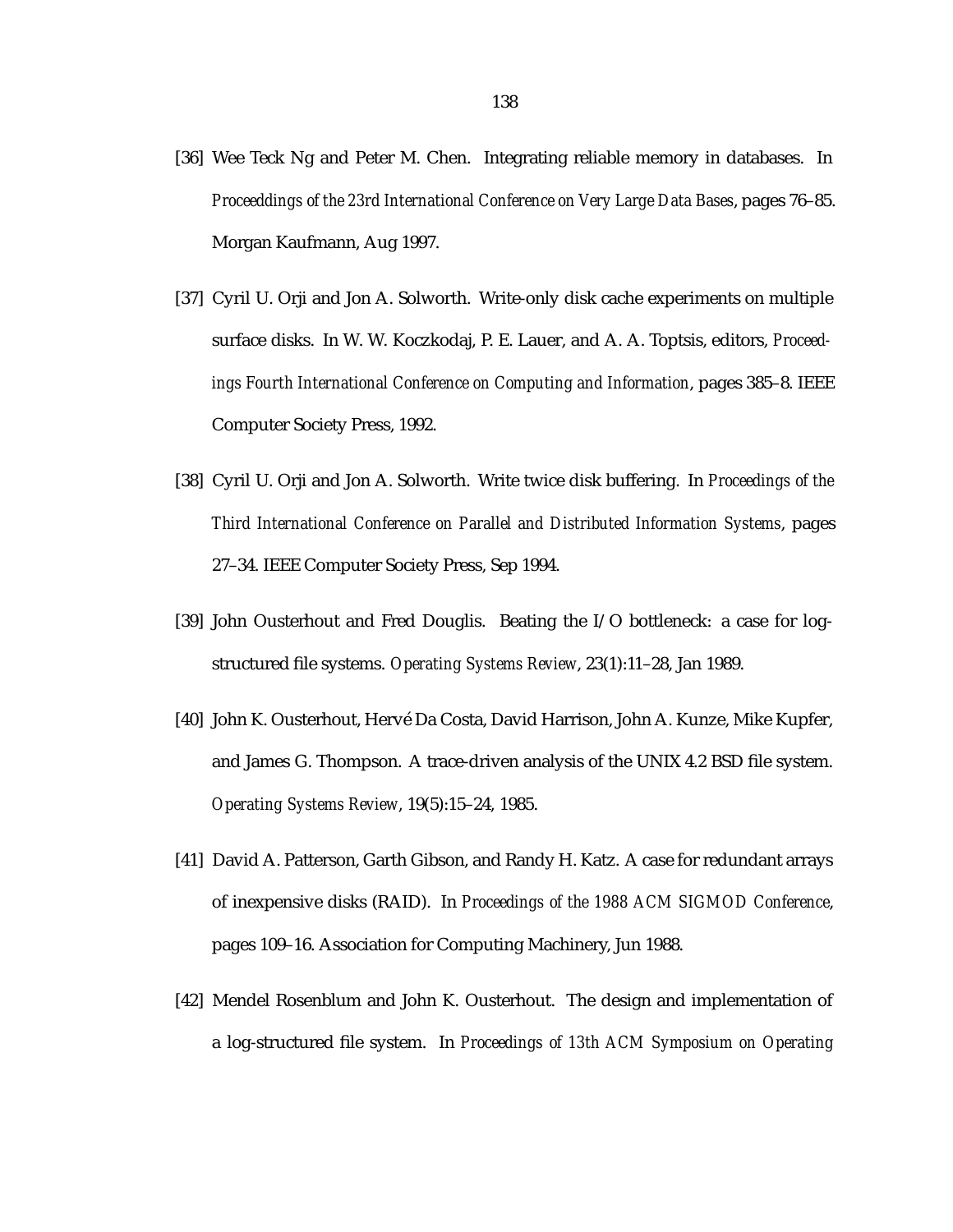*Systems Principles*, pages 1–15. Association for Computing Machinery SIGOPS, Oct 1991.

- [43] Chris Ruemmler and John Wilkes. Disk shuffling. Technical Report HPL–91–156, Hewlett-Packard Laboratories, Oct 1991.
- [44] Chris Ruemmler and John Wilkes. An introduction to disk drive modeling. *IEEE Computer*, 27(3):17–28, Mar 1994.
- [45] Chris Ruemmler and John Wilkes. Unix disk access patterns. In *USENIX Technical Conference Proceedings*, pages 405–20. USENIX, Winter 1993.
- [46] Margo Seltzer, Peter Chen, and John Ousterhout. Disk scheduling revisited. In *Proceedings of the 1990 Winter Usenix*, pages 313–24. USENIX, Jan 1990.
- [47] Barbara Tockey Sivkov and Alan Jay Smith. Disk caching in large databases and timeshared systems. Technical Report CSD-96-913, University of California, Berkeley, Berkeley, CA 94720-1776, Sep 1996.
- [48] Alan Jay Smith. Disk cache miss ratio analysis and design considerations. *ACM Transactions on Computer Systems*, 3(3):161–203, Aug 1985.
- [49] Jon A. Solworth and Cyril U. Orji. Write-only disk caches. *SIGMOD Record*, 19(2):123–32, Jun 1990.
- [50] Michael Stonebraker. The design of the Postgres storage system. In *Proceedings of 13th International Conference on Very Large Data Bases*, pages 289–300. Morgan Kaufmann, Sep 1987.